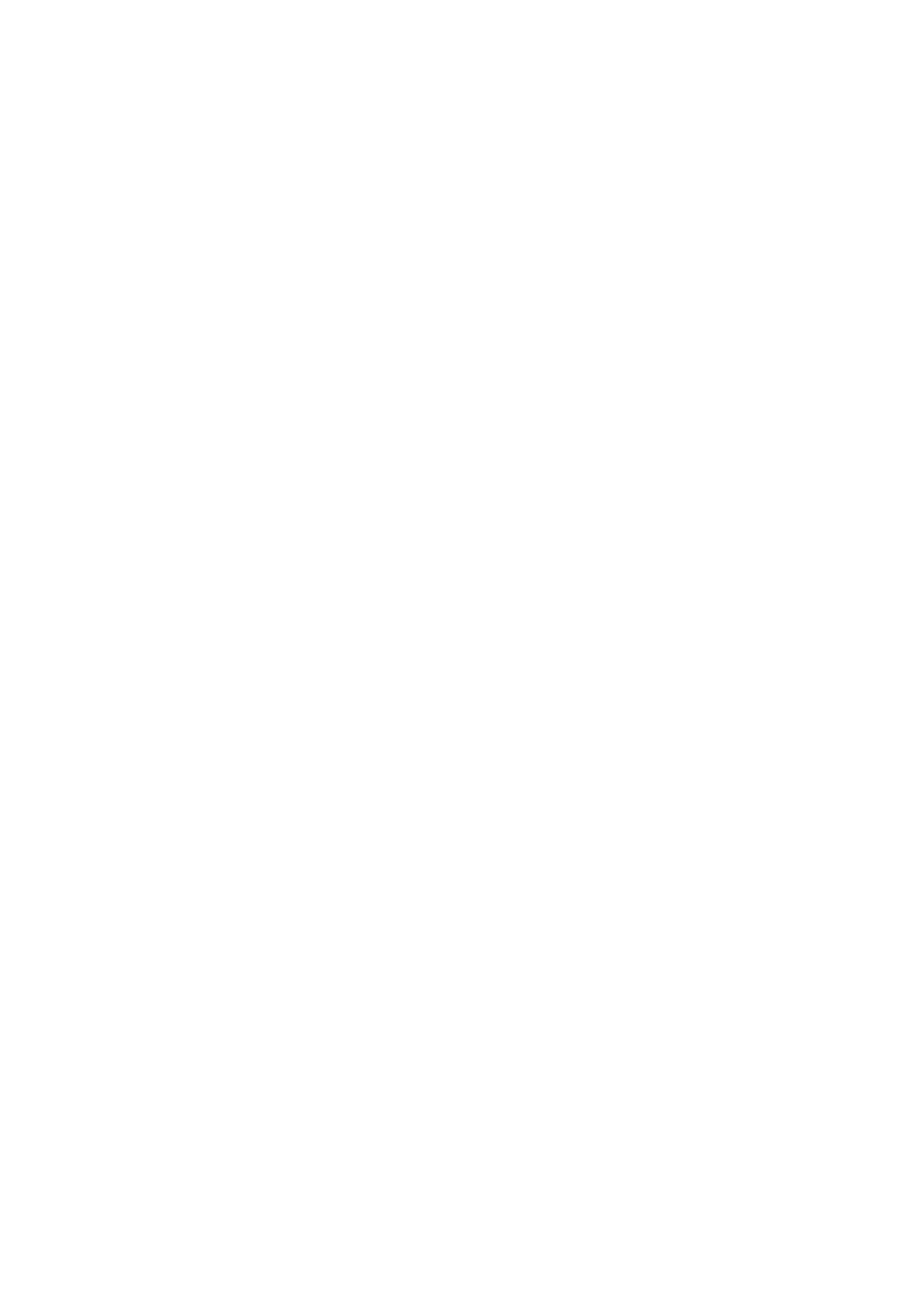### **Abstract**

Linear Programming is the problem of maximizing a linear function in d variables subject to n linear constraints. Its relevance arises from the huge number of optimization problems that can be described as linear programs. An algorithm that solves any linear program has been known almost as long as linear programming: it is the so-called Simplex Method.

This method performs extremely well in practice, but a satisfactory explanation why has eluded researchers.

In this thesis, we address the special class of linear programs where  $n$ , the number of the linear constraints, is less or equal  $d + 3$ . The set of feasible solutions is then a d-polyhedron with at most  $d + 3$  facets.

Essentially two different approaches can be pursued: we distinguish between the *geometric* and the *combinatorial view*. While the first considers actual linear programs, the latter concentrates on determining and using purely combinatorial properties.

In the first part, we analyse the RANDOM-EDGE simplex algorithm by taking the geometric view. The crucial prerequisite for this is that we can apply the extended Gale transform that maps a linear program with d variables and  $d+k$ constraints to a k-dimensional configuration of one line and  $d + k$  points. The main results are a tight upper bound for the case of  $d$  variables and  $d + 2$ constraints, and a lower bound if the number of constraints is  $d + 3$ .

In the second part, we take the combinatorial view and study the orientations of the vertex-edge graph of d-polytopes with  $d + 2$  facets that are defined by Holt-Klee functions. (The orientations induced by Holt-Klee functions satisfy all currently known conditions necessary to be induced by a linear function; we show that these conditions are not sufficient.)

Again, we analyse the RANDOM-EDGE simplex algorithm, this time viewing it as a random walk on oriented graphs that satisfy the Holt-Klee axioms.

Finally, we prove that each such orientation determines a partial chirotope that is completable. For general partial chirotopes we show that to decide their completability is NP-complete.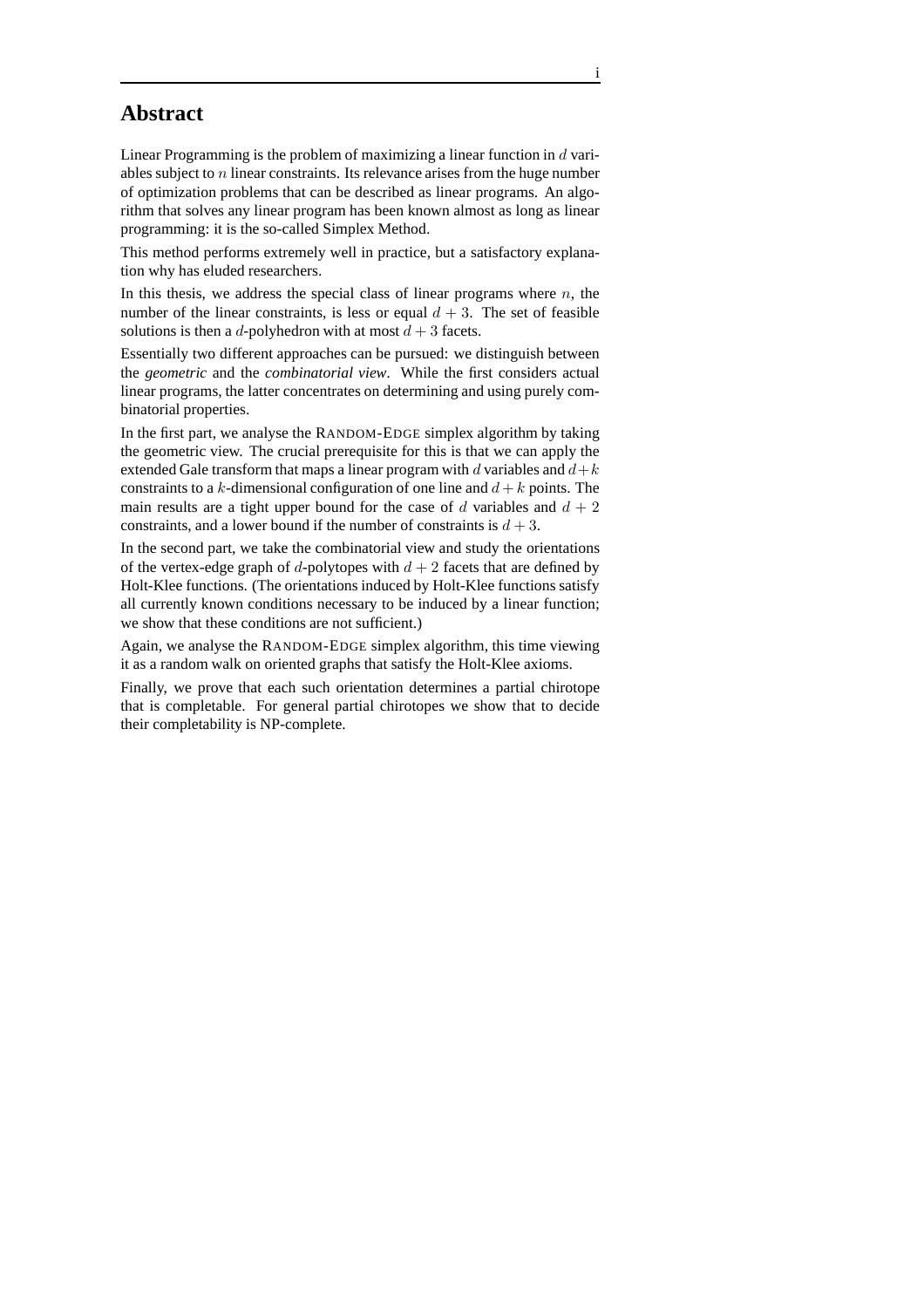#### **Zusammenfassung**

Der Simplex-Algorithmus zur Lösung linearer Programme ist ein klassisches Beispiel für einen Algorithmus, der zwar in der Praxis sehr effizient ist, sich einer theoretischen Erklärung seines Verhaltens bisher jedoch hartnäckig verschliesst.

In dieser Arbeit untersuchen wir spezielle lineare Programme, bei denen die Anzahl der linearen Nebenbedingungen nur wenig mehr als die Anzahl der Variablen beträgt. Die Menge zulässiger Lösungen solcher linearen Programme definiert ein Polytop mit wenigen Facetten.

Unser Hauptergebnis ist die Analyse des Simplex-Algorithmus unter der Verwendung der Pivot-Regel RANDOM EDGE auf solch speziellen linearen Programmen. Hierbei folgen wir zwei unterschiedlichen Ansätzen, einem geometrischen und einem kombinatorischen. Während wir bei ersterem konkrete lineare Programme betrachten, abstrahieren wir bei letzterem und beschränken uns auf rein kombinatorische Eigenschaften.

Der geometrische Ansatz wird durch die Anwendung der erweiterten Gale-Transformation möglich gemacht. Diese bildet ein lineares Programm mit wenigen Nebenbedingungen auf eine niedrig-dimensionale Konfiguration ab, bestehend aus einer Geraden und  $n$  Punkten. Für solche Konfigurationen können wir einen Algorithmus definieren und analysieren, der das Verhalten von RANDOM EDGE auf dem ursprünglichen linearen Programm simuliert.

Der zweite Teil der Arbeit ist dem kombinatorischen Ansatz gewidmet. Hier konzentrieren wir uns auf lineare Programme, deren zulässige Lösungsmenge einem d-Polytop mit d+2 Facetten entspricht. Die orientierten Ecken-Kanten-Graphen dieser Polytope haben spezielle kombinatorische Eigenschaften: Sie gehören zur Klasse der 'zulässigen Gitterorientierungen'. Für solche linearen Programme können wir RANDOM EDGE direkt analysieren: als Random Walk auf einer zulässigen Gitterorientierung.

Den Schlusspunkt dieser Arbeit bilden Betrachtungen zur Erweiterbarkeit partieller Chirotope. Wir beweisen, dass jede zulässige Gitterorientierung ein erweiterbares partielles Chirotop definiert. Wir können jedoch auch zeigen, dass das Problem NP-vollständig ist, für ein beliebiges partielles Chirotop zu entscheiden, ob es erweiterbar ist.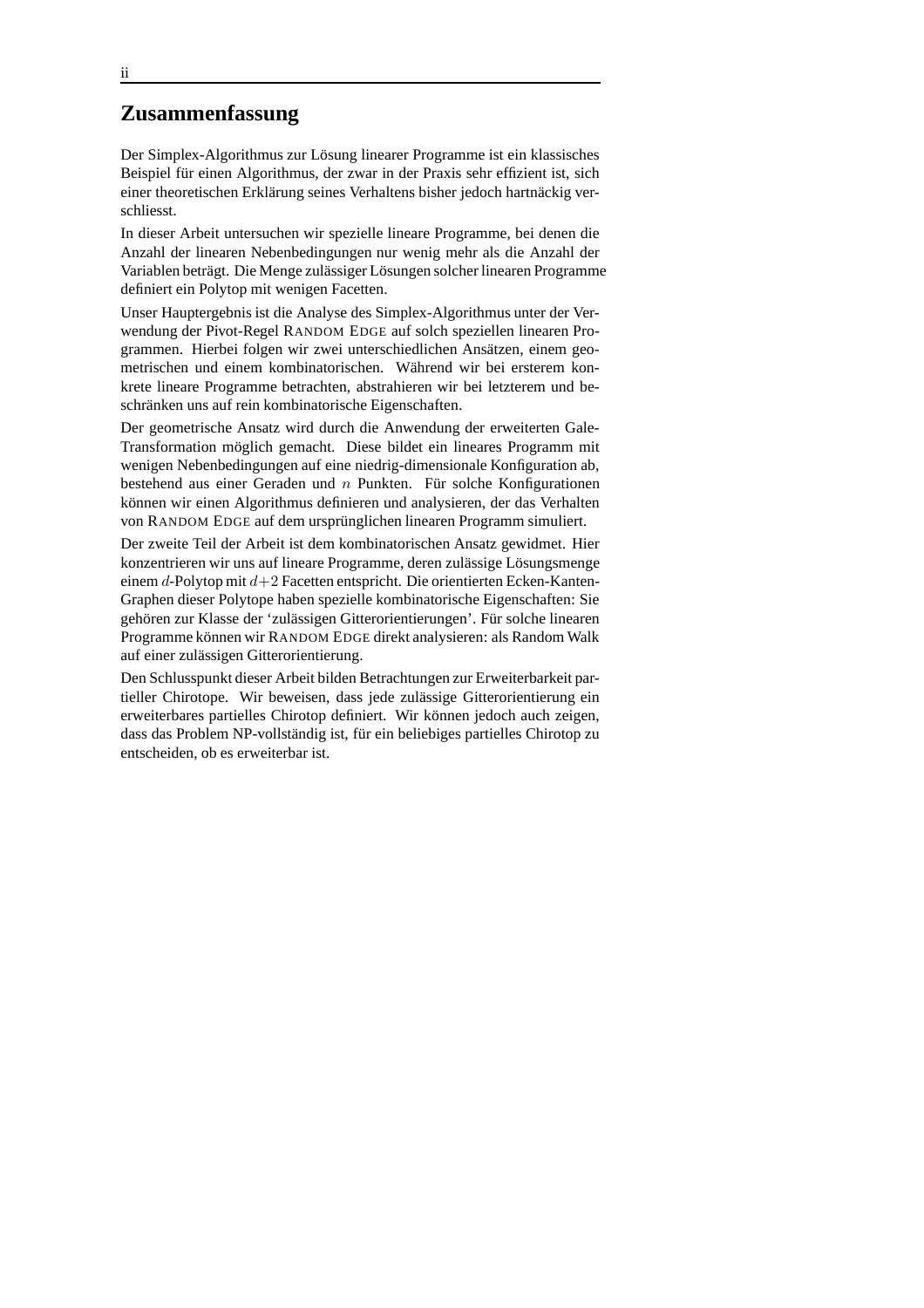## **Acknowledgements**

I would like to thank all the people without whom this thesis would not have been written.

Special thanks to:

Emo Welzl – it was a privilege to be part of his research group and to profit from his insights.

Bernd Gärtner who helped me shape my final results and for his open-door policy.

Walter Morris for those useful email conversations and for pointing out little known related work.

Jürgen Richter-Gebert, Jed Mihalisin and József Solymosi for stimulating discussions.

All the people from our group for a very collegial working atmosphere, in particular: Udo Adamy, Christoph Ambühl, AleXX Below, Jochen Giesen, Michael Hoffmann, Matthias John, Ingo Schurr, Tibor Szabo, Uli Wagner.

My friends in Zürich and elsewhere who kept in touch even if I didn't. Ramy, Rita, Barbara and Peter – thanks for sharing a roof with me!

And finally my family, especially my wife for always being near me – even when she wasn't.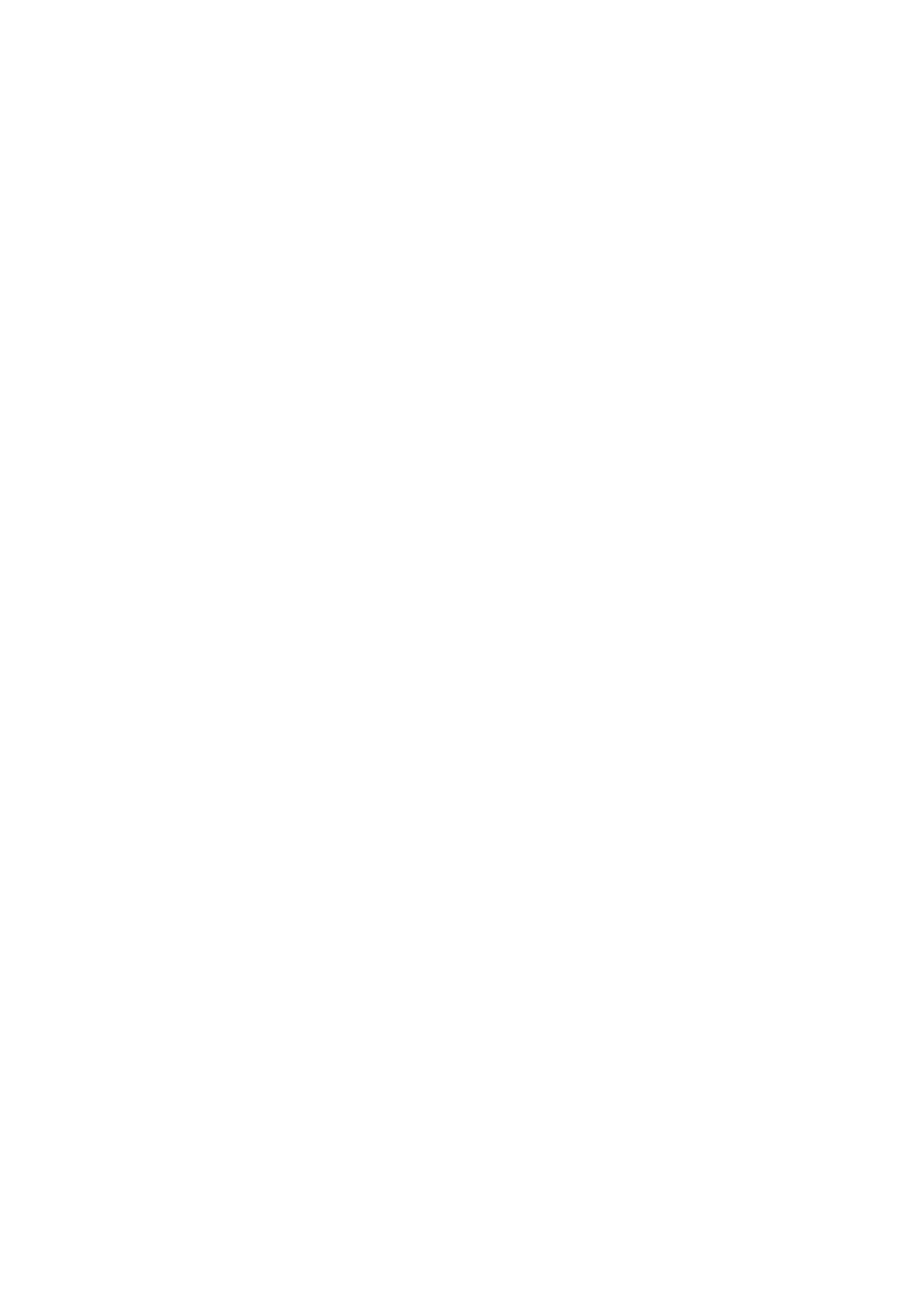# **Contents**

| $\mathbf{1}$                                  | <b>Introduction</b>                                                                                                                    |       |                                                                           |                |  |  |
|-----------------------------------------------|----------------------------------------------------------------------------------------------------------------------------------------|-------|---------------------------------------------------------------------------|----------------|--|--|
|                                               | 1.1                                                                                                                                    |       | The Combinatorial View $\ldots \ldots \ldots \ldots \ldots \ldots \ldots$ | $\overline{4}$ |  |  |
|                                               | 1.2.                                                                                                                                   |       |                                                                           | 5              |  |  |
|                                               | 1.3                                                                                                                                    |       | Our Results and Outline of this Thesis                                    | 6              |  |  |
| $\mathbf{2}$                                  | <b>The Basic Concepts</b>                                                                                                              |       |                                                                           |                |  |  |
|                                               | 2.1                                                                                                                                    |       | Linear Programming & RANDOM EDGE                                          | 10             |  |  |
|                                               | 2.2                                                                                                                                    |       |                                                                           | 12             |  |  |
|                                               | 2.3                                                                                                                                    |       | The Extended Gale Transform                                               | 15             |  |  |
|                                               | 2.4                                                                                                                                    |       | 22                                                                        |                |  |  |
|                                               | 2.5                                                                                                                                    |       |                                                                           | 24             |  |  |
|                                               | 2.6                                                                                                                                    |       |                                                                           | 28             |  |  |
| 3                                             | 31<br><b>Analysing the Fast Process</b>                                                                                                |       |                                                                           |                |  |  |
|                                               | 3.1<br>The Trivial Case and a Recurrence with Influence<br>3.2<br>The Upper Bound for Dimension $2 \ldots \ldots \ldots \ldots \ldots$ |       |                                                                           |                |  |  |
|                                               |                                                                                                                                        |       |                                                                           |                |  |  |
| 3.3<br>3.4<br>The Lower Bound for Dimension 2 |                                                                                                                                        |       |                                                                           | 40             |  |  |
|                                               |                                                                                                                                        |       |                                                                           | 42             |  |  |
|                                               |                                                                                                                                        | 3.4.1 | The Instance that prepares us for the Third Dimension                     | 43             |  |  |
|                                               |                                                                                                                                        | 3.4.2 | An Instance with an Extraordinary Property                                | 48             |  |  |
|                                               | 3.5                                                                                                                                    |       | A Lower Bound for Dimension 3                                             | 52             |  |  |
|                                               |                                                                                                                                        | 3.5.1 |                                                                           | 52             |  |  |
|                                               |                                                                                                                                        | 3.5.2 | Finding the Place for the Remaining Points                                | 55             |  |  |

v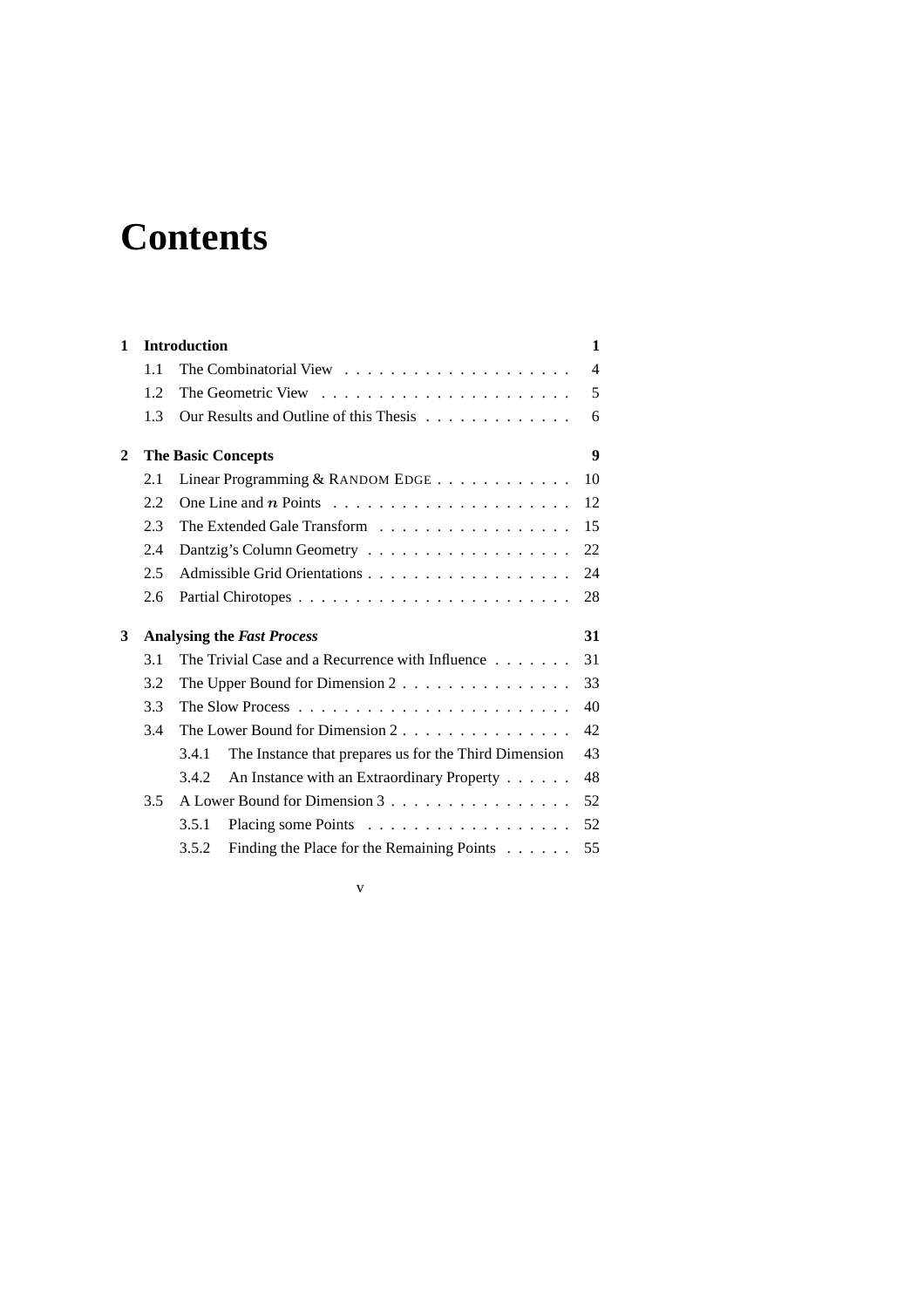|                                |     | 3.5.3                                                                                 | 59  |  |  |  |  |  |
|--------------------------------|-----|---------------------------------------------------------------------------------------|-----|--|--|--|--|--|
| 4                              |     | <b>Admissible Grid Orientations</b>                                                   |     |  |  |  |  |  |
|                                | 4.1 |                                                                                       | 67  |  |  |  |  |  |
|                                | 4.2 | The Path Condition $\ldots \ldots \ldots \ldots \ldots \ldots \ldots \ldots$          | 69  |  |  |  |  |  |
|                                | 4.3 | A Random Walk on Admissible Grid Orientations                                         | 74  |  |  |  |  |  |
|                                |     | 4.3.1                                                                                 | 75  |  |  |  |  |  |
|                                |     | 4.3.2                                                                                 | 76  |  |  |  |  |  |
|                                |     | 4.3.3<br>The Analysis $\ldots \ldots \ldots \ldots \ldots \ldots \ldots$              | 79  |  |  |  |  |  |
|                                | 4.4 | Pseudo Realizability of Admissible Grid Orientations                                  | 84  |  |  |  |  |  |
|                                | 4.5 |                                                                                       | 95  |  |  |  |  |  |
| 5                              |     | On the Completability of Partial Chirotopes                                           | 101 |  |  |  |  |  |
|                                | 5.1 |                                                                                       |     |  |  |  |  |  |
|                                | 5.2 |                                                                                       |     |  |  |  |  |  |
|                                | 5.3 |                                                                                       |     |  |  |  |  |  |
|                                | 5.4 | The Construction $\ldots \ldots \ldots \ldots \ldots \ldots \ldots \ldots \ldots 107$ |     |  |  |  |  |  |
| 113<br><b>Bibliography</b>     |     |                                                                                       |     |  |  |  |  |  |
| <b>Curriculum Vitae</b><br>119 |     |                                                                                       |     |  |  |  |  |  |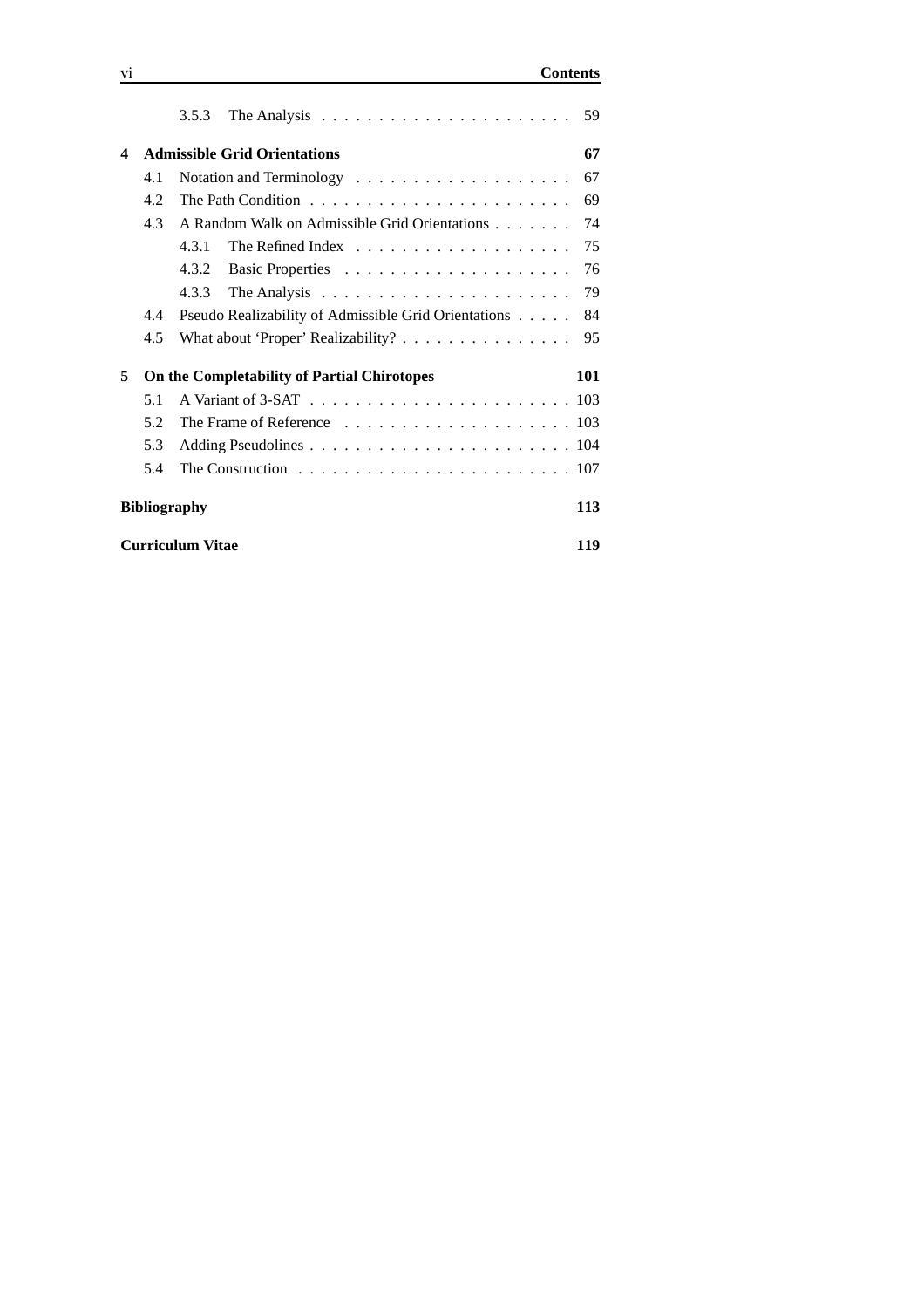## **Chapter 1**

## **Introduction**

Even though convex polytopes are surely among the oldest subjects of mathematical research, it is only since the middle of the last century that they reestablished themselves as being at the heart of many fundamental mathematical problems. Their renaissance is closely (but, of course, not exclusively) connected to the advent of Linear Programming (LP).

Generally speaking, linear programming is the problem to maximize a linear function in  $d$  variables subject to  $n$  linear constraints. Systems of linear equalities have been studied as early as in the middle of the 19th century. But even so, the birth of linear programming as a mathematical discipline is widely considered to be in 1947, when G. B. Dantzig was the first to develop an algorithm to solve linear programs efficiently, the *Simplex method* [Dan63]. To be precise, we refer to a whole family of algorithms, each of which is characterized by its *pivot rule*.

We may look at linear programming as a geometric problem: under certain assumptions (which we might make) the solution space of LP defines a polytope; the objective function induces an orientation on the vertex-edge graph of this polytope; the Simplex method follows a path on this oriented graph, by choosing among all neighbours of the current vertex one that improves the objective function value by a given rule, the *pivot rule*.

Two other algorithms for linear programming that have been invented deserve mention: Khachiyan [Kha80] applied the *ellipsoid method* to linear programming and proved that it always converges in polynomial time. Four years later, the fact that LP belongs to the complexity class **P** could be re-established by

1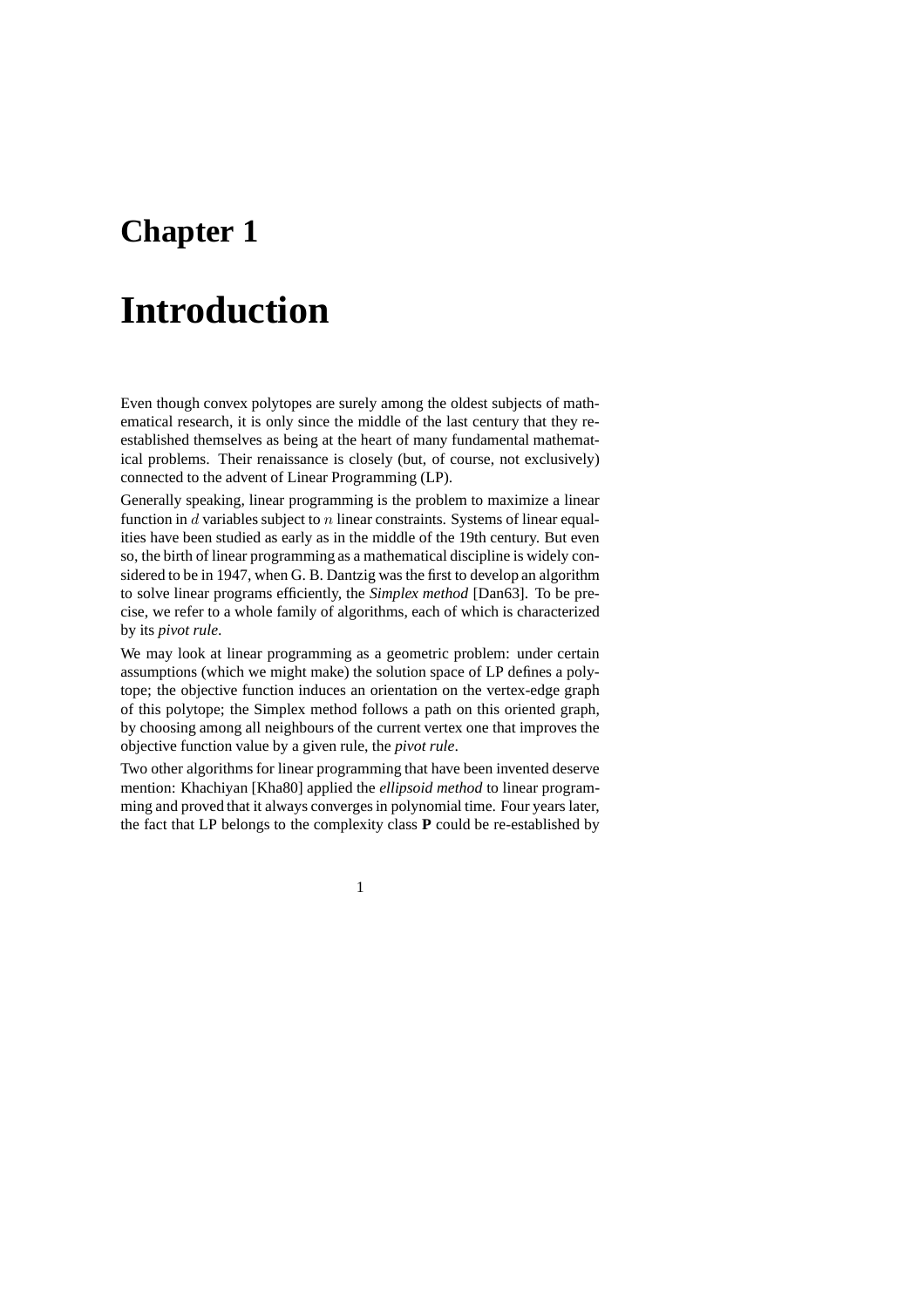Karmarkar [Kar84] who introduced an *interior point method* with that property. Unlike Khachiyan's algorithm, it also performed well in practice.

In spite of these efforts, the Simplex method remains the most widely used algorithm. Several approaches have been followed to find a satisfactory theoretical explanation for its excellent performance.

Borgwardt studied a deterministic pivot rule, SHADOW VERTEX, and showed that on polytopes whose constraints are drawn independently from spherically symmetric distributions (e.g. Gaussian distribution centered at the origin), the Simplex algorithm runs in expected polynomial time [Bor87]. However, such randomly generated matrices have, in fact, quite special properties.

This was the motivation for Spielman and Teng [ST01] to introduce the *smoothed analysis*. Here, the coefficients of an arbitrary polytope are perturbed by adding independently chosen Gaussian random variables. If the instances that cause the bad worst case behaviour of the Simplex method are isolated, then perturbing the coefficients will suffice to speed up the performance. And, indeed, (also) using the SHADOW VERTEX pivot rule, they proved that the Simplex Method has polynomial *smoothed* complexity.

However, in this thesis, we take the 'classic' point of view, confining randomness to the pivot rule.

A captivating approach is very closely linked to the Hirsch conjecture. It states that any two vertices of a d-polytope with n facets are connected by a path of length at most  $n - d$ . Fritzsche, Holt and Klee [HK98a], [FH99] constructed 'many' polytopes which meet this bound. On the other hand, the best known upper bound is  $n^{\log d+2}$  and is due to Kalai and Kleitman [KK92]. Of course, the existence of a short path alone would tell us nothing about whether the Simplex method would find it.

As the Simplex method is a discrete method — unlike the ellipsoid and the interior point method — the natural measure of complexity for the Simplex Method is the number of pivots taken (while using a certain pivot rule). More formally, one wants to determine the combinatorial complexity in the unit cost (RAM) model, where one assumes that all arithmetic operations incur unit cost.

For a selection of possible pivot-rules see, for instance, [AZ99], we make do with just two:

**GREATEST INCREASE:** Choose the vertex  $v'$  that gives the greatest increase in the objective function, that is, such that  $c^T v' - c^T v$  is maximal.

**RANDOM EDGE:** Among all neighbouring vertices  $v'$  of  $v$  for which  $c^T v' > c^T v$  choose one uniformly at random.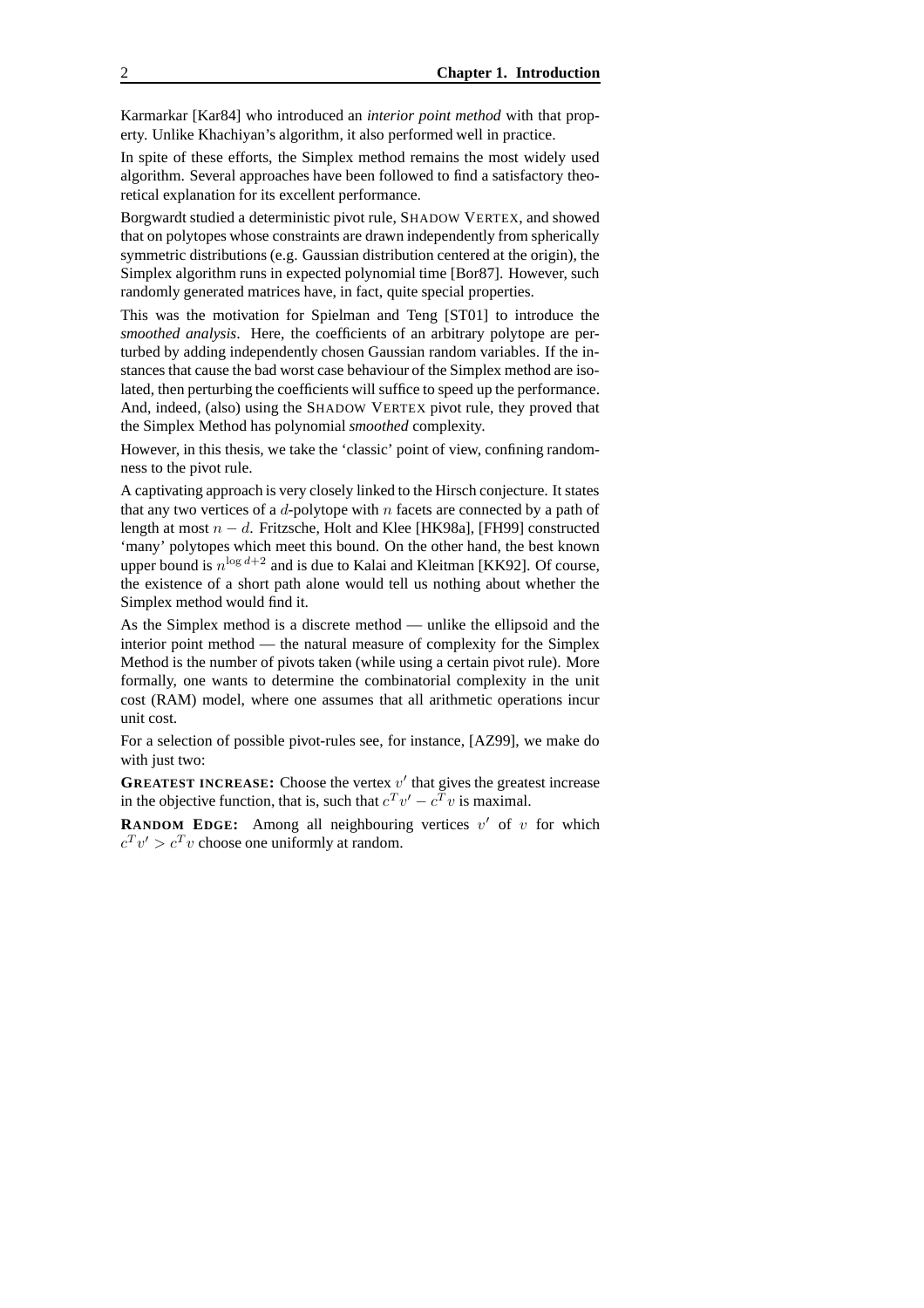An algorithm based on a deterministic pivot rule (like GREATEST INCREASE) will, when repeatedly started at a given vertex, always give us the same sequence of vertices leading us to the optimum. This property was used to construct for almost all known deterministic rules specific LPs for which the number of steps taken by the Simplex method is exponential in the dimension or in the number of constraints.

The research in this field was initiated by Klee and Minty [KM72] — who used their famous construction, the so-called "Klee-Minty cubes", to prove that the pivot rule originally proposed by Dantzig [Dan63] leads to an exponential number of steps. In the subsequent years, similar constructions were developed for all sorts of deterministic pivot rules. These efforts finally culminated in the work by Amenta and Ziegler [AZ99]. They realized, that all previous constructions were just special cases of *deformed products* of polytopes.

On the other hand, RANDOM EDGE is a classic example for the class of *randomized* pivot rules, that have become fashionable only recently. Using coin flips to decide the next move, such algorithms cannot so easily be fooled into taking a long detour.

However, despite its virtual simplicity, RANDOM EDGE is notoriously difficult to analyse. A more complicated pivot rule that works in a recursive fashion has turned out to be more accessible: RANDOM FACET.

By analysing RANDOM FACET, a major breakthrough was achieved, independently, by Kalai [Kal92] and by Matoušek, Sharir and Welzl [MSW92] as both could prove subexponential bounds, that is, the logarithm of the expected number of pivots is sublinear. These bounds are still the best known when no further assumptions on the linear programs are taken.

Interestingly, this research focused on the combinatorial properties of linear programs, defining generalizations of linear programming to more abstract settings. Kalai introduced *abstract objective function*, Matoušek, Sharir and Welzl *LP-type problems*. Later it turned out that both approaches were essentially dual to each other.

In his thesis [Gär95], Gärtner studied *abstract optimization problems* which are a further generalization of LP-type problems. He realized that even for this more general setting, subexponential bounds can be proven.

The discussion, so far, has already indicated that it makes sense to distinguish between two points of view. On the one hand, one hopes to understand the Simplex method on actual polytopes. This is what we call the geometric view. On the other hand, we have seen that substantial progress could be made by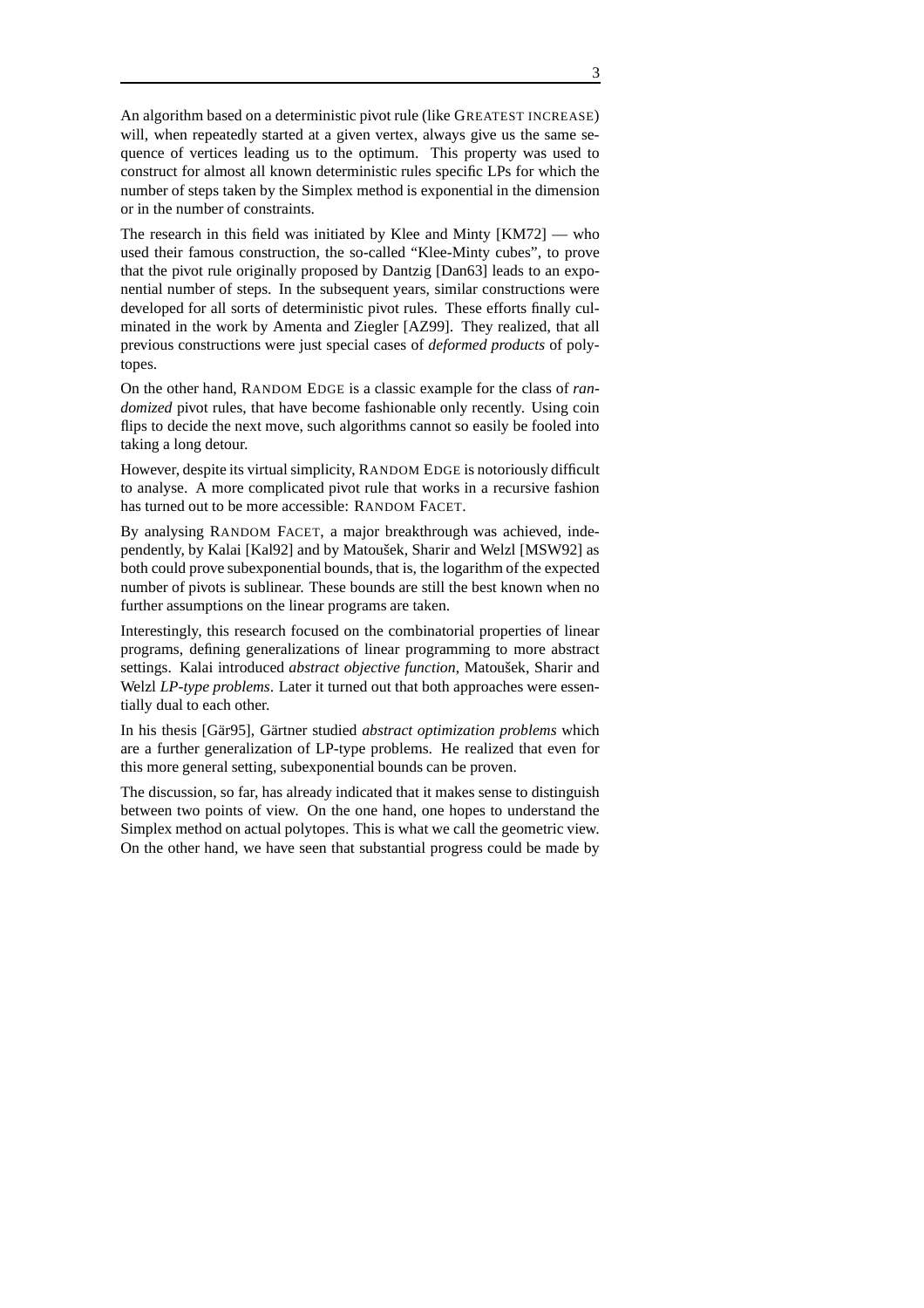abstracting from linear programs to more general settings – on which one can still run the Simplex method. We say that the research falling in this category is taking the combinatorial view.

#### **1.1 The Combinatorial View**

Kalai proved the subexponential bound for RANDOM FACET mentioned above for what he called *abstract objective functions* (AOF):

**Definition 1.1** *Consider an edge orientation of the vertex-edge graph of the polytope* P *with vertex set* V *with the following properties:*

- *1. Every nonempty face* F *of* P *has a unique sink.*
- *2. The orientation is acyclic.*

*Furthermore, consider a function*  $\phi : \mathcal{V} \to \mathbb{R}$  *with the property that*  $\phi(v) >$  $\phi(v')$  whenever the edge  $\{v, v'\}$  is oriented from v to v'. Then we call  $\phi$  an abstract objective function *on* P*.*

Most interestingly, under this general framework, the subexponential analysis is tight. Matoušek [Mat94] described a class of AOFs on which Kalai's algorithm RANDOM FACET is subexponentially slow. Restricted to the LPinstances of the class however, the algorithm becomes polynomial, as proven by Gärtner [Gär02]. What makes the algorithm on LP-instances provably faster?

This question is closely connected to another question: given an AOF on a particular polytope, can one decide whether there exists a linear function inducing the AOF?

Holt and Klee [HK98a] showed that abstract objective functions are missing a crucial combinatorial feature implied by linear functions: whenever the graph of a simple d-polytope is oriented by a generic linear function, there will be d vertex-disjoint directed paths from the unique source to the unique sink. Imposing this path condition in addition to the axioms of abstract objective functions, we arrive at the class of *Holt-Klee* functions.

In the 3-dimensional case, Holt-Klee functions are exactly the linearly inducible functions, as proven by Mihalisin and Klee [MK00]. In fact, they gave a full characterization of 3-polytopal digraphs: a digraph  $G$  is the vertexedge graph of some 3-polytope oriented by means of a linear function if and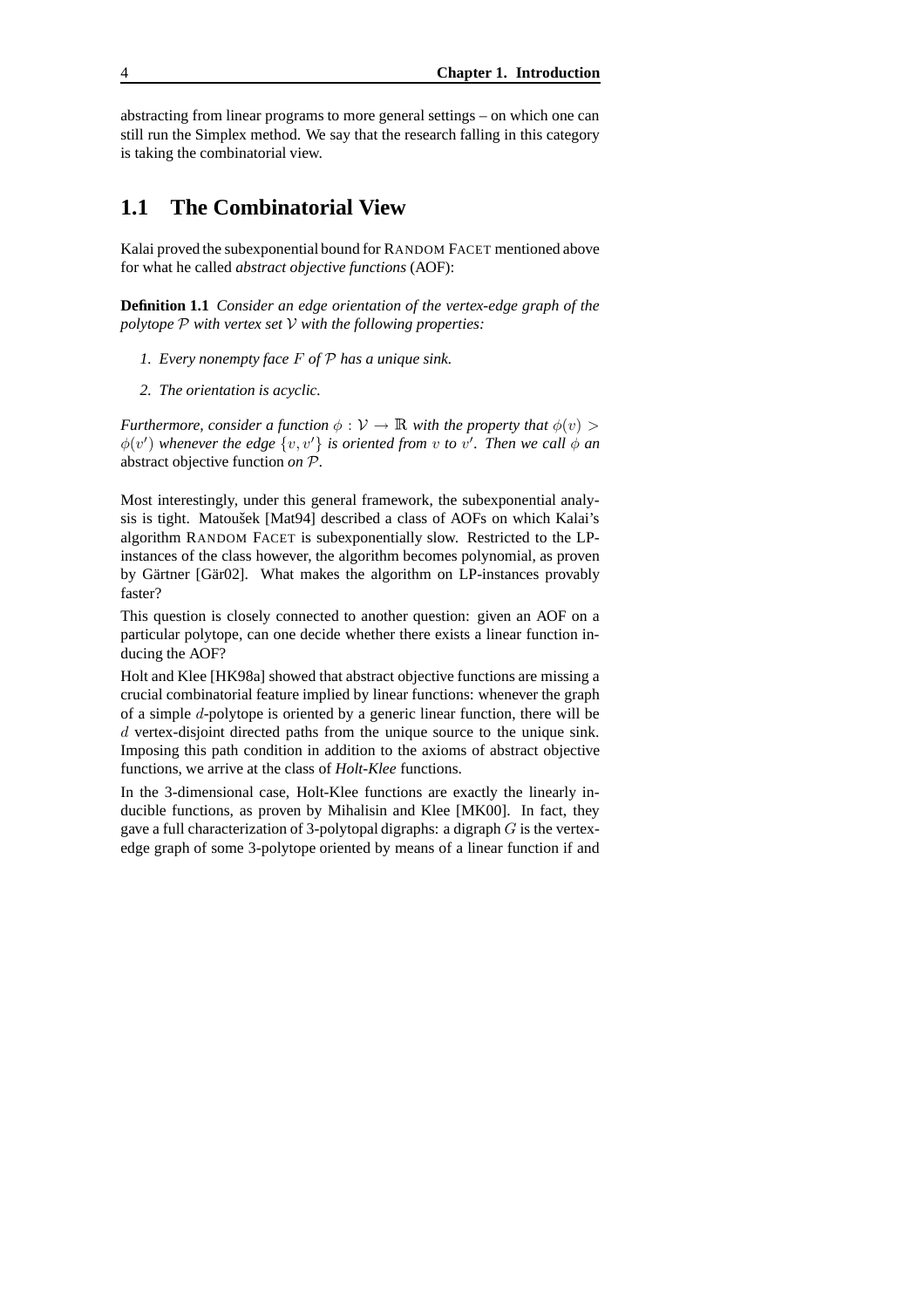only if it has a unique sink, there are 3 vertex-disjoint paths from source to sink, and the underlying graph is simple, planar and 3-connected.

In general, though, linearly inducible functions form a proper subset of Holt-Klee functions, as first shown by Gärtner et al.  $[GST^+01]$ ,  $[GT03]$ . Their function is defined on a 7-dimensional polytope with 9 facets. But already Holt-Klee functions on 4-dimensional polytopes are not necessarily linearly inducible, as Morris showed by defining such a function on a 4-cube [Mor02a]. His approach via *P-cubes* is arguably the most promising candidate to lead to further conditions, necessary for a Holt-Klee function to be linearly inducible. And finally, an asymptotic result is due to Develin [Dev02]: as the dimension  $d$  grows, the percentage of realizable  $d$ -cubes among those satisfying the axioms of abstract objective functions and the path condition tends to 0.

A further generalization are the *unique sink orientations* (USOs) [SW01], we get them by dropping condition 2 in the definition of the AOFs. They have mostly been studied on cubes. As these orientations can have cycles, they may fool even randomized pivot rules: Morris analysed a class of cubes, on which the expected number of pivot steps of RANDOM EDGE is bounded below by  $\frac{d-1}{2}!$ , [Mor02b]. Nonetheless, USOs are important, as they arise when studying *linear complementary problems* and some *quadratic optimization problems*.

### **1.2 The Geometric View**

Because of the exponential worst case behaviour of deterministic pivot rules, the hopes lie on randomized pivot rules. They have received an increasing amount of attention ( $[BDF+95]$ ,  $[Ka197]$ ,  $[MR95, Section 9.10]$ ), but their analysis turned out to be intrinsically difficult. Only very recently could some progress be made. Initially, the focus was put on the special class of Klee-Minty cubes, the prime example of linear programs for which the performance of deterministic pivot rules is exponential. As Gärtner et al. [GHZ98] showed, on Klee-Minty cubes the pivot rules RANDOM EDGE and RANDOM FACET are both essentially quadratic in the dimension. Joswig and Kaibel [JK99] proposed and analysed two new rules, RECURSIVE RANDOM EDGE (which also is quadratic in the dimension) and RANDOM MAJORITY (which turned out to be optimal, as it finds the shortest path).

For fixed dimension, Megiddo [Meg84] demonstrated that the linear programming problem can be solved in linear time. Nonetheless, in the light of the remarks above, the analysis of RANDOM EDGE in dimension 3 by Kaibel et al. [KMSZ02] was, therefore, well worth the considerable effort.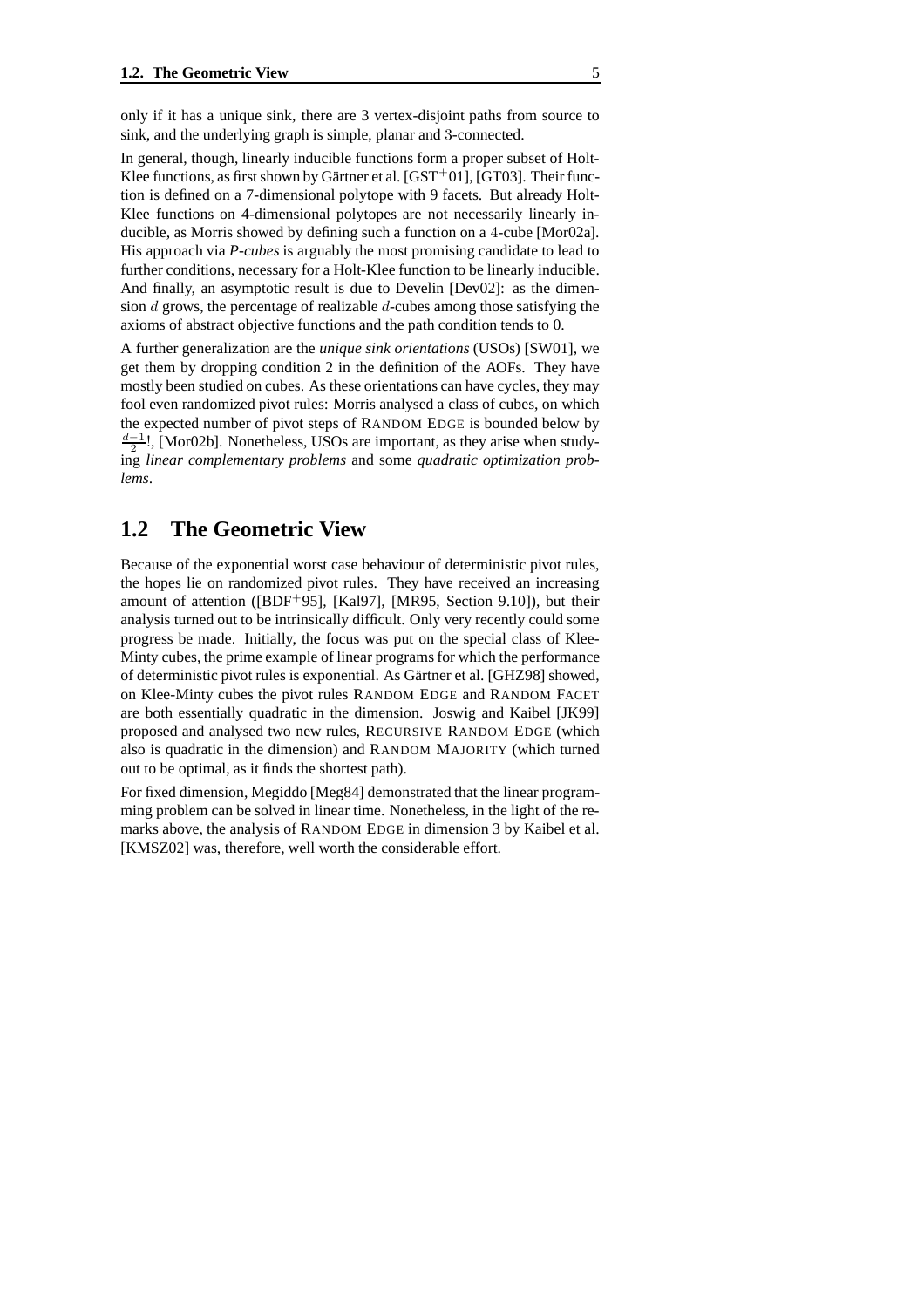## **1.3 Our Results and Outline of this Thesis**

In this thesis, we focus exclusively on LP-related properties of polytopes with few facets.

**Our geometric point of view** relies crucially on the *extended Gale transform* as introduced by Welzl [Wel01]. Let us first recall the standard Gale transform. (For a proper exposition of the Gale transform (that was developed by Perles after ideas by Gale  $[Gal56]$  see Grünbaum  $[Grii67]$ .) It maps a sequence of the  $d + k$  vertices of some d-polytope to a dual sequence of  $d + k$  points in dimension  $\mathbb{R}^{k-1}$ . The properties of the original polytope are preserved and can be read off from the dual. This allowed the detailed study of all d-polytopes with only few vertices as they could be described in terms of lower dimensional point configurations, [Grü67, Chapter 6] and [Zie94, Section 6.5].

In comparison, this is the *extended Gale transform* in a nutshell: it maps a d-polytope with  $d + k$  facets which is given together with a linear function  $f: x \mapsto c^T x$  to a k-dimensional configuration of one line ( $\ell$ , say) and  $d + k$ points. We call a  $(k-1)$ -simplex spanned by k of these points and intersected by the line an  $\ell$ -stabbed simplex. Then there is a 1-1 correspondence between the vertices of  $P$  and the  $\ell$ -stabbed simplices. Furthermore, the order on the vertices of  $P$  induced by  $f$  is equal to the order in which the line  $\ell$  intersects the  $\ell$ -stabbed simplices.

In fact, we can model the behaviour of the algorithm RANDOM EDGE on  $d$ polytopes with  $d + k$  vertices by a randomized process involving one line and  $d + k$  points in dimension k.

**Chapter 2** is an introductory chapter, introducing and explaining in detail all the concepts used later. In particular, we would like to point the reader to **Section 2.3** where we give a detailed account of the extended Gale transform.

Throughout **Chapter 3** we then use this method. First, we prove a tight bound of  $\Theta(\log^2 d)$  for the number of pivot steps needed by RANDOM EDGE on a dpolytope with  $d + 2$  facets (**Section 3.2**). This is an exponential improvement over the previously best bound.

Remarkably, we prove the lower bound on an instance for which there exists a sequence of pivots visiting all vertices. This is **Section 3.4**.

Also, in **Section 3.5** we examine a lower bound construction for the case of  $k = 3$ . Here, RANDOM EDGE admits the lower bound  $\Omega(\log^3 d)$ .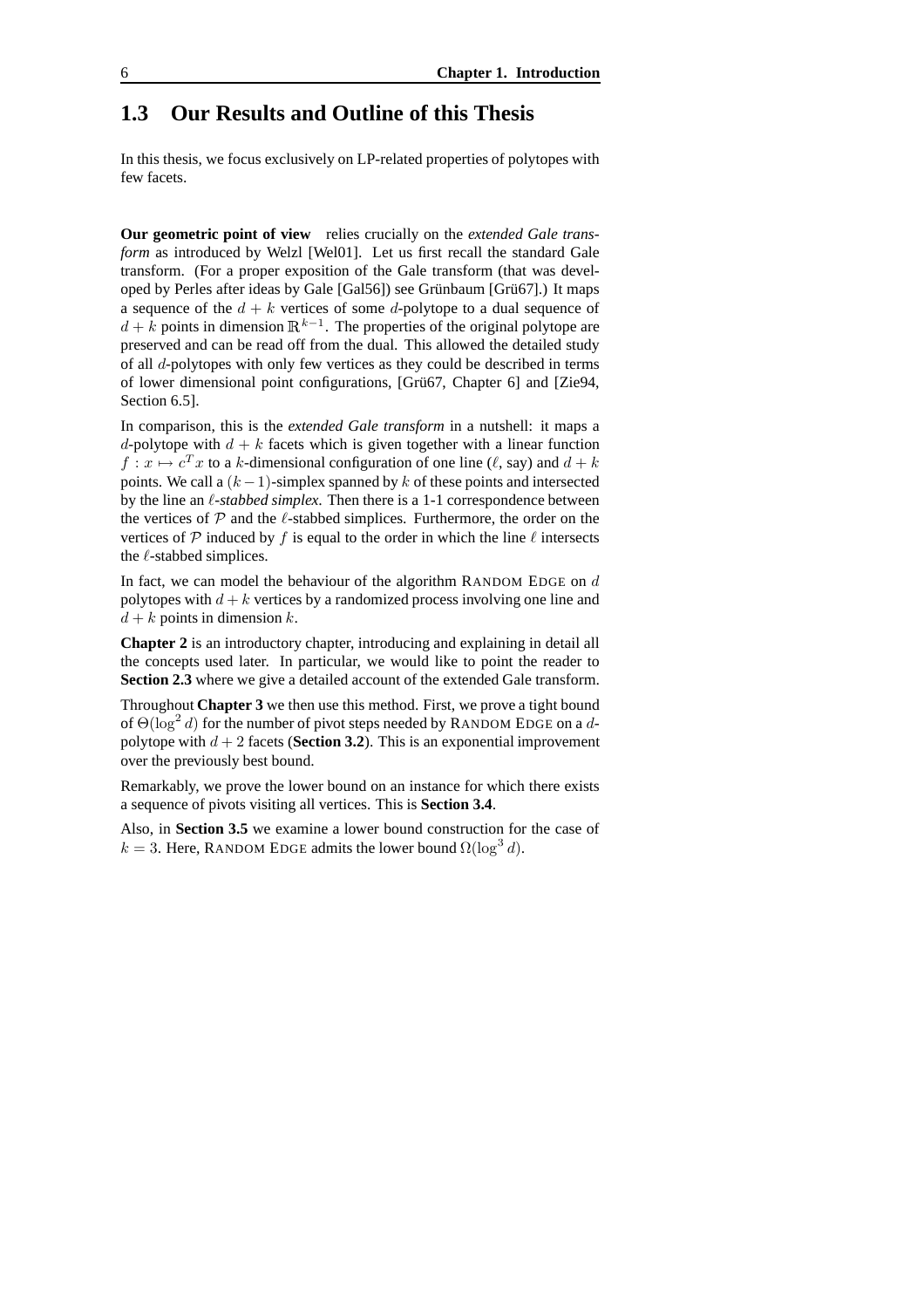**The combinatorial point of view** is taken in **Chapter 4**, where we study the graphs of simple d polytopes with  $d+2$  facets. For orientations satisfying the Holt-Klee axioms, we proof a tight bound of  $O(\log^2 d)$  for the Simplex method under the pivot rule RANDOM EDGE, where the analysis crucially depends on the path condition (**Section 4.3**).

One may ask how close Holt-Klee functions are to linear functions. At least for the case of simple  $(d, d + 2)$ -polytopes, we give a complete answer in **Section 4.4**. On the one hand, we show that not all Holt-Klee functions are linear, on the other hand we prove that every Holt-Klee function induces a *partial chirotope* of rank 3 which is completable. (Note that we get back to partial chirotopes in Chapter 5.) This means that the combinatorial essence of linear objective functions captured by the Holt-Klee functions is at par with the combinatorial essence of point configurations captured by chirotopes.

In **Section 4.2**, we exhibit another striking property of Holt-Klee functions which abstract objective functions do not share: consider the graph of a simple  $(d, d + 2)$ -polytope, oriented by means of a Holt-Klee function. It is what we call an *admissible grid orientation*. Whenever two vertices are connected by a directed path, they are connected by a directed path of length at most three. In contrast, for abstract objective functions, there is no constant bound on the path length.

The thesis is rounded off with a chapter on *partial chirotopes*: in **Chapter 5** we provide proof that, in general, it is NP-complete to test whether a partial chirotope is completable.

**Acknowledgments:** As mentioned above, the extended Gale transform is due to Emo Welzl. Section 3.2 appeared first in  $[GST<sup>+</sup>01]$ . Some of the other results are joint work with Bernd Gärtner. Section 3.5 was inspired by discussions with Bernd Gärtner and József Solymosi.

To avoid the conflict of conscience as far as the spelling is concerned the author put himself under the authority of the *Oxford English Dictionary*<sup>1</sup> . 2

<sup>1</sup>http://www.oed.com.

<sup>2</sup>That is, we use the British spelling and suffix *-ize.*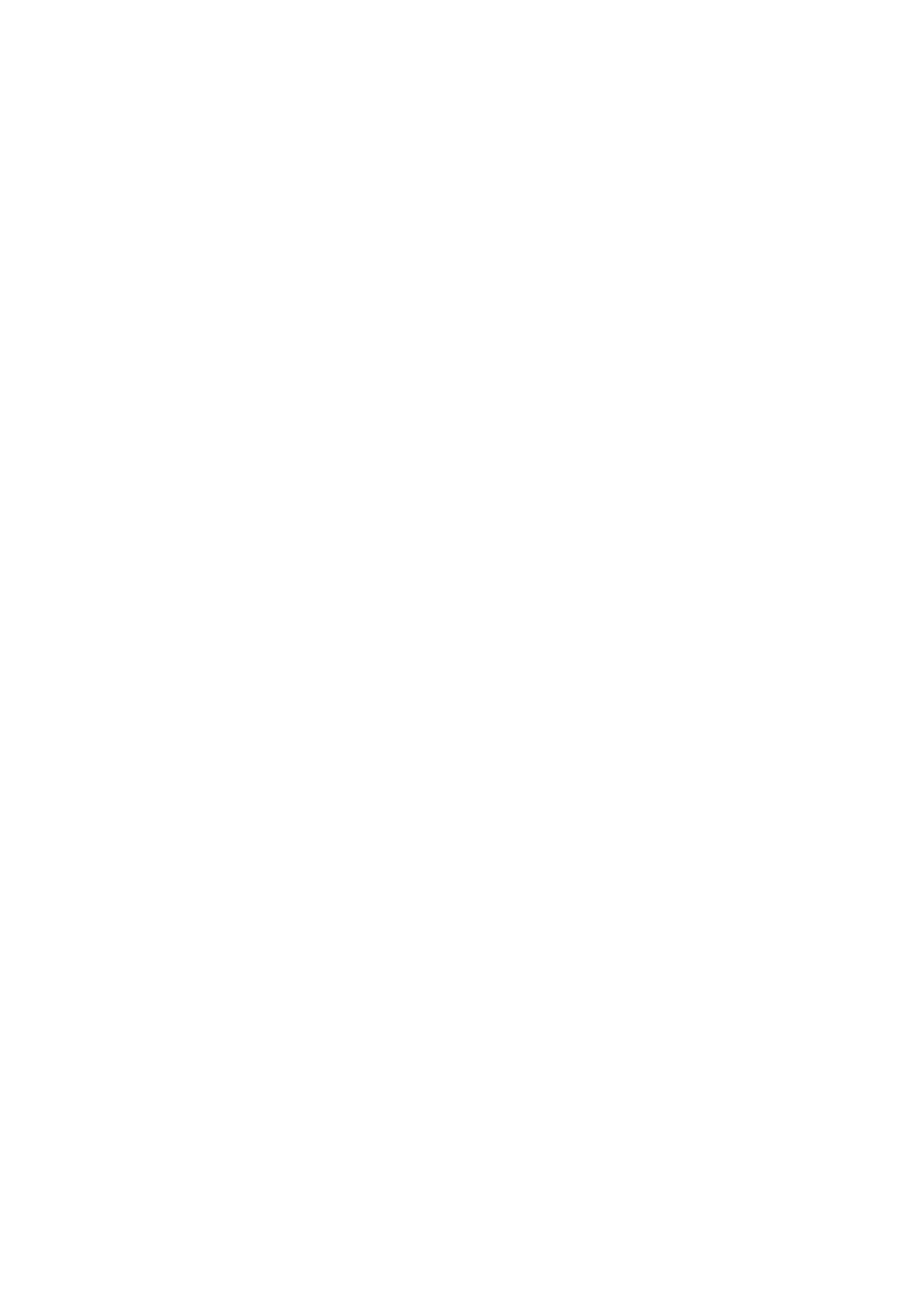## **Chapter 2**

# **The Basic Concepts**

This chapter comprises the definitions and concepts fundamental to our subsequent discussion.

We first recall the well-known linear programming problem (Section 2.1) and introduce special configurations that we usually refer to as 'One line and  $n$ points' (Section 2.2). There, we also specify an algorithm, the so-called *Fast Process*, that models the behaviour of the Simplex method using the pivot rule RANDOM EDGE on certain linear programs. The magic behind this is the extended Gale transform, defined in Section 2.3. The fact that each configuration of one line and  $n$  points actually describes a linear program whose feasible solution space is a polytope is derived in Section 2.4.

In the final two sections we lay the foundations for the combinatorial view. In Section 2.5 we introduce the class of admissible grid orientations. Essentially, they comprise all orientations that satisfy the known necessary conditions to be isomorphic to the vertex-edge digraph of a d-polytope with  $d + 2$  facets whose orientation is induced by a linear function.

These necessary conditions are not sufficient. To prove this and to study admissible grid orientations in more detail, we need the concept of *partial chirotopes* which we define in Section 2.6.

9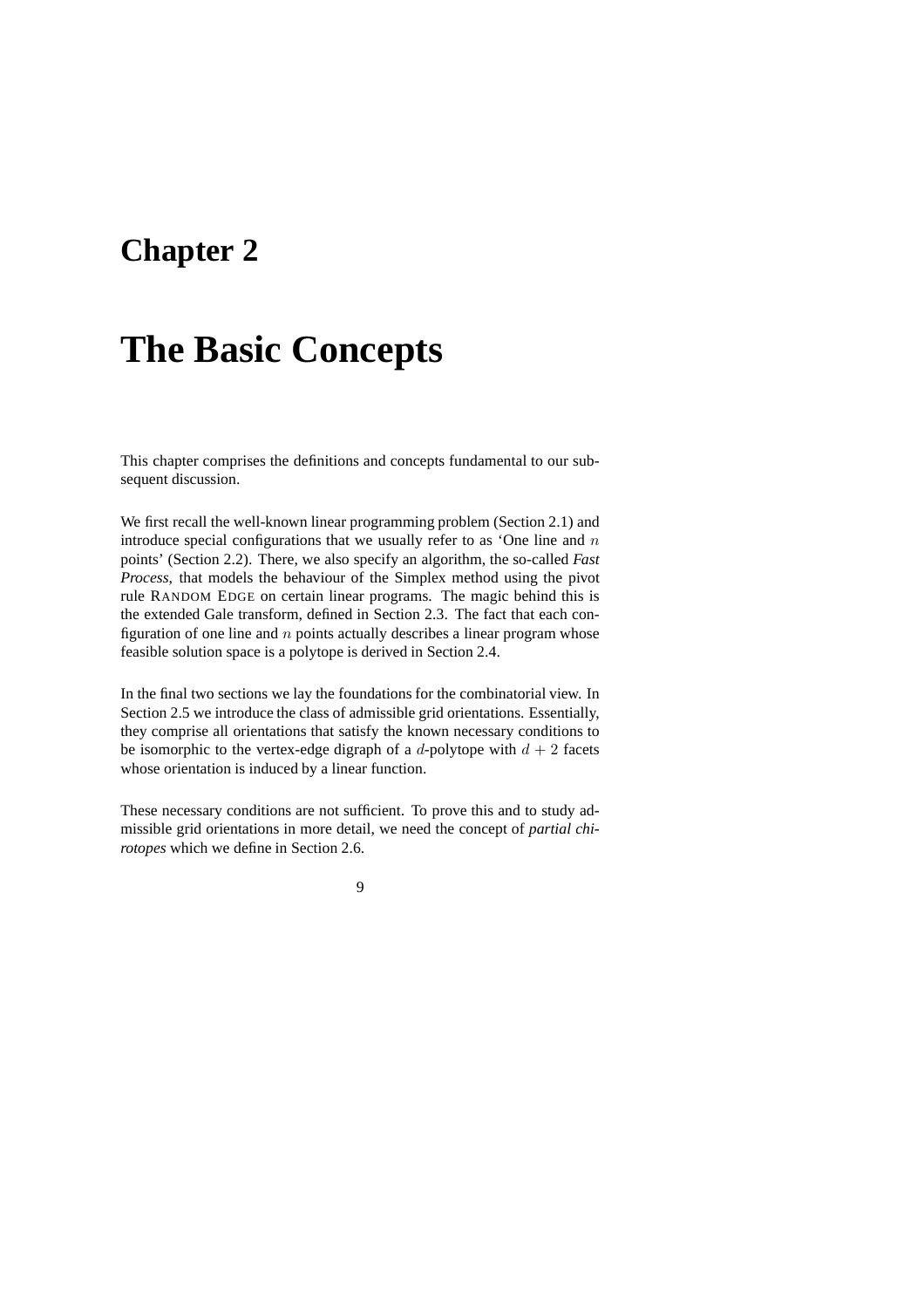## **2.1 Linear Programming & RANDOM EDGE**

A linear program in  $d$  variables and  $n$  constraints can be written as

$$
\begin{array}{ll}\n\text{(LP)} & \text{maximize} \quad c^T x \\
\text{subject to} & Ax \leq b.\n\end{array} \tag{2.1}
$$

where

$$
x = (x_1, ..., x_d)^T,
$$
  
\n
$$
c = (c_1, ..., c_d)^T,
$$
  
\n
$$
b = (b_1, ..., b_n)^T,
$$
  
\n
$$
A = \begin{pmatrix} a_{11} & a_{12} & \cdots & a_{1d} \\ a_{21} & a_{22} & \cdots & a_{2d} \\ \vdots & \vdots & \ddots & \vdots \\ a_{n1} & a_{n2} & \cdots & a_{nd} \end{pmatrix}, \qquad A \in \mathbb{R}^{n,d}.
$$

Examine the set of the so-called feasible solutions of the LP,

$$
\{x \in \mathbb{R}^d \mid Ax \le b\}.
$$

We make the following assumptions:

1. The set of feasible solutions is bounded and non-empty,

so it can be considered as a polytope  $P$  that is defined as the intersection of  $n \geq d + 1$  halfspaces ([Zie94]),

$$
\mathcal{P} = \bigcap_j \{x \in \mathbb{R}^d \mid \sum_{i=1}^d a_{ji} x_i \le b_j\}.
$$

- 2. The affine span of  $P$  is the whole space  $\mathbb{R}^d$ .
- 3.  $P$  is simple.

Each polytope given as the bounded intersection of halfspaces can also be described as the convex hull of a finite point set ([Zie94]).

Observe that the maximum of the (linear) function  $f_c : x \mapsto c_x^T x$  is achieved on a face of  $P$ . In particular, there is a vertex  $v \in P$  such that  $c^T v$  is maximal. This gives us an idea how to solve this problem: starting from an arbitrary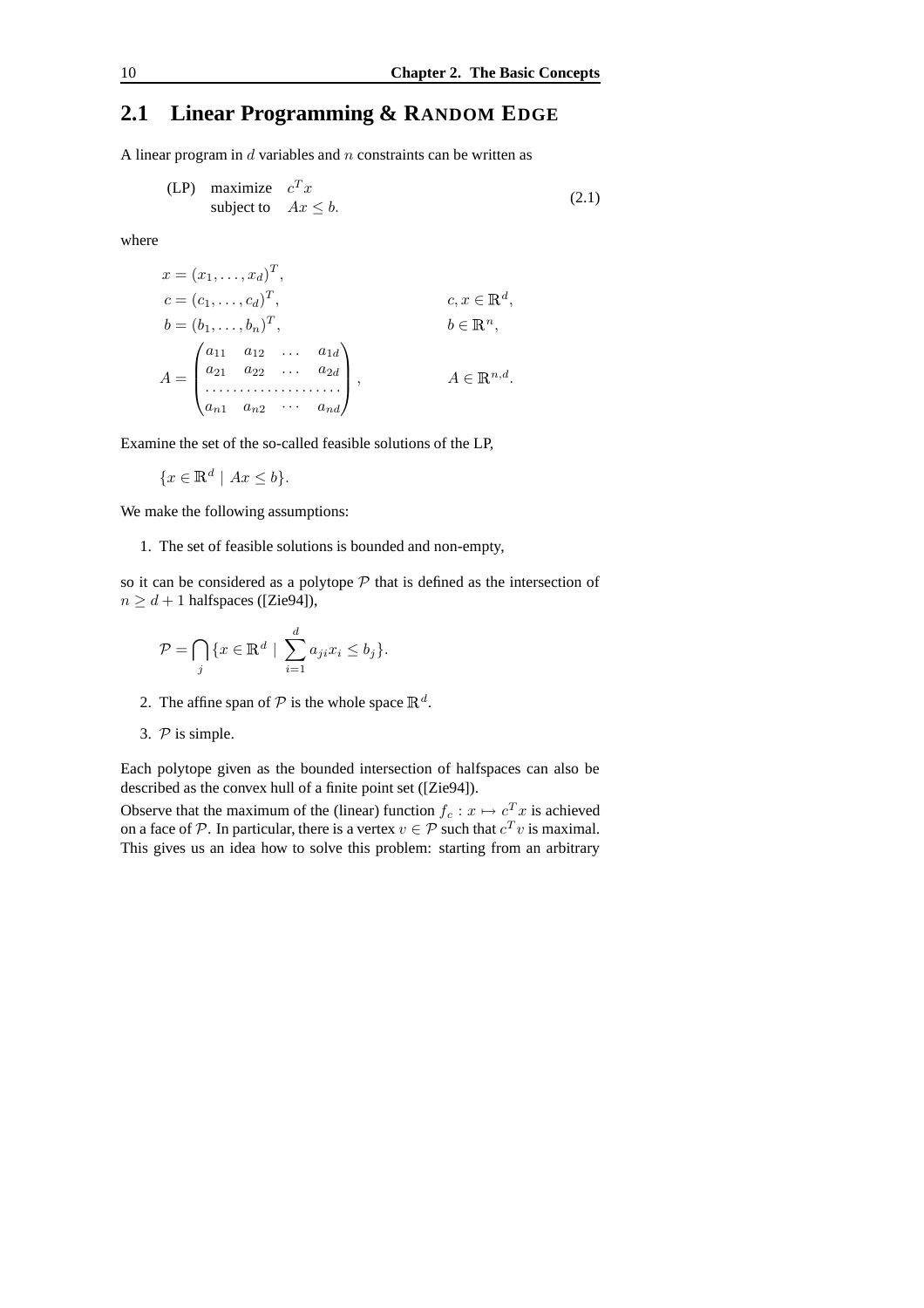vertex  $v$ , we apply some clever rule that takes us to a neighbouring vertex  $v'$ with  $c^T v' > c^T v$ . Repeating the process, we will eventually reach a vertex achieving the optimum. The decisive rule is called *pivot rule*. Moreover, all algorithms proceeding this way are collectively referred to as the *Simplex Method*.

We distinguish between *deterministic* and *randomized* pivot rules. The latter may use the outcome of a random experiment, like a coin flip, to determine the vertex we pivot to.

In this thesis, we focus our attention on the prime example for randomized pivot rules, **RANDOM EDGE**. No other is as easy to describe: among all neighbouring vertices  $v'$  of  $v$  for which  $f_c(v') > f_c(v)$  choose one uniformly at random. See Algorithm 2.1 for a formal description.<sup>1</sup>

With every pivot we move to a vertex with bigger objective function value. Hence, we do not visit a vertex twice and the algorithm terminates in a finite number of steps.

**Algorithm 2.1** RANDOM EDGE  $\{\mathcal{P}, f_c, v\}$  $1 \quad V \leftarrow \{v' \in N(v) \mid f_c(v') > f_c(v)\};$ 2 **while**  $V \neq \emptyset$ 3 **do** 4  $v \leftarrow_{\text{random}} V;$ 5  $V \leftarrow \{v' \in N(v) \mid f_c(v') > f_c(v)\};$ 6 **return** v.

Before we move on to the next section, we first take a closer look at some properties which the polytope  $P$  (that is, the matrix A and the vector b defining it) either has or can be assumed to have.

**Lemma 2.2** *If*  $\{x \mid Ax \leq b\}$  *is bounded and feasible, then there exists a strictly positive n-vector*  $\tilde{y}$  *such that*  $\tilde{y}^T A = 0.$ 

*Proof* Consider the linear program

$$
\begin{array}{ll}\n\text{(LP')}\quad \text{maximize} & \mu_1 + \dots + \mu_n \\
\text{subject to} & Ax \le b - \begin{pmatrix} \mu_1 \\ \vdots \\ \mu_n \end{pmatrix} \\
\mu_i \ge 0, \quad i = 1, \dots, n.\n\end{array} \tag{2.2}
$$

 $\frac{1}{2}N(v)$  denotes the set of neighbouring vertices of v. "v'  $\leftarrow$  random V;" means v' is chosen uniformly at random from the set  $V$ .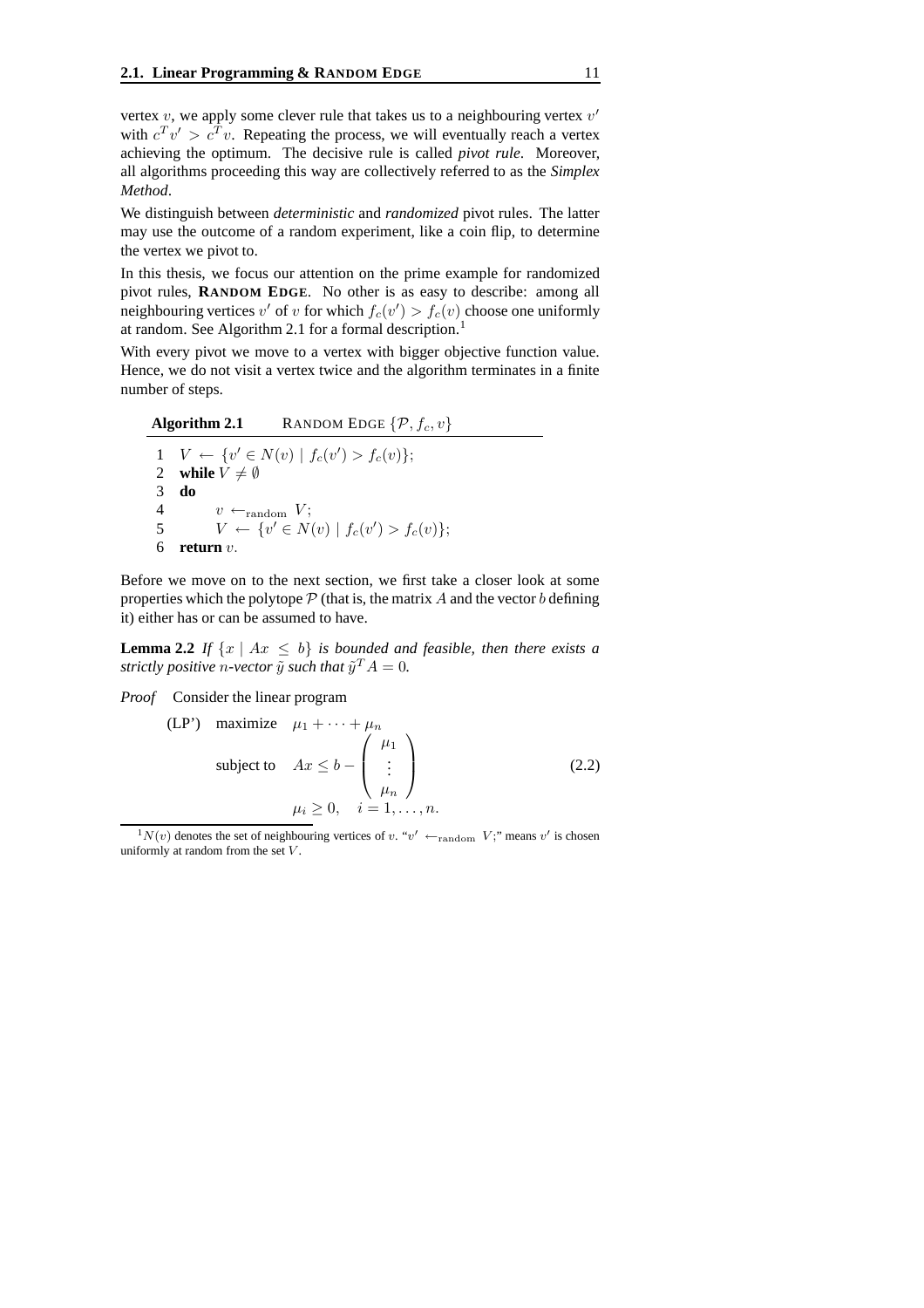Writing the linear constraints as  $Ax+I\mu \leq b$  (where I is the identity matrix), it is easy to see that the dual problem is of the form

$$
\begin{array}{ll}\n\text{(LP'}^{\Delta}) & \text{minimize} & b^T y \\
\text{subject to} & A^T y = 0, \\
& y_i \ge 1, \quad i = 1, \dots, n.\n\end{array} \tag{2.3}
$$

From the fact that  $\{Ax \leq b\}$  is bounded, it follows that (LP') is bounded; because it is also feasible (set  $\mu_i = 0, i = 1, \dots, n$ ), it has an optimal solution. Then, by the LP duality theorem (*cf.* [Chv83, Chapter 9]), the dual (LP' $^{\Delta}$ ) has an optimal solution, too, in particular a feasible solution. Any such feasible solution  $\tilde{y}$  is a vector with the required properties. П

**Assumption 2.3** *For* A, b in (2.1) such that  $\{x \mid Ax \leq b\}$  is simple, bounded *and contains an interior point, we can assume the following without loss of generality (which for our purposes means, without changing the behaviour of* RANDOM EDGE *or* RANDOM FACET *on (2.1)):*

- *(i) Any column* of *A sums up to* 0*, i.e.*  $\sum_{i=1}^{n} a_{ij} = 0$  *for all j.* This is achieved via Lemma 2.2, by a suitable scaling of the constraints in  $(2.1)$  by positive multiples.<sup>2</sup>
- *(ii) Any set of* d *rows of* A *is linearly independent.* For this, we apply a slight perturbation to A.
- *(iii)*  $b > 0$ *.*

This is obtained by translating  $P$  in such a way that 0 is an interior point.

## **2.2 One Line and** n **Points**

Let S be a set of  $n \ge d+1$  points in general position in  $\mathbb{R}^d$  (i.e. no  $d+1$  on a common hyperplane), and let  $\ell$  be a vertical line which is disjoint from  $S$  and from all intersections of hyperplanes spanned by points of S. Moreover, we assume that  $\ell$  intersects the convex hull of S. We refer to such a configuration in general position whenever we use the phrase *One line and* n *points*. In short form, we write  $(S, \ell)$ .

The convex hull of a *i*-tuple  $s \in {S \choose i}$  defines a  $(i-1)$ -simplex; in a slight abuse of notation we will denote it also by s. If  $i = d$ , below(s) denotes the

<sup>&</sup>lt;sup>2</sup>Lemma 2.2 even specifies suitable scaling factors: we may multiply the *i*th constraint by  $\tilde{y}_i$ .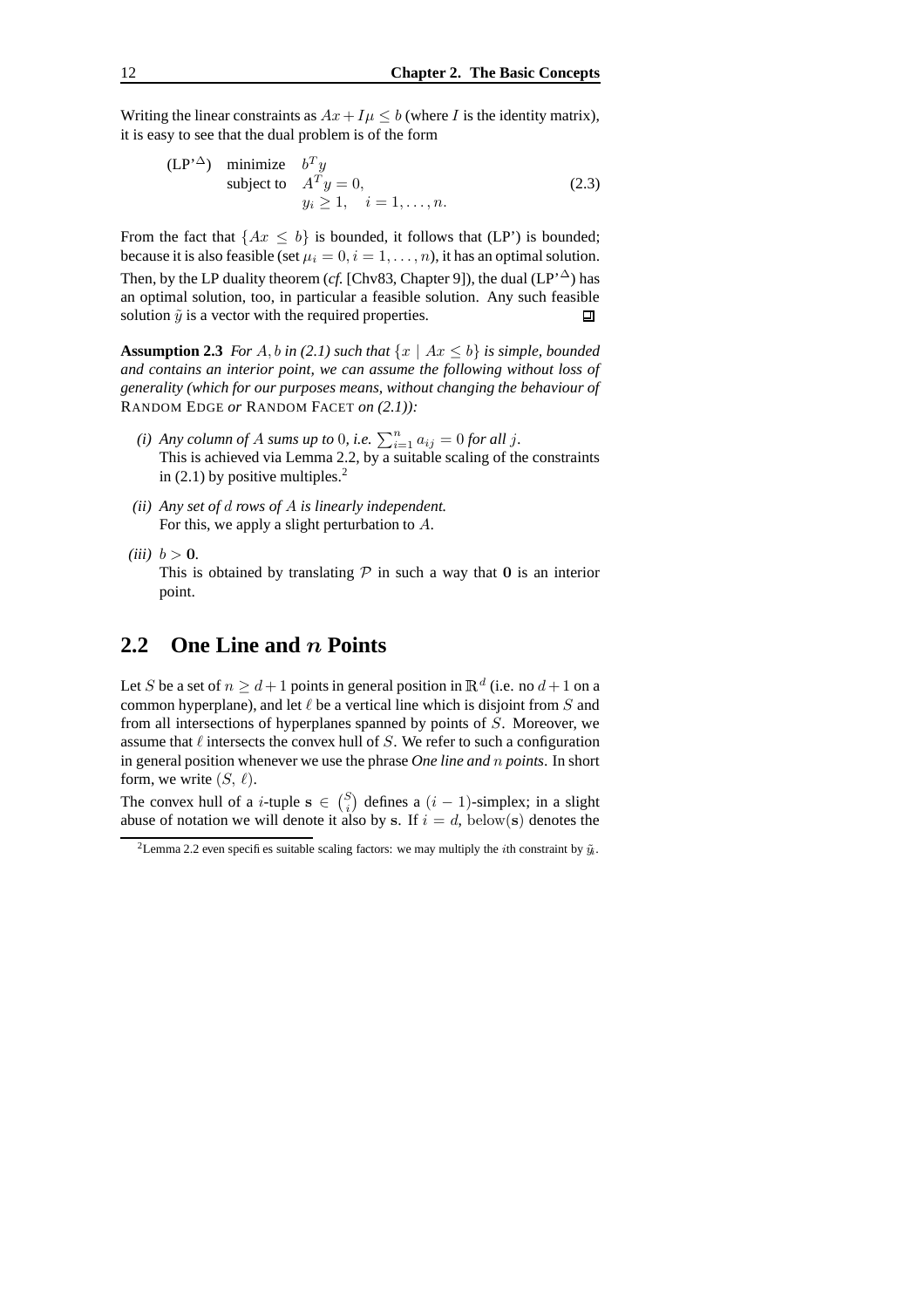set of points from  $S$  that lie below the hyperplane spanned by s. As we are mostly concerned with the d- or  $(d - 1)$ -simplices intersected by  $\ell$ , we give them a special name and call them  $\ell$ -stabbed simplices.

Our goal is to find the unique  $\ell$ -stabbed  $(d - 1)$ -simplex that has no points below.

Each  $\ell$ -stabbed d-simplex has two facets which are in turn  $\ell$ -stabbed simplices but of dimension  $d - 1$ . They differ by exactly one vertex. Given an  $\ell$ -stabbed  $(d-1)$ -simplex s and some point  $s' \in \text{below}(s)$  there is, therefore, a unique point  $s \in \mathbf{s}$  such that  $\mathbf{s} \setminus \{s\} \cup \{s'\} =: \mathbf{s}'$  is the facet of the d-simplex  $\mathbf{s} \cup \{\overline{s'}\}$ through which  $\ell$  is leaving. We say that we may *pivot* from s to s' and write  $s' := \text{pivot}(s, s')$ . Obviously, the point of intersection of s' and  $\ell$  is below s. Pivoting from one  $\ell$ -stabbed  $(d - 1)$ -simplex to the next we will, eventually, reach our goal.



**Figure 2.1:** s and s' are  $\ell$ -stabbed 2-simplices with  $s' = \text{pivot}(s, s')$ .

The method invoked to decide which point below the current simplex is chosen is called the *pivot rule*. (It is no coincidence that we use the same terminology as above when we were discussing the Simplex method. We will find this justified in Section 2.3 below.)

The pivot rule we will (exclusively) deal with is arguably also the one that is easiest to describe: among all points below the current  $\ell$ -stabbed simplex is choose one uniformly at random,  $s'$  say, and move to the unique  $\ell$ -stabbed simplex  $s' := \text{pivot}(s, s').$ 

For reasons which become clear later, we call the associated randomized process *Fast Process*. (For a formal definition see Algorithm 2.4). Given some initial  $\ell$ -stabbed simplex  $\mathbf{s} = \{s_1, \ldots, s_d\}$  it finds the unique  $\ell$ -stabbed simplex  $\tilde{s}$  with below $(\tilde{s}) = \emptyset$ .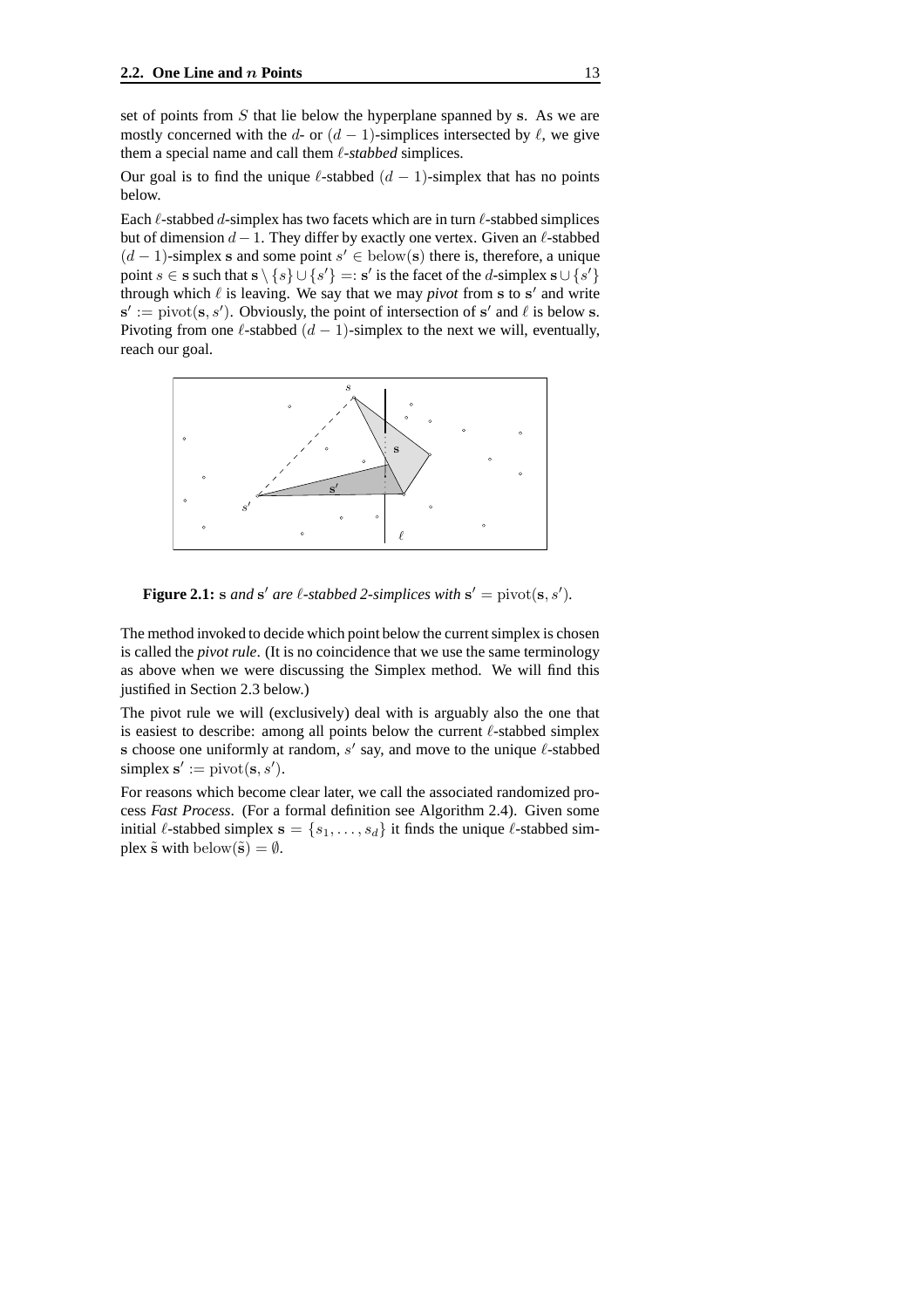#### **Algorithm 2.4** *Fast Process on*  $\{S, \ell, s\}$

```
1 while below(s) \neq \emptyset<br>2 do s' \leftarrow random below
2 do s' \leftarrow_{\text{random}} \text{below}(\mathbf{s});3 \mathbf{s} \leftarrow \text{pivot}(\mathbf{s}, s');4 return s.
```
Frequently, we will not specify the dimension of an  $\ell$ -stabbed simplex, whenever it is clear from the context.

We will be particularly interested in the 2-dimensional case. Here, the location of the points with respect to  $\ell$  partitions  $S$  naturally into two subsets: the set  $S_L$  of all the points left of  $\ell$ , and  $S_R := S \setminus S_L$ . Accordingly, let  $L = |S_L|$ be the number of points left of  $\ell$  and  $R := n - L$ . To indicate that a particular point lies left (right, respectively) of  $\ell$  we denote it by  $p$  (q, respectively) instead of s. An  $\ell$ -stabbed 2-simplex is then a pair of points  $\{p, q\} = e \in {S \choose 2};$ to simplify matters we will call it  $\ell$ -edge. Given an  $\ell$ -edge e and a point  $s' \in \text{below}(e), \text{ pivot}(e, s')$  denotes, as before, the unique  $\ell$ -edge  $\{s_e, s'\},$  $s_e \in e$  (see Figure 2.2(a)).



**Figure 2.2:** The setup (a) and a pivoting sequence (b) in  $\mathbb{R}^2$ .

The 2-dimensional variant of Algorithm 2.4 is Algorithm 2.5:

#### **Algorithm 2.5** *Fast Process on*  $\{S, \ell, e\}$  *in*  $\mathbb{R}^2$

**while** below $(e) \neq \emptyset$ <br>2 **do** s'  $\leftarrow$ <sub>random</sub> belo **do**  $s' \leftarrow_{\text{random}} \text{below}(e);$  $e \leftarrow \text{pivot}(e, s');$ 4 **return** e.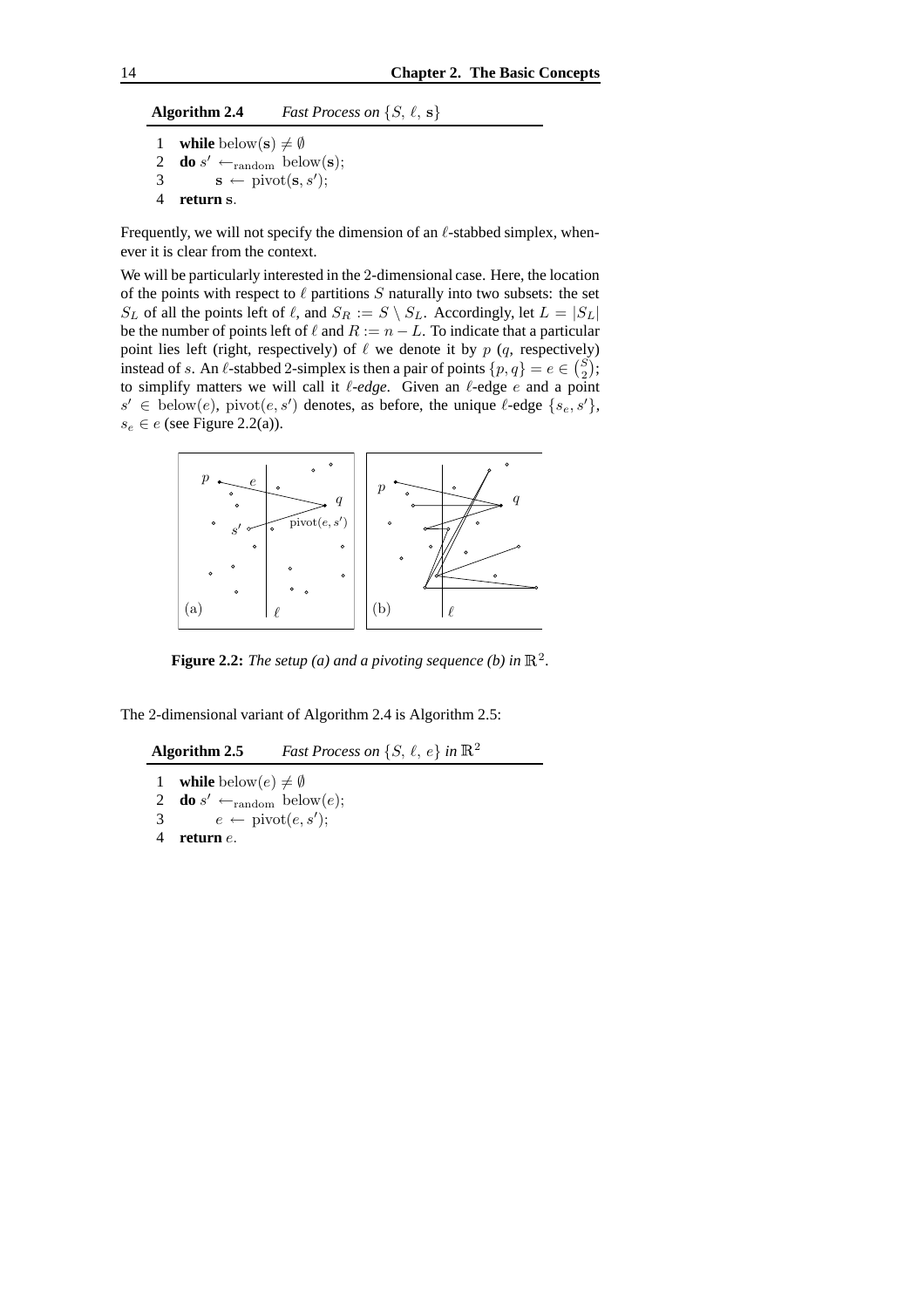The significance of these processes becomes apparent once we have established the link between *Linear Programming* and *One line and* n *points*. This is the topic of the next section, Section 2.3.

There, we derive a correspondence under which for each vertex  $v$  of  $P$  there is a corresponding  $\ell$ -stabbed simplex  $s(v)$ . Even more, the expected runtime (number of pivot steps) of RANDOM EDGE, starting at some vertex  $\tilde{v}$ , will equal the expected length (number of pivot steps) of the *Fast Process*, starting from the  $\ell$ -stabbed simplex  $s(\tilde{v})$ .

In this context it becomes clear why we will be mainly interested in computing (or estimating) the expected number of **while**-loops the *Fast Process* enters. If the goal would be to implement these algorithms, we would need to specify how to sample from  $below(s)$ . At least for the 2-dimensional case we can (and will) address this issue, *cf.* Section 3.3, where we study a modification of the *Fast Process*, called the *Slow Process*. Here, each round chooses a point among *all points* and only performs a pivot step if the chosen point is below the current edge.

**Algorithm 2.6** *Slow Process on*  $\{S, \ell, e\}$  *in*  $\mathbb{R}^2$ 1 **while** below $(e) \neq \emptyset$ <br>2 **do** s'  $\leftarrow$  condom S: 2 **do** s'  $\leftarrow$ <sub>random</sub> S; 3 **if**  $s' \in \text{below}(e)$ 

### 4 **then**  $e \leftarrow \text{pivot}(e, s')$ ;

5 **return** e.

### **2.3 The Extended Gale Transform**

We want to show that there is a one-to-one correspondence between the vertices of a simple d-polytope with  $d + k$  facets and the  $\ell$ -stabbed  $(k - 1)$ simplices of a suitable configuration of one line and  $n := d + k$  points in  $\mathbb{R}^k$ , with the properties that

- 1. the order of the vertices (according to a given generic linear function<sup>3</sup>) matches the order of the corresponding  $\ell$ -stabbed simplices along  $\ell$ .
- 2. any pair of adjacent vertices corresponds to a pair of  $\ell$ -stabbed simplices that share  $d-1$  points.

<sup>&</sup>lt;sup>3</sup>We call a linear function generic if it is not constant on edges.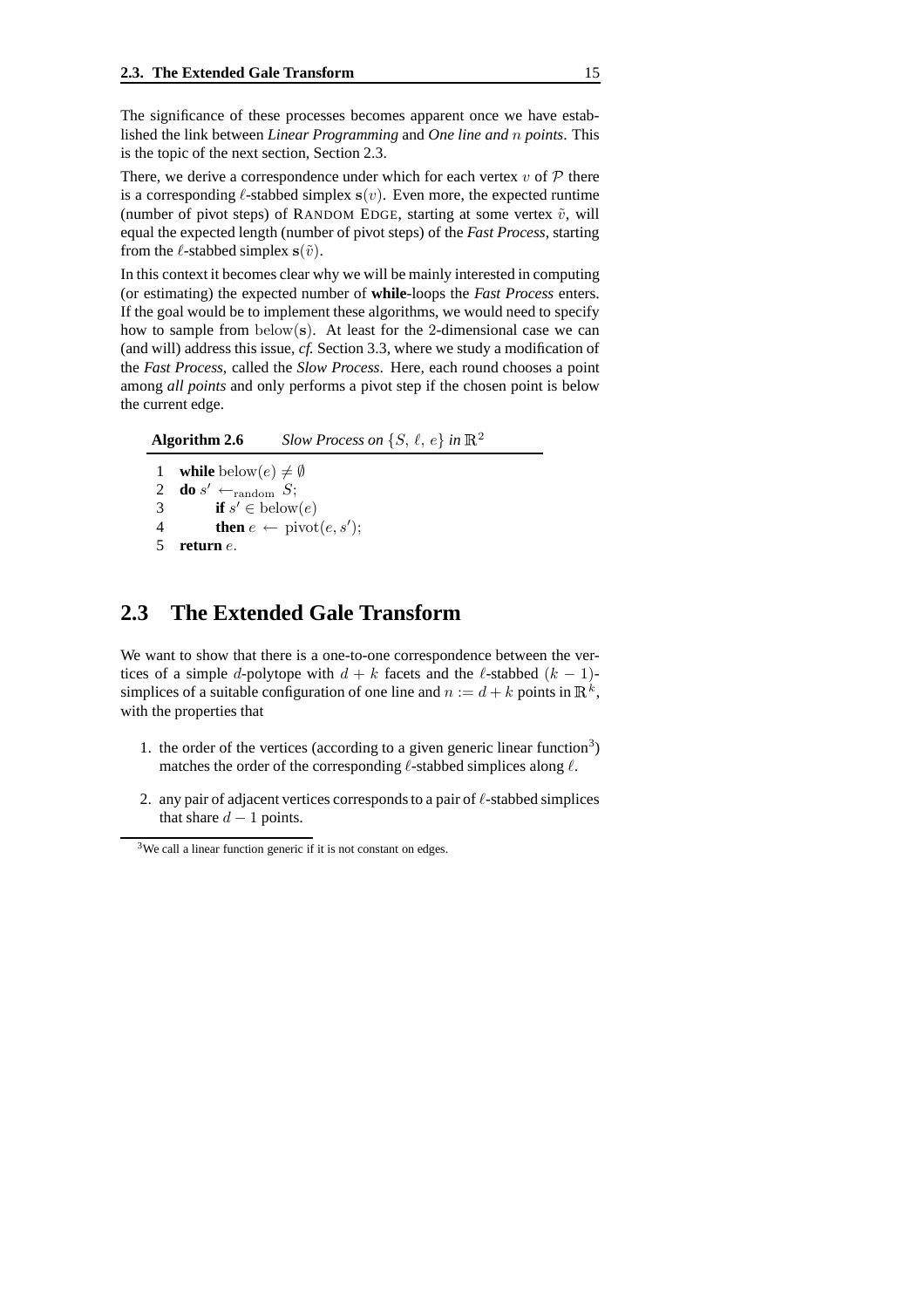The *extended Gale transform*, as defined in Definition 2.7 below, establishes such a correspondence. Theorem 2.8 tells us that it always exists; its constructive proof also points out a method to compute it.

Under this correspondence, a RANDOM EDGE pivot step on the polytope becomes a pivot step in the fast process applied to the point configuration corresponding to the polytope, and vice versa. Consequently, the expected runtime (number of pivot steps) of RANDOM EDGE, starting at some vertex  $v$ , equals the expected length of the fast process, starting from the  $\ell$ -stabbed simplex corresponding to  $v$ .

As before, *cf.* Section 2.1, we suppose that a simple  $(d, d + k)$ -polytope  $P$  is given by  $\mathcal{P} = \{x \in \mathbb{R}^d \mid Ax \leq b\}$ , where  $A \in \mathbb{R}^{d+k,d}$  and  $b \in \mathbb{R}^{d+k}$ . And we have a generic linear function  $f(x) = c^T x$ ,  $c, x \in \mathbb{R}^d$ , that induces an orientation on the vertex-edge graph of P.

On the other hand, let  $(S, \ell)$  be a k-dimensional configuration of one line and *n* points as introduced in Section 2.2, with  $n = d + k$ .

To define the transform we need some terminology.

For an index set  $I \subset [d+k]$ , let  $\overline{I} := [d+k] \setminus I$ . Given a matrix M with  $d+k$ rows, we write  $M_I$  to denote the submatrix consisting of all rows of M with indices in I. Analogously, given an  $d + k$ -dimensional vector m,  $m_l$  denotes the subvector consisting of all entries of  $m$  with indices in  $I$ . Finally, given a set  $S = \{s_1, \ldots, s_{d+k}\}, \text{let } \Pi_I := \{s_i \mid i \in I\}.$ 

**Definition 2.7** *We call*  $(S, \ell)$  *the* extended Gale transform *of*  $(\mathcal{P}, f)$  *(and*  $(\mathcal{P}, f)$  *the* extended Gale transform *of*  $(S, \ell)$ *) whenever, for any index set* I *of size* d*, the following two statements are equivalent:*

- *(i)*  $A_I^{-1}b_I =: \tilde{v} \in \mathbb{R}^d$  *is a vertex of*  $\mathcal P$  *with objective function value*  $\gamma$ <sup>4</sup>
- *(ii)*  $\Pi_{\bar{I}}$  *determines an*  $\ell$ *-stabbed simplex that intersects the line*  $\ell$  *(given*  $\int_{-\infty}^{\infty}$   $\ell = \{ts_\ell \mid t \in \mathbb{R} \}$  *for some point*  $s_\ell$ *) in a unique point, at value*  $\tilde{t} = \gamma / \sum_i b_i$ .<sup>5</sup>

**Theorem 2.8** *For any simple*  $(d, d+k)$ *-polytope*  $P$  *and a* generic linear func*tion*  $f: \mathbb{R}^d \mapsto \mathbb{R}$  *there exists a k*-dimensional configuration of one line  $\ell$  and  $d + k$  *points S*, *such that*  $(S, \ell)$  *is the* extended Gale transform *of*  $(\mathcal{P}, f)$ *.* 

Providing us with the means to construct the extended Gale transform of a given configuration, the lemma below lies at the heart of Theorem 2.8, whose proof will follow subsequently.

 ${}^{4}$ By Assumption 2.3.(ii)  $A_I$  is of full rank and hence invertible.

<sup>&</sup>lt;sup>5</sup>By Assumption 2.3.(iii)  $\sum_i b_i > 0$  and  $\tilde{t}$  is well-defined.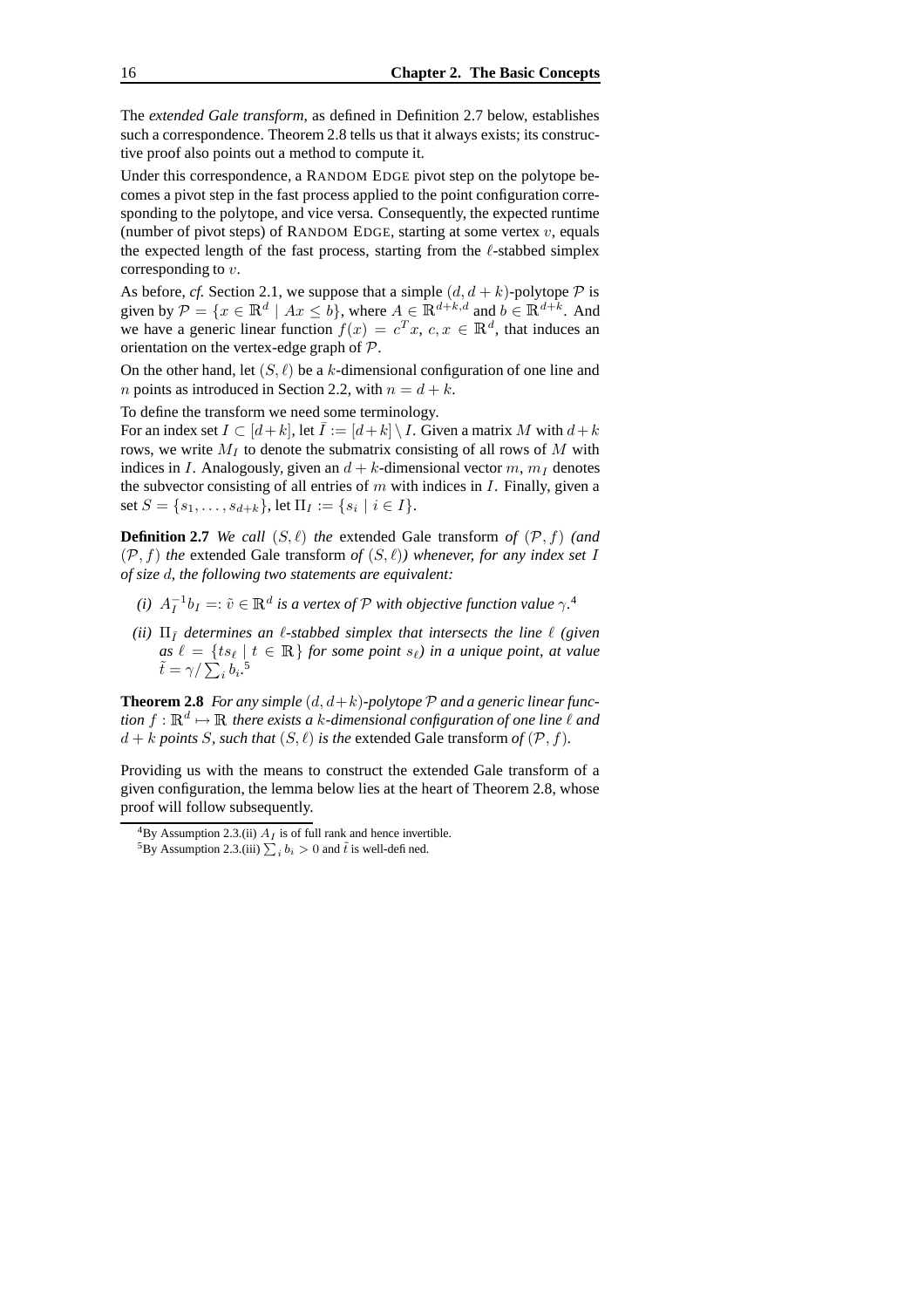**Lemma 2.9** *Consider the*  $(n + 1) \times (d + 1)$ *-matrix* 

$$
H:=\left(\begin{array}{cc}A & -b \\ c^T & 0 \end{array}\right).
$$

*There exists an*  $(n - d) \times (n + 1)$ *-matrix B of full row rank with*  $BH = 0$ *, such that the columns of* B *are in general position when interpreted as points in*  $\mathbb{R}^{n-d}$ . (We will specify our general position requirements below.)

*Proof* The columns of H are vectors in  $\mathbb{R}^{n+1}$ , spanning a subspace of dimension at most  $d + 1$ . The orthogonal dual of this subspace has therefore dimension at least  $n - d$ . Choose  $n - d$  linearly independent vectors in the orthogonal dual to obtain the rows of  $B$ . The prior perturbation of  $A$  (we may even perturb  $H$ ) also lets us choose  $B$  in such a way that it assumes any desired general position. Lemma 2.9  $\Box$ 

*Proof Theorem* 2.8 For a configuration  $(\mathcal{P}, f)$  the lemma above gives us a configuration of one line and  $n$  points when we interpret the *i*th column of the matrix B as the point  $s_i$  in  $\mathbb{R}^{n-d}$ : The set S is then given as the set of points  $\{s_1, \ldots, s_n\}$ , and  $\ell$  is the line spanned by  $s_{n+1}$ , i.e.  $\ell := \{ts_{n+1} | t \in \mathbb{R}\}.$ 

Note, that the matrix B and hence  $(S, \ell)$  are determined uniquely up to linear isomorphisms. (We shall discuss this in more detail as Observation 2.10 below.)

To establish the theorem we need to show that for  $(\mathcal{P}, f)$  and  $(S, \ell)$  as just described the conditions (i) and (ii) in Definition 2.7 are indeed equivalent.

Let  $\tilde{v} := A_I^{-1} b_I \in \mathbb{R}^d$ . Using Lemma 2.9, we can argue that

$$
0 = BH\begin{pmatrix} \tilde{v} \\ 1 \end{pmatrix}
$$
  
=  $B^I \underbrace{(A_I|-b_I)} \begin{pmatrix} \tilde{v} \\ 1 \end{pmatrix} + B^{\bar{I}} (A_{\bar{I}}|-b_{\bar{I}}) \begin{pmatrix} \tilde{v} \\ 1 \end{pmatrix}$   
+  $B^{\{n+1\}} (c^T | 0) \begin{pmatrix} \tilde{v} \\ 1 \end{pmatrix}$   
=  $B^{\bar{I}} (A_{\bar{I}}|-b_{\bar{I}}) \begin{pmatrix} \tilde{v} \\ 1 \end{pmatrix} + c^T \tilde{v} s_{n+1}$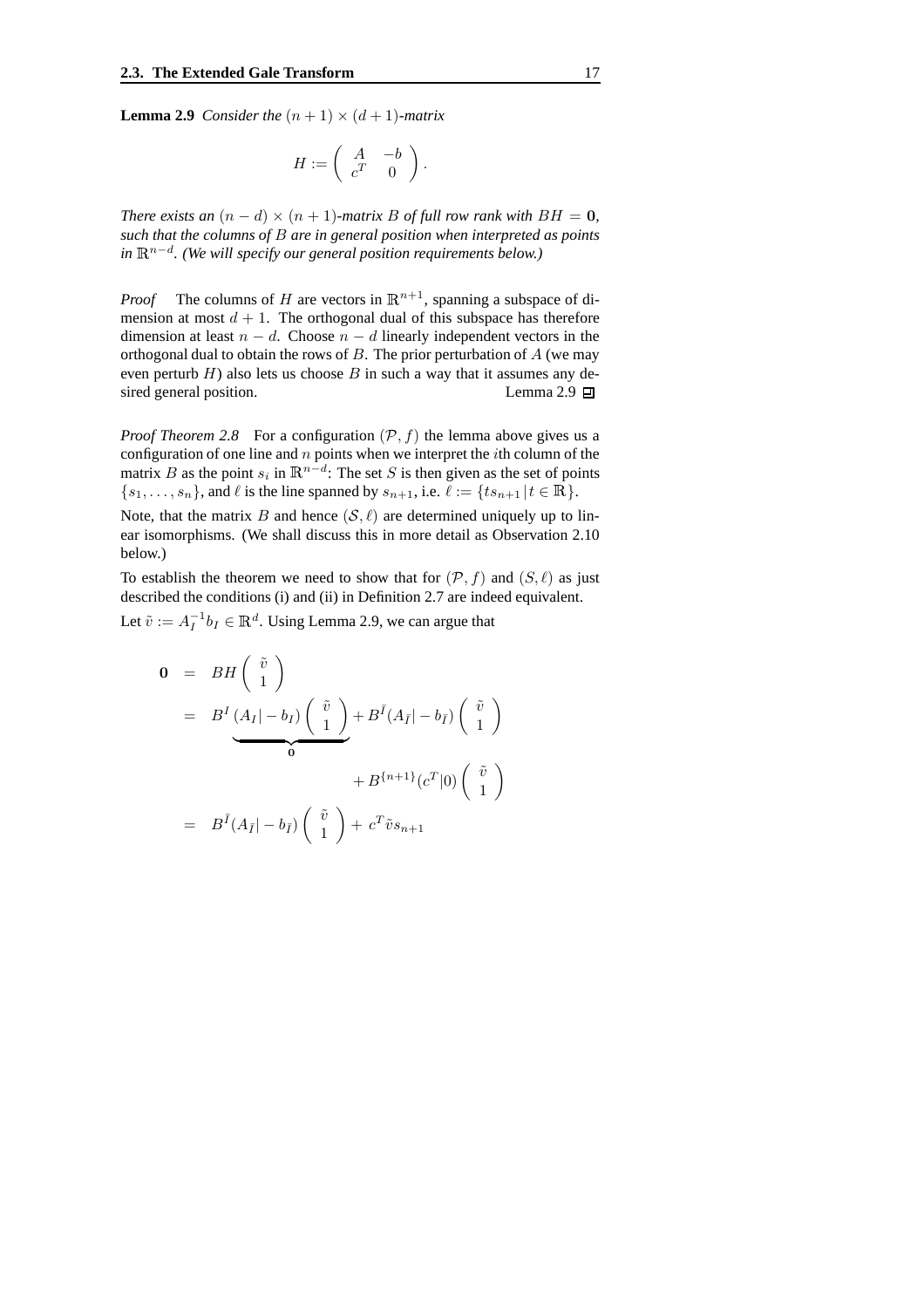and, therefore,

$$
c^T \tilde{v} s_{n+1} = -B^{\bar{I}} (A_{\bar{I}} | - b_{\bar{I}}) \begin{pmatrix} \tilde{v} \\ 1 \end{pmatrix}.
$$
 (2.4)

With

$$
\mu = \begin{pmatrix} \mu_1 \\ \vdots \\ \mu_n \end{pmatrix} := -(A|-b) \begin{pmatrix} \tilde{v} \\ 1 \end{pmatrix}
$$
 (2.5)

Equation (2.4) becomes

$$
c^T \tilde{v} s_{n+1} = \sum_{i \in \bar{I}} \mu_i s_i.
$$
 (2.6)

(Note that  $\mu_i = 0$  for  $i \in I$  by definition of  $\tilde{v}$ .) Using Assumptions 2.3(i) and 2.3(iii) we derive

$$
\sum_{i \in \bar{I}} \mu_i = \sum_{i=1}^n \mu_i \stackrel{(2.5)}{=} (-1, \dots, -1)(A|-b) \begin{pmatrix} \tilde{v} \\ 1 \end{pmatrix}
$$

$$
\stackrel{(i)}{=} (\mathbf{0} \mid \sum_j b_j) \begin{pmatrix} \tilde{v} \\ 1 \end{pmatrix}
$$

$$
= \sum_j b_j \stackrel{(iii)}{>} 0.
$$

So, we may use  $1/\sum_j b_j$  as a scaling factor in Equation 2.6. Setting  $\lambda_i := \mu_i / \sum_j b_j$ , we obtain

$$
\frac{c^T \tilde{v}}{\sum_i b_i} s_{n+1} = \sum_{i \in \bar{I}} \lambda_i s_i, \qquad \sum_{i \in \bar{I}} \lambda_i = 1.
$$
 (2.7)

If statement (i) of the theorem holds, i.e.  $\tilde{v}$  is a vertex with  $c^T \tilde{v} = \gamma$ , then

$$
(A_{\bar{I}}|-b_{\bar{I}})\left(\begin{array}{c} \tilde{v} \\ 1 \end{array}\right)<\mathbf{0}
$$

by simplicity of P, which implies  $\mu_i > 0$  for  $i \in \overline{I}$  in (2.5),(2.6) and  $\lambda_i > 0$ in (2.7). Hence, the point

$$
\frac{c^T \tilde{v}}{\sum_i b_i} s_{n+1} = \frac{\gamma}{\sum_i b_i} s_{n+1}
$$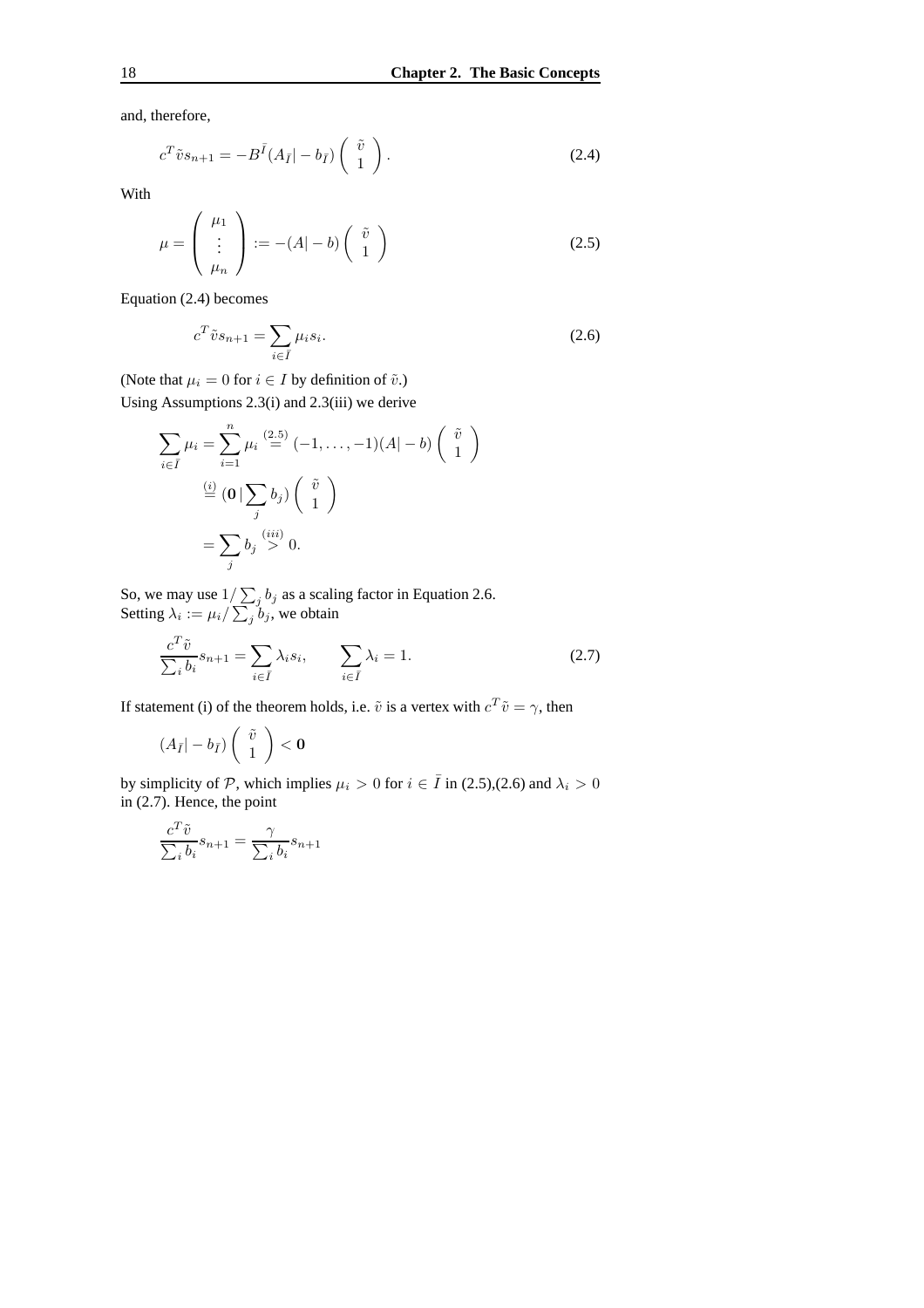is a convex combination of the points in  $\Pi_{\bar{I}}$ . Statement (ii) follows when we assume that  $s_{n+1} \neq 0$  and that the line  $\{ts_{n+1}\}\$ is disjoint from all affine spaces spanned by less than  $n - d$  of the points in  $\Pi_{[n]}$ . In fact, these are requirements on the 'general position' in Lemma 2.9 and on configurations of one line and n points, as introduced in Section 2.2.

Now assume that statement (ii) holds and that the set  $\Pi_{\bar{I}}$  is affinely independent (our final general position requirement). In this case, there are unique values  $\lambda_i > 0$  such that

$$
\frac{\gamma}{\sum_i b_i} s_{n+1} = \sum_{i \in \bar{I}} \lambda_i s_i, \quad \sum_{i \in \bar{I}} \lambda_i = 1, \text{ for some value } \gamma.
$$

Because the line spanned by  $s_{n+1}$  intersects aff $\Pi_{\bar{I}}$  in a single point, there is no other value of  $\gamma$  for which the previous equation can be satisfied. Therefore, there are unique values  $\gamma$ ,  $\mu_i$  with

$$
\gamma s_{n+1} = \sum_{i \in \bar{I}} \mu_i s_i, \quad \sum_{i \in \bar{I}} \mu_i = \sum_i b_i.
$$
 (2.8)

On the other hand, by the above computations, the values

$$
\gamma := c^T \tilde{v},
$$
  

$$
\mu_i := -(A_i | -b_i) \begin{pmatrix} \tilde{v} \\ 1 \end{pmatrix}
$$

satisfy equation (2.8), so they are the desired unique values. Because  $\{ts_{n+1}\}\$ intersects conv $\Pi_{\bar{I}}$ , it follows that

$$
(A_{\bar{I}}|-b_{\bar{I}})\left(\begin{array}{c}\tilde{v}\\1\end{array}\right)<\mathbf{0},
$$

and  $\tilde{v}$  is a vertex with  $c^T \tilde{v} = \gamma$ , proving (i). Theorem 2.8

The reader who is familiar with the Gale transform<sup>6</sup> will have noticed that instead of invoking Lemma 2.9, we could have applied the well-known Gale transform (*cf.* [Mat02], [Wel01]) to the vertices of the polar dual of the polytope  $P$  adjoined by the vector  $c$  defining the objective function.

We will not elaborate on this further, but rather make a couple of important observations:

 ${}^{6}$ For an excellent introduction we recommend Matoušek [Mat02, Section 5].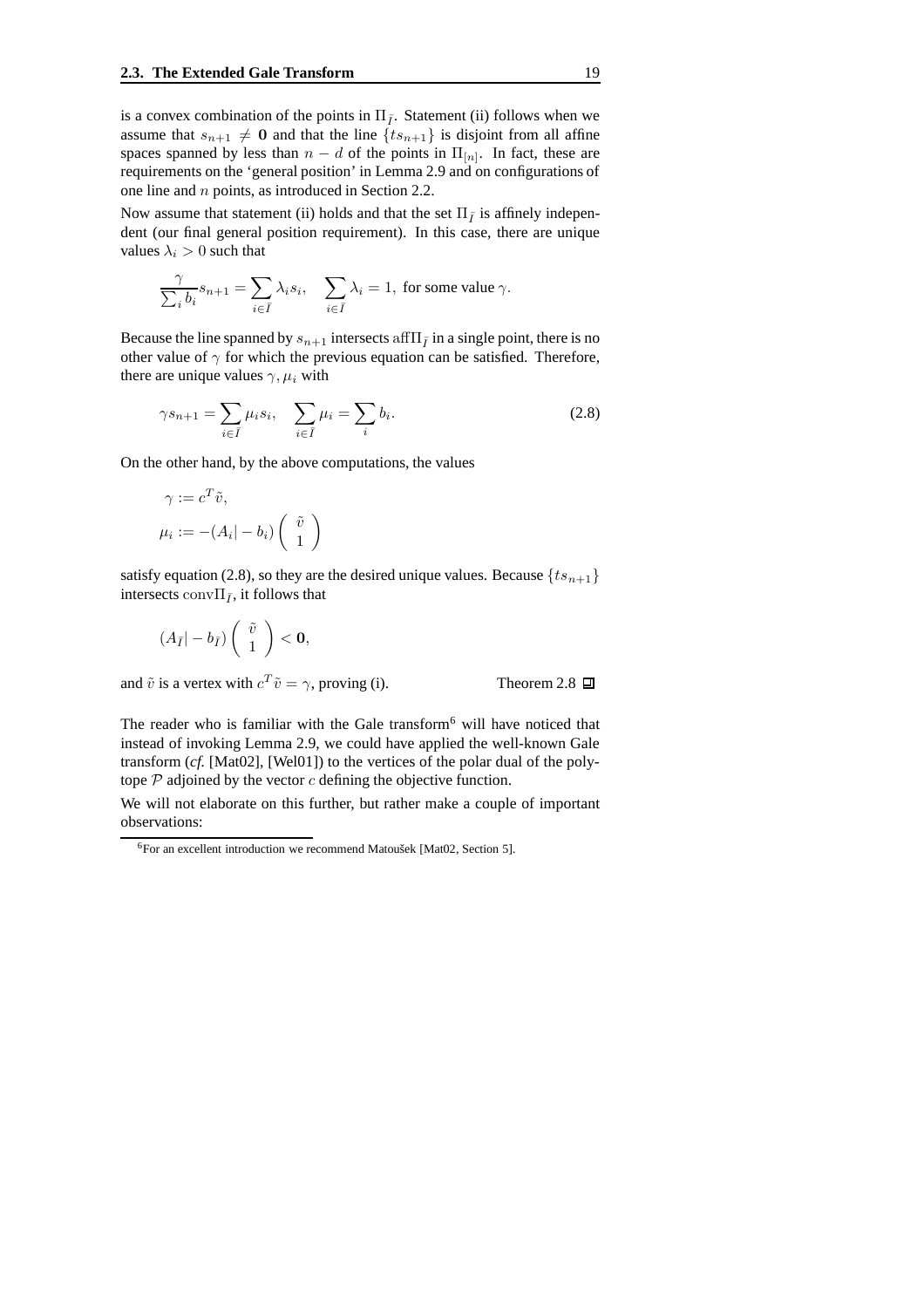**Observation 2.10** *The extended Gale transform is determined up to linear isomorphism.*

The rows of the matrix  $B$  in Lemma 2.9 are an arbitrary basis of the orthogonal dual to the vector space spanned by the column vectors of H in  $\mathbb{R}^{n+1}$ . Choosing a different basis corresponds to multiplying the matrix  $B$  from the left by a non-singular  $(n - d) \times (n - d)$ -matrix, and this means transforming configuration  $(S, \ell)$  by a linear transformation of  $\mathbb{R}^{n-d}$ .

In particular, this means that we can always find a representative of the extended Gale transform with  $\ell$  being the vertical line through the origin.<sup>7</sup>

**Observation 2.11** *Each planar configuration* (S, `) *defines a directed graph*  $G(S, \ell)$ : each  $\ell$ -edge defines a node in the graph, and we have a directed edge from **s** to **s**' *if* one *can pivot directly from* **s** to **s**'.

*Consider*  $(S, \ell)$  *as the extended Gale transform of some*  $(\mathcal{P}, f)$ *. Then*  $G(S, \ell)$ *is isomorphic to the vertex-edge graph of* P *oriented by means of the linear function* f*.*

This follows directly from the properties of the extended Gale transform and comes as no surprise. Its usefulness will become clear as soon as we have introduced admissible grid orientations. But before we move on to them, an example shall demonstrate the extended Gale transform 'in action'.

#### **Example**

Let  $P$  be the 3-polytope given as the set of feasible solutions of the LP

| maximize   |         | $5x_1 + 6x_2 + 4x_3$ |        |                      |              |    |
|------------|---------|----------------------|--------|----------------------|--------------|----|
| subject to | $3x_1$  |                      |        |                      |              | -3 |
|            |         | $3x_2$               |        |                      | $\,<\,$      | 3  |
|            |         |                      |        | $x_3$                | $\leq$ 1     |    |
|            | $-2x_1$ | $x_2$                | $^{+}$ |                      | $x_3 \leq 1$ |    |
|            | $-x_1$  |                      |        | $2x_2 - 2x_3 \leq 2$ |              |    |
|            |         |                      |        |                      |              |    |

 $P$  is a 3-dimensional polytope with 5 facets, a prism over a triangle. Figure 2.3 shows this configuration  $(\mathcal{P}, f)$  where the orientation of the 1-skeleton as induced by the linear function is visualized by arrows along the edges, pointing to the vertex with higher objective value.

<sup>&</sup>lt;sup>7</sup>In  $\mathbb{R}^d$ , we call a line *vertical*, whenever it contains the unique vector  $e_d$ .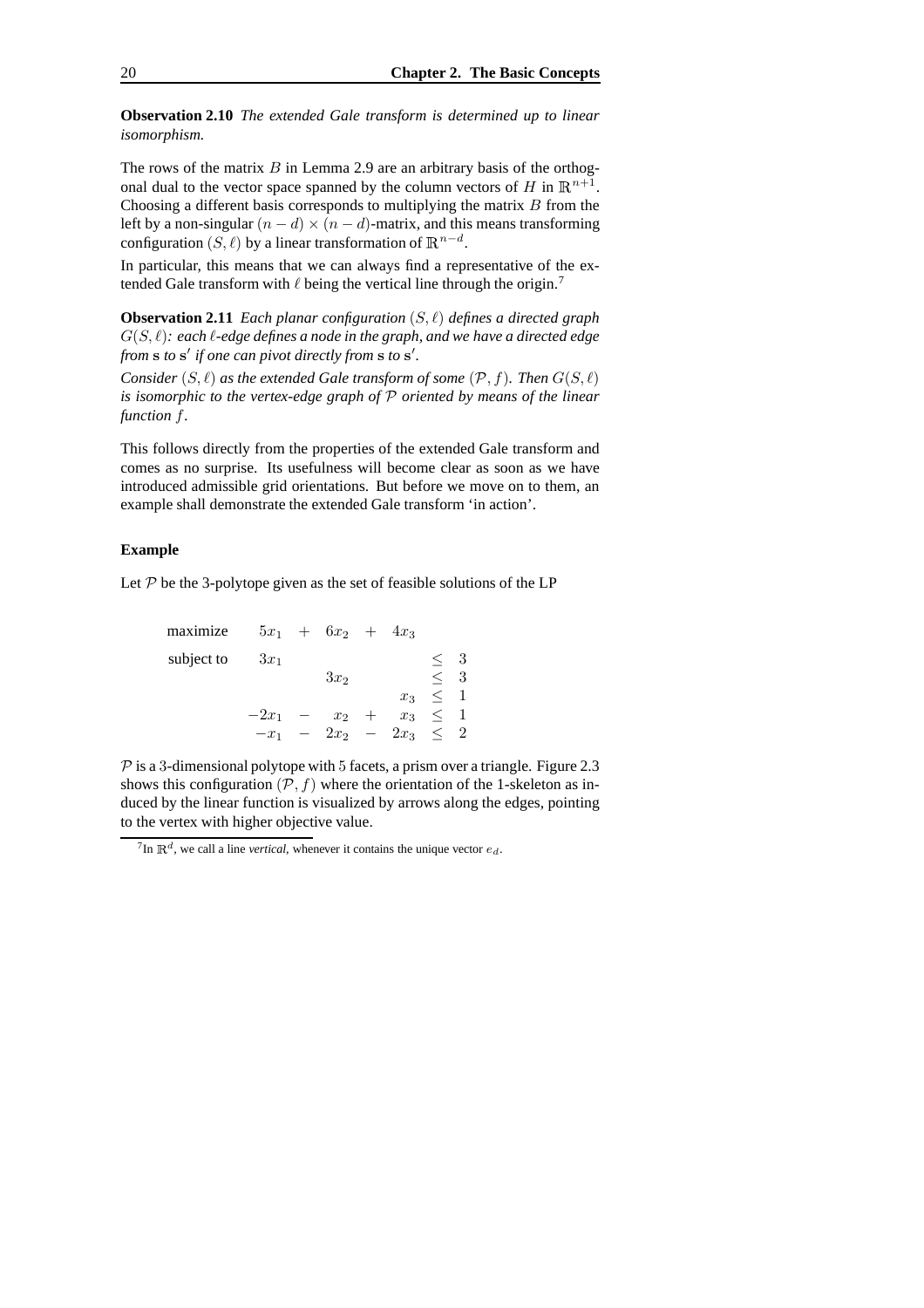

**Figure 2.3:** *A configuration*  $(\mathcal{P}, f)$ ...

Having formed the matrix  $H$ ,

$$
H = \begin{pmatrix} A & -b \\ c^T & 0 \end{pmatrix} = \begin{pmatrix} 3 & 0 & 0 & -3 \\ 0 & 3 & 0 & -3 \\ 0 & 0 & 1 & -1 \\ -2 & -1 & 1 & -1 \\ -1 & -2 & -2 & -2 \\ 5 & 6 & 4 & 0 \end{pmatrix},
$$

we may compute the extended Gale dual of  $(\mathcal{P}, f)$ : a possible choice for the matrix  $B$  would be

$$
B = \begin{pmatrix} 1.1 & 0.1 & -3.9 & 2.1 & -0.9 & 0 \\ \frac{5}{6} & 0.5 & 2.5 & -1.5 & -1.5 & -1 \end{pmatrix}
$$

giving us the configuration  $(S, \ell)$  with the points

$$
s_1 = \begin{pmatrix} 1.1 \\ \frac{5}{6} \end{pmatrix}
$$
,  $s_2 = \begin{pmatrix} 0.1 \\ 0.5 \end{pmatrix}$ ,  $s_3 = \begin{pmatrix} -3.9 \\ 2.5 \end{pmatrix}$ ,  $s_4 = \begin{pmatrix} 2.1 \\ -1.5 \end{pmatrix}$ ,  
 $s_5 = \begin{pmatrix} -0.9 \\ -1.5 \end{pmatrix}$  and  $s_6 = \begin{pmatrix} 0 \\ -1 \end{pmatrix}$ ,

 $\ell$  just being the y-axis (since  $s_6 = \begin{pmatrix} 0 \\ -1 \end{pmatrix}$ ), see Figure 2.3.

Each point in  $(S, \ell)$  represents a facet of the triangular prism  $P$ . The  $\ell$ -edge connecting two points  $s_i, s_j \in S$  represents the unique vertex v that is in neither of the two facets represented by  $s_i$  and  $s_j$ . Here is a list of the relations.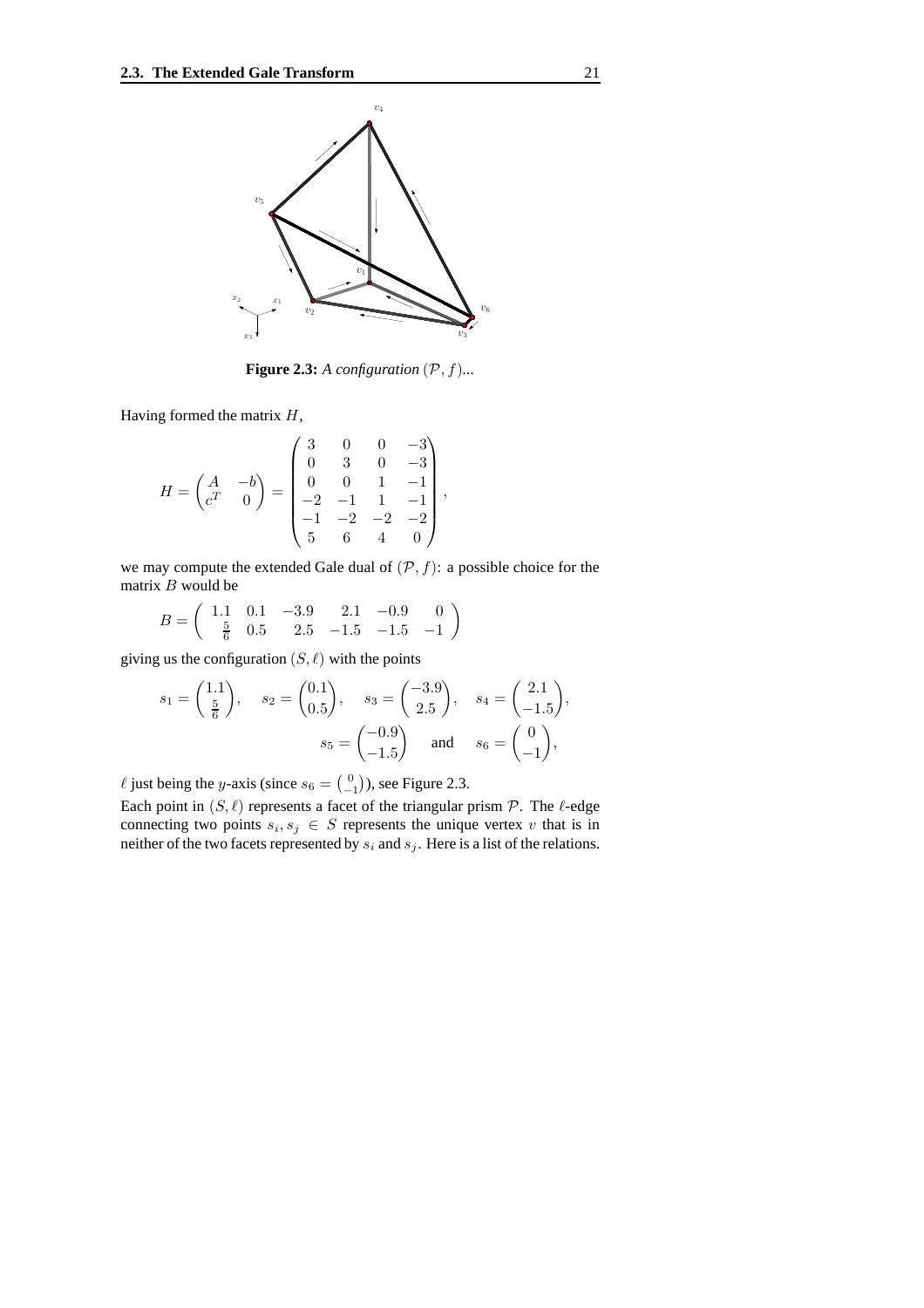

**Figure 2.4:**  $\ldots$  *and its extended Gale dual*  $(S, \ell)$ *.* 

| Facets of $P$  | Points in $S$  | Vertices of $P$ | $\ell$ -edges in $(S, \ell)$  |
|----------------|----------------|-----------------|-------------------------------|
|                |                | $v_1$           | S <sub>4</sub> S <sub>5</sub> |
| $v_1v_3v_6v_4$ | $s_1$          | v <sub>2</sub>  | $S_1S_5$                      |
| $v_1v_4v_5v_2$ | $s_2$          |                 |                               |
| $v_1v_2v_3$    | 83             | $v_3$           | S2S5                          |
|                |                | $v_4$           | S4S3                          |
| $v_2v_3v_6v_5$ | S <sub>4</sub> | $v_{5}$         | $S_1S_3$                      |
| $v_4v_5v_6$    | 85             | $v_6$           | $S_2S_3$                      |

Using this example, we can now demonstrate that the extended Gale transform has the wanted properties we formulated at the beginning of this section.

Consider, for instance, the vertices  $v_2$  and  $v_6$ . The corresponding  $\ell$ -edges are  $s_1s_5$  and  $s_2s_3$ . In the oriented vertex-edge graph of  $P$ , there is a path from  $v_2$  to  $v_6$  (via  $v_3$ ) — in the extended Gale transform  $(S, \ell)$  the line  $\ell$  intersects the  $\ell$ -edge  $s_1s_5$  above its point of intersection with  $s_2s_3$ . Furthermore, we can pivot from  $s_1s_5$  to  $s_2s_3$  via  $s_2s_5$  which is the  $\ell$ -edge corresponding to  $v_3$ .

## **2.4 Dantzig's Column Geometry**

We have seen that each bounded linear program on d variables and  $d + k$ constraints that satisfies certain non-degeneracy conditions can be transformed into a k-dimensional configuration of one line and  $n := d + k$  points, such that the latter is the extended Gale transform of the linear program. Our proof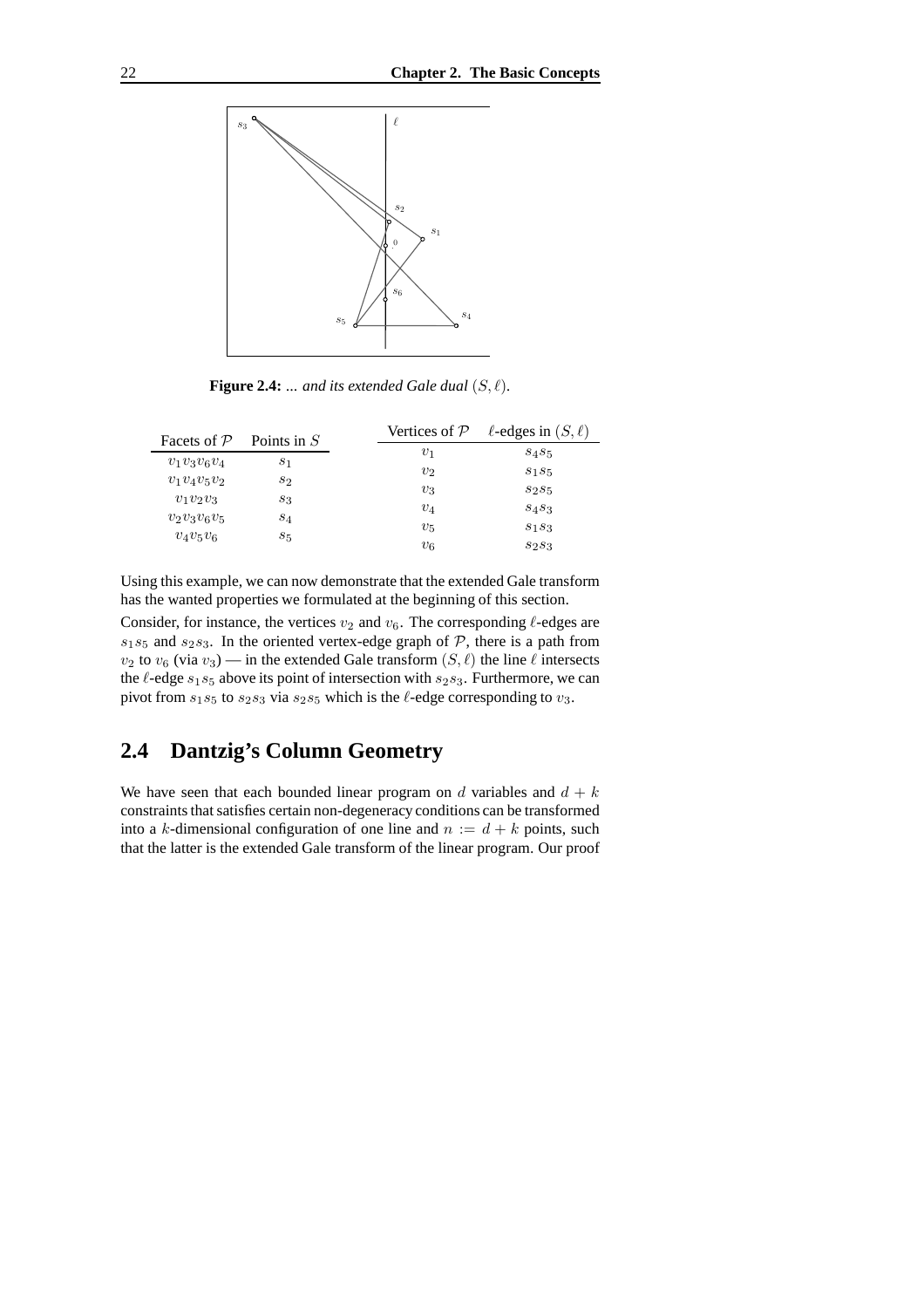already strongly indicates that the converse is equally true, that is, for each configuration  $(S, \ell)$  there is a polytope P and a linear function f such that  $(\mathcal{P}, f)$  is the extended Gale transform of  $(S, \ell)$ .

For our purposes, it shall suffice to point out that we can describe each configuration of *One line and* n *points* as a linear program. Most interestingly, this was already observed by the 'father' of Linear Programming Theory, George B. Dantzig ([Dan63]). But let us start from the beginning.

Equation (2.1) is not the only 'standard' form for linear programs; Dantzig, for instance, preferred to use the following version<sup>8</sup>:

minimize 
$$
c^T x
$$
  
\nsubject to  $Ax = b$ ,  
\n $x_i \ge 0$ ,  $i = 1,..., n$ ,  
\nwhere  $c, x \in \mathbb{R}^n$ ,  $b \in \mathbb{R}^k$  and  $A \in \mathbb{R}^{k,n}$  (2.9)

We may assume that

$$
(A | b) = \begin{pmatrix} 1 \dots 1 & 1 \\ A' & b' \end{pmatrix}
$$
 for some  $A' \in \mathbb{R}^{k-1,n}, b' \in \mathbb{R}^{k-1}$ .

Now, consider the matrix  $\overline{A} = \begin{pmatrix} A' \\ A \end{pmatrix}$ c  $\Big)$ ,  $\bar{A} \in \mathbb{R}^{k,n}$ . Each of the *n* columns of  $\bar{A}$  defines a point  $s_i = (a'_{i1}, a'_{i2}, \dots, a'_{i,k-1}, c_i), i = 1, \dots, n$ , in  $\mathbb{R}^k$ . Furthermore, let  $\ell$  be the so-called *requirement line*, that is, the line given as  $\{0 \choose \mu}$  $|\mu(\mu)| \mu \in \mathbb{R}$ . This configuration is sometimes referred to as the *column geometry*, an interesting application can be found in [Lee97].

To solve the LP (2.9) means therefore, in geometric terms, to find the lowest point on the requirement line that can be given as convex combination of the points  $s_1, \ldots, s_n$  — which is exactly the objective of the *Fast* and the *Slow Process* (Algorithms 2.4 and 2.6).

In fact, the *Fast Process* is the geometric visualization of RANDOM EDGE on a  $k$ -dimensional linear program as given in  $(2.9)$  since the basic feasible solutions of the linear program correspond to the  $\ell$ -stabbed  $(k - 1)$ -simplices in the configuration of one line and  $n$  points.

This geometric interpretation of the Simplex method was actually the motivation by Dantzig to give it that name.

We do not want to go into further details, but there is time for one small observation: the pivot rule originally suggested by Dantzig chooses the point below

 ${}^{8}$ It is not difficult to see that each linear program given as in (2.1) can be written in the form (2.9) and vice versa.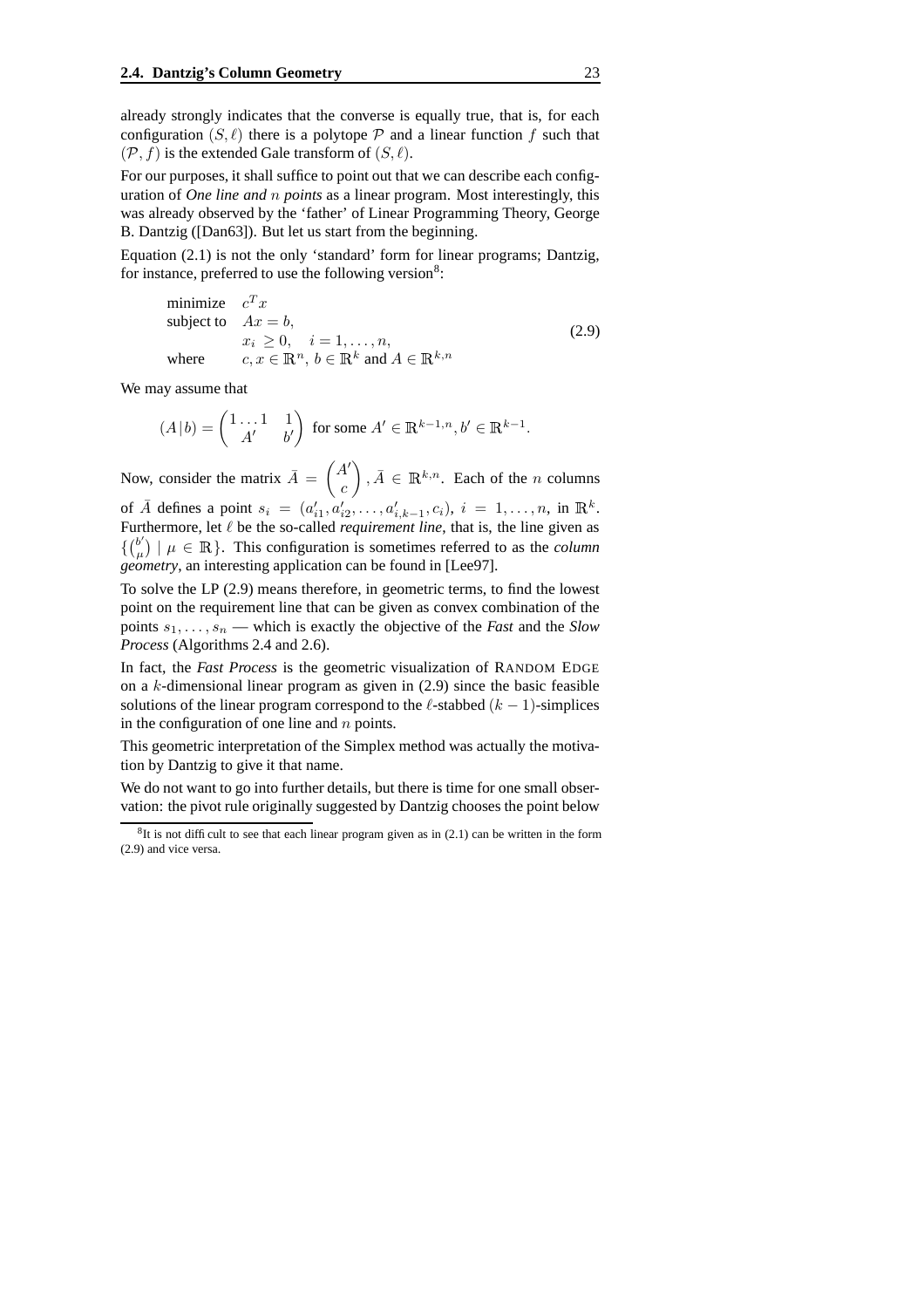the current  $\ell$ -stabbed simplex s which has the maximal vertical distance from the hyperplane s.

Finally, we would like to point out that there is yet another way to describe configurations of *One line and* n *points* as a linear program. Let the coordinates of the *n* points be given as  $s_i = (x_1^{(i)}, x_2^{(i)}, \dots, x_k^{(i)})$  $\binom{n}{k}$ ,  $i = 1, \ldots, n$ , let the vertical line by given as  $\{(r_1, r_2, \ldots, r_{k-1}, \lambda) \mid \lambda \in \mathbb{R}\}\.$  Then the aim is to find values  $\tilde{\mu}_j, j=1,\ldots,k$  such that the hyperplane  $x_k = \sum_j^{k-1} \tilde{\mu}_j x_j {+} \tilde{\mu}_k$ carries the lowest  $\ell$ -stabbed simplex:

maximize 
$$
\mu_k + \sum_{j=1}^{k-1} \mu_j r_j
$$
  
subject to  $x_k^{(i)} \ge \sum_{j=1}^{k-1} \mu_j x_j^{(i)} + \mu_k$ ,  $i = 1, ..., n$ . (2.10)

But note that this LP is just the dual of LP (2.9)!

#### **2.5 Admissible Grid Orientations**

All  $d$ -polytopes with  $d+1$  facets are combinatorially equivalent to the standard d-simplex  $\Delta_d$ , defined as

$$
\Delta_d = \{ x \in \mathbb{R}^{d+1} \mid x_1 + x_2 + \dots + x_{d+1} = 1, x_i \ge 0 \}.
$$

Having just one extra facet compared to the simplices of the same dimension, the  $(d, d + 2)$ -polytopes still have a simple, though non-trivial, structure:

**Lemma 2.12** *The d-polytopes with*  $d + 2$  *facets are combinatorially equivalent to the products of simplices*  $P = \Delta_{L-1} \times \Delta_{R-1}$ *, where*  $L + R =$  $d + 2$ ,  $L, R > 1$ .

*Proof* We use a well-known theorem by Grünbaum [Grü67, Result 5.1.1]: *Every d-polytope with*  $f \geq d+1$  *facets is the intersection of an*  $(f-1)$ *-simplex with some flat.* Applying it, we only need to show that if the intersection of a  $(d + 1)$ -simplex with a hyperplane has  $d + 2$  facets, then it is combinatorially equivalent to the product of two simplices.

Consider the standard  $d + 1$ -simplex,

$$
\Delta_{d+1} = \{ x \in \mathbb{R}^{d+2} \mid x_1 + x_2 + \dots + x_{d+2} = 1, x_i \ge 0 \}.
$$

Let  $h$  be the intersecting hyperplane. As we only consider simple polytopes, we may assume that none of the vertices of  $\Delta_{d+1}$  lies in h. So, combinatorially, h is given by the sets of vertices of  $\Delta_{d+1}$  on its positive (and its negative)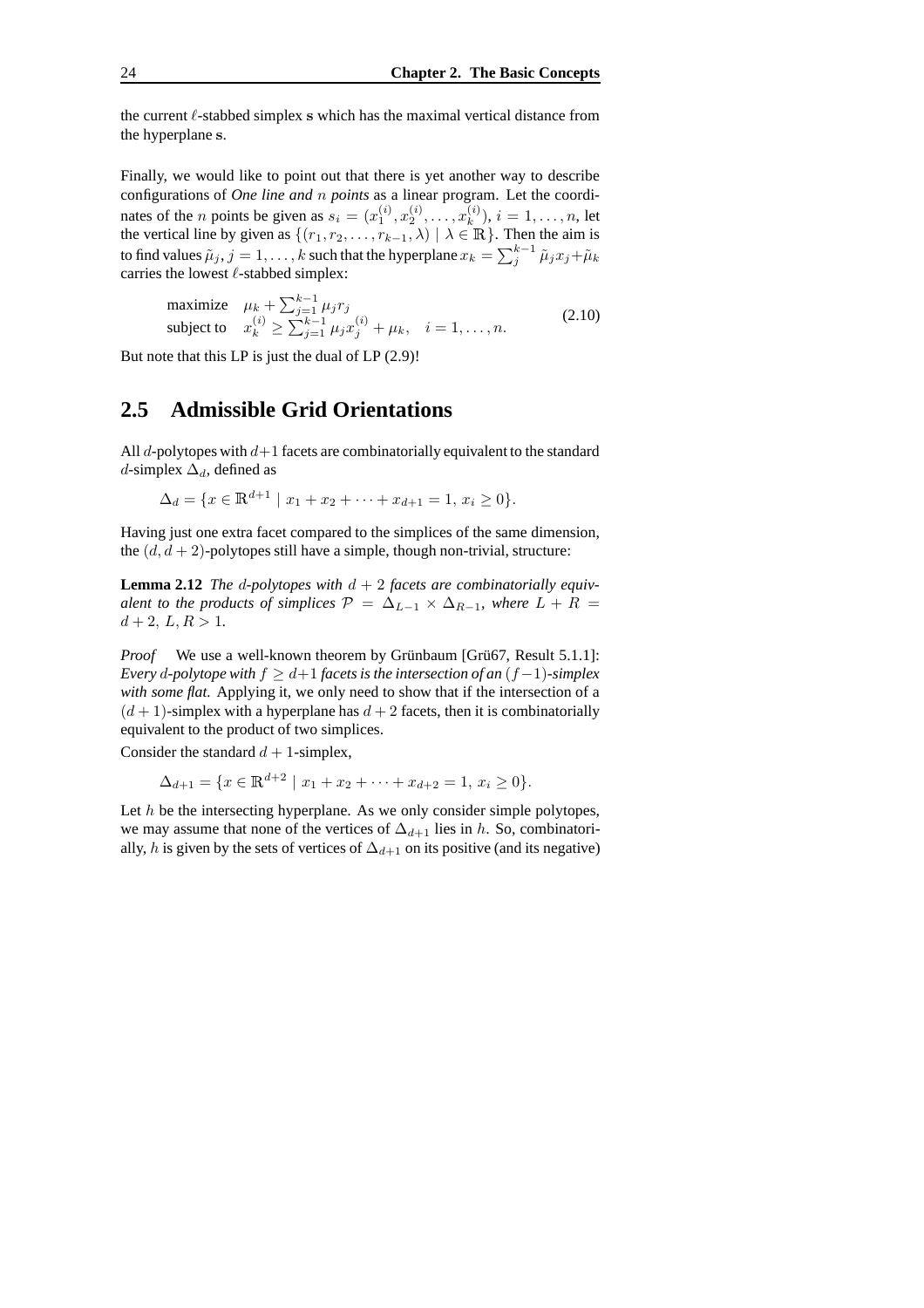side, their cardinality shall be denoted by L (and R). Clearly,  $L + R = d + 2$ . The combinatorial type of the intersection of  $\Delta_{d+1}$  with h only depends on the numbers  $L$  and  $R$ . So, we can write  $h$  (w.l.o.g.) as

$$
h = \{x \in \mathbb{R}^{d+2} \mid x_1 + x_2 + \dots + x_L - x_{L+1} - x_{L+2} - \dots - x_{L+R} = 0\}.
$$

This implies that

$$
\Delta_{d+1} \cap h = \{ x \in \mathbb{R}^{d+2} \mid x_1 + \dots + x_L = \frac{1}{2} = x_{L+1} + \dots + x_R, x_i \ge 0 \}
$$

— which is just  $\Delta_{L-1} \times \Delta_{R-1}$ .

An an immediate corollary, we can deduce that the vertex-edge-graph of a  $(d, d + 2)$ -polytope is what we will call a *grid graph* with L rows and R columns, see Figure 2.5(a). The vertices that belong to some subset of rows *and* some subset of columns (plus the connecting edges) define a *subgrid*. Each subgrid corresponds to a non-empty face of the polytope. (Again, we refer to Lemma 2.12.)



**Figure 2.5:** *(a) A grid graph with* 3 *rows and* 4 *columns and (b) the forbidden subgraph.*

Any generic linear function induces an orientation on the vertex-edge-graph of the polytope and hence an orientation on the underlying grid graph.

We observe that if such a grid orientation is induced, it has the following three properties, the first two being obvious:

- 1. The orientation is acyclic.
- 2. Every nonempty subgrid has a unique sink.
- 3. No subgrid is isomorphic to the 'forbidden subgrid' depicted in Figure 2.5(b).

 $\Box$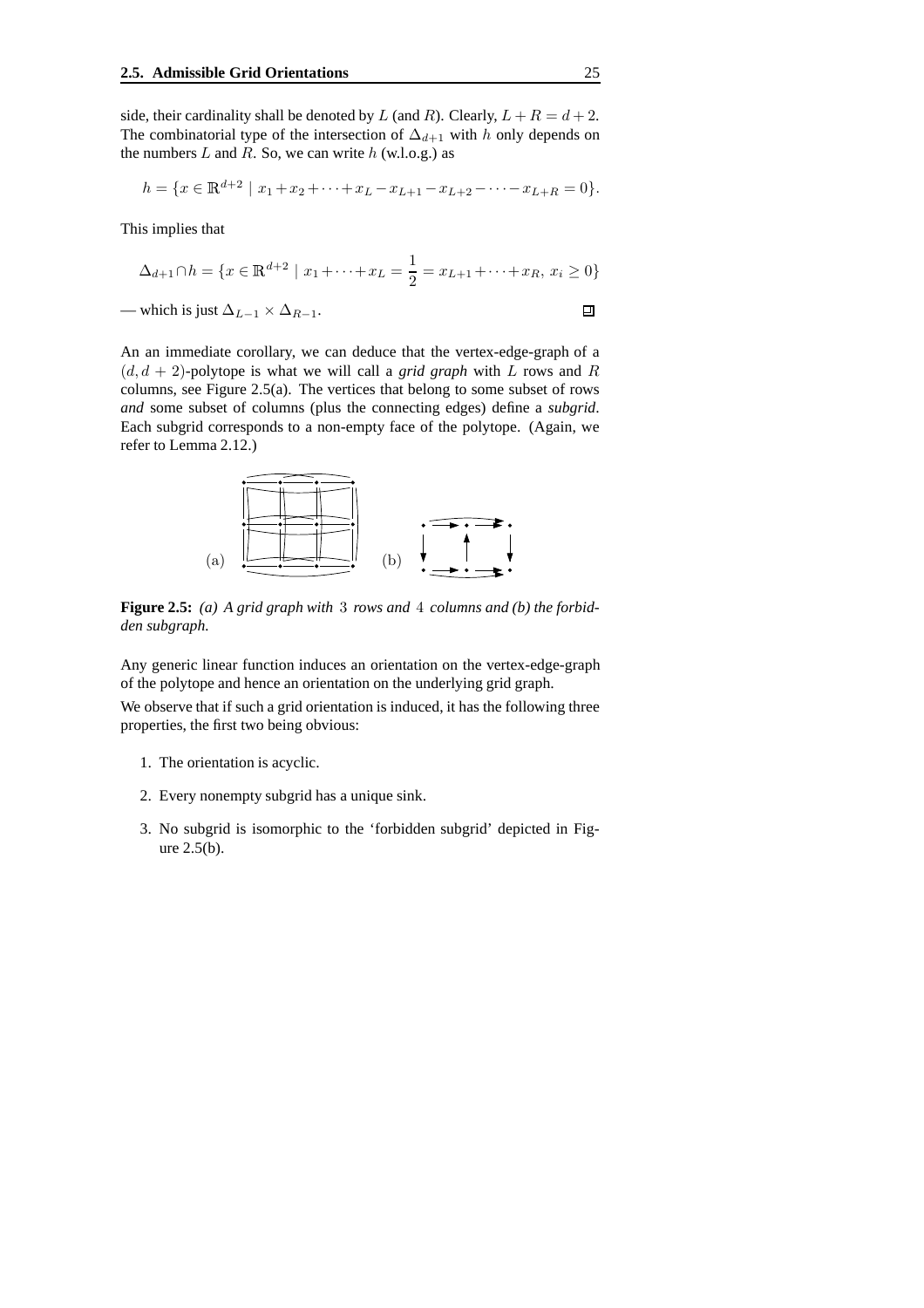We call a grid orientation with these properties *admissible*.

In our specific scenario, Properties 1 and 2 boil down to the axioms of orientations induced by *abstract objective functions* (AOF)([Kal92], [Wil88]). They imply that every nonempty subgrid also has a unique source you find the proof at the end of this section.

**Lemma 2.13** *Consider a grid orientation. If every nonempty subgrid has a unique sink, then the orientation also has a unique source.*

As proven in Lemma 4.1, Property 3 can be obtained by observing that this condition is equivalent to the so-called *path condition* found by Holt and Klee [HK98b]: Source and sink of the 1-skeleton of a d-polytope oriented by a generic linear function can be connected by d vertex-disjoint monotone paths. This condition is necessary for an orientation to be induced by a linear objective function. We call all AOF that induce orientations satisfying Holt and Klee's path condition *Holt-Klee functions*.

It is a very interesting fact that, for *unique sink orientations* of  $(d, d + 2)$ polytopes i.e. orientations satisfying Property 2 the path condition is sufficient for acyclicity. In other words, Properties 2 and 3, in the definition of admissible grid orientations, already imply Property 1. This is Theorem 4.2. For  $(d, d+3)$ -polytopes, this statement is not true anymore. Consider, for instance, the 3-dimensional cube orientation depicted in Figure 2.6. Obviously, with respect to d, this is also the smallest possible example.



**Figure 2.6:** *A cyclic orientation of a* (3, 6)*-polytope (a* 3*-cube) that satisfies the path condition.*

A natural question is whether any admissible grid orientation is actually induced by some  $(d, d + 2)$ -polytope together with a linear function. (We call these orientations *realizable*.)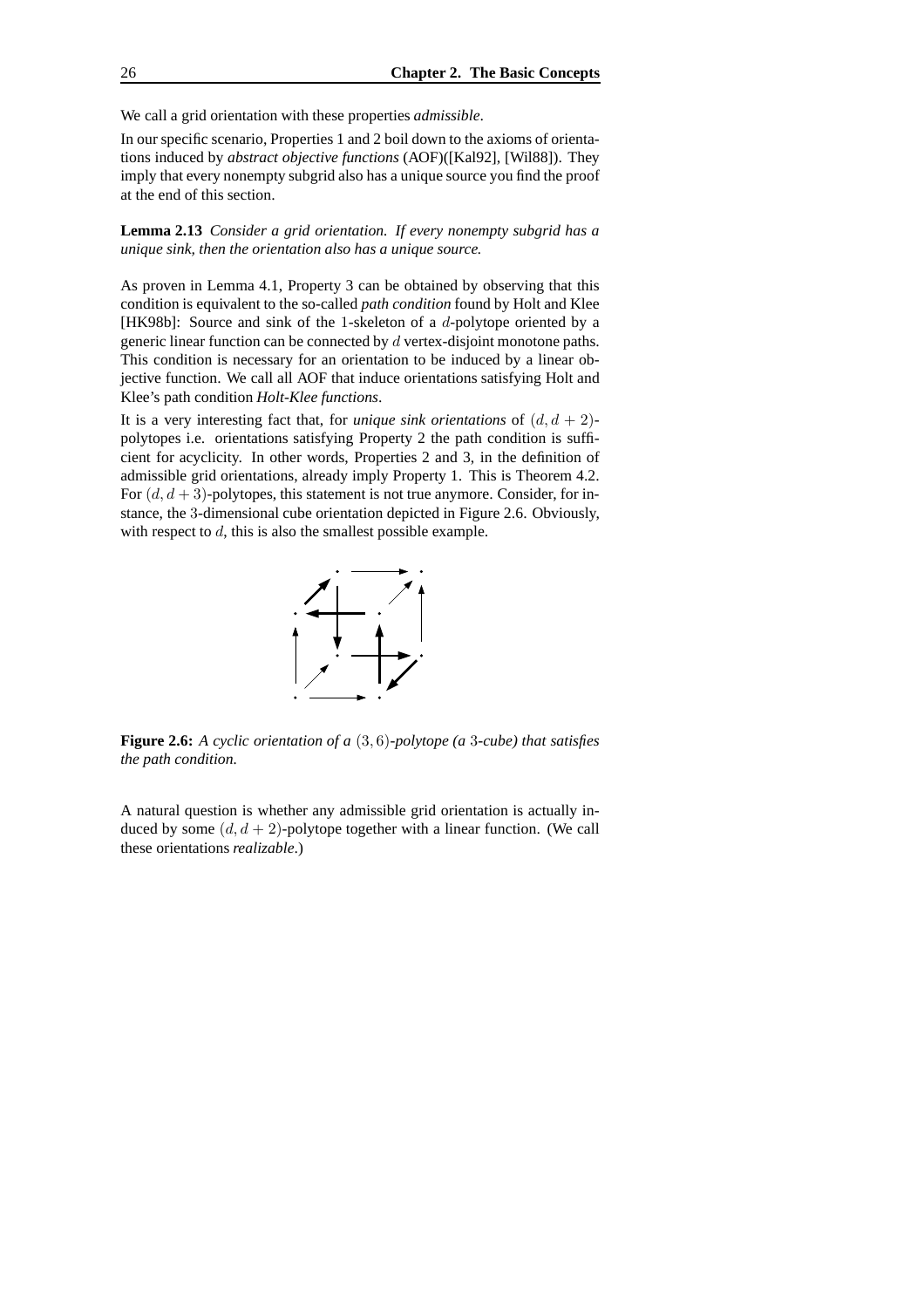As we show in Section 4.5, this is not the case. This implies that Holt and Klee's path condition is not sufficient for an AOF to be induced by a linear objective function.

For the proof we will recall Observation 2.11: If an admissible grid orientation is induced by some configuration  $(\mathcal{P}, f)$  then it is also the digraph of its extended Gale transform  $(S, \ell)$ . In fact, we will consider admissible grid orientations as partial chirotopes and look at the question of realizability by examining the completability of these partial chirotopes. These notions are formally introduced in Section 2.6 below.

We finish this current section by giving the proof for what we have claimed above: every acyclic grid orientation has a unique source whenever every nonempty subgrid has a unique sink.

*Proof of Lemma 2.13* We follow Kalai [Kal97]: Suppose we are given a grid orientation  $G = G_{L \times R}$ . The underlying grid graph can be viewed as the 1skeleton of the  $(d, d + 2)$ -polytope P with  $d = L + R - 2$ , by Lemma 2.12. Impose the given orientation onto the 1-skeleton. Define  $h_k$  to be the number of vertices of  $P$  with exactly  $k$  incoming edges. Since we have a unique sink orientation, we already know  $h_d = 1$ . In fact, what we claim is  $h_0 = 1$ .

Consider some vertex  $v$  with  $r$  incoming edges. The number of  $k$ -faces with v as their unique sink is  $\binom{r}{k}$ , as any k edges incident to v span a k-face. If  $f_k$ denotes the number of  $k$ -faces of  $P$ , we, therefore, get the equation:

$$
f_k = \sum_{r=0}^d h_r \binom{r}{k}, \qquad k = 0, 1, \dots, d.
$$

This equation can be inverted (we omit the proof) to

$$
h_k = \sum_{r=0}^d (-1)^{r-k} f_r \binom{r}{k}, \qquad k = 0, 1, \dots, d.
$$

Therefore, the h-numbers  $h_k$  are in fact linear combinations of the face numbers  $f_k$ , in particular, they do not depend on the specific grid orientation. So, since any orientation induced by some generic linear function will have a unique source, *all* unique sink grid orientations satisfy the lemma. 口

As we may apply this lemma to any nonempty subgrid in its own right, we may immediately deduce that, in fact, every nonempty subgrid has a unique source in a unique sink orientation.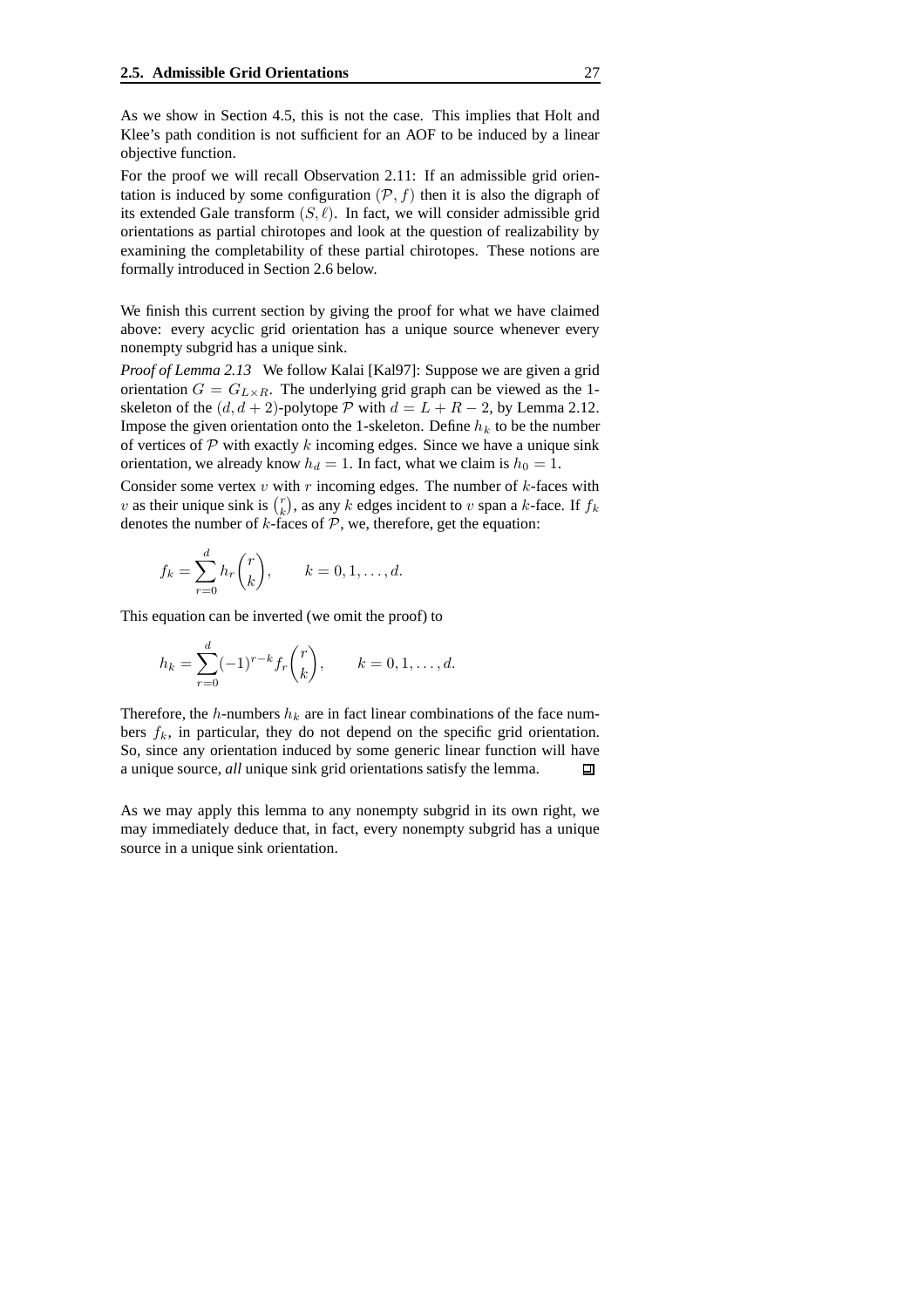To determine the  $h$ -vector depending on  $L$  and  $R$ , we choose the simplest configuration  $(S, \ell)$  we can think of: Let  $\ell$  be the y-axis, set  $p_i = (-1, i)$ ,  $i = 1, \ldots, L$  and  $q_j = (1, j), j = 1, \ldots, R$ . Then it is not hard to see that

$$
h = (1, 2, 3, \dots, \underbrace{\min(L, R), \dots, \min(L, R)}_{|L-R|+1}, \dots, 3, 2, 1).
$$

$$
\begin{array}{c|c|c|c} \hline \cdot & \cdot & \cdot \\ \hline \cdot & \cdot & \cdot \\ \hline \cdot & \cdot & \cdot \end{array}
$$

 $\ell$ 

## **2.6 Partial Chirotopes**

The final section of this chapter we use exclusively to introduce the notions of chirotopes, partial chirotopes and completability. Their relevance in the context of this thesis will become clear especially in Section 4.4 where we will show that each admissible grid orientation defines a completable partial chirotope.

**Definition 2.14** *Let*  $E_n$  *be the index set of a finite set of elements.* A chirotope *of rank 3 on E is a map*  $\chi$  :  $E^3 \rightarrow \{-1, 0, +1\}$  *that satisfies the axioms* 

- *1.*  $\chi$  *is an alternating sign map, i.e. for any permutation*  $\sigma \in S_3$  *and*  $(\alpha, \beta, \gamma) \in E^3$  *we have*  $\chi(\sigma(\alpha), \sigma(\beta), \sigma(\gamma)) = sgn(\sigma)\chi(\alpha, \beta, \gamma)$ *.*
- *2. For pairwise different elements*  $\alpha, \beta, \gamma, \delta, \epsilon \in E_n$  *the set*  $\{\chi(\alpha, \beta, \gamma)$ .  $\chi(\alpha, \delta, \epsilon), -\chi(\alpha, \beta, \delta) \cdot \chi(\alpha, \gamma, \epsilon), \chi(\alpha, \beta, \epsilon) \cdot \chi(\alpha, \gamma, \delta)$ } *either equals 0 or contains* {−1, +1}*. (These are the so-called Grassmann-Plücker-Relations.)*
- *3. For each element*  $\alpha$  *there is at least one pair*  $\beta, \gamma \in E_n$ *with*  $\chi(\alpha, \beta, \gamma) \neq 0$ .

*If* the alternating sign map  $\chi : E^3 \to \{-1, 0, +1\}$  is only partially defined, *and condition* 2. *above holds whenever*  $\chi$  *is defined on all six triples, then*  $\chi$ *is a* partial chirotope *of rank*  $3$  *on*  $E_n$ .

We call  $\chi$  *uniform* if  $0 \notin \chi(\binom{E}{3})$ , i.e.  $\chi(\alpha, \beta, \gamma) \neq 0$  for all pairwise different elements  $\alpha, \beta, \gamma \in E_n$ .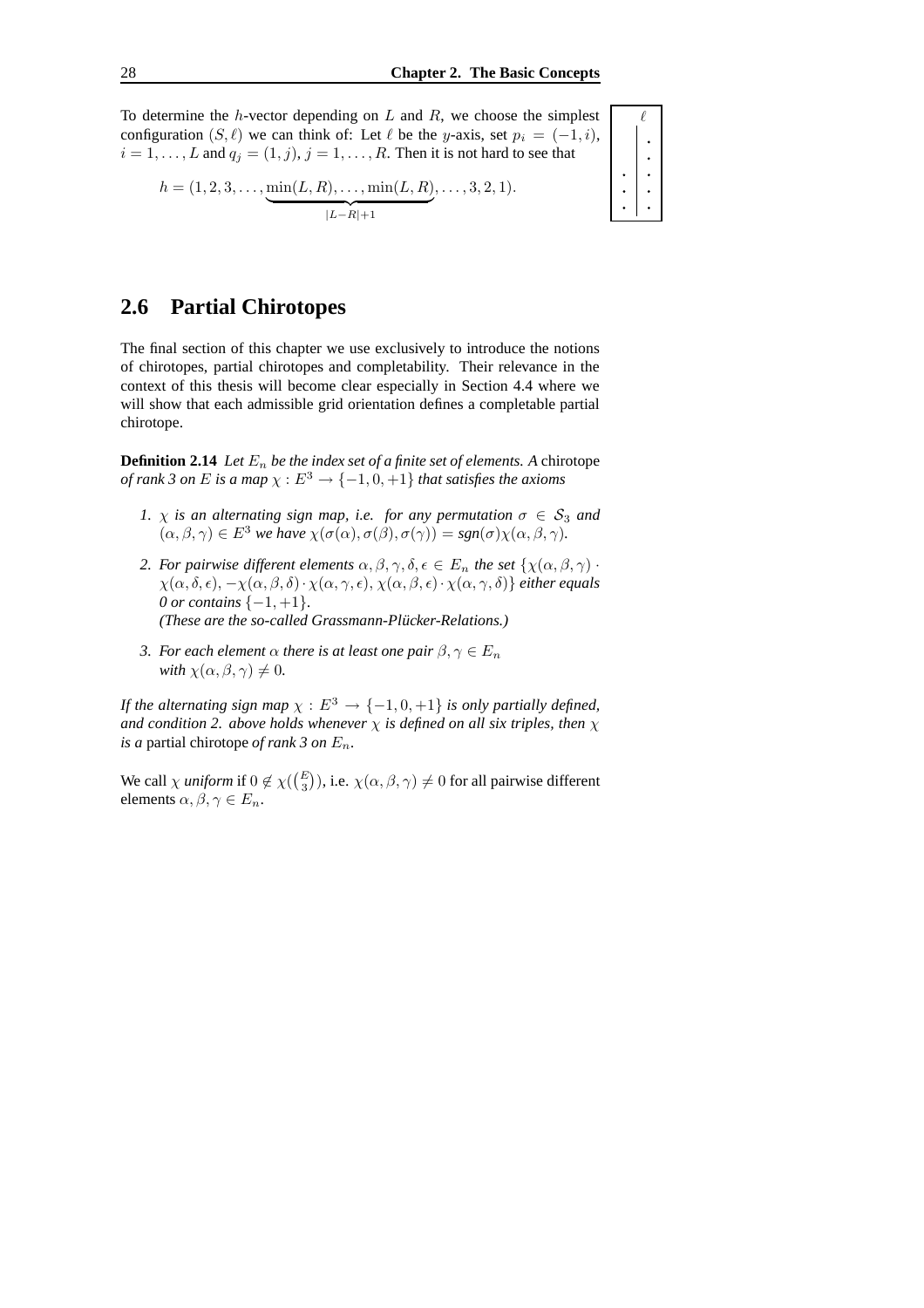Finally, we call a partial chirotope  $\chi'$  of rank 3 on a set  $E$  *completable*, if there exists a chirotope  $\chi$  of rank 3 on E and for any  $\alpha, \beta, \gamma \in E$ ,  $\chi(\alpha, \beta, \gamma) =$  $\chi'(\alpha,\beta,\gamma)$  holds whenever  $\chi'(\alpha,\beta,\gamma)$  is defined. We say that  $\chi$  is a *comple*tion of  $\chi'$ .

In Chapter 5 we will discuss the following problem:

| COMPLETABILITY OF PARTIAL CHIROTOPES (CPC) |                                                                                                                                         |
|--------------------------------------------|-----------------------------------------------------------------------------------------------------------------------------------------|
| <b>Given:</b><br><b>Question:</b>          | A partial chirotope $\chi'$ of rank 3 on a set E.<br>Is there a chirotope $\chi$ on E such that $\chi$ is a completion of<br>$\gamma$ ? |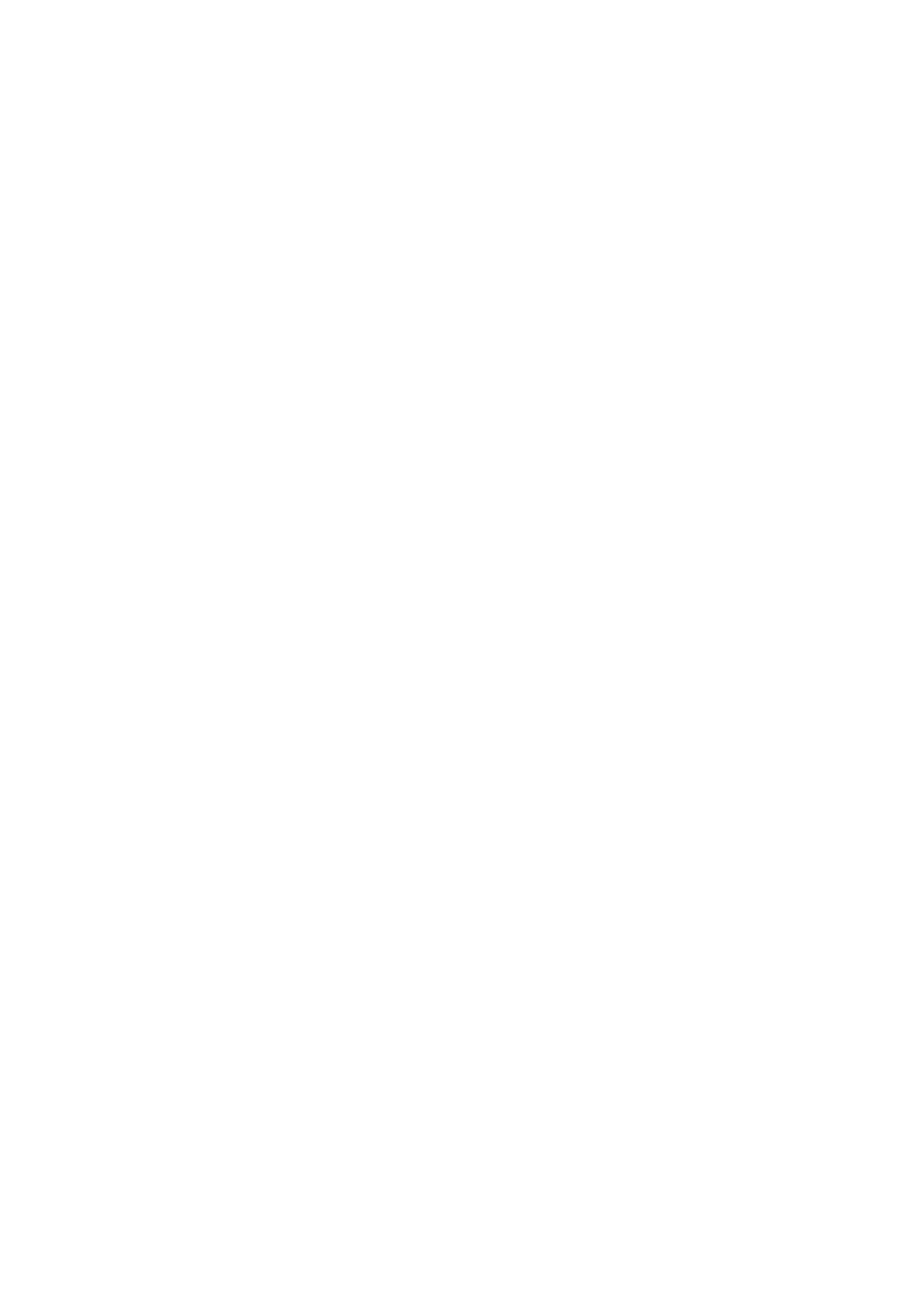# **Chapter 3**

# **Analysing the** *Fast Process*

We analyse here the expected number of pivots taken by the Algorithms 2.4, 2.5 and 2.6 which we introduced in Section 2.2. We first take a brief look at the trivial, 1-dimensional case (Section 3.1). It will not only serve as the perfect warm-up, but also set the foundation for the higher dimensional lower bound constructions.

High emphasis is placed on the planar case. Section 3.2 is reserved for the proof of the upper bound. (Later, in Section 4.3, we will revisit this proof but translated into a strictly combinatorial framework.) The upper bound is shown to be tight in Section 3.4, where we investigate several lower bound constructions meeting it. Embedded into these two sections, there is Section 3.3, dedicated to the interesting Algorithm 2.6, the *Slow Process*.

The final section is devoted to the 3-dimensional case. Here, we give a lower bound construction (Section 3.5).

# **3.1 The Trivial Case and a Recurrence with Influence**

The 1-dimensional version of the *Fast Process* models the behaviour of RAN-DOM EDGE on n-facet polytopes in dimension  $d = n-1$ , that is, on simplices. The underlying vertex-edge-graph is the complete graph with  $d + 1$  vertices. All orderings on the vertices that are induced by some generic linear function are isomorphic to each other. The outdegree of a vertex tells us the position

31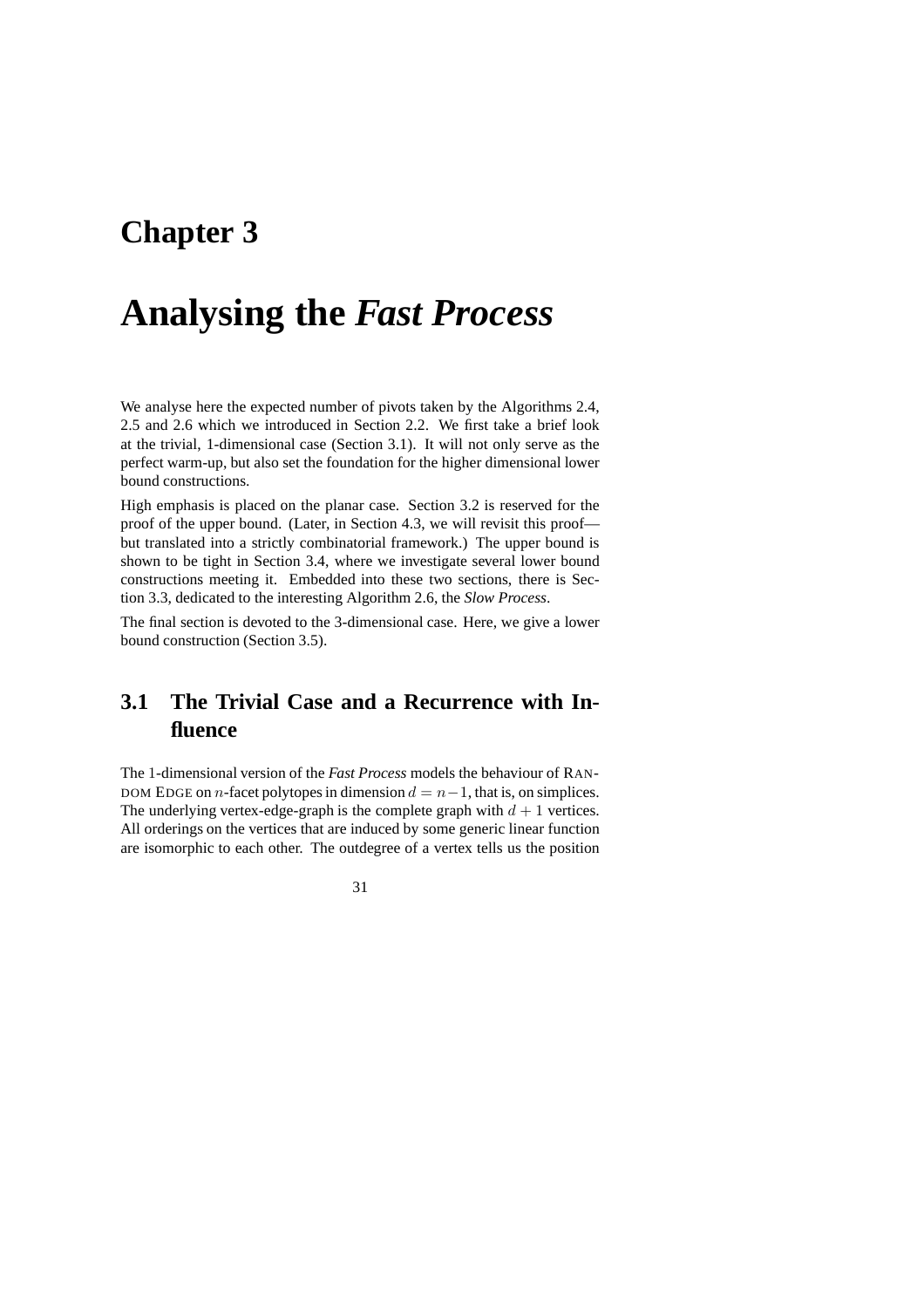of this vertex in the ordering: from any vertex, we can reach exactly those vertices which have smaller outdegree.

So, for this very special case, it is not difficult to compute the expected number of pivots directly. Let this number be denoted by  $t_k$  if the starting vertex v has outdegree  $k$ . Then

$$
t_k = 1 + \frac{1}{k} \sum_{i=0}^{k-1} t_i, \quad k > 0, \qquad t_0 = 0,
$$
\n(3.1)

implying

$$
t_k = \sum_{i=1}^k \frac{1}{i} = H_k.
$$
\n(3.2)

To be able to use the extended Gale transform on a d-simplex and a linear function we need to drop one of the non-degeneracy conditions for  $(S, \ell)$ : all  $n(= d + 1)$  points have to lie *on* a line. Each point represents a vertex of the original simplex. The order in which the line passes through the points is identical to the order imposed on the vertices by the linear function.

We can view S as a set of real numbers. Then the *Fast Process* becomes Algorithm 3.1, called with an arbitrary element  $s$  of  $S$ :

**Algorithm 3.1** *The* Fast Process *on* {S, s} *in*

**while**  $s \neq \min S$ <br>2 **do** 2 **do**  $s \leftarrow_{\text{random}} \{s' \in S \mid s' < s\};$ **return** s.

We will see later that the good lower bounds we can prove for certain 2- and 3 dimensional instances rely on the repeated call of 1-dimensional subprocesses. However, these differ in the sense that they are joined by ρ additional *exit*points, located below the vertex that used to be the lowest one, see Figure 3.1. We want to know the expected number of steps that such an extended 1 dimensional process takes until one of the  $\rho$  points is hit. Starting at the point with  $k + \rho$  points below, this number shall be denoted by  $t_{k,\rho}$ . Naturally, the recurrence is a close relative of Equation (3.1):

$$
t_{k,\rho} = 1 + \frac{1}{k+\rho} \sum_{i=0}^{k-1} t_{i,\rho}, \qquad \rho > 0.
$$
 (3.3)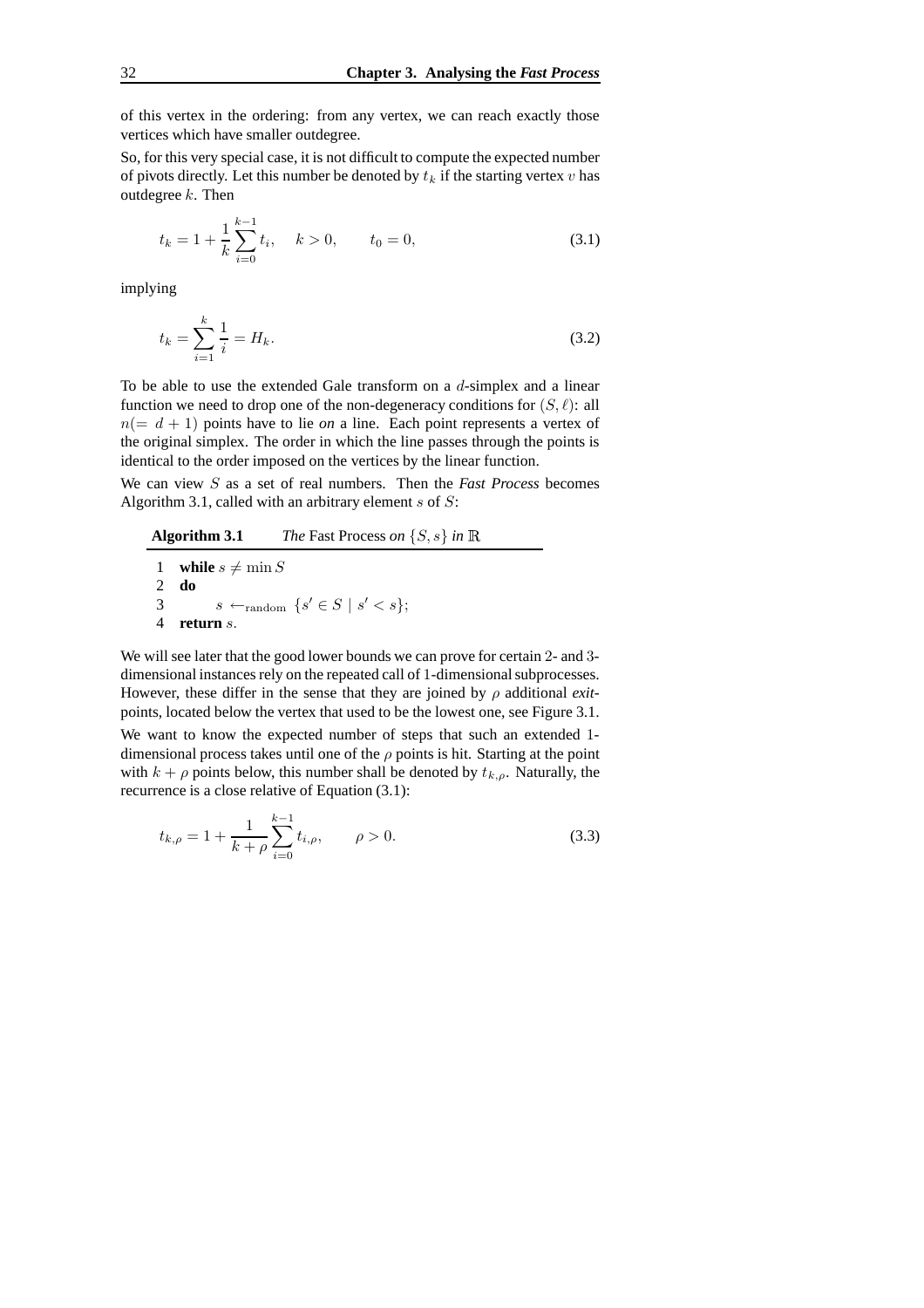It is not hard to see that this implies

$$
t_{k,\rho} = \frac{1}{k+\rho} + \frac{1}{k-1+\rho} + \dots + \frac{1}{\rho+1} + \underbrace{t_{0,\rho}}_{1}
$$
  
= 
$$
\sum_{i=\rho+1}^{k+\rho} \frac{1}{i} + 1
$$
  
= 
$$
H_{k+\rho} - H_{\rho} + 1, \qquad \rho > 0
$$
 (3.4)

Defining  $t_{k,0} := t_k$ , we will not need to consider the case  $\rho = 0$  separately.



**Figure 3.1:** *Augmented one-dimensional process.*

# **3.2 The Upper Bound for Dimension 2**

**The 1-dimensional scenario revisited.** To get the spirit of the later analysis we have yet another look at the 1-dimensional *Fast Process* as given with Algorithm 3.1. This time, we only want to provide a rough estimate. Let  $X_i$ ,  $i \in \mathbb{N}_0$ , be the random variable for the number of iterations of the while-loop with

$$
2^{i} \le \#\{s \in S \mid s < \tilde{s}\} < 2^{i+1} \tag{3.5}
$$

for  $\tilde{s}$  the value of s at the beginning of the respective iteration of the whileloop. For  $k \ge 2$ , the random variable  $Z = \sum_{i=0}^{\lfloor \log_2(k-1) \rfloor} X_i$  gives the overall number of executions of the while-loop.  $E(X_i) \leq 2$  for all  $i \in \mathbb{N}_0$ , since, whenever (3.5) holds, we have a chance of at least  $\frac{1}{2}$  to choose an element of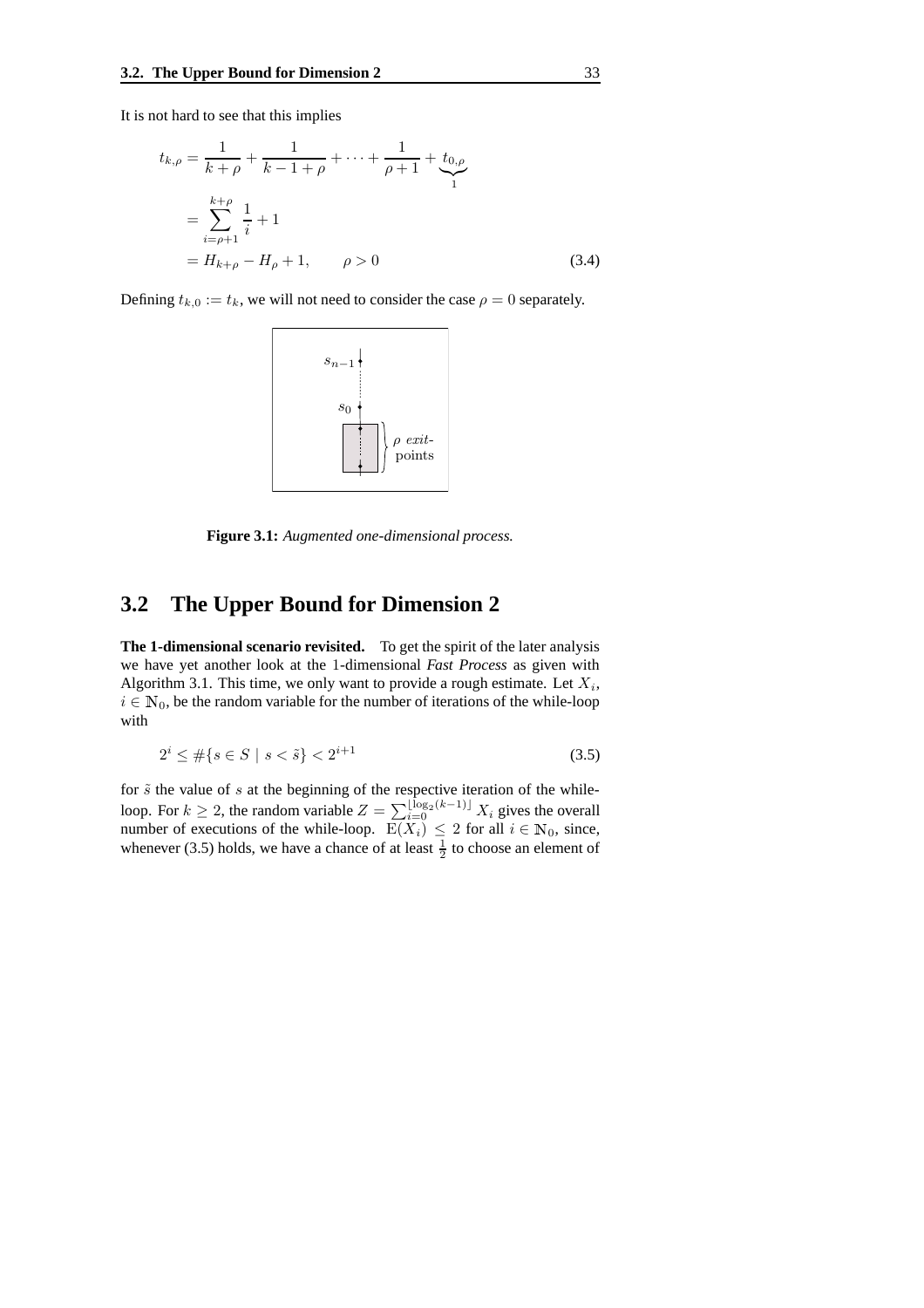rank  $2^i$  or smaller. Hence,

$$
E(Z) \le 2(1 + \lfloor \log_2(k - 1) \rfloor) = O(\log k).
$$

The obvious extension of that analysis to the 2-dimensional process fails, since the number of points below edges appearing in the process oscillates. In fact, the number of points below the current edge is no measure of progress at all. This number may be 1, we pivot, and the number becomes as large as  $n - 3$ (see Figure 3.2).



**Figure 3.2:** *We thought we were so close!*

One word to the notation used in this Section. We follow Section 2.2 with one exception:  $p$  and  $q$  still denote points on opposite sides of  $\ell$  but not necessarily with  $p$  on the left.

k**-Lines as Milestones.** Here is the crucial definition that will allow us to measure progress. Given  $k \in \mathbb{N}_0$ , a non-vertical line  $\lambda$  is called *a k-line of* S and  $\ell$  if on both sides of  $\ell$  there are exactly k points from S below  $\lambda$ . It is easy to see that every point  $x \in \ell$  is contained in a k-line for some  $k \in \mathbb{N}_0$ , as long as  $x$  is disjoint from all segments connecting two points in  $S$ . Start with a line through x that has large slope so that all points on the right side of  $\ell$  are below, and all on the left side are above. Now rotate the line by decreasing its slope. Eventually, we will reach the situation opposite to what we started with: no points below to the right, all below to the left. All transitions in between change the number of points below on exactly one side by  $\pm 1$ . Somewhere in between we must have had a transition where the numbers of points below were the same on both sides.

A k-line disjoint from S exists for all  $k, 0 \le k \le m := \min\{L, R\}$ . This is not difficult to see: each point x on  $\ell$  lies on several k-lines but  $k = k(x)$  is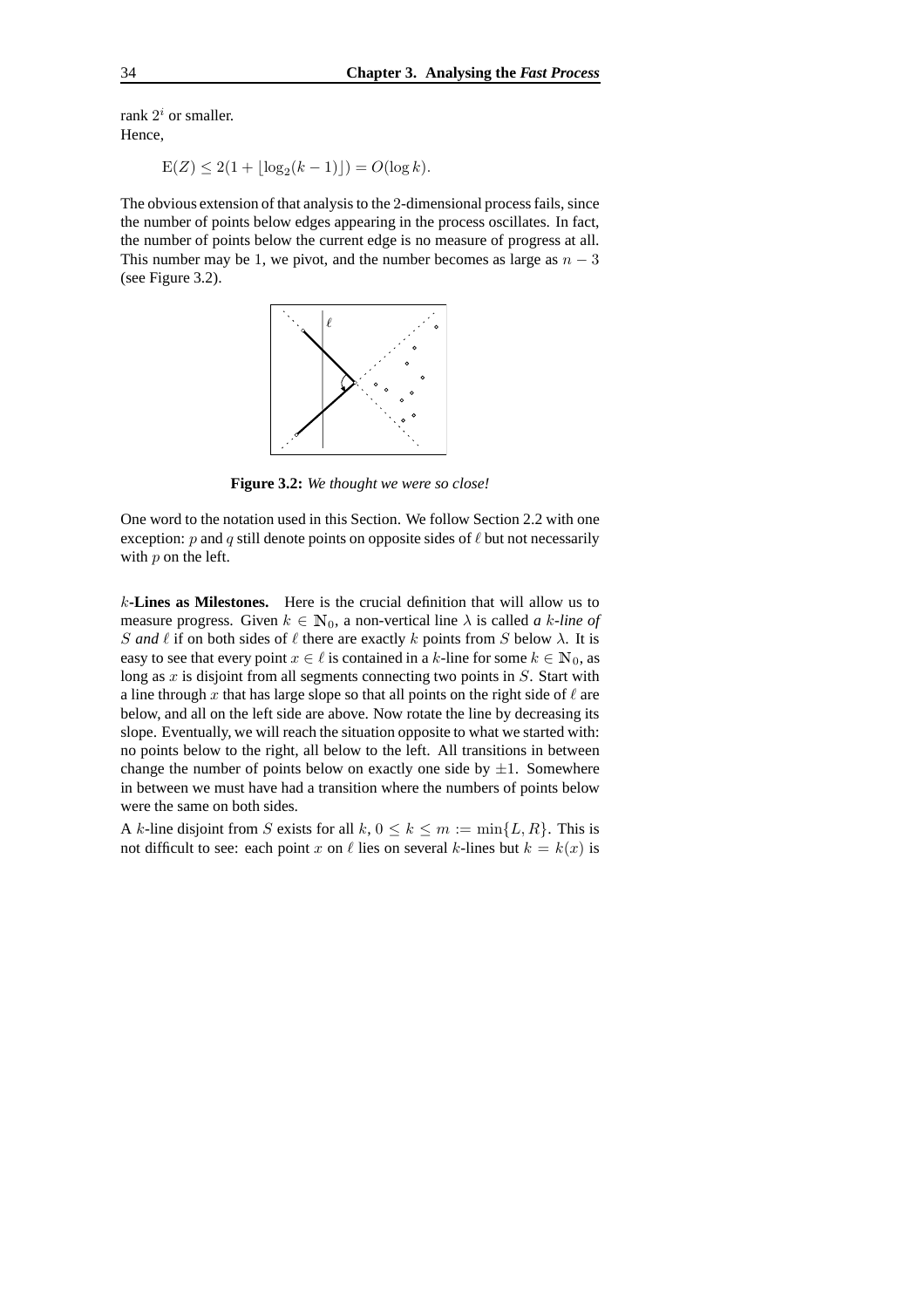unique. Traversing  $\ell$ , the current k changes by 1 whenever we cross an  $\ell$ -edge. (Here we need our assumption of general position.)

For each  $i, 0 \le i \le \lfloor \log_2 m \rfloor$ , fix some  $2^i$ -line  $\lambda_i$  disjoint from S. Line  $\lambda_0$ has to be chosen, so that the only edge intersecting  $\ell$  below  $\lambda_0$  is the edge  $\tilde{e}$ with below $(\tilde{e}) = \emptyset$ . Moreover, let  $\lambda_{\lfloor \log_2 m \rfloor + 1}$  be some m-line that intersects  $\ell$  above all  $\ell$ -edges (and above  $\lambda_{\lfloor \log_2 m \rfloor}$ ). The line  $\lambda_i$  intersects  $\ell$  below  $\lambda_j$ for  $0 \le i < j \le |\log_2 m| + 1$ .



**Figure 3.3:** *Setting milestones.*

We define the random variable  $X_i$ ,  $i = 0, 1, \ldots, \lfloor \log_2 m \rfloor$ , as the number of executions of the while-loop (in Algorithm 2.5) where the current  $\ell$ -edge  $e$ intersects  $\ell$  below  $\lambda_{i+1}$  but not below  $\lambda_i$ . The sequence of these executions we call *phase i* of the *process*<sup>2</sup>. The careful choice of  $\lambda_0$  ensures that completion of phase  $0$  entails completion of the whole process. Hence,  $Z = \sum_{i=0}^{\lfloor \log_2 m \rfloor} X_i$ is the random variable whose expectation we want to analyse.

We will show that  $E(X_i) = O(\log n)$  for all i and, hence,

$$
E(Z) = O((\log n)(1 + \log m)) = O(\log^2 n).
$$

**Analysis of a Single Phase.** Fix some  $i, 0 \le i \le \lfloor \log_2 m \rfloor$ , set  $k = 2^i$ ,  $\lambda' = \lambda_i$  and  $\lambda = \lambda_{i+1}$ . So  $\lambda'$  is a k-line, and there are at most 4k points below  $\lambda$  (actually exactly, unless  $i = \log_2 m$  ). We have an edge intersecting  $\ell$  not below  $\lambda'$  but below  $\lambda$ , and the phase starts. The phase ends whenever we reach an edge that intersects  $\ell$  below  $\lambda'$ . Note that for every edge occurring in the phase, one endpoint has to be below  $\lambda$  (since the edge intersects  $\ell$  below  $\lambda$ ) and there is an endpoint above  $\lambda'$  (since otherwise, we are already in a new phase).

<sup>&</sup>lt;sup>1</sup>This is automatically satisfied, unless m is a power of 2.

<sup>2</sup>Note that phases count *down* during the process.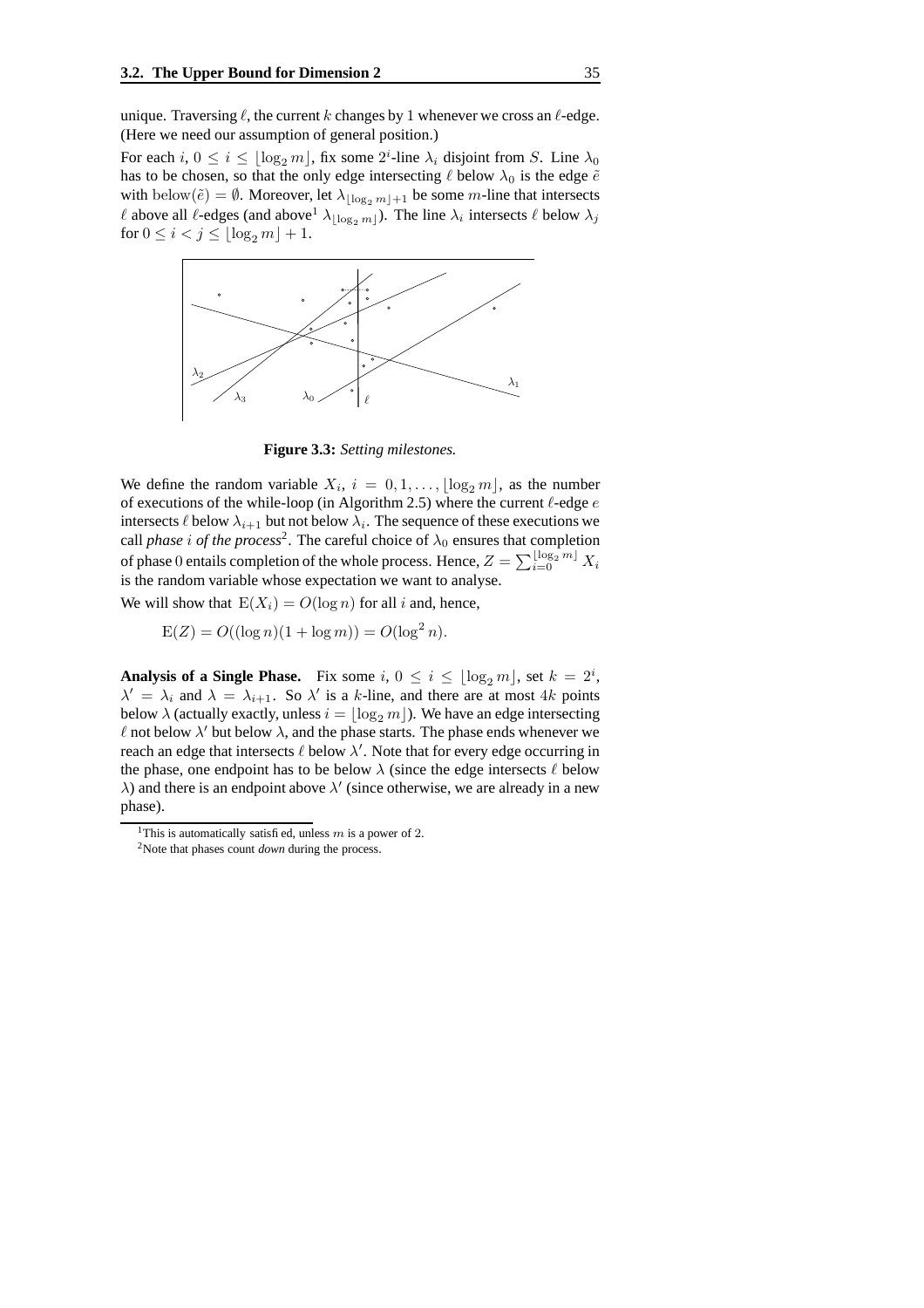A few words on what we are heading for. We further split phase  $i$  into *strokes*. A stroke starts after we have sampled a point in below $(\lambda) \cup$ below $(\lambda')$ (or at the very beginning of the phase) and it finishes after another point in below( $\lambda$ ) ∪ below( $\lambda'$ ) is chosen (this includes the event that the phase ends); thus, any stroke in the phase terminates with a point in below( $\lambda$ )∪below( $\lambda'$ ). If N is the number of strokes, then we can write  $X := X_i$  as

$$
X = Y_1 + Y_2 + \cdots + Y_N
$$

where  $Y_j$  is the number of iterations of the jth stroke. Note that N itself is a random variable. (For  $j > N$  we set  $Y_j = 0$ .)

We will show that

(i)  $E(Y_j | j \leq N) = O(\log n)$  for all j, and

(ii) 
$$
E(N) = O(1)
$$
.

It follows that  $E(X) = O(\log n)$ :

$$
E(X) = \sum_{j=1}^{\infty} \overbrace{E(Y_j | j \le N)}^{O(\log n)} Pr(j \le N)
$$
  
=  $O(\log n) \sum_{j=1}^{\infty} Pr(j \le N)$   
=  $O(\log n) E(N)$ . (3.6)

As for the points sampled from  $below(\lambda) \cup below(\lambda')$  we distinguish several cases depending on where the respective new point pivoted into the current edge lies. We will see that each of these situations is more or less promising in our goal to escape this phase.

Here are the steps in our reasoning: *at any time during the phase*, the following four claims hold.

**Claim 1** *The expected number of pivots until we sample a new point in*  $below(\lambda)$ 

*is at most*  $2 \log_2 n$ .

*Proof* At least one of the two endpoints of the current edge has to be below  $\lambda$ . So in a contiguous subsequence where the new point is always chosen above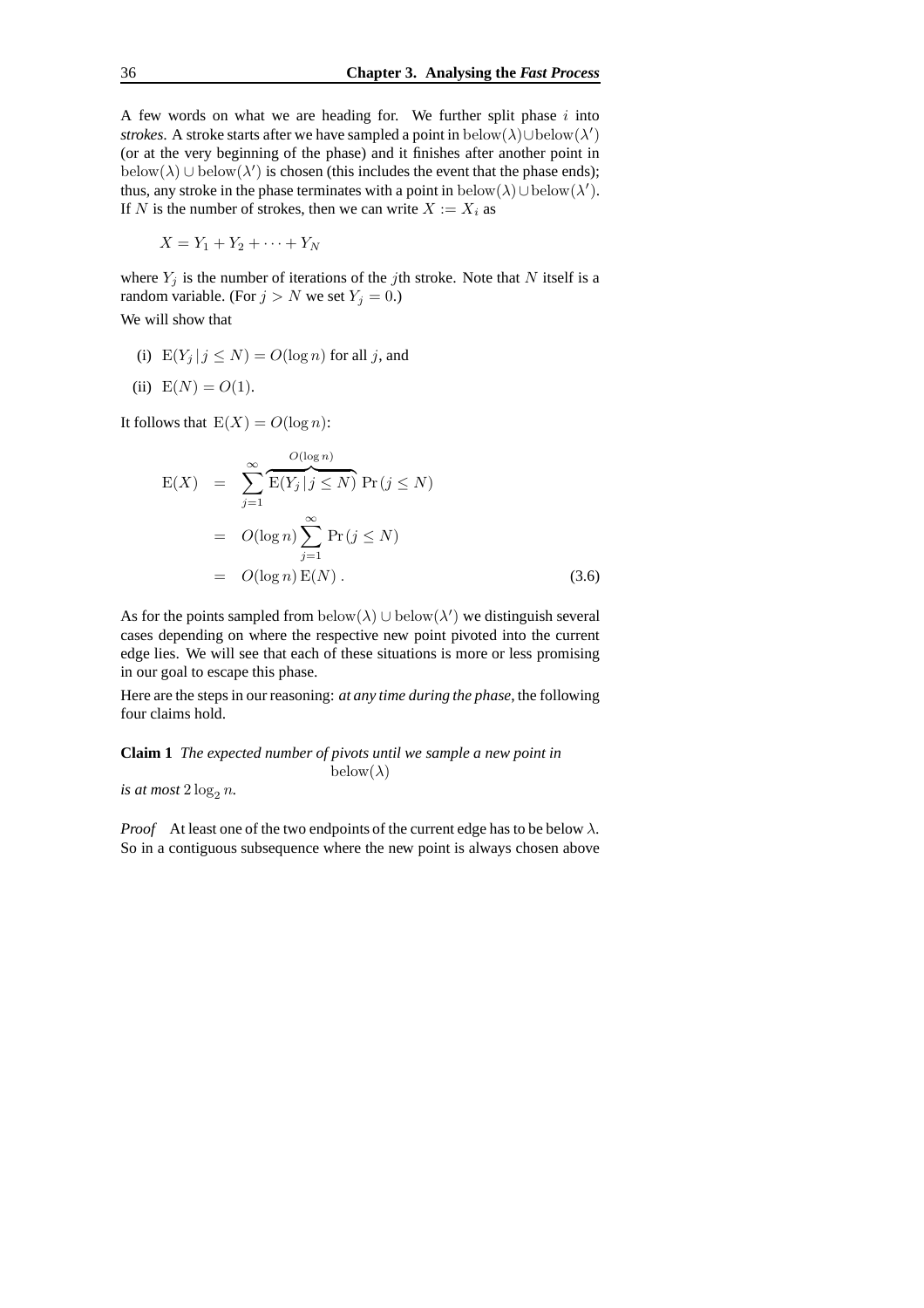$\lambda$ , the other endpoint below stays the same throughout this sequence. We denote this point by q. If we order the points on the other side of  $\ell$  according to their visibility from  $q$ , we get almost the situation as in the one-dimensional process described as Algorithm 3.1. In fact, there are two differences which can only improve our expectations: we terminate not only in the lowest point but also in  $k - 1$  other points. In each step we may also sample on q's side of  $\ell$ , in which case we immediately terminate (we have surely sampled below  $\lambda$ ). Hence, the expected length of such a subsequence is at most<sup>3</sup> 2 log<sub>2</sub> n.  $\Box$ 

Since any new point sampled in  $below(\lambda)$  starts a new stroke, this also establishes our claim (i) from above: the expected number of iterations during a stroke is  $O(\log n)$ .

**Claim 2** *Conditioned on the event that we sample a point in* below $(\lambda) \cup \mathrm{below}(\lambda')$ ,

*the point will be in*

 $below(\lambda')$ 

with probability at least  $\frac{1}{5}$ .

*Proof* Since all edges in this phase intersect  $\ell$  not below  $\lambda'$  it follows: for one side of  $\ell$ , all k points below  $\lambda'$  must also lie below the line through the current edge. That is, *at least k* points below  $\lambda'$  are also below the line through the current edge. On the other hand, *at most* 5k points are below  $\lambda$  or  $\lambda'$ . This holds, since  $\#\text{below}(\lambda) \leq 4k$ ,  $\#\text{below}(\lambda') = 2k$ , and on one side of  $\ell$ , all k points below  $\lambda'$  are also below  $\lambda$ . 回

Claims 1 and 2 combined assure that we reach a point below  $\lambda'$  within an expected number of at most  $10 \log_2 n$  steps.

So what happens after we see such a point  $p$  below  $\lambda$ <sup>'</sup>? Two cases have to be distinguished, depending on whether p is also below  $\lambda$  or not.

**Claim 3** *If an endpoint* p *of the current edge is in* below $(\lambda') \setminus \mathrm{below}(\lambda)$ , then the next point sampled below  $\lambda$  or  $\lambda'$  will be in below $(\lambda) \cap \text{below}(\lambda')$ with probability at least  $\frac{1}{5}$ .

*Proof* Two relevant conclusions right away (see Figure 3.4): (i) Since p is not below  $\lambda$  and below  $\lambda'$ , while  $\lambda'$  intersects  $\ell$  below  $\lambda$ , the lines  $\lambda$  and  $\lambda'$ 

<sup>&</sup>lt;sup>3</sup>Even  $H_{n-m-1}$  is true.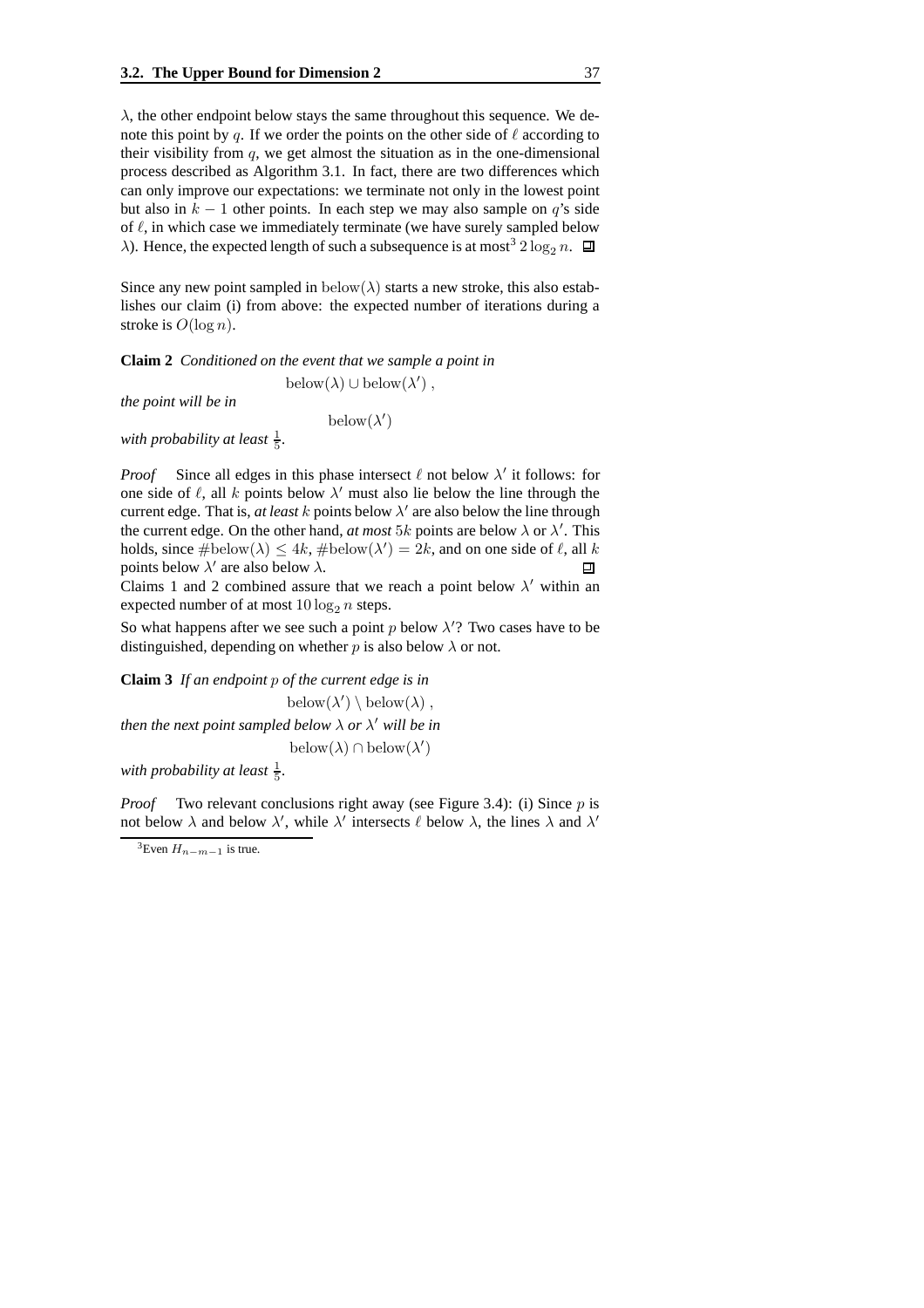

**Figure 3.4:**  $p \in \text{below}(\lambda') \setminus \text{below}(\lambda)$ .

must intersect on p's side. (ii) Since p is not below  $\lambda$ , the other endpoint q of the current edge has to be below  $\lambda$ .

Before q can be substituted by a point not below  $\lambda$ , the other endpoint has to be below  $\lambda$ . That is, when we first sample a point below  $\lambda$  or  $\lambda'$ , point q is still in the edge. Therefore, the current edge connects  $q$  to a point below the edge  $\{p, q\}$ , above  $\lambda'$ . So the line carrying this edge must intersect  $\lambda'$  on p's side. But then, on q's side, all k points below  $\lambda'$  are also below the then current edge.

Moreover, on q's side, all points below  $\lambda'$  are also below  $\lambda$  (since these lines intersect on the other side). So, summing up, the k points below  $\lambda'$  are both below the current edge and below  $\lambda$ , and they are at disposal, when we sample a point below  $\lambda$  or  $\lambda'$ . The claim follows.  $\Box$ 

**Claim 4** *If an endpoint* p *of the current edge is in* below $(\lambda) \cap \mathrm{below}(\lambda')$ ,

then the next point sampled below  $\lambda$  or  $\lambda'$  will be in below $(\lambda')$  *on the side opposite to p* with probability at least  $\frac{1}{5}$ .

*Proof* If p is substituted in a pivot, it must be substituted by a point below  $\lambda$ or  $\lambda'$ . This holds, since on p's side of  $\ell$ , everything below the current edge has to be below  $\lambda$  or  $\lambda'$  (see Figure 3.5). As a consequence, until the first pivot with a point below  $\lambda$  or  $\lambda'$ , point p is still an endpoint of the edge. But since p is below  $\lambda'$ , on the opposite side everything below  $\lambda'$  is also below the current edge. So there are at least  $k$  good choices, and at most  $5k$  choices of points below  $\lambda$  or  $\lambda'$ . 回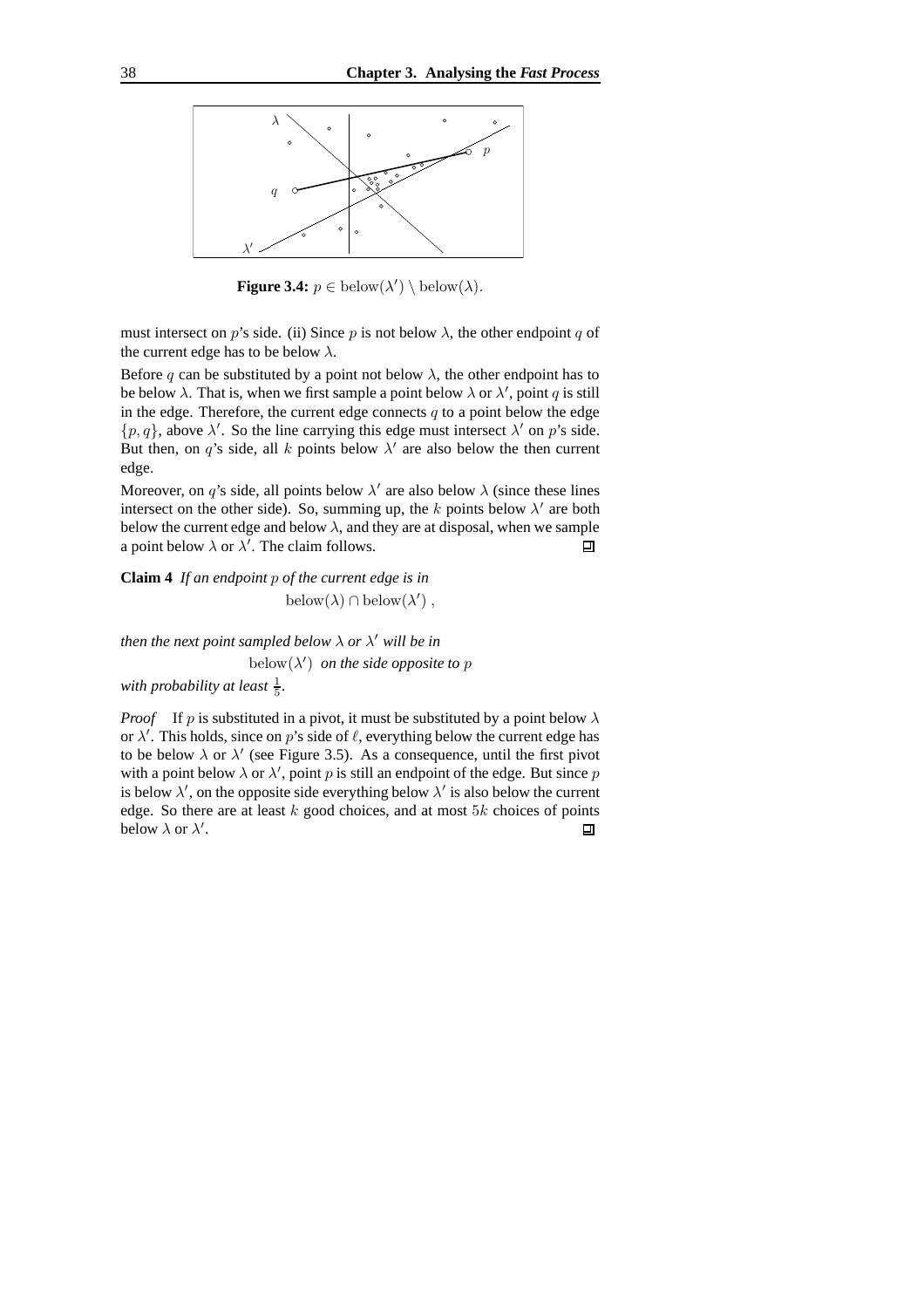

**Figure 3.5:**  $p \in \text{below}(\lambda') \cap \text{below}(\lambda)$ .

Claim 4 entails that once we have chosen a point below  $\lambda'$  and  $\lambda$ , then – with probability at least  $\frac{1}{5}$  – the next point chosen below  $\lambda$  or  $\lambda'$  will terminate the phase.

To complete the argument, we look at the sequence of points from below( $\lambda$ )∪ below $(\lambda')$  that are pivoted into the current edge. Recall that these are exactly the points that terminate the strokes of a phase (except for the last one). If we can show claim (ii) from above, i.e. that the expected length of this sequence is at most some constant  $c$ , then the expected length of the whole sequence is at most  $2c \log_2 n$  due to Equation 3.6. Each point in this sequence is classified depending on whether it lies in

Class 0: below( $\lambda$ ) \ below( $\lambda'$ ) Class 1: below $(\lambda') \setminus \text{below}(\lambda)$ **Class 2:** below( $\lambda'$ )  $\cap$  below( $\lambda$ )

Every point in the sequence considered is in Class 0, 1, or 2. If we have a point in Class 0, the next will be in Class 1 or 2 with probability at least  $\frac{1}{5}$ (by Claim 2). If we have a point in Class 1, the next will be in Class 2 with probability at least  $\frac{1}{5}$  (by Claim 3). (All of this of course conditioned on the event that a next point exists at all, i.e. the phase hasn't stopped already.) Finally, if we are in Class 2, it is the last point in the sequence with probability at least  $\frac{1}{5}$  (by Claim 4).

Now we estimate the expected length of the sequence by the Markov chain<sup>4</sup> depicted in Figure 3.6, with four states

start = 0, 1, 2, and  $3 =$  stop,

and the indicated transition probabilities. On one hand, it is easy to calculate

<sup>&</sup>lt;sup>4</sup>It simulates a biased coin with success probability  $\frac{1}{5}$  and counts the number of experiments until we have three consecutive successes.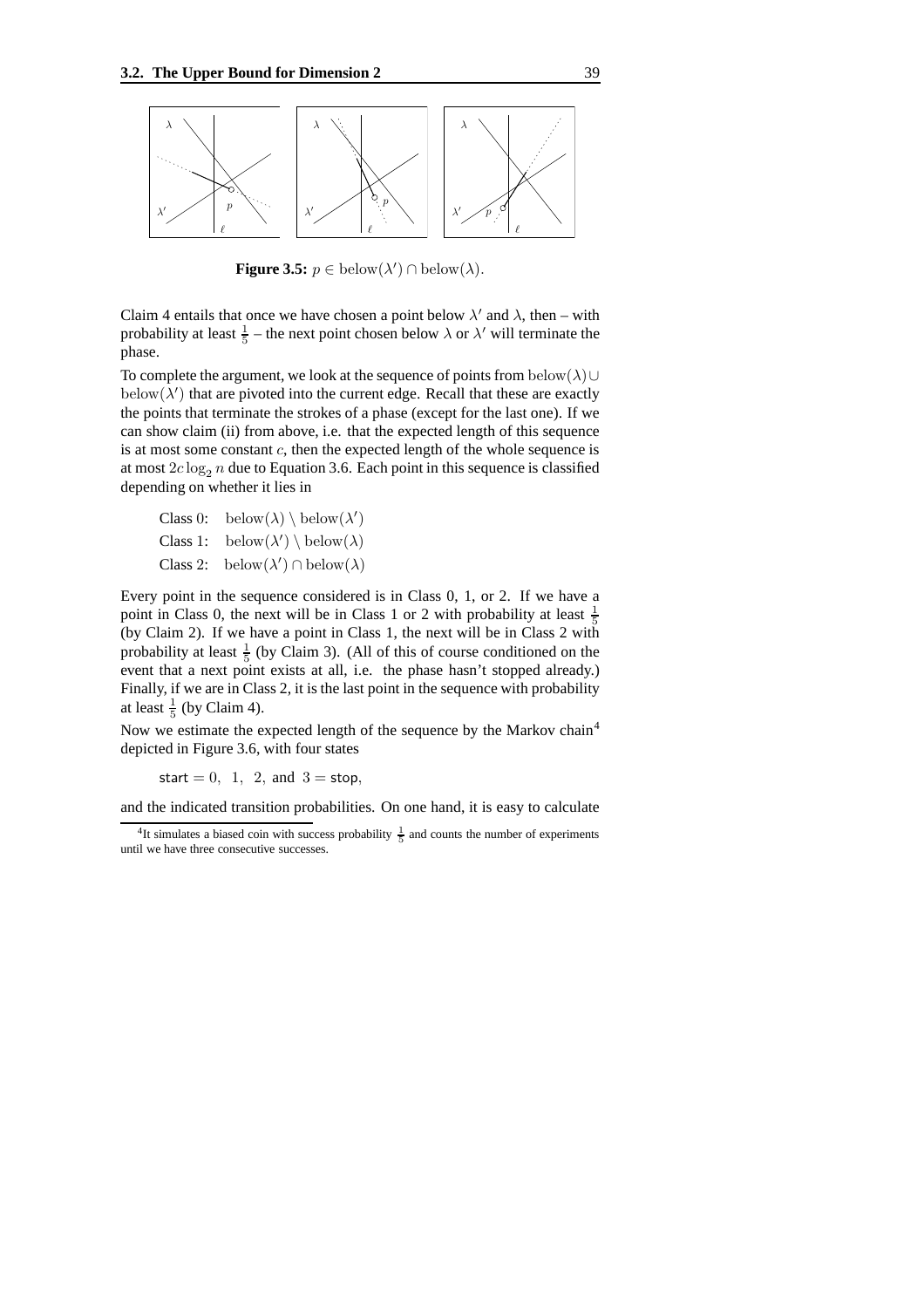

**Figure 3.6:** *A pessimistic Markov chain.*

that the expected number of steps from start to stop is 155. On the other hand, the chain and our sequence can be coupled so that whenever the chain is in state  $s \in \{0, 1, 2, 3\}$ , then the corresponding point in the sequence in Class  $t \geq s$ , or the sequence has ended already. Hence, we have shown that the expected number of pivots in a single phase is bounded by  $310 \log_2 n$ , and the theorem follows.

**Theorem 3.2** *The expected number of pivots in the process defined as Algorithm 2.5 is at most*

 $O((\log n)(1 + \log m)) = O(\log^2 n),$ 

*where* n *is the number of points, and* m *is the smaller of the numbers of points on the two sides of the line.*

## **3.3 The Slow Process**

If  $\ell$  is the y-axis, both the *Fast* and the *Slow Process* find the lowest  $\ell$ -edge determined by points  $s_i = (x_i, y_i), i = 1, \ldots, n$ .

In fact, they find the solution of the following linear program (LP) in two variables  $\mu_1$ ,  $\mu_2$ , *cf.* 2.4:

maximize 
$$
\mu_2
$$
  
subject to  $y_i \ge \mu_1 x_i + \mu_2$ ,  $i = 1...n$ . (3.7)

We have already mentioned that to implement and use the *Fast Process* (Algorithm 2.4), we need to specify how to sample from  $below(s)$ . If we can sample efficiently (say in time logarithmic in  $n$ ), then the process gives a polynomial time algorithm even for exponential size sets. If we sample in the obvious way in  $O(n)$  time, then this gives us an  $O(n(\log n)^2)$  algorithm.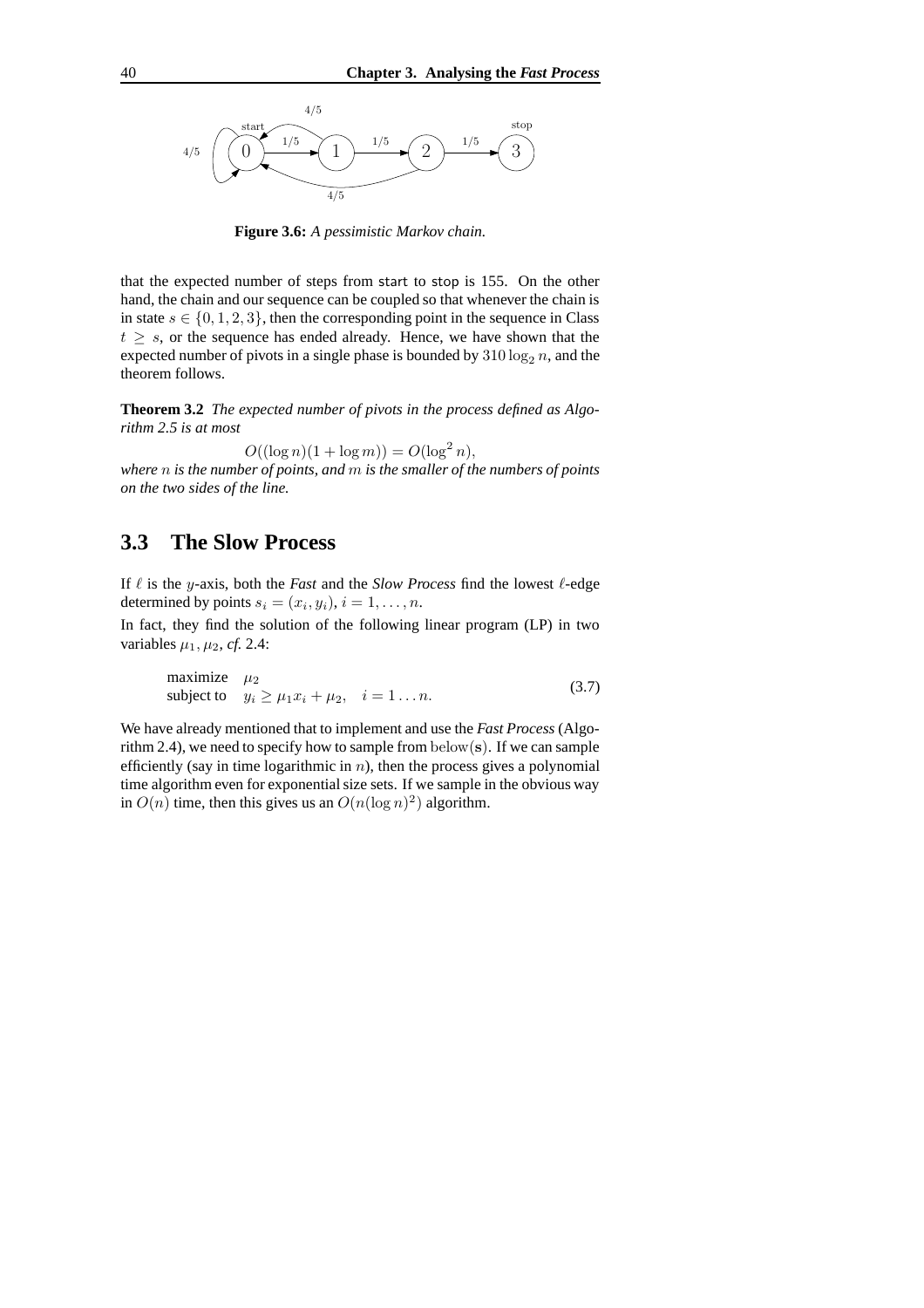On that we can improve by looking at the alternative *Slow Process* (Algorithm 2.6).<sup>5</sup> The number of pivots has the same distribution as the *Fast Process*. Again, we analyse the number of iterations of the while-loop. As before, we split the process into *phases* that are formed by successive pivots. Recall that in phase *i*, the current edge intersects  $\ell$  not below the  $2^i$ -line  $\lambda_i$ .

**Claim 5** *For each* i*, the expected number of iterations in phase* i *is at most*  $O\left(\frac{n}{2^i}\right)$  .

*Proof* Divide phase i into strokes as previously done. That is, a stroke is ended, whenever we sample a point in

 $(\text{below}(\lambda') \cup \text{below}(\lambda)) \cap \text{below}(\tilde{e}),$ 

( $\tilde{e}$  being the current  $\ell$ -edge), or when the phase ends.

In phase i, there are always at least  $2^i$  points from  $below(\lambda')$  that lie below the current edge (on some side of  $\ell$ , all points below  $\lambda_i$  are also below the current edge). That is, at any point, we sample a point resulting in the termination of the stroke with probability at least  $\frac{2^i}{n}$  $\frac{2^{n}}{n}$ . Therefore, the expected number of iterations in a stroke is at most  $\frac{n}{2^i}$ . The number of strokes is, of course, the same as in the *Slow Process*; its expectation is constant. The claim follows.

**Theorem 3.3** *The expected number of iterations of Algorithm 2.6 is*  $\Theta(n)$ 

*where n is the number of points, unless the starting edge*  $\{p, q\}$  *is already the lowest*  $\ell$ *-edge.* 

*Proof*  $\sum_{i=0}^{\lfloor \log_2 m \rfloor} \frac{n}{2^i} < 2n$  and so the upper bound follows from Claim 5. If  $\{p, q\}$  is disjoint from the lowest  $\ell$ -edge, a lower bound of  $\frac{3}{2}n$  is obvious, since on the average it takes that long until we have sampled both endpoints of the lowest edge at least once. Even if  $\{p, q\}$  contains exactly one of the two endpoints of the lowest  $\ell$ -edge, we still need n steps on the average before we meet the other endpoint for the first time. The lower bound follows. 口

The coupon collector analysis (*cf.* [GS92, Exercise 3.13]) tells us that it takes  $\Theta(n \log n)$  iterations until we expect to have sampled each point at least once.

回

<sup>&</sup>lt;sup>5</sup>The 'below(e)  $\neq \emptyset$ '-test can be made once in *n* rounds only, thus causing amortized constant cost. Or, after every pivot, we can go through all points in random order (without replacement) until we find the first point in below $(e)$ ; if no such point is found, we are done. Compared to the 'pure version', this can only speed up the procedure.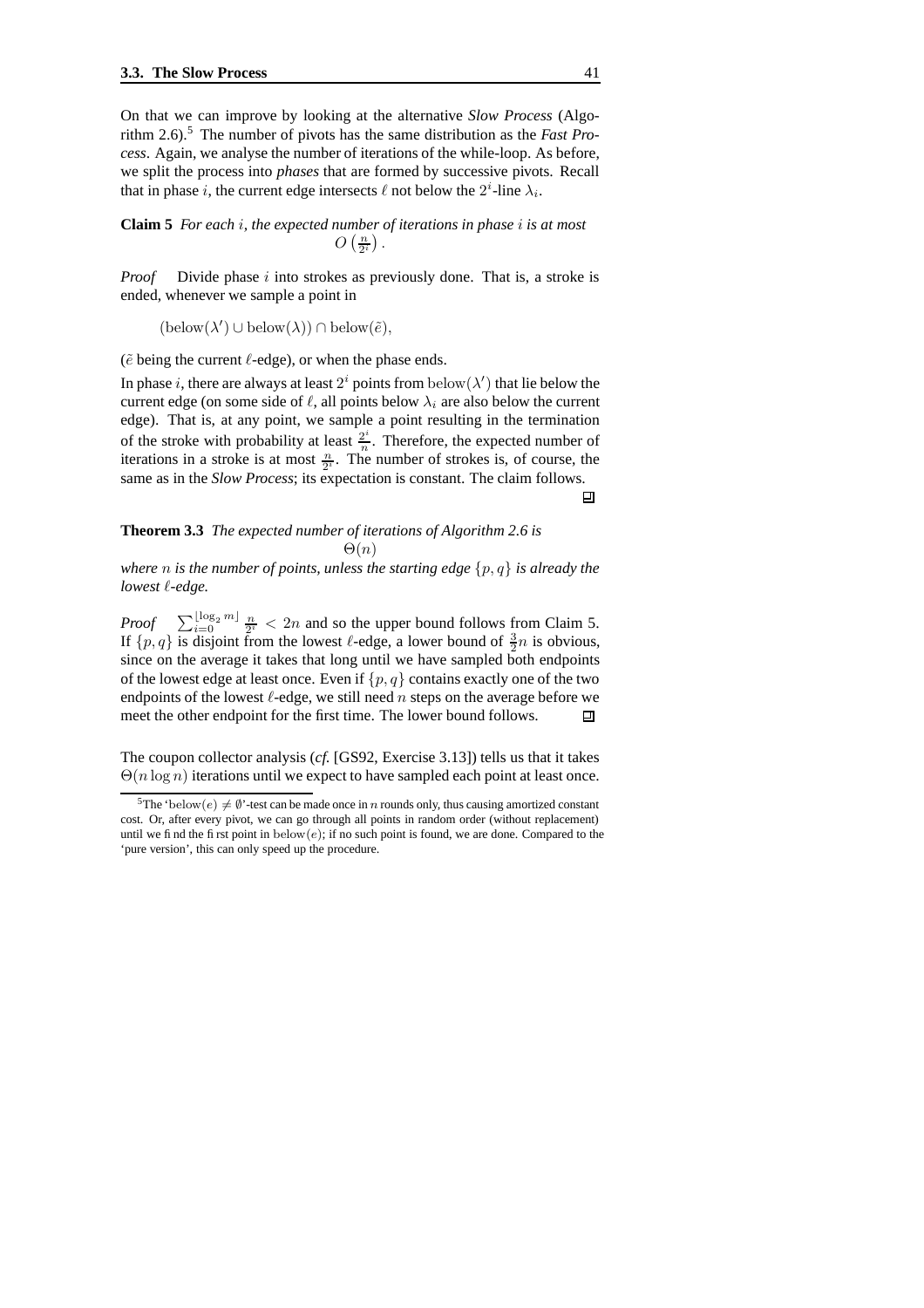Thus, the *Slow Process* finds the lowest  $\ell$ -edge long before all points have been seen at least once.

## **3.4 The Lower Bound for Dimension 2**

We are presenting two instances of *One line and* n *points*, that share the property that the expected number of pivots of the *Fast Process* on them is  $\Omega(\log^2 n)$ . The instance we discuss first is already based on the ideas that later motivate the 3-dimensional lower bound construction. The second instance shines with a special property: there exists a sequence of pivots which visits all possible  $\ell$ -edges.

Before we start, let us recall a useful fact as well as prove two easy lemmata that will turn out to be useful for the actual analysis.

**Lemma 3.4** *([GKP94, Equation 6.60])*

$$
\ln n < \mathcal{H}_n < \ln n + 1, \text{ for } n > 1,\tag{3.8}
$$

**Lemma 3.5**

$$
\sum_{i=1}^{k-1} \frac{\mathcal{H}_i}{i+1} = \frac{1}{2} \left( \mathcal{H}_k^2 - \sum_{i=1}^k \frac{1}{i^2} \right). \tag{3.9}
$$

*Proof*

$$
\sum_{i=1}^{k-1} \frac{H_i}{i+1} = \sum_{i=1}^{k-1} \frac{H_{i+1}}{i+1} - \sum_{i=1}^{k-1} \frac{1}{(i+1)^2} = \sum_{i=1}^{k} \frac{H_i}{i} - \sum_{i=1}^{k} \frac{1}{i^2}
$$
  
= 
$$
\sum_{1 \le j \le i \le k} \frac{1}{i \cdot j} - \sum_{i=1}^{k} \frac{1}{i^2}
$$
  
= 
$$
\frac{1}{2} \left( \left( \sum_{i=1}^{k} \frac{1}{i} \right)^2 + \sum_{i=1}^{k} \frac{1}{i^2} \right) - \sum_{i=1}^{k} \frac{1}{i^2}
$$
  
= 
$$
\frac{1}{2} \left( H_k^2 - \sum_{i=1}^{k} \frac{1}{i^2} \right).
$$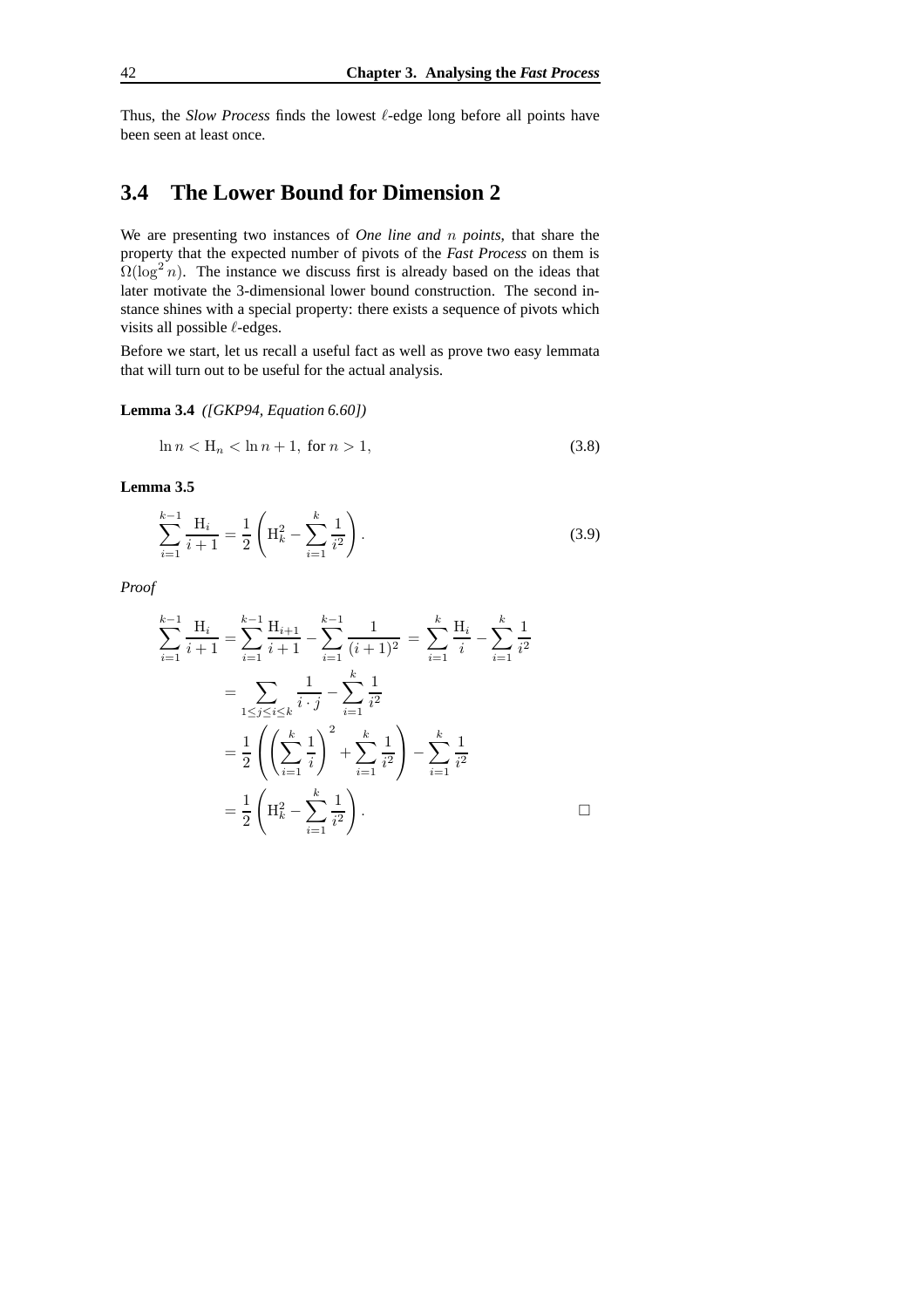**Lemma 3.6**

$$
\sum_{i=1}^{k-1} \frac{\mathcal{H}_{2i}}{i+1} \le \frac{\mathcal{H}_{2k-1}^2}{2} \,. \tag{3.10}
$$

*Proof*

$$
\sum_{i=1}^{k-1} \frac{H_{2i}}{i+1} \le \sum_{i=1}^{k-1} \left( \frac{H_{2i}}{2i} + \frac{H_{2i+1}}{2i+1} \right) = \sum_{i=1}^{2k-1} \frac{H_i}{i} - 1
$$
  
=  $\frac{1}{2} \left( H_{2k-1}^2 + \sum_{i=1}^{2k-1} \frac{1}{i^2} \right) - 1 \le \frac{H_{2k-1}^2}{2} .$ 

## **3.4.1 The Instance that prepares us for the Third Dimension**

Suppose we have a configuration with  $n_1$  points left of  $\ell$  and only one single point, q say, on  $\ell$ 's right hand side. Then q must be an element of all  $\ell$ -edges. The *Fast Process* on this 2-dimensional configuration is essentially just a fancy version of the 1-dimensional *Fast Process* on  $n_1$  points and takes, therefore, time  $\Theta(\log n_1)$  (Equation (3.2)).

Suppose further that we add  $\rho$  points  $({q_0, \ldots, q_{\rho-1}})$  to our configuration that lie below all existing  $\ell$ -edges and on the line parallel to  $\ell$  through  $q_\rho := q$ . Then we can run the 1-dimensional process augmented by  $j$  exit-points when starting with an arbitrary  $\ell$ -edge incident to  $q_i$ .

But we can also run the 2-dimensional *Fast Process* on this configuration. By saying that we are in phase i as long as  $q_i$  is in the current edge, we can view it as a succession of 1-dimensional subprocesses with  $i$  exit-points.

Unfortunately, the size of the 1-dimensional subprocesses is getting smaller with each new phase. Only if the number of exit points is in comparison also sufficiently small (e.g. of order  $O(\sqrt{m})$ , where m is the number of points currently available for the 1-dimensional subprocess), will the subprocess still asymptotically take at least  $\Omega(\log m)$  number of pivots by Equation (3.4).

The crucial idea is to add auxiliary points such that whenever a new phase starts the  $n_1$  points on the left of  $\ell$  lie – with constant probability – below the current edge. This will suffice to show that during the *Fast Process* sufficiently many of the subphases take a sufficiently high expected number of pivot steps.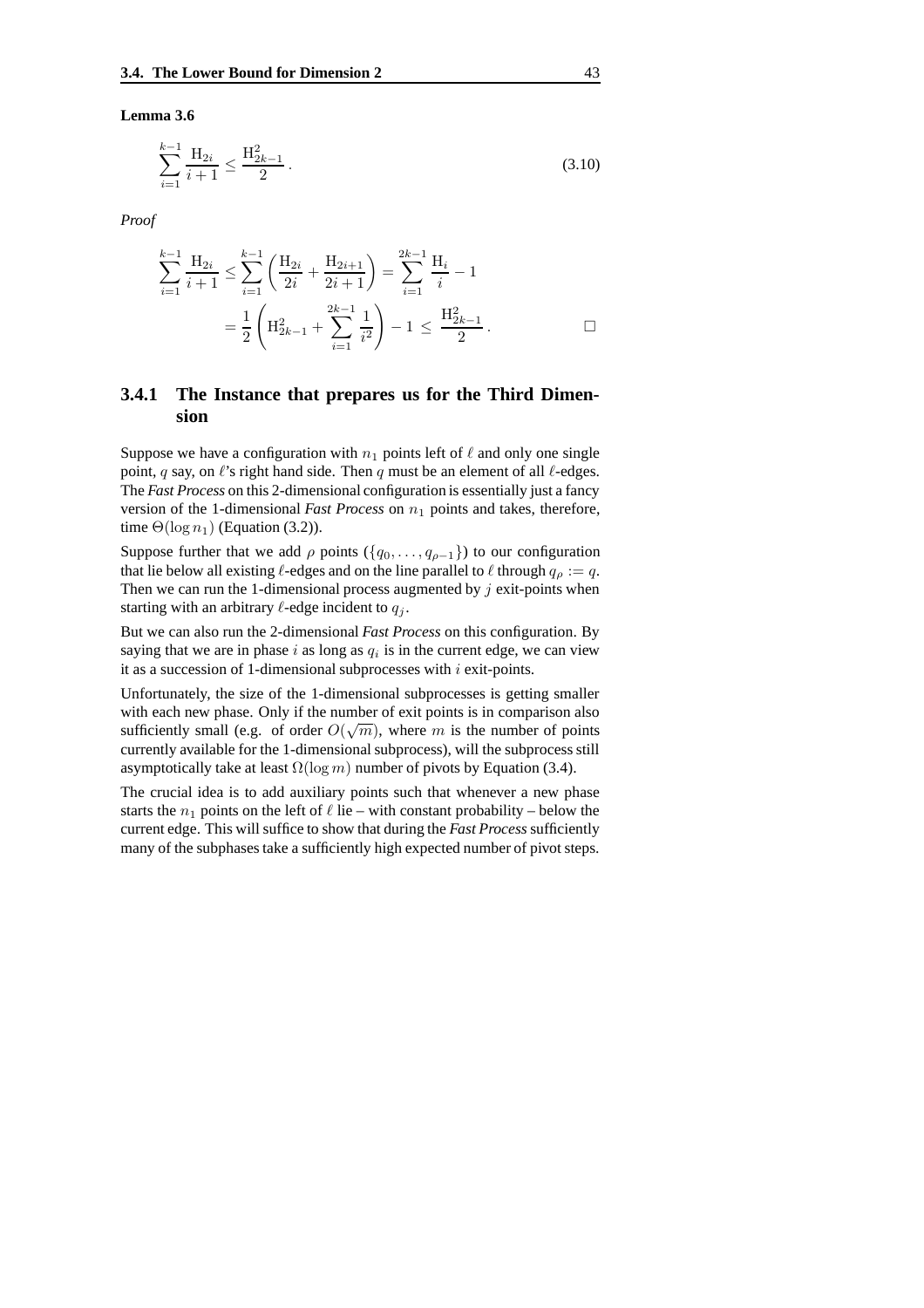

**Figure 3.7:** *Running the 1-dimensional process with* ρ *exit points on a 2-dimensional configuration.*

The actual configuration will have  $\rho + n_1$  points on the left and  $\rho + n_2$  points on the right of  $\ell$ . (So,  $n = 2\rho + n_1 + n_2$  — the exact values of  $n_1, n_2$  and  $\rho$ shall be determined later.) It is defined as follows, see also Figure 3.8:  $\ell$  is the y-axis,

$$
p_i = \begin{cases} \begin{pmatrix} -1 \\ i \end{pmatrix} & \text{for} \quad i = 0, \dots, \rho - 1 \\ \begin{pmatrix} -2n \\ i \end{pmatrix} & \text{for} \quad i = \rho, \dots, \rho + n_1 - 1 \end{cases}
$$

and

$$
q_i = \begin{cases} \begin{pmatrix} 1 \\ i \end{pmatrix} & \text{for} \quad i = 0, \dots, \rho - 1 \\ \begin{pmatrix} 2n \\ i \end{pmatrix} & \text{for} \quad i = \rho, \dots, \rho + n_2 - 1 \end{cases}
$$

Finally, to get general position, we slightly perturb the points. This construction has the following properties:

.

#### **Observation 3.7**

- $(i) \{p_0, \ldots, p_{i-1}\} \cup \{q_0, \ldots, q_{j-1}\}$  ⊆ below( $\{p_i, q_j\}$ ).
- *(ii)*  $\{p_{\rho}, \ldots, p_{\rho+n_1-1}\}$  ⊆ below( $\{p_i, q_j\}$ ) whenever  $j < i < \rho$ and  $\{q_{\rho}, \ldots, q_{\rho+n_2-1}\} \cap \text{below}(\{p_i, q_j\}) = \emptyset$  whenever  $j \leq i < \rho$ .
- (*iii*)  $\{q_{\rho}, \ldots, q_{\rho+n_2-1}\} \subseteq \text{below}(\{p_i, q_j\})$  whenever  $i < j < \rho$ and  $\{p_{\rho}, \ldots, p_{\rho+n_1-1}\} \cap \text{below}(\{p_i, q_j\}) = \emptyset$  whenever  $i \leq j < \rho$ .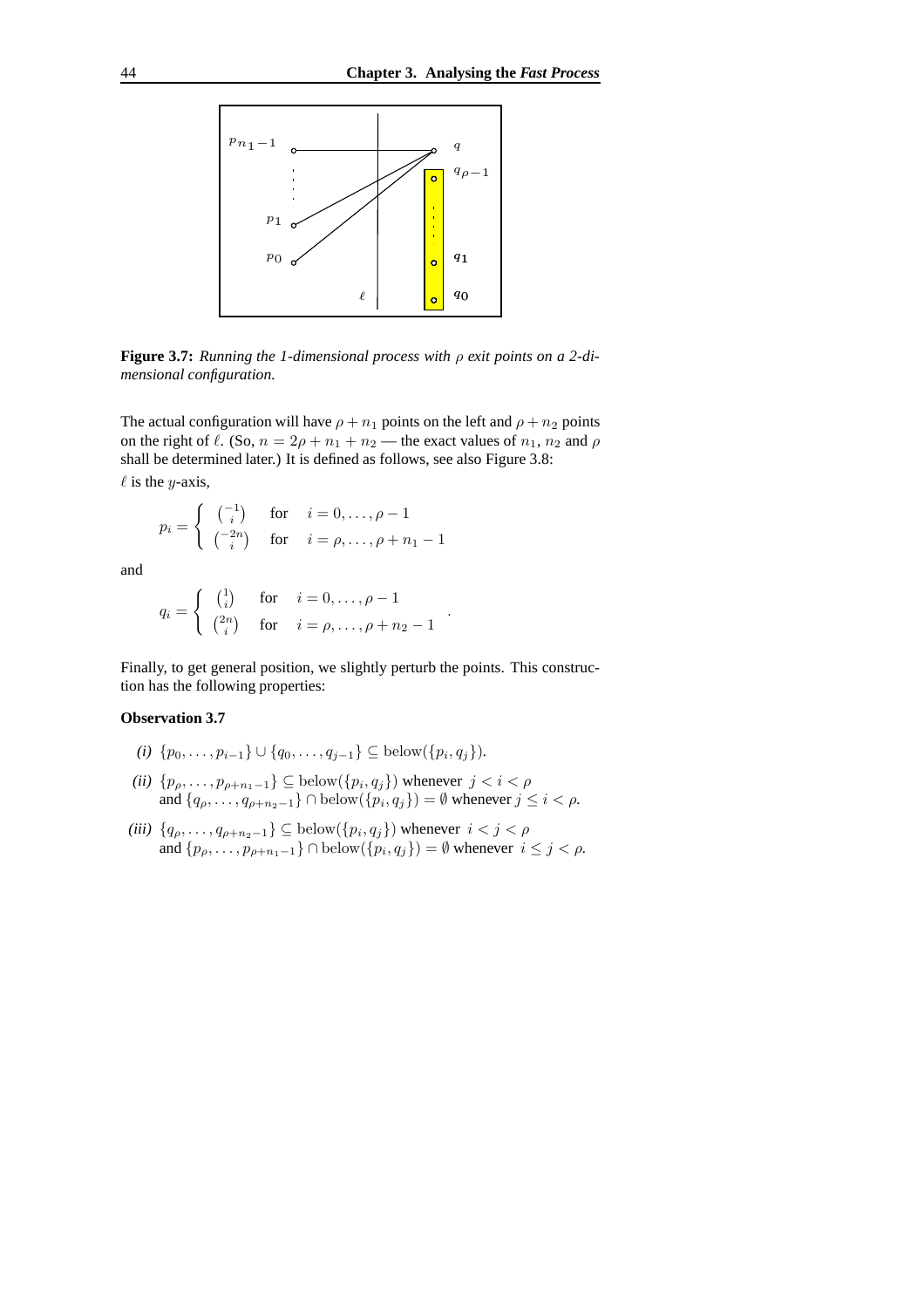

**Figure 3.8:** *Instance for the lower bound.*

For this configuration of one line and  $n_1 + n_2 + 2\rho$  points we will now derive a lower bound of the *Fast Process* when started from the edge  $\{p_{\rho-1}, q_{\rho-1}\}.$ In a final step, we will determine those values for  $n_1$ ,  $n_2$  and  $\rho$  that give us the best lower bound.

As we have already indicated our analysis is again based on the idea to divide the sequence of pivots into distinct phases. We say we are in phase  $a$  as long as  $\min(i, j) = a$ , where i, j are the indices of the points defining the current edge e. In other words, a new phase is entered whenever we choose a point whose index sets a new minimum. This definition makes sense by Observation 3.7: each phase entered is succeeded by a phase with smaller index. We say that the phase is on the left (right, respectively) of  $\ell$  whenever its defining minimum point is on the left (right, respectively).

We define the random variables  $X_i$ ,  $i = 0, \ldots, \rho - 1$  as the number of pivots during phase  $i$ ;  $Z$  denotes the total number of pivots under the assumption that we start with the edge  $\{p_{\rho-1}, q_{\rho-1}\}$ . We aim to bound the expected value of Z from below, but a direct approach  $E(Z) = \sum_{i=0}^{\rho-1} E(X_i)$  seems not suitable.

Conditioned on the event of choosing a point among

 $\{p_0, \ldots, p_i\} \cup \{q_0, \ldots, q_i\},\$ 

 $p_i$  and  $q_i$  are equally likely chosen with probability  $\frac{1}{2(i+1)}$ . This implies that

$$
\Pr(\text{Phase } i \text{ is entered}) = \left\{ \begin{array}{ll} \frac{1}{i+1} & \text{for all } i, 0 \le i < n-1\\ 1 & \text{for } i = n-1. \end{array} \right. \tag{3.11}
$$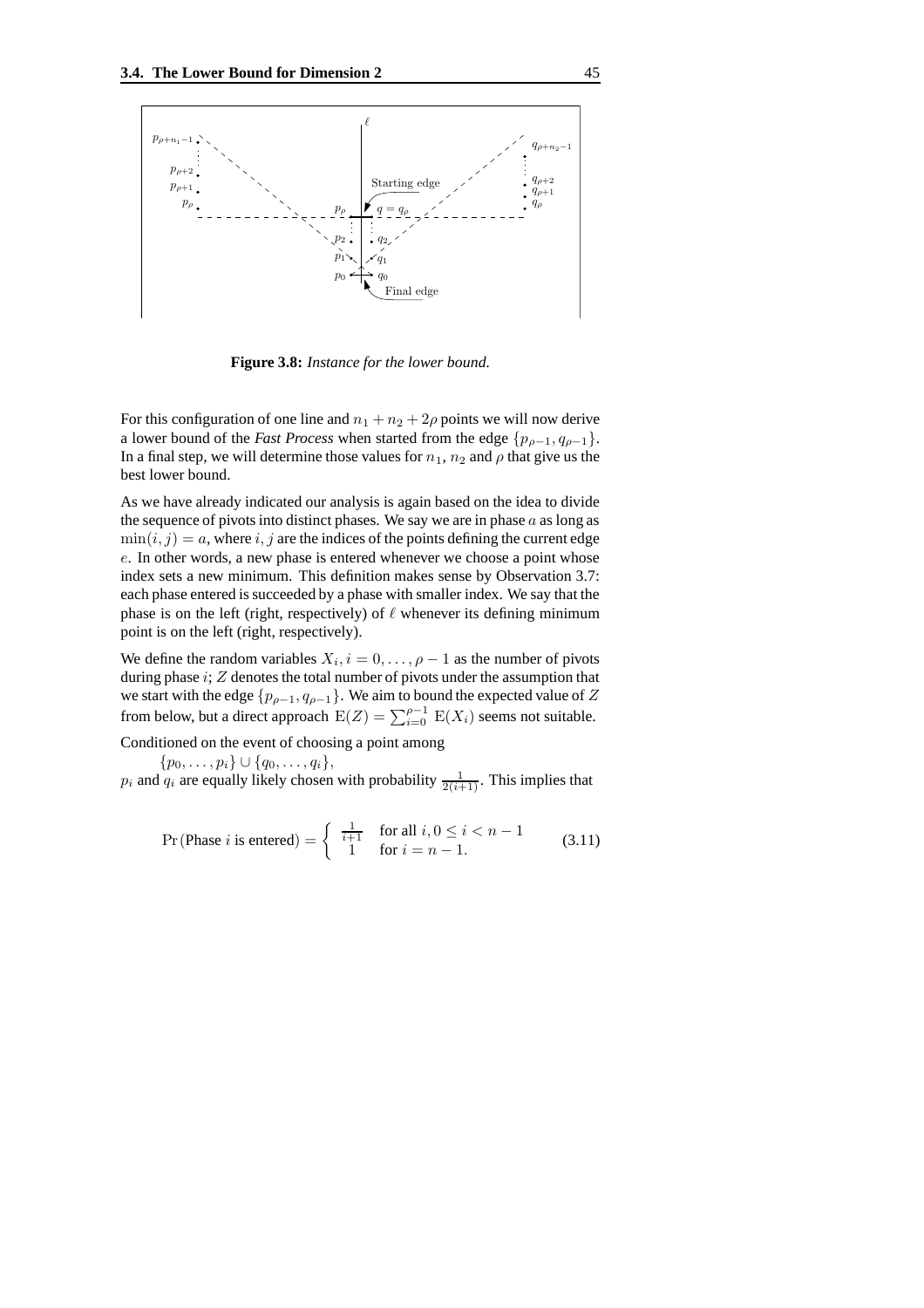Thus, denoting the event that phase  $i$  is entered by  $\text{Ph}_i$ , we get

$$
E(Z) = \sum_{i=0}^{\rho-1} E(X_i) = \sum_{i=0}^{\rho-1} E(X_i | Ph_i) Pr(Ph_i)
$$
  
= 
$$
E(X_{\rho-1} | Ph_{\rho-1}) + \sum_{i=0}^{\rho-2} \frac{E(X_i | Ph_i)}{i+1}.
$$
 (3.12)

To estimate the expectations of the  $X_i$  conditioned on the event that phase i is actually entered we distinguish two cases. If phase  $i$  is on the same side as the previous phase, we have to assume the worst: possibly, it is over after just one flip! But if the minimum switched to the other side with the beginning of phase i then either the  $n_1$  points  $\{p_\rho, \ldots, p_{\rho+n_1-1}\}$  or the  $n_2$  points  ${q_{\rho}, \ldots, q_{\rho+n_2-1}}$  are put back into the game.

Using the same argument as for Equation (3.11), we see that with probability  $\frac{1}{2}$  phase *i* does not lie on the same side with respect to  $\ell$  as the previous phase.

Let r and s denote the number of points on the left and on the right of  $\ell$ below the current edge; it is easy to see that we are in phase  $min(r, s)$ . The missing piece is to compute  $\tau_{r,s}$ , the expected number of flips until we leave this phase. Clearly,  $\tau_{r,s} = \tau_{s,r}$ , so w.l.o.g. assume  $s \leq r$ .  $\tau_{r,s}$  is monotone in r. For  $s < r$  (i.e. in particular, at the beginning of a new phase), we have at least  $s + n$  points below the current edge on the side of r.

The simple recursion

$$
\tau_{0,0} := 0 \,, \quad \tau_{r,s} = 1 + \frac{1}{r+s} \sum_{r'=s}^{r-1} \tau_{r',s} \quad (r+s > 0)
$$

gives us

$$
\tau_{r,s} = \begin{cases} H_r & \text{whenever } s = 0\\ H_{r+s} - H_{2s} + 1 & \text{otherwise.} \end{cases}
$$
\n(3.13)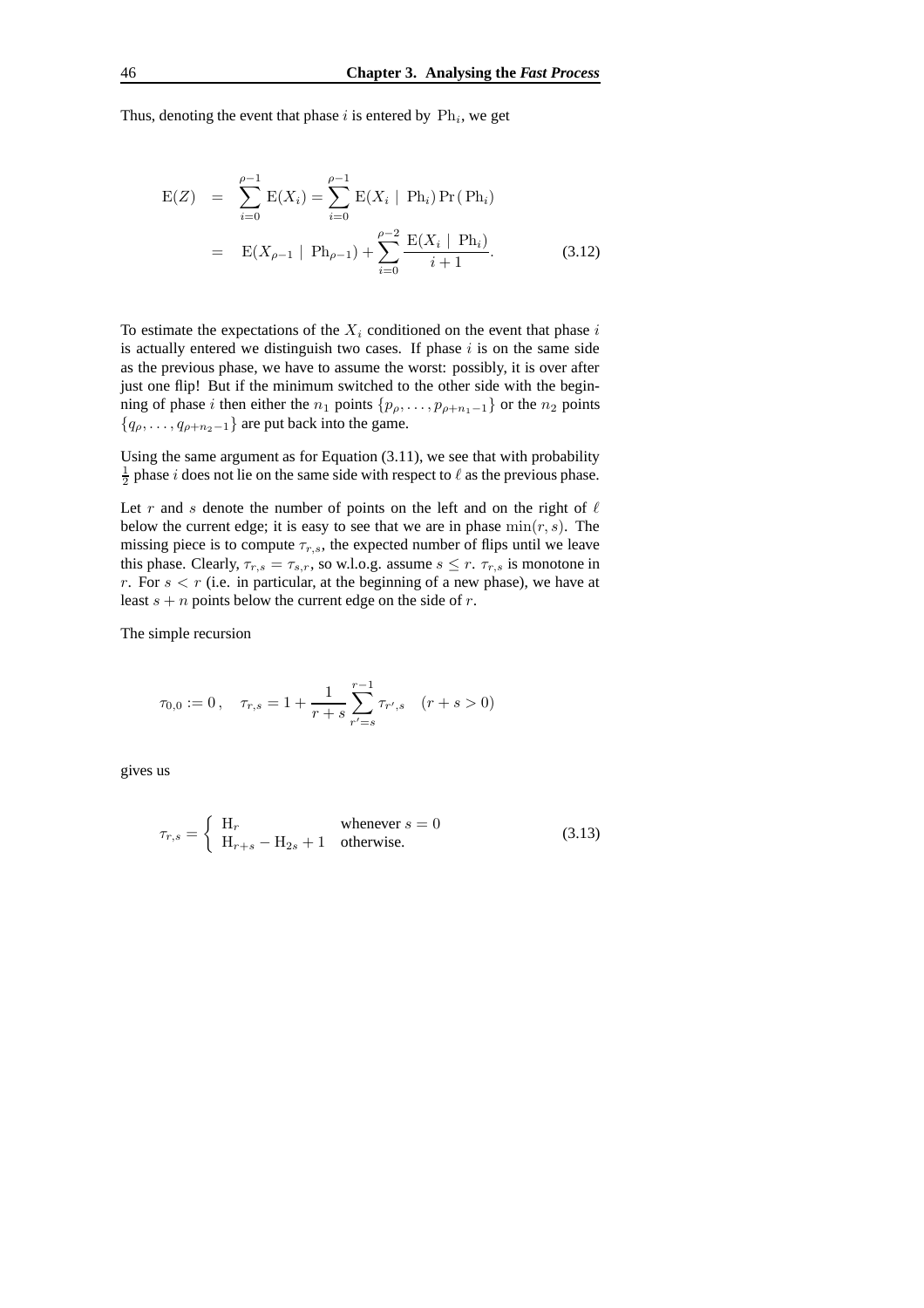Applying these observations to Equation (3.12) we can therefore deduce that

$$
E(Z) \geq \sum_{i=0}^{\rho-2} \frac{E(X_i \mid Ph_i)}{i+1}
$$
  
\n
$$
\geq \sum_{i=0}^{\rho-2} \frac{E(X_i \mid Ph_i \land \text{side of minimum})}{i+1} \Pr\left(\text{side of minimum}\right)
$$
  
\n
$$
\geq \sum_{i=0}^{\rho-2} \frac{\frac{1}{2}(\min_{j\geq 0}(\tau_{i+n_1+j,i}) + \min_{j\geq 0}(\tau_{i+n_2+j,i}))}{2(i+1)}
$$
  
\n
$$
= \sum_{i=0}^{\rho-2} \frac{\tau_{i+n_1,i}}{4(i+1)} + \sum_{i=0}^{\rho-2} \frac{\tau_{i+n_2,i}}{4(i+1)}
$$

since we are equally likely to encounter a left or a right phase.

Let us first estimate the expected number of steps of all the left phases:

$$
\sum_{i=0}^{\rho-2} \frac{\tau_{i+n_1,i}}{4(i+1)} \stackrel{(3.13)}{=} \frac{H_{n_1}}{4} + \sum_{i=1}^{\rho-2} \frac{H_{n_1+i} - H_{2i} + 1}{4(i+1)}
$$
\n
$$
\geq \frac{1}{4} (H_{n_1} + (H_{\rho-1} - 1)(H_{n_1} + 1)) - \frac{1}{4} \sum_{i=1}^{\rho-2} \frac{H_{2i}}{i+1}
$$
\n
$$
\stackrel{(3.10)}{\geq} \frac{1}{4} \left( H_{\rho-1} H_{n_1} - \frac{1}{2} H_{2\rho-3}^2 \right)
$$
\n
$$
\stackrel{(3.8)}{\geq} \ln \rho (\ln n_1 - \ln \rho) + O(\log n). \tag{3.14}
$$

We may assume that  $\rho$  as well as  $n_1$  are multiples of powers of  $n, \rho = a n^{\alpha}$ and  $n_1 = bn^{\beta}$ , say,  $a, b > 0$ ,  $\alpha, \beta \le 1$ . Then Equation (3.14) becomes

$$
\sum_{i=0}^{\rho-2} \frac{\tau_{i+n_1,i}}{4(i+1)} \ge \alpha \left(\beta - \frac{\alpha}{2}\right) \ln^2 n + O(\log n)
$$
 (3.15)

Clearly, we achieve the best bound for  $\alpha = \beta = 1$ .

As we may estimate the number of pivots during right phases analogously, we may deduce that for the considered configuration we get the best lower bound for the expected number of pivot steps by choosing  $n_1 = n_2 = \rho/2 = n/4$ ; then  $E(Z) \ge \frac{1}{4} \ln^2 n + O(\log n)$ .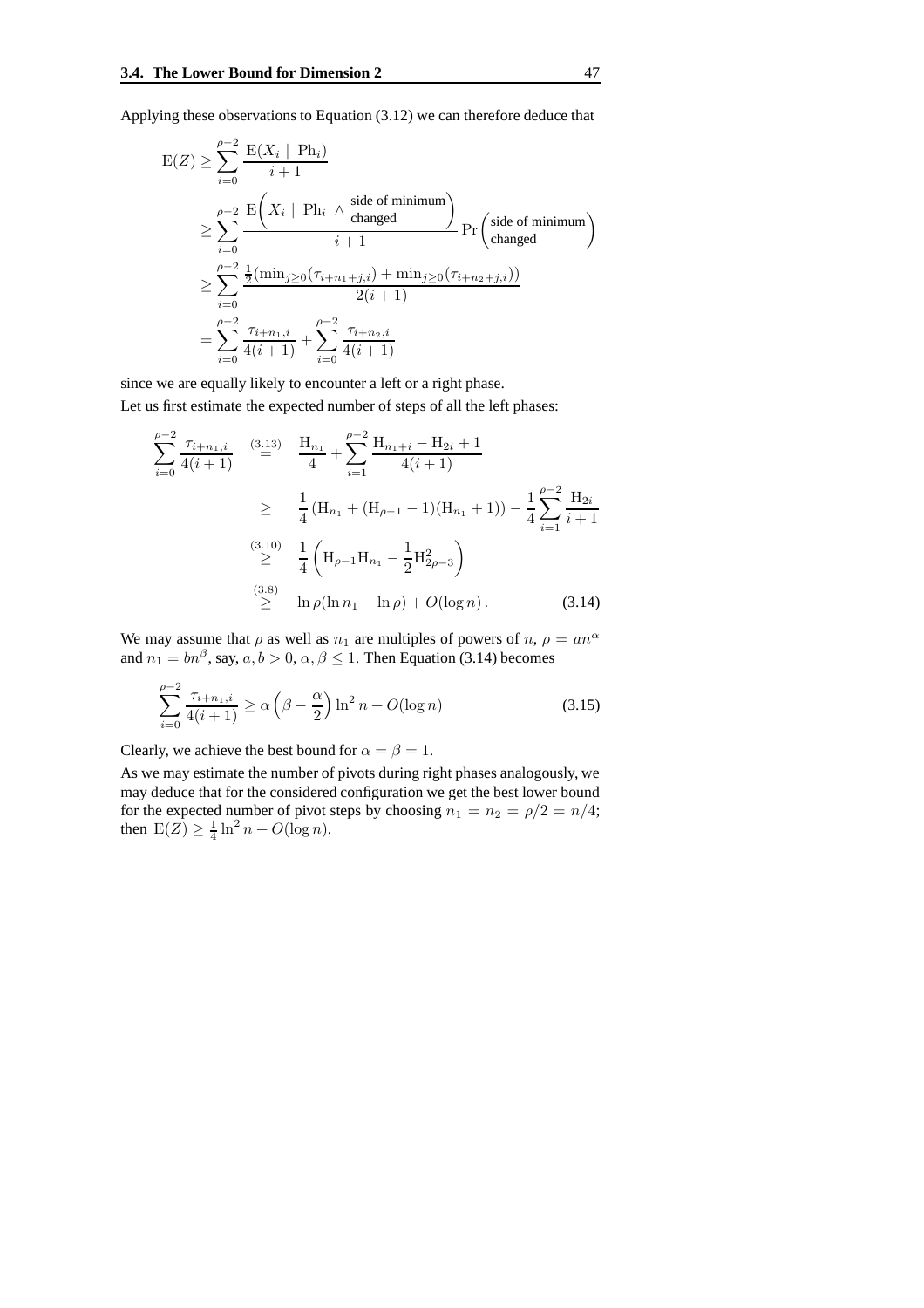Thus, we have proved:

**Theorem 3.8** *There exist instances of one line and* n *points in general position in the plane such that the expected number of pivot steps for the* Fast Process *2.4 satisfies the following bound:*

$$
E(Z) \ge \frac{1}{4} \ln^2 n + O(\log n).
$$

If we set  $n_1 = n - 2\sqrt{n}$ ,  $n_2 = 0$  and  $\rho = \sqrt{n}$ , we get  $E(Z) \ge \frac{3}{8} \ln^2 n +$  $O(\log n)$ . This instance will form the 2-dimensional building block of our 3-dimensional lower bound construction in Section 3.5.

## **3.4.2 An Instance with an Extraordinary Property**

As before, let  $\ell$  be the y-axis, and assume that the number of points in the set S is a multiple of 4,  $n = 4k$  for some  $k \in \mathbb{N}$ . We place the points  $s_0, s_1, \ldots, s_{n-1}$  onto the graph of the function  $y = f(x) = \ln |x|$  by the following procedure:

Let  $s_{n-1} = \begin{pmatrix} -1 \\ 0 \end{pmatrix}$ ,  $s_{n-2} = \begin{pmatrix} 1 \\ 0 \end{pmatrix}$  and  $s_{n-3} = \begin{pmatrix} -1+\epsilon \\ \ln(1-\epsilon) \end{pmatrix}$ . Now consider the line spanned by the point  $s_{n-1}$  and  $s_{n-3}$ . It intersects the graph of the function f in a third point on the opposite side of  $\ell$ . Place the point  $s_{n-4}$  onto the graph of f and just below this point of intersection, *cf.* Figure 3.9.



**Figure 3.9:** *Placing the first five points.*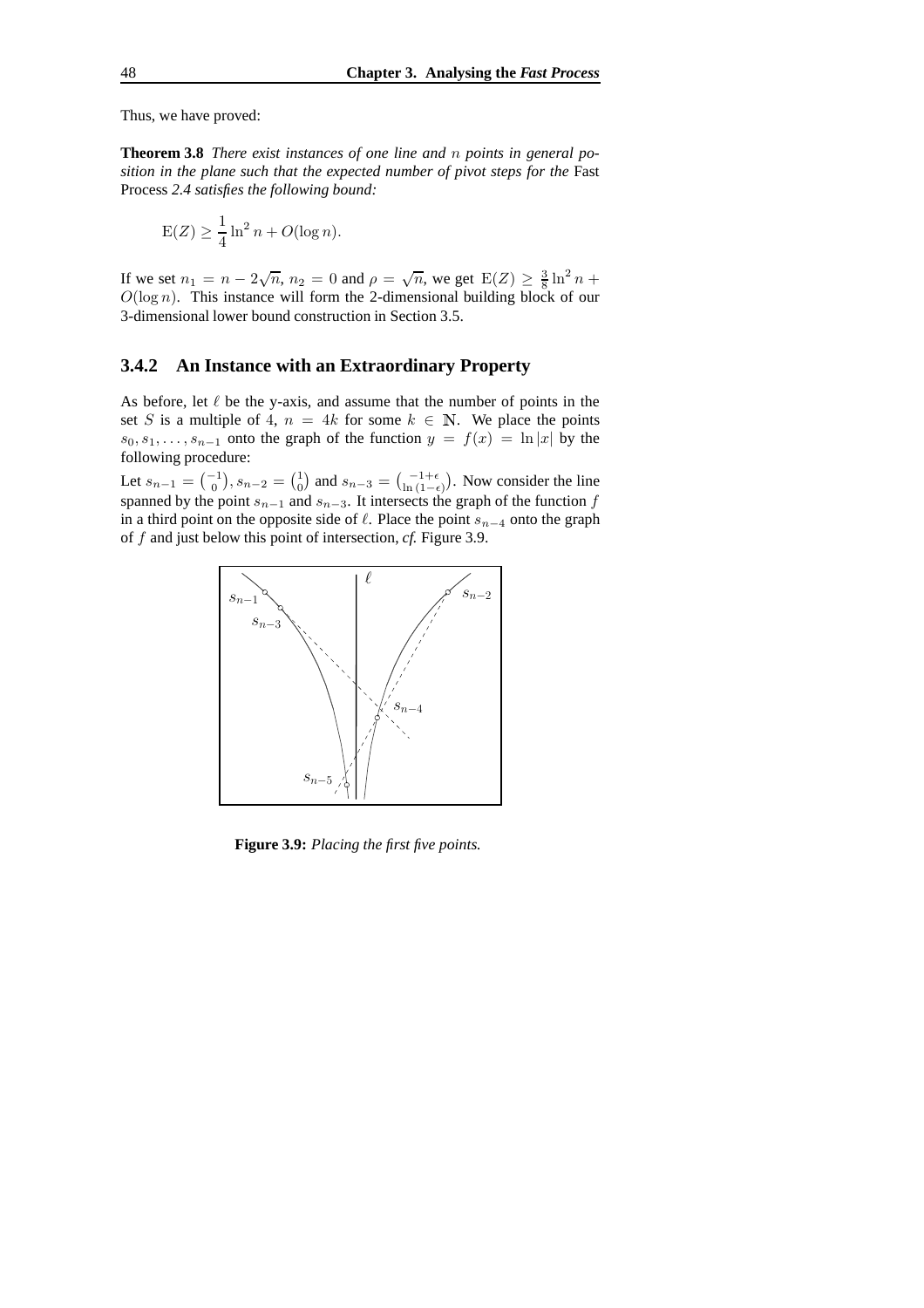For the remaining  $n - 4$  points we repeat the procedure just described: Each point  $s_i$ , for  $i = n - 5, \ldots, 0$  is placed just below the intersection point of the graph of f with the line spanned by the points  $s_{i+1}$  and  $s_{i+3}$ .

The configuration constructed according to these rules has the following properties, *cf.* Figure 3.10:

#### **Observation 3.9**

- *(i)*  $x_{s_{2j+1}} < x_{s_{2i+1}} < 0 < x_{s_{2i}} < x_{s_{2j}}$  for any  $0 \le i < j < n/2$ , (*ii*) { $s_{i-j'}$  | 0 <  $j'$  ≤ *i*} ⊆ below({ $s_i, s_{i+1+2j}$ }) for  $0 \le i < n-1$  and  $0 \le j < \lfloor \frac{n-i}{2} \rfloor$ .
- (*iii*)  $\{s_{i+1+2j} \mid 0 < j < \lfloor \frac{n-i}{2} \rfloor\}$  $\subseteq$  below({s<sub>i-2j'</sub>, s<sub>i+1</sub>}) for 0 ≤ i < n − 1 and 0 ≤ 2j' < i.

*Proof* (i) and (ii) follow directly from the construction while (iii) is less obvious. Recall, that we place  $s_i$  below the line spanned by  $s_{i+1}$  and  $s_{i+3}$ . This implies that  $s_{i+3}$  lies below the  $\ell$ -edge  $\{s_i, s_{i+1}\}$ . By concavity of the function  $f(x) = \ln |x|$ , the points  $s_{i+3+2j}$   $(j > 0)$  also lie below  $\{s_i, s_{i+1}\}.$ In fact, these points lie below any  $\ell$ -edge  $\{s_{i-2j'}, s_{i+1}\}, 0 \leq 2j' \leq i$ . The observation follows.



**Figure 3.10:** *There exists a sequence of pivots which visits all possible* `*-edges.*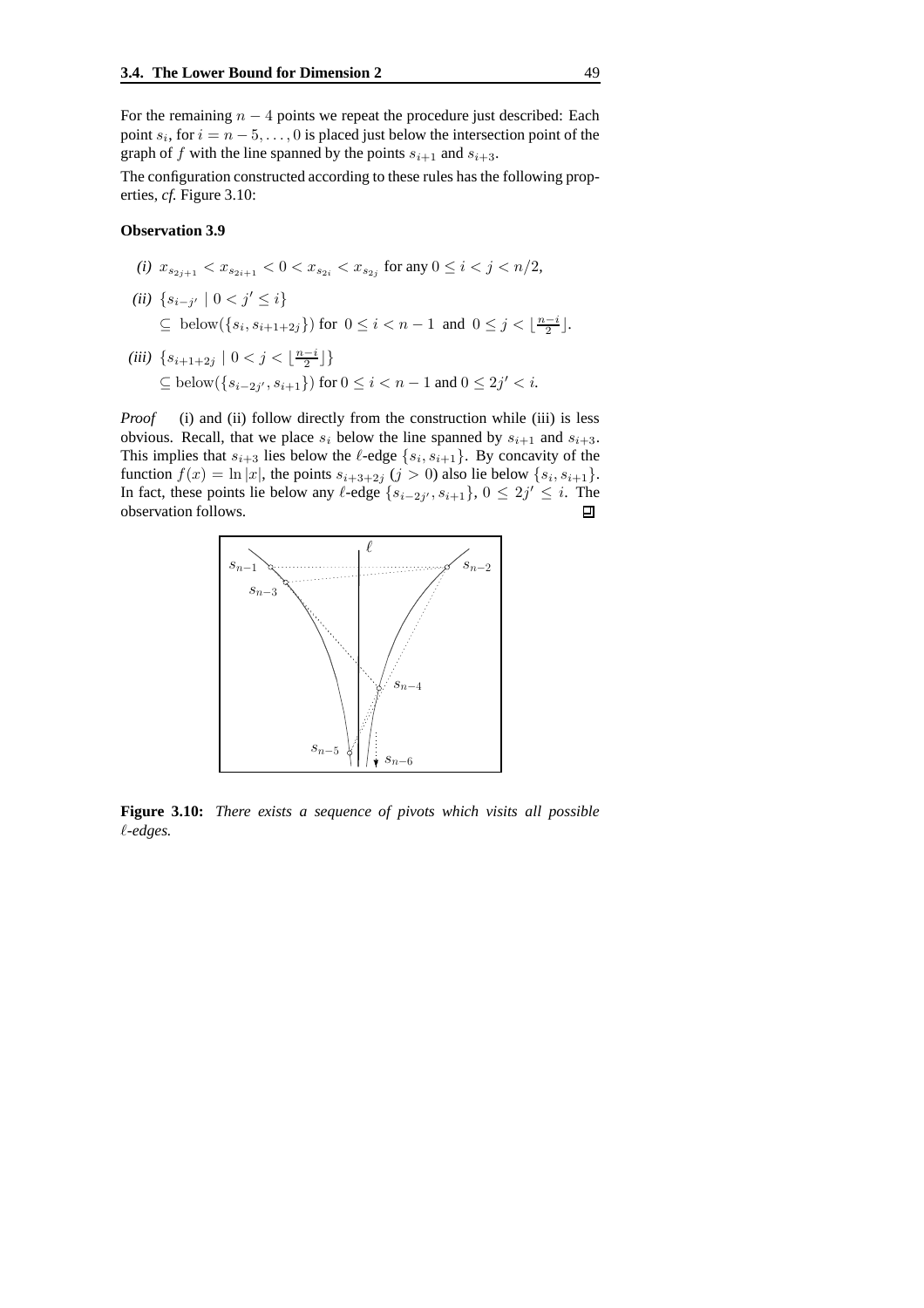**Corollary 3.10** In the configuration  $(S, \ell)$  as constructed above and shown in *Figure 3.10, there exists a sequence of pivots which visits all possible* `*-edges.*

*Proof* We can rewrite Observation 3.9.(iii) as

 $\{s_{i+1+2(j+j')}\mid 0 < 2j < n-2j'-i-1\}\subseteq \text{below}(\{s_i,s_{i+1+2j'}\})$ 

for  $0 \le i < n-1$  and  $0 \le j' < \lfloor \frac{n-i}{2} \rfloor$ . This implies that starting from some  $\ell$ -edge  $\{s_i, s_{i+1}\}$  we can pivot through all  $\ell$ -edges  $\{s_i, s_{i+1+2j'}\}, 0 \leq j' <$  $\lfloor \frac{n-i}{2} \rfloor$ , until we reach  $\{s_i, s_{n-1}\}$  (if i is even) or  $\{s_i, s_{n-2}\}$  (otherwise).

From there, we pivot to  $\{s_i, s_{i-1}\}$  — this is possible by Observation 3.9.(ii) and repeat the procedure. Having started from the top-most  $\ell$ -edge  ${s_{n-1}, s_{n-2}}$ , we will, eventually, have pivoted through all possible  $\ell$ -edges to the bottom-most  $\ell$ -edge:  ${s_{n-1}, s_0}$ . to the bottom-most  $\ell$ -edge:  $\{s_{n-1}, s_0\}$ .

This implies that there are simple  $(n - 2)$ -polytopes with n facets where we can pivot through all vertices in a monotone fashion (w.r.t. some linear function).

The analysis is based on the same principles that proved successful for the previous instance in Section 3.4.

Again, we divide the process into distinct phases, using the following criteria: phase a comprises all visited  $\ell$ -edges  $e = \{s_i, s_j\}$  for which  $\min(i, j) = a$ . More specifically, a new phase is entered whenever we choose a point whose index sets a new minimum. We refer to this points as *phase-point*; clearly,  $s_a$ is the phase-point of phase  $a$ . Observe, that the phase-point is endpoint of all edges belonging to that phase.

We use the notation we are already familiar with from Section 3.4.1: the random variables  $X_i$ ,  $i = 0, \ldots, 2k-1$  denote the number of pivots during phase  $i; Z$  is the total number of pivots under the assumption that we start with the edge  $\{s_{2k-1}, s_{2k}\}\;$  Ph<sub>i</sub> denotes the event that phase i is entered.

We aim to bound the expected value of  $Z$  from below.

Conditioned on the event of choosing the first point in

$$
\{p_0,\ldots,p_i\}
$$

 $p_i$  is chosen with probability  $\frac{1}{2(i+1)}$ . This implies that

$$
\Pr(\text{Phase } i \text{ is entered}) = \left\{ \begin{array}{ll} \frac{1}{i+1} & \text{for all } i, 0 \le i < 2k - 1\\ 1 & \text{for } i = 2k - 1. \end{array} \right. \tag{3.16}
$$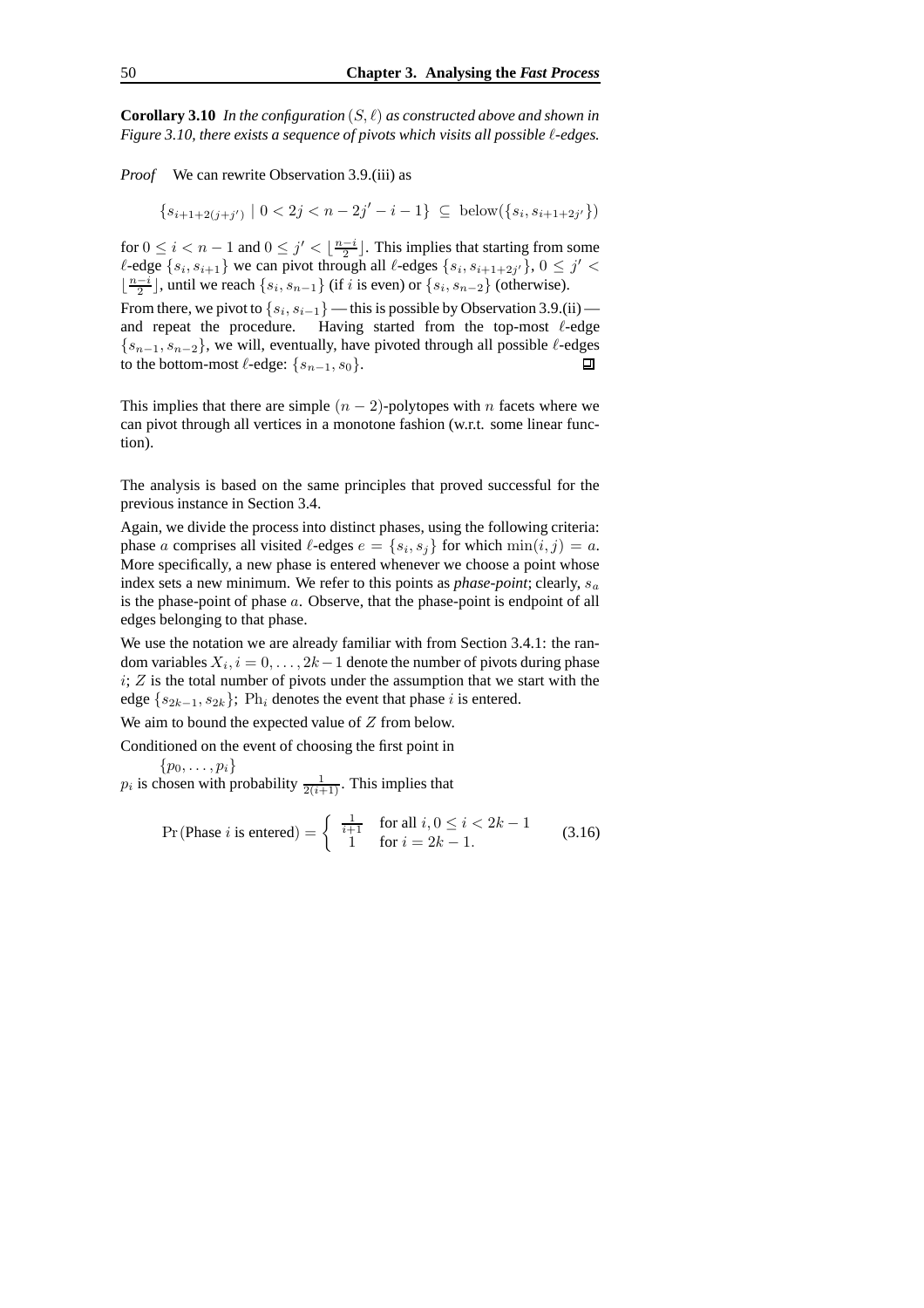and

$$
E(Z) = E(X_{2k-1} | P_{2k-1}) + \sum_{i=0}^{2k-2} \frac{E(X_i | P_{2i})}{i+1}.
$$
 (3.17)

We can get a good estimate for the expectations of the  $X_i$  (conditioned on the event that phase  $i$  is actually entered) if  $s_i$  and the phase-point preceding it lie on different sides of  $\ell$ . If that is the case, we say that phase i is *special*. Then at least k points (either  $s_{2k}, s_{2k+2}, \ldots, s_{4k-2}$  or  $s_{2k+1}, s_{2k+3}, \ldots, s_{4k-1}$ ) are once again below the current  $\ell$ -edge by Observation 3.9.

During phase  $i$ , there are exactly  $i$  points below the current edge which – when chosen – would start a new phase.  $\lfloor \frac{i}{2} \rfloor$  of these points are on the same side of  $\ell$  as  $s_j$ ,  $\lceil \frac{i}{2} \rceil$  are on the other side. So, the probability, that the phase-points of two successively entered phases are separated by  $\ell$  is  $\geq \frac{1}{2}$ .

Let  $\tau_i$  denote the expected length of phase i (that is, the expected number of steps until a new phase starts), under the assumption that  $i$  is *special*, i.e. that the previous phase was on the other side of  $\ell$ .

A special phase  $i$  can be considered as an extended 1-dimensional process on k points and i exit-points, *cf.* Section 3.1. Using Equations (3.4), we get

$$
\tau_i \ge t_{k,i} = \begin{cases} H_{k+i} - H_i + 1 & \text{whenever} \quad i > 0, \\ H_k & \text{whenever} \quad i = 0. \end{cases}
$$
\n(3.18)

To derive the lower bound we shall use this in Equation (3.17):

$$
E(Z) \geq \sum_{i=0}^{2k-2} \frac{E(X_i | Ph_i)}{i+1}
$$
  
\n
$$
\geq \sum_{i=0}^{2k-2} \frac{E(X_i | Ph_i \wedge \text{side of minimum})}{i+1} Pr\left(\text{side of minimum}\right)
$$
  
\n
$$
\geq \sum_{i=0}^{(3.18)} \frac{2k-2}{2k-2} \frac{\tau_i}{2(i+1)} = \frac{H_k}{2} + \sum_{i=1}^{2k-2} \frac{H_{k+i} - H_i + 1}{2(i+1)}
$$
  
\n
$$
\geq \frac{1}{2} \left( \sum_{i=0}^{2k-2} \frac{H_k}{i+1} - \sum_{i=1}^{2k-2} \frac{H_i}{i+1} \right),
$$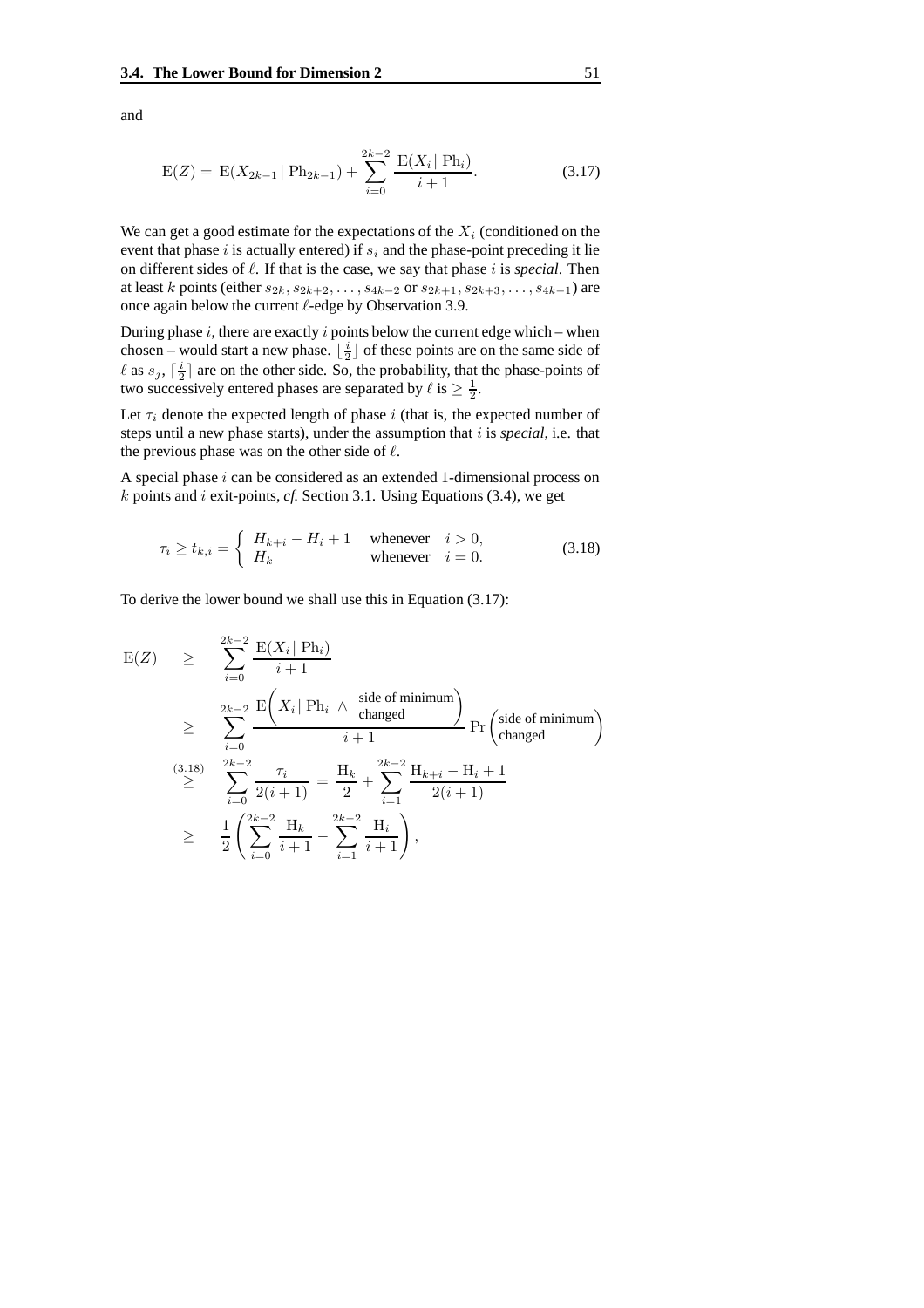giving us

$$
E(Z) \geq \frac{\binom{3.9}{2}}{2} \frac{1}{2} \left( H_k H_{2k-1} - \frac{1}{2} H_{2k-1}^2 \right)
$$
  

$$
\geq \frac{\binom{3.8}{2}}{2} \frac{1}{2} \left( \ln k \ln(2k-1) - \frac{1}{2} \ln^2(2k-1) \right) + O(1)
$$
  

$$
\geq \frac{1}{4} \ln^2 n + O(\log n),
$$

recalling that  $n = 4k$ .

Thus, we have proven:

**Theorem 3.11** *There exist simple*  $(n-2, n)$ *-polytopes where we can pivot through all vertices in a monotone fashion (w.r.t. some linear function) and the expected number of pivot steps for* RANDOM EDGE *satisfies the following bound:*

$$
E(Z) \ge \frac{1}{4} \ln^2 n + O(\log n).
$$

## **3.5 A Lower Bound for Dimension 3**

As already indicated in Section 3.4 above, we view the 3-dimensional process as the succession of 2-dimensional subprocesses; this will be the key to analyse RANDOM EDGE on  $(d, d + 3)$ -polytopes.

In fact, we can partition the set of points  $S$  into three pairwise disjoint sets: the set  $\Pi_1$ , consisting of the points that form the 1-dimensional subgame,  $\Pi_2$ , the additional points that (together with  $\Pi_1$ ) form the 2d-subgame, and  $\Pi_3$ , the remaining ones.

We will commence with placing the points forming the set  $\Pi_3$ . These will induce several conditions on the location of the other points. Having identified them, we can allocate their coordinates accordingly. Finally, having done all the prerequisites, we may do the analysis.

### **3.5.1 Placing some Points**

Suppose we have  $n = m + 2\sqrt{m} + 3\sqrt[4]{m}$  points at our disposal.<sup>6</sup> For our convenience, we group them into six point sets  $P$ ,  $Q$ ,  $R$ ,  $U$ ,  $V$  and  $W$ , pairwise

<sup>&</sup>lt;sup>6</sup>We choose *m* such that  $m = (2\tilde{m})^4$  for some  $\tilde{m} \in \mathbb{N}$ .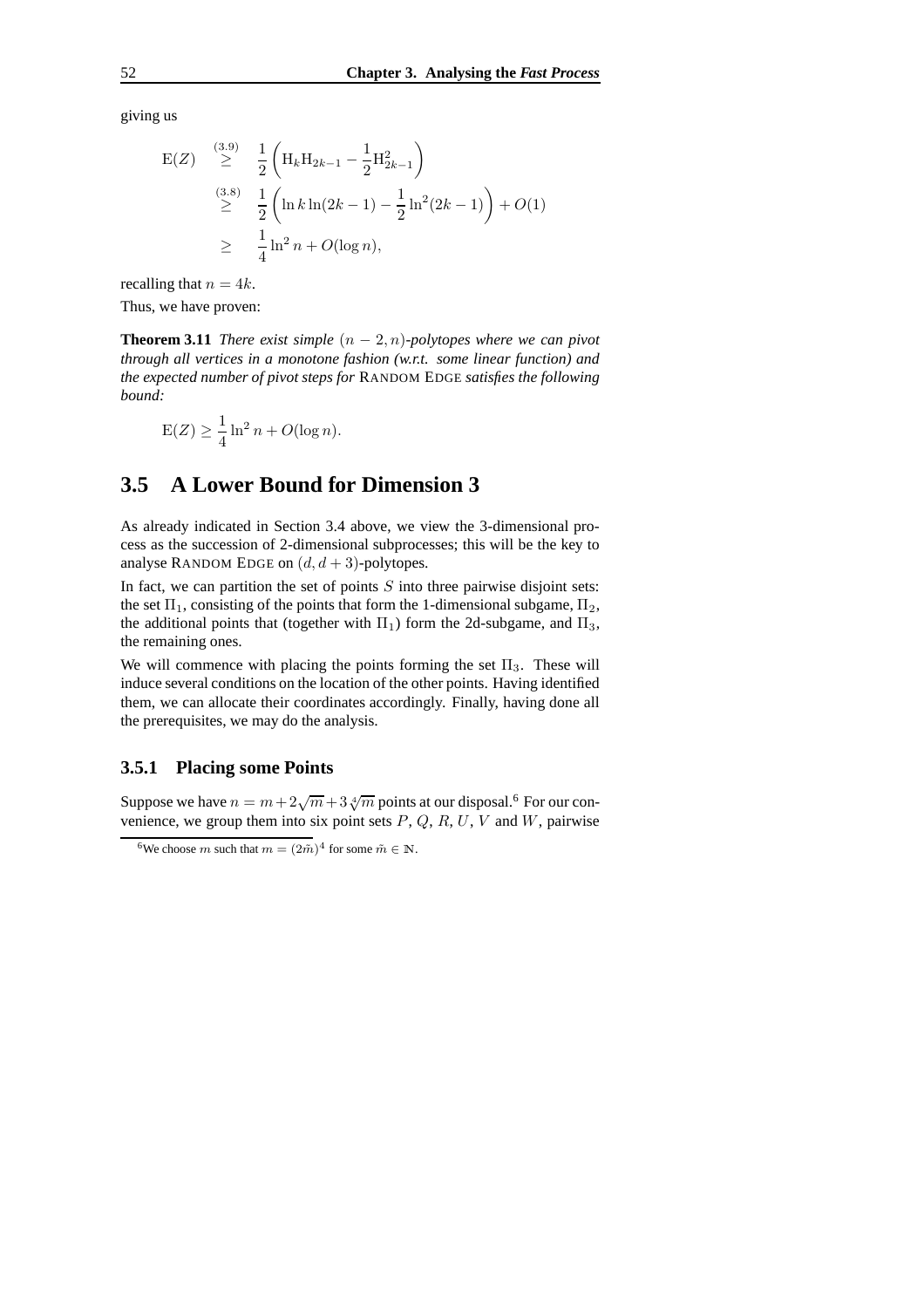disjoint, such that  $|P| = |Q| = |R| = \sqrt[4]{m}$ ,  $|U| = |V| = \sqrt{m}$  and  $|W| = m$ . Using the classification from above, we let  $\Pi_1 := W$ ,  $\Pi_2 := U \cup V$  and  $\Pi_3 := P \cup Q \cup R$ . As before, we will use the small, indexed letter s to denote points. We denote points by the same letter as the set they belong to, if we need to indicate this property. For example, we may write  $p_i$  for some point in  $P$ ,  $v_j$  for a point in  $V$ .

Let  $\ell$  be the z-axis. We place the points  $p_0, \ldots, p_{\sqrt[m]{m}-1}$  (i.e. the set P) onto the line  $\{(x, y, z)^T \in \mathbb{R}^3 \mid x = -1, y = 0\}$ , we place  $q_0, \ldots, q_{\sqrt[4]{m}-1}$  (i.e. the set Q) onto  $\{(x, y, z)^T \in \mathbb{R}^3 \mid x = 1, y = -1\}$ , and  $r_0, \dots, r_{\sqrt[4]{m}-1}$  (i.e. R) onto the line  $\{(x, y, z)^T \in \mathbb{R}^3 \mid x = 1, y = 1\}$  such that  $p_i, q_i, r_i$  lie on the plane  $\{(x, y, z) \in \mathbb{R}^3 \mid z = i\}$ . To keep the size of the indices on a manageable level, we set  $m' := \sqrt{m} - 1$ ,  $m'' := \sqrt[4]{m} - 1$ , and write, for instance,  $p_{m}$ <sup>*i*</sup> when referring to  $p_{\sqrt[m]{m}-1}$ .

Consider now some plane e given by the equation  $x = C$ , where  $C \gg 1$  is a large constant, depending on  $n$ . This plane is parallel to  $\ell$ . The intersection of e with the plane spanned by P and  $\ell$  shall be denoted by  $\ell'$ . Running the 2-dimensional process of  $k$  points and the line  $\ell'$  on the plane  $e$  is then identical to running the 3-dimensional process of  $k + 1$  points and the line  $\ell$  where the additional point is some fixed  $p \in P$ , and vice versa.

This motivates placing the remaining point sets onto  $e$  as depicted in Figures 3.12 and 3.11, *cf.* our 2-dimensional construction of Section 3.4.1 in Figure 3.7: U and  $V \cup W$  are separated by  $\ell'$ , U lying in the halfspace  $y < 0$ .



**Figure 3.11:** *Outlook where we hope to place the points – from above.*

Before we can allocate specific coordinates to each point, however, we first need to understand some properties that turn out to be crucial for the successful analysis.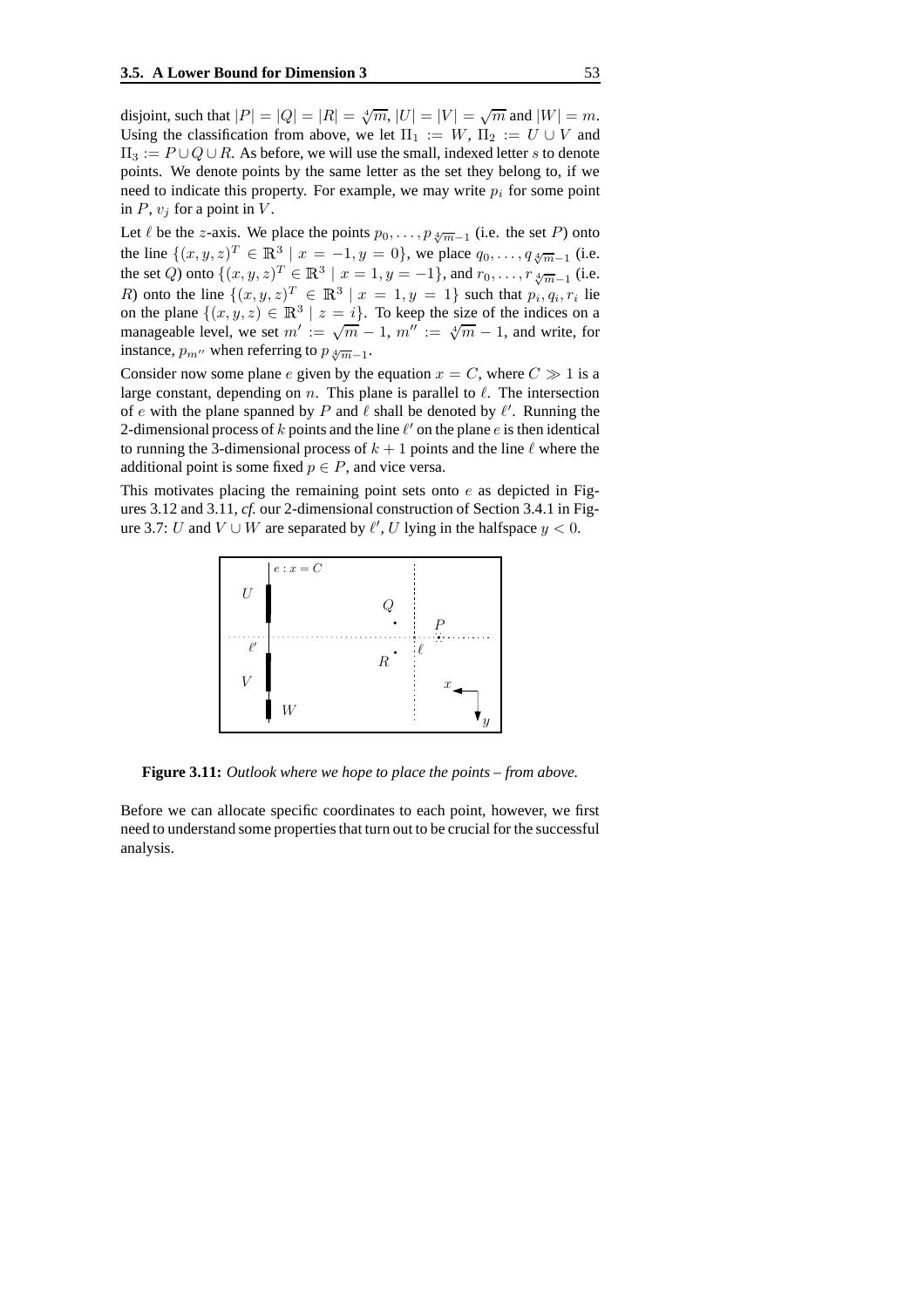Recall, that we call any triple of points in  $\{s_1, s_2, s_3\} \in S$  an  $\ell$ -stabbed simplex, if the line  $\ell$  intersects their convex hull. We will write  $(s_1, s_2, s_3)$  whenever we refer to the plane spanned by the simplex  $\{s_1, s_2, s_3\}$ . Furthermore,  $(s_1, s_2)$  will denote the line through the points  $s_1$  and  $s_2$ .

The following Lemma is easily observed, as illustrated by Figure 3.11:

**Lemma 3.12** *The vertex set of any*  $\ell$ *-stabbed simplex must contain a point in P*, *a point* in  $Q \cup U$  *and a point of the set*  $R \cup V \cup W$ .



**Figure 3.12:** *Outlook where we hope to place the points.*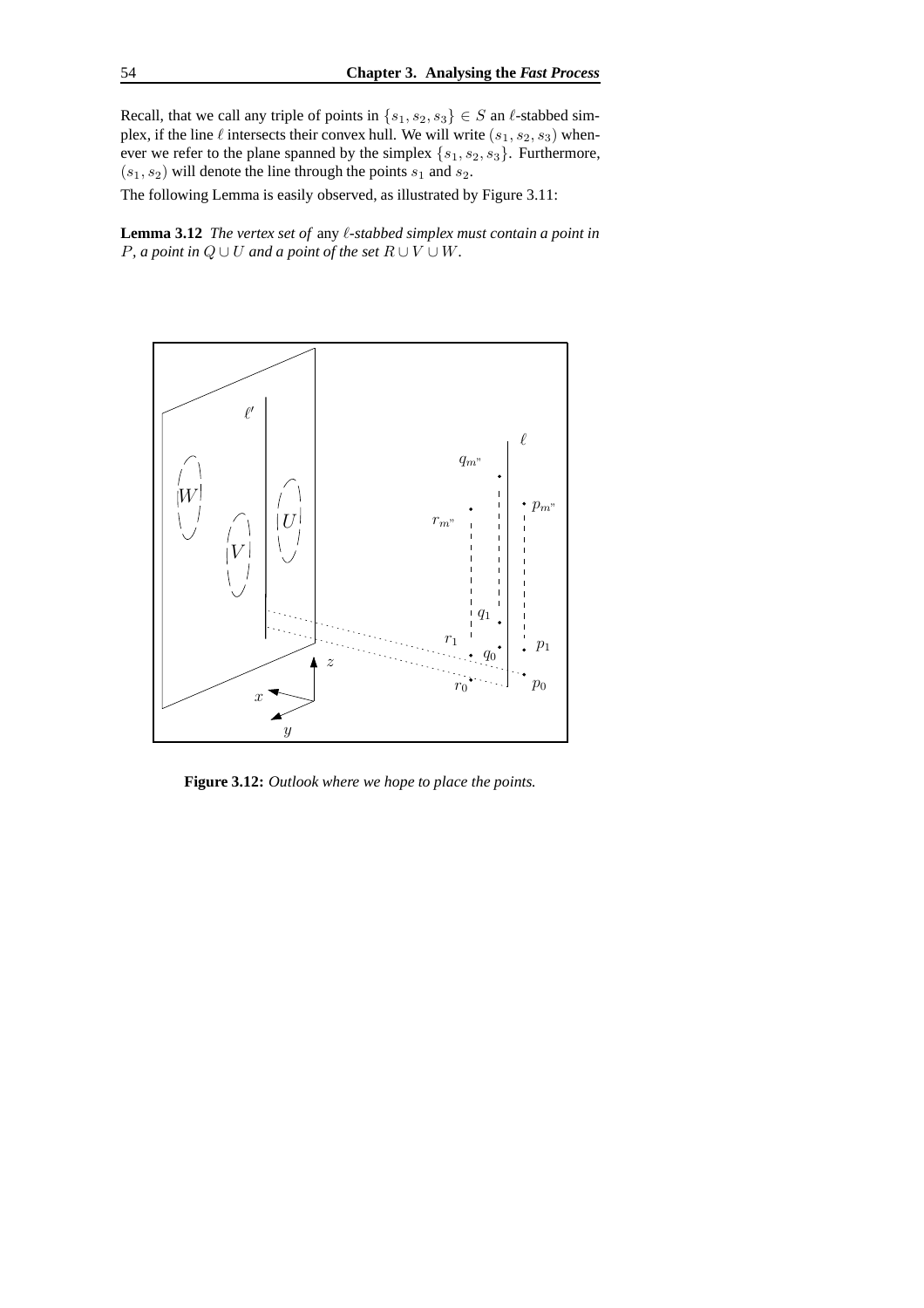### **3.5.2 Finding the Place for the Remaining Points**

We want to analyse the number of pivots given that the starting  $\ell$ -stabbed simplex is  $\{p_{m''}, q_{m''}, r_{m''}\}\$ . If we denote this number by G then we are interested in a lower bound for the value of  $E(G)$ .

We divide the process into distinct phases. Let  $I$  be the index set of those vertices of the current  $\ell$ -stabbed simplex which are in  $\Pi_3 = \{P \cup Q \cup R\}.$ Then we say that we are in phase i as long as  $\min I = i$ . We will ensure that

(i) min  $I$  can only decrease during the entire process.

By Lemma 3.12, I is nonempty. Any point whose index sets a new minimum starts a new phase. We call such a point a *phase-point*. Consequently, we call a phase  $p$ -phase whenever its phase-point belongs to the set  $P$ . Similarly, we may refer to  $q$ - and  $r$ -phases.

As we will see later, we may estimate the length of a  $p$ -phase if two further conditions are met:

- (ii) The vertex set of the first  $\ell$ -stabbed simplex of the p-phase consists of points in  $\Pi_3$  only, and
- (iii) the entire 2-dimensional subgame is below the first  $\ell$ -stabbed simplex of the p-phase.

Our goal is, therefore, to ensure that these requirements are met for any pphase with some positive probability.

This can be achieved by imposing the following conditions:

**Condition 1** *The phase-point of a given phase is part of all*  $\ell$ *-simplices belonging to that phase. This follows if,*

- U is above any plane  $\left\{\n\begin{array}{ll}\n(p_i, q_j, r_k), & j \leq i, k, \\
(n_i, q_i, s_k), & j \leq i.\n\end{array}\n\right.$  $(p_i, q_j, s_k), \quad j \leq i, \qquad s_k \in V \cup W,$ *(that is, above any plane encountered during a* q*-phase),*
- $V \cup W$  *is above any plane*  $\left\{ \begin{array}{ll} (p_i, q_j, r_k), & k \leq i, j, \\ (p_i, s_i, r_k), & k \leq i. \end{array} \right.$  $(p_i, s_j, r_k), \quad k \leq i, \qquad s_j \in U.$ *(that is, above any plane encountered during an* r*-phase).*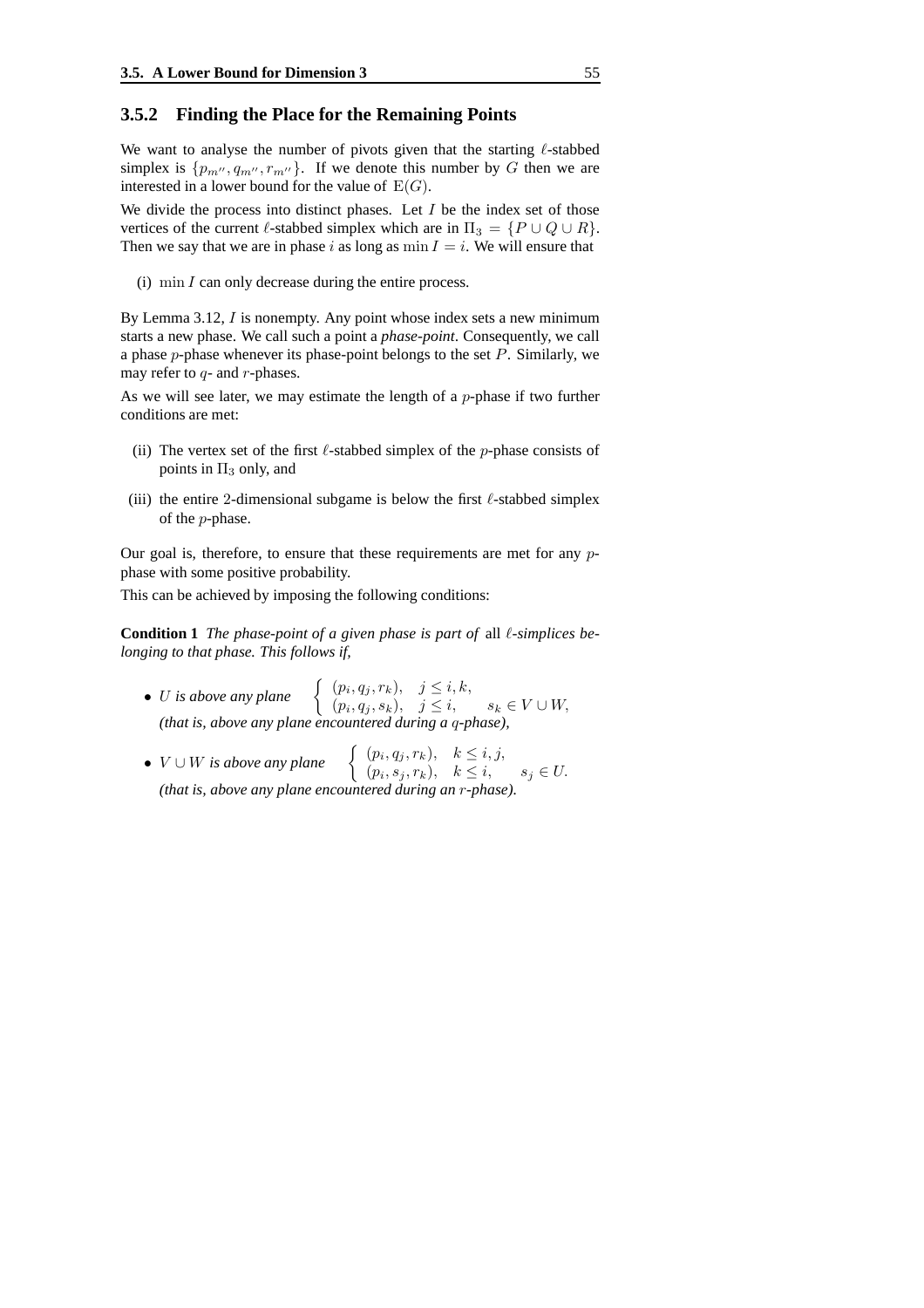**Condition 2** *Given that the vertex set of the first* `*-stabbed simplex of the current* p*-phase is a subset of* Π3*, the entire* 2*-dimensional subgame lies below the plane spanned by this simplex. This follows if,*

•  $U \cup V \cup W$  is below any plane  $(p_i, q_j, r_k)$ ,  $i < j, k$ .

While Condition 2 just repeats prerequisite (iii) from above, the link between Condition 1 and (i) is not as obvious. Here, we ensure that the phase-point does not leave the phase it has initiated. Therefore, this phase-point still has to be present at the beginning of the succeeding phase — unless both phasepoints belong to the same set  $(P, Q \text{ or } R)$ . In any case, the value of min I always goes down.

As we will see later, requirement (ii) cannot always be met. But we shall prove the following implication of Condition 1: the first  $\ell$ -stabbed simplex of some p-phase which succeeds consecutive q- and r-phases will, *with positive, constant probability,* be spanned solely by points of the set  $\Pi_3$ .

But first let us impose the conditions intrinsic to the 2-dimensional subprocess:

**Condition 3** The set W lies below the plane  $(p_i, u_j, v_k)$  whenever  $j < k$ . If  $j \geq k$  then W lies above  $(p_i, u_j, v_k)$ .

As we hope to place all the points of the 2-dimensional subgame onto the plane  $e$  we translate these 3-dimensional conditions into 2-dimensional relationships valid on e.

To determine the line of intersection of the plane  $e$  with some  $\ell$ -stabbed simplex  $(p_i, q_j, r_k)$  we may consider the two points of intersection of the line  $(p_i, q_j)$  with e and of  $(p_i, r_k)$  with e, denoted by  $p_i q_j$  and  $p_i r_k$ , respectively.  $(p_iq_i, p_i r_k)$  is then the line we were looking for.

By construction, the points of the sets  $P$ ,  $Q$  and  $R$  lie on three parallel, vertical lines. Therefore,  $P \cup Q$  and  $P \cup R$  both affinely span a plane whose intersection with the plane  $e$  is again a vertical line. More precisely, the points of intersections of e with some line  $(p_i, q_j)$  (and  $(p_i, r_k)$ , respectively) lie on the line  $\{(x, y, z)^T \in \mathbb{R}^3 \mid x = C, y = -\frac{1}{2}(C+1)\}$  (and  $\{(x, y, z)^T \in \mathbb{R}^3 \mid x = C, y = \frac{1}{2}(C+1)\}$ , respectively). The potential location of these points of intersection can be narrowed down even more. Choosing  $C$  sufficiently large ( $C \gg n$ ), the points  $p_i q_j$  have a z-coordinate that has its extrema at  $p_m$ <sup>n</sup> $q_0$  and  $p_0q_m$ <sup>n</sup>, the points  $p_ir_k$  lie on a line segment bounded by  $p_m$ <sup>n</sup> $r_0$ and  $p_0r_m$ . This fact can be easily deduced from the actual coordinates of the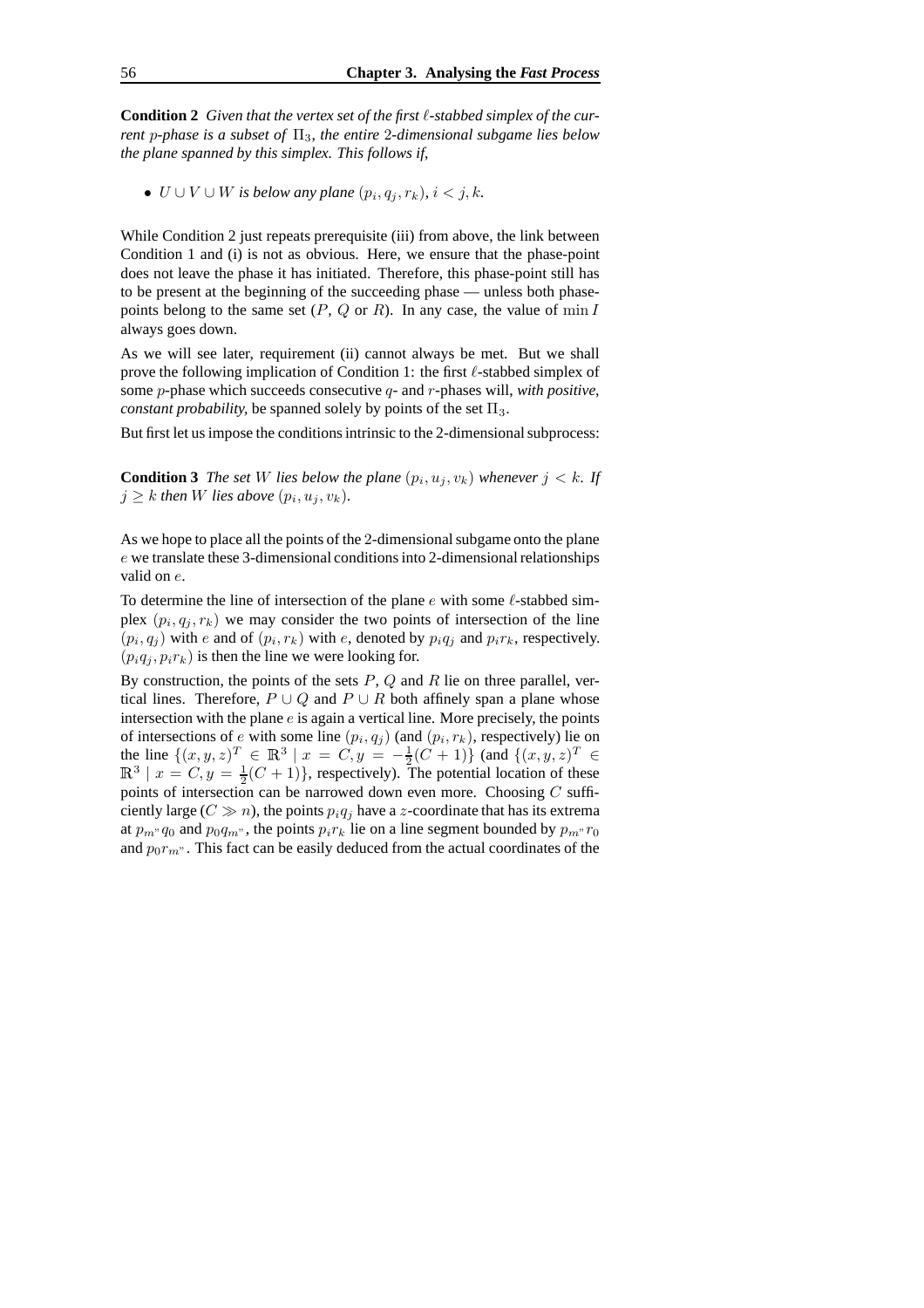points of intersection:

$$
p_i q_j = \begin{pmatrix} C \\ -\frac{C+1}{2} \\ \frac{C}{2}(j-i) + \frac{1}{2}(j+i) \end{pmatrix}
$$

and

$$
p_i r_k = \begin{pmatrix} C \\ \frac{C+1}{2} \\ \frac{C}{2}(k-i) + \frac{1}{2}(k+i) \end{pmatrix}.
$$

Let us consider the constraints for  $U$ . By Condition 1,  $U$  has to be above any plane  $(p_i, q_j, r_k)$  with  $j \leq i, k$ . On the plane e, therefore, all points in U need to be above any line given by two points of intersection  $p_i q_i$  and  $p_i r_k$ with  $j \leq i, k$ . This is certainly the case if we enforce U to be above any line through points  $p_i q_j$  and  $p_{i'} r_k$ , where  $i \geq j$  and without further constraints on  $i', k$ . Thus, it is sufficient to ensure that U lies above the two 'extremal' lines  $(p_m, q_m, p_m, r_0)$  and  $(p_m, q_m, p_0, r_m)$ .

On the other hand, Condition 2 says that U is below any plane  $(p_i, q_j, r_k)$ ,  $i < j, k$ . This is the case, if on the plane e, all elements of the set U lie below any line  $(p_i q_j, p_{i'} r_k)$  with  $i < j$ ,  $i' < k$ . Again, there are essentially only two lines we need to consider: if U lies below  $(p_0q_1, p_0r_1)$  and below  $(p_0q_1, p_0r_m)$  then U satisfies Condition 2.

By symmetry, the conditions for  $V \cup W$  can be derived similarly. We call potential regions to place the remaining points 'good'. In Figure 3.13 they are shaded accordingly.

Having determined the potential regions for the elements of  $U, V$  and  $W$ we realize that the part of Condition 1 that we have not considered so far is automatically fulfilled: U is above any plane  $(p_i, q_j, s_k)$ ,  $j \le i, s_k \in V \cup W$ ,  $V \cup W$  is above any plane  $(p_i, s_j, r_k), k \leq i, s_j \in U$ . Our next step is to find the exact location of the points in  $U, V$  and  $W$ .

The vertical line segments  $(p_0r_1, p_m\llcorner r_m\llcorner)$  and  $(p_0q_1, p_m\llcorner q_m\llcorner)$  (with the exception of their endpoints) are 'good'. So, they are the natural location to place the points of  $U$  and  $V$ . After placing these points equidistantly, i.e. such that  $||u_i - u_{i+1}|| = c_1$  and  $||v_i - v_{i+1}|| = c_2$  for two constants  $c_1 > c_2$ , and any  $i, 0 \le i < \sqrt{m} - 1$ , we may apply the theorem of intersecting lines: the lines  $(u_i, v_i)$ ,  $i = 0, \ldots, m'$  intersect in one point (we call it A), as do the lines  $(u_i, v_{i+1}), i = 0, \ldots, m' - 1$  (we call it *B*). Furthermore, the line through  $A$  and  $B$  is vertical, too.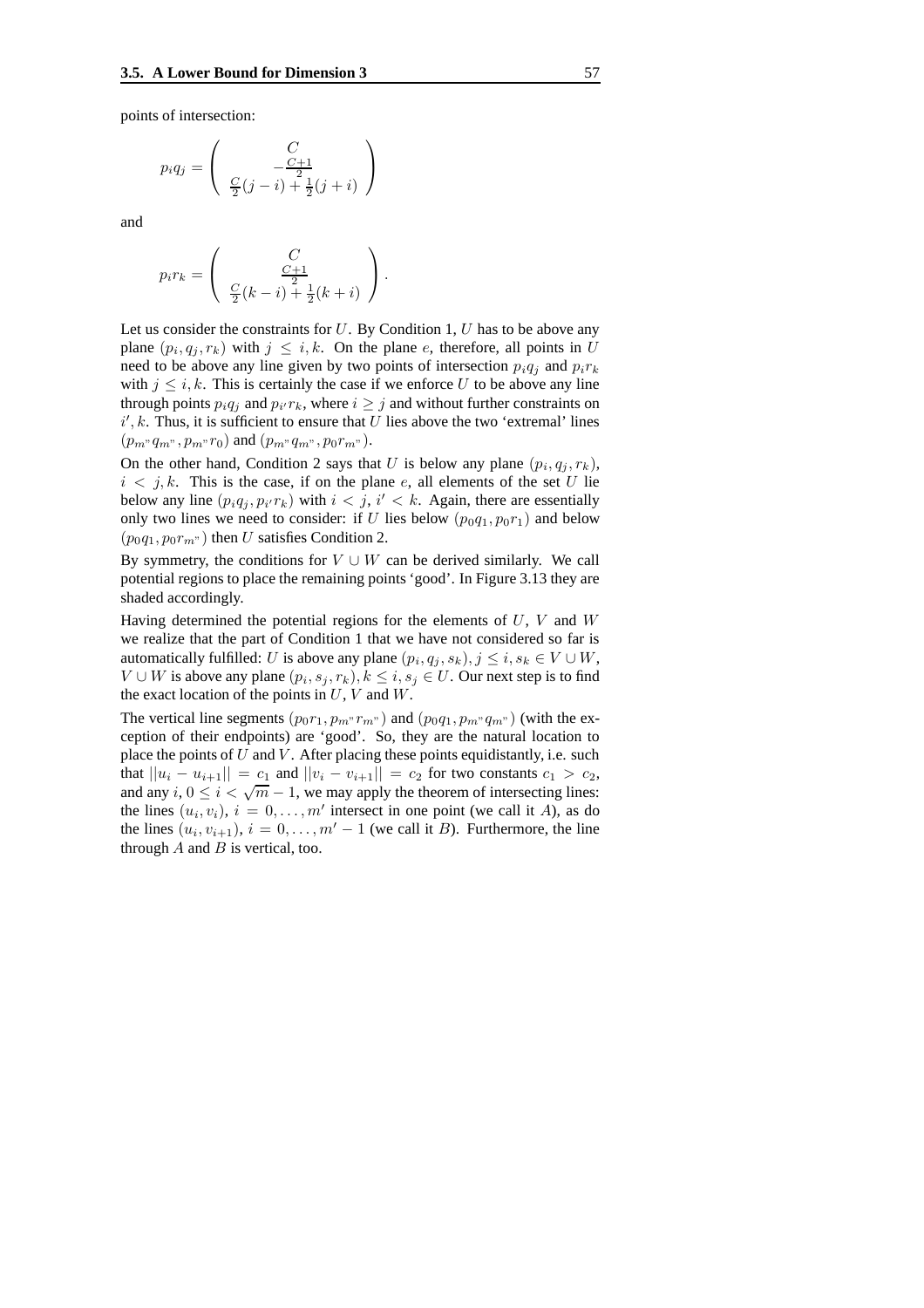

**Figure 3.13:** *The sets*  $U$  *and*  $V \cup W$  *need to be located in the shaded areas.* 

Recall Condition 3: the points in the set  $W$  are required to lie above all lines  $(u_j, v_k)$  (whenever  $j \ge k$ ) and below the lines  $(u_j, v_k)$  with  $j < k$ . Placing W onto the segment  $(A, B)$ , this condition will be fulfilled.

Finally, by choosing suitable constants  $c_1$  and  $c_2$ , we may move the points A and  $B$  arbitrarily close to  $V$ 's line segment,  $cf$ . Figure 3.14. In particular,  $A$ and  $B$  and hence the point set  $W$  may lie in the 'good' region while Conditions 1—3 are fulfilled.

We finish this subsection by giving specific coordinates as promised. Setting  $C := 2m^2 - 1, c_1 = 1$  and  $c_2 = \frac{1}{\sqrt{m}}$ , we let:

$$
u_i := \begin{pmatrix} 2m^2 - 1 \\ -m^2 \\ m - \sqrt{m} + i \end{pmatrix}, \qquad v_i := \begin{pmatrix} 2m^2 - 1 \\ m^2 \\ m - 1 + \frac{i}{\sqrt{m}} \end{pmatrix}
$$
  
for  $i = 0, ..., \sqrt{m} - 1$ ,

and 
$$
w_j := \begin{pmatrix} 2m^2 - 1 \\ m^2(1 + \frac{2}{\sqrt{m-1}}) \\ m + \frac{j+1}{m^2} \end{pmatrix}
$$
 for  $j = 0, ..., m - 1$ .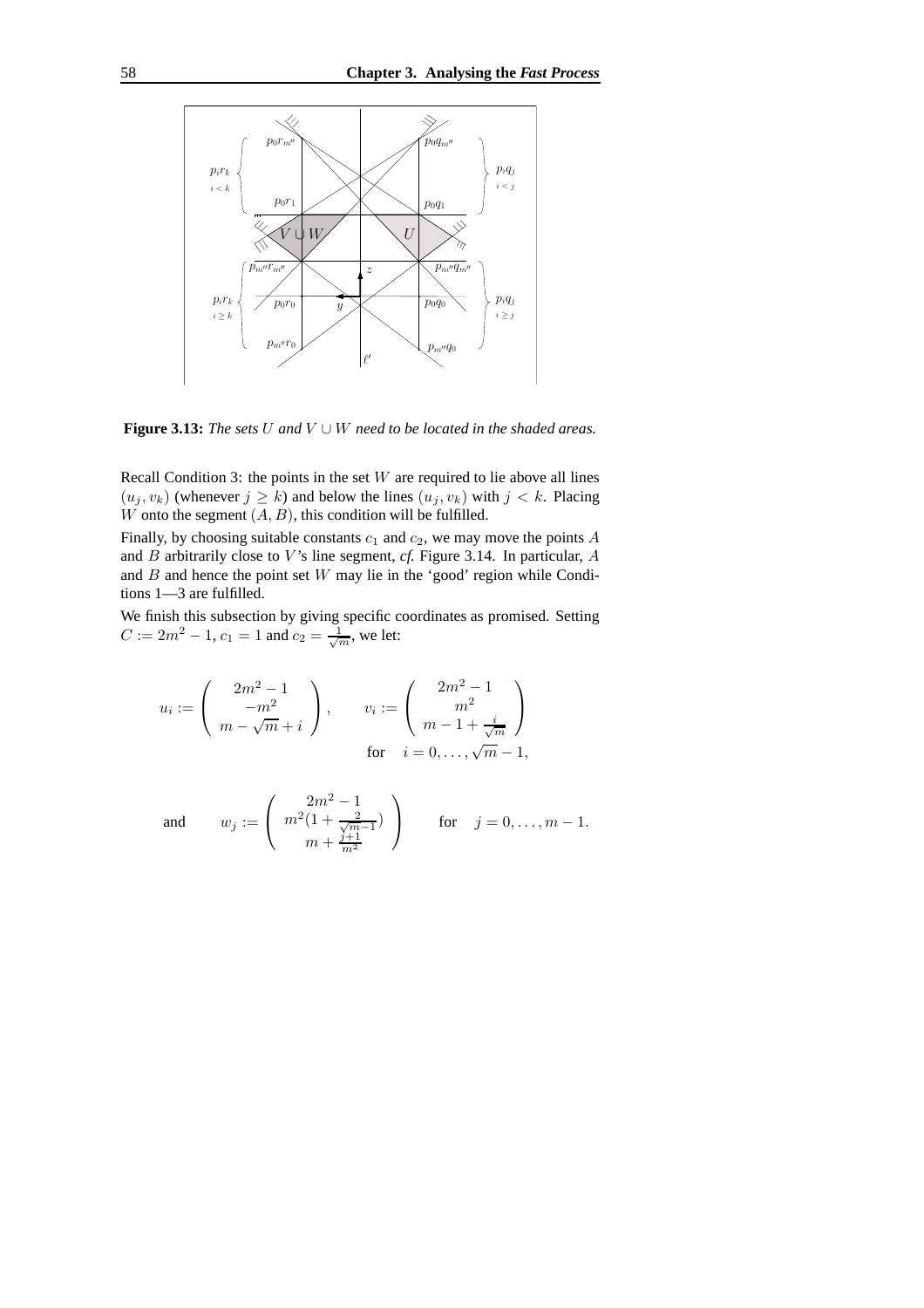

**Figure 3.14:** W *can be placed arbitrarily close to* V *.*

**Lemma 3.13** *The given construction satisfies the Conditions 1—3.*

## **3.5.3 The Analysis**

We define the random variables  $Z_i$ ,  $i = 0, \ldots, \sqrt[4]{m} - 1$  as the length of phase i, that is, the number of pivots *leading to*  $\ell$ -simplices belonging to the phase i. 7

During phase  $i$ , let  $J$  be the index set of those vertices of the current  $\ell$ -stabbed simplex which are in  $\Pi_2 = U \cup V$ . We say we are in subphase  $j^{(i)}$  if  $\min J =$ j. Phase i has a subphase  $\sqrt{m}^{(i)}$  if J is empty and the plane spanned by s is above the points in  $\Pi_2$ . We do not count any other pivots of the current phase where  $J = \emptyset$ .

By Condition 1, the point starting a new subphase will remain as a vertex in all  $\ell$ -stabbed simplices belonging to that subphase. We call it *the subphasepoint*, and refer to a subphase initiated by some point in  $U$  (or  $V$ ) as  $u$ - (or v-)subphase.

<sup>&</sup>lt;sup>7</sup>Note that this definition implies that the phase  $\sqrt[4]{m} - 1$  has length 0. Therefore, we can safely ignore this phase in all our considerations below. The first phase will be the phase we enter with the first pivot.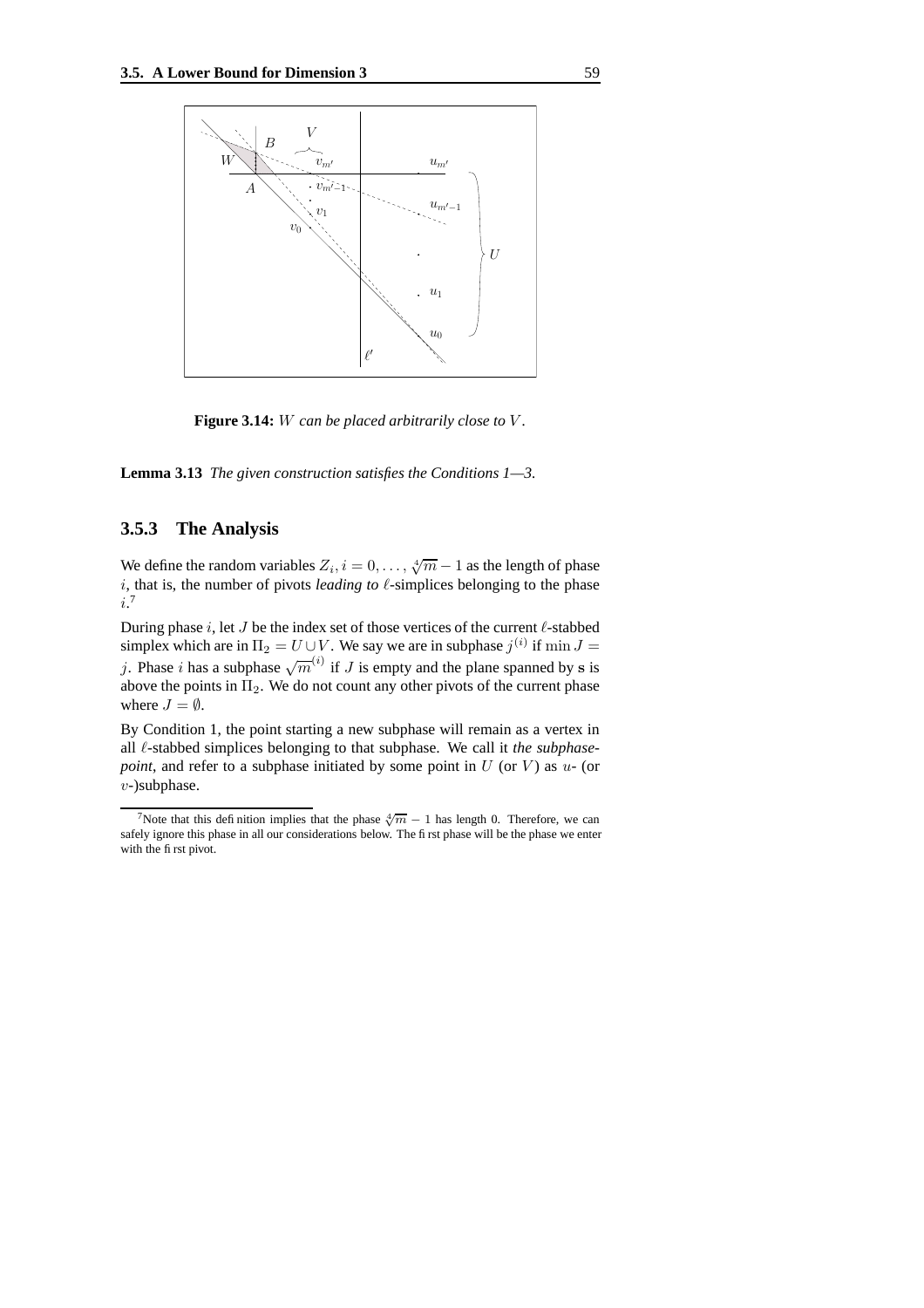The random variables  $Y_j^{(i)}$ ,  $j = 0, \ldots, \sqrt{m}$  shall denote the number of pivots during the subphase  $j$  in phase  $i$ .

Finally, let us even divide the subphases. The subsubphase  $k^{(i,j)}$  consists just of the single pivot which puts  $w_k$  into the current  $\ell$ -stabbed simplex. This pivot is succeeded by either a new subsubphase  $k^{(i,j)}$  (if  $w_{k'}$  is the next point) or the beginning of a new (sub)phase. So defining the random variables  $X_k^{(i,j)}$  $k^{(i,j)}$  as the length of subsubphase k of subphase i in phase i, we have

$$
E(X_k^{(i,j)} | \text{ subsubphase } k^{(i,j)} \text{ is entered}) = 1. \tag{3.19}
$$

This was easy, but we also need to know how likely it is to actually enter  $k^{(i,j)}$ ,  $j^{(i)}$  or i, and need to estimate their expected duration. We shall first determine candidates for 'long' phases and estimate the probability of their occurrence. Then we do the same for subphases. With these results, the actual analysis is reduced to a technical computation.

**Definition 3.14** *We call a* p*-phase* special *whenever its initial* `*-stabbed simplex* s *contains only points in*  $\Pi_3$ *, and the entire* 2-dimensional *subgame*, *i.e.*  $\Pi_1 \cup \Pi_2$ , *lies below the plane spanned by s.* 

We make the following observation that helps us to estimate the likelihood of a p-phase to be special:

**Observation 3.15** *A* p*-phase* i *is special if it directly succeeds a* q*- and an* r*phase (both appearing in any order) and the phase-points of these two phases are still in the* `*-stabbed simplex initiating* i*.*

So, our requirement (ii) from above is met whenever we encounter a special p-phase.

**Lemma** 3.16 *Suppose that we are in phase*  $i_1$ *, let*  $i_2$  *denote the index of the succeeding phase. Then*  $\Pr(i_2 \geq \alpha) = 1 - \frac{|\alpha|}{i_1}$  *for any*  $\alpha$ ,  $0 \leq \alpha < i_1$ *.* 

*Proof* Conditioned on the event of choosing a point with index smaller than  $i_1$  for the first time, all such points are equally likely chosen, with probability  $\frac{1}{i_1}$ .  $i_1 - \lfloor \alpha \rfloor$  of these points have index bigger or equal than  $\alpha$ . 回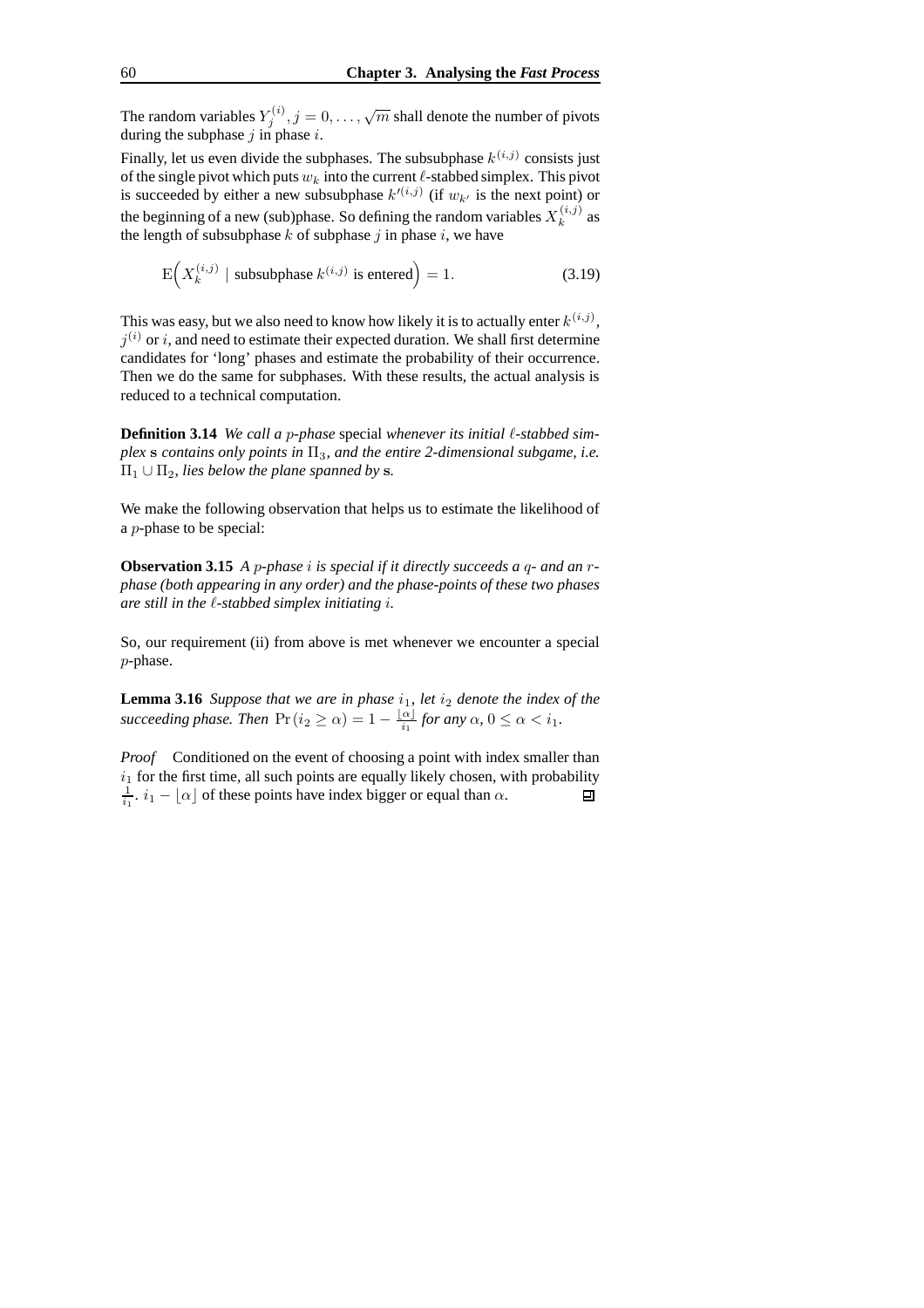We also recall the following lemma:

**Lemma** 3.17 *For any events*  $A, B, C$ ,

$$
Pr(A) = Pr(A|B)Pr(B) + Pr(A|Bc)Pr(Bc)
$$
  
\n
$$
\geq Pr(A|B)Pr(B),
$$

*and*

$$
Pr(A|C) = Pr(A|C \cap B)Pr(B) + Pr(A|C \cap B^{c})Pr(B^{c})
$$
  
\n
$$
\geq Pr(A|C \cap B)Pr(B),
$$

*where*  $B^c$  *denotes the complement of*  $B$ *.* 

*Proof*  $A = (A \cap B) \cup (A \cap B^c)$ . This is a disjoint union and so

$$
Pr(A) = Pr(A \cap B) + Pr(A \cap Bc)
$$
  
= Pr(A|B) Pr(B) + Pr(A|B<sup>c</sup>) Pr(B<sup>c</sup>).

Replacing A by  $(A|C)$ , the second (in)equality follows as well.

Thus armed, we can provide proof of the following lemma:

**Lemma 3.18** *The probability that some entered phase* i *is a special* p*-phase is at least*  $\frac{1}{45}$ *.* 

*Proof* We want to estimate the probability, that the initial  $\ell$ -stabbed simplex of phase *i* is of the form  $\{p_i, q_j, r_k\}$  with  $i < j, k$ . By Observation 3.15, this can be bounded from below by the probability of the following event: phase i is a p-phase that was preceded by a  $q$ - and an r-phase, where the respective phase-points  $q_i$  and  $r_k$  are still in the simplex. (Note that the very first or the second phase will be special whenever they are  $p$ -phases. The general estimate will also be valid for these early phases.)

The probability that a  $p$ -phase is preceded by a  $q$ - and an  $r$ -phase (successively, but not necessarily in this order) is at least  $\frac{2}{3} \cdot \frac{1}{3} = \frac{2}{9}$ , where no assumptions are made about the fate of the phase-point of the first phase. By the symmetry of the Conditions 1 and 2, we may assume (without loss of generality) that the q-phase succeeds an r-phase. Then by Condition 1 the first phase-point,  $r_k$ , is still in the current  $\ell$ -stabbed simplex when the  $q$ -phase starts. At this moment our simplex is of the form  $\{p_{i'}, q_j, r_k\}$  with  $i' \ge k > j$ . It is crucial to begin the p-phase before a point in  $V \cup W$  may replace  $r_k$  – which may happen as

回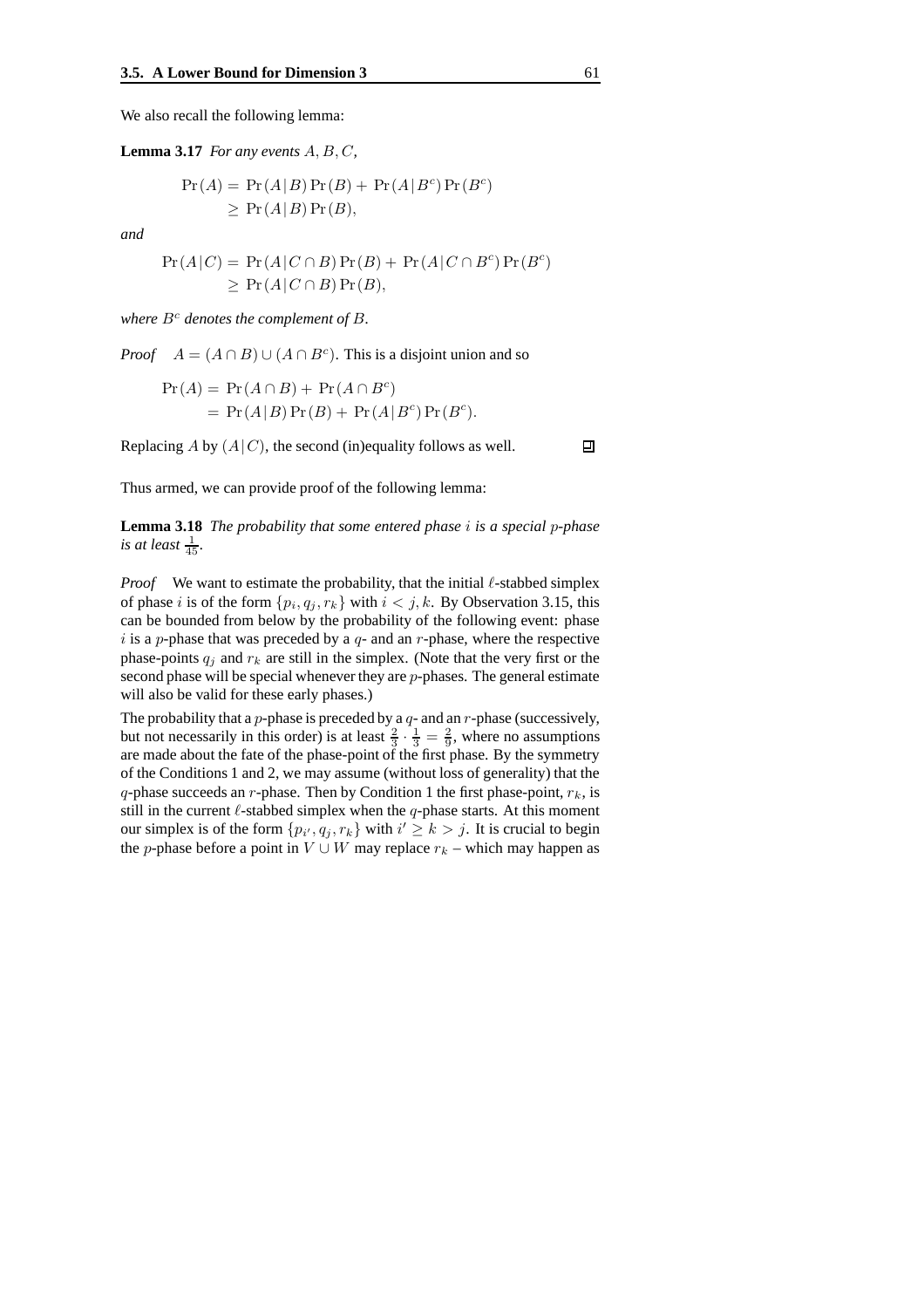soon as some  $p_{i''}, k > i'' > j$  has entered the  $\ell$ -stabbed simplex (during the  $q$ -phase). $8$ 

We now consider the event that conditioned on the event of choosing a point in  $\{p_0, \ldots, p_{k-1}\}$  ∪  $\{q_0, \ldots, q_{j-1}\}$  ∪  $\{r_0, \ldots, r_{k-1}\}$  the next point will be in  $\{p_0, \ldots, p_{j-1}\}.$  Calling this event F, we need to show that the probability of  $\overline{F}$  is greater or equal some positive constant. The situation is illustrated in Figure 3.15 below.



**Figure 3.15:** *The new* p*-phase preceded by a* q*- and an* r*-phase is special with probability*  $\geq \frac{1}{2} \cdot \frac{1}{5} = \frac{1}{10}$ *.* 

Using Lemma 3.17 we can bound  $Pr(F)$  from below:

$$
\Pr(F) \geq \Pr(F|j \geq \alpha) \Pr(j \geq \alpha).
$$

By Lemma 3.16 we know  $Pr(j \ge \alpha) = 1 - \frac{|\alpha|}{k}$ . On the other hand, it is not hard to see that  $Pr(F|j \geq \alpha) \geq \frac{|\alpha|}{|\alpha|+1}$  $\frac{\alpha}{\lfloor \alpha \rfloor + 2k}$ .

A convenient choice for  $\alpha$  is  $\frac{k}{2}$ , giving us  $Pr(F|j \ge \alpha) \ge \frac{1}{5}$  and  $Pr(j \ge \alpha) \ge \frac{1}{2}$ .

<sup>8</sup>Our conditions are not strong enough to prevent this possibility. In fact, one can show that imposing an additional condition (*the set*  $V \cup W$  *lies above any plane*  $(p_i, q_j, r_k)$ *,*  $k > i > j$ *)* would reduce the potential region where we can place the points in  $V$  and  $W$  to zero.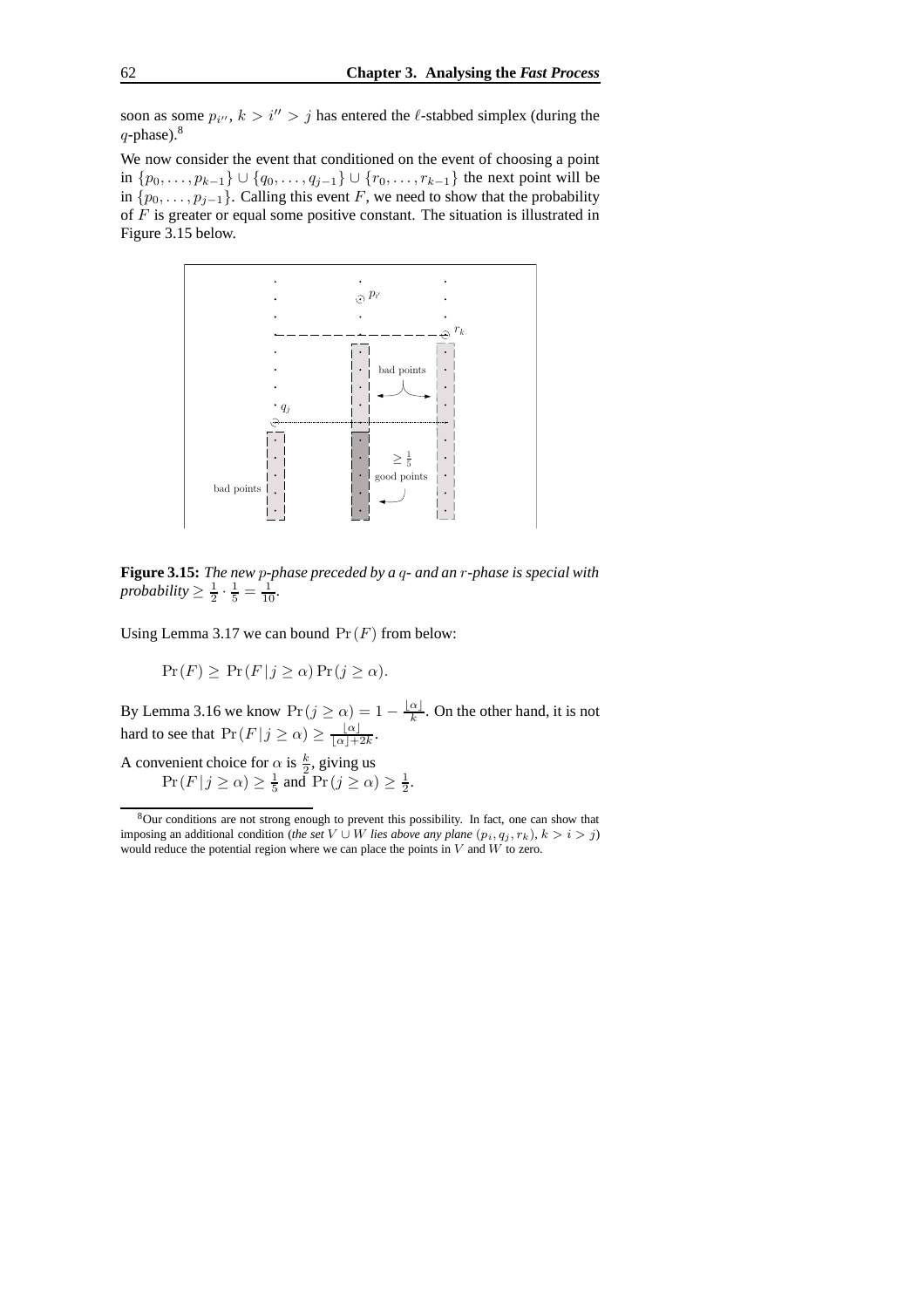(Note that  $\lfloor \alpha \rfloor = \frac{k-1}{2}$  if k is odd.) Hence,

$$
\Pr(F) \ge \frac{1}{5} \cdot \frac{1}{2} = \frac{1}{10}.
$$

Putting everything together (again using Lemma 3.17) we have

$$
\Pr(i \text{ is special } p\text{-phase} \mid \text{Ph}_i) \ge \frac{2}{9} \cdot \frac{1}{2} \cdot \frac{1}{5} = \frac{1}{45}.\tag{3.20}
$$

We commence with the discussion of subphases:

**Definition 3.19** *We call a* u*-subphase* special *if (i) it belongs to a special* p*phase,* and *(ii) the entire 1-dimensional subgame, <i>i.e.*  $\Pi_1$ *, lies below the plane spanned by*  $\mathbf{s}_u$ *, where*  $\mathbf{s}_u$  *is the first*  $\ell$ *-stabbed simplex of the subphase.* 

**Observation 3.20** *A* u*-subphase* j *is special if it is part of a special* p*-phase and succeeds a* v*-subphase.*

**Lemma 3.21** *The probability that some subphase* j *of a special* p*-phase is a* special u-subphase (under the condition that it is entered) is at least  $\frac{1}{4}$ .

*Proof* Each subphase is equally likely a u- or a v-subphase. Since by the observation above, a  $u$ -subphase is special if it was preceded by a  $v$ -subphase, the result follows. (Note that the very first  $u$ -subphase of some special phase is always special. But the lower bound holds in this case as well.) 回

Let us introduce some terminology. We denote the event that phase  $i$  is entered by  $\text{Ph}_i$ , that i is special under the condition that it is entered by  ${}^{\text{s}}\text{Ph}_i$ .  $\text{sh}_j^{(i)}$  $({}^s$ s $\text{Ph}_j^{(i)}$ ) will denote that during phase *i* subphase *j* is entered (and special) under the assumption that i is special. Analogously,  $\text{ssPh}_k^{(i,j)}$  $\binom{n,j}{k}$  is the event that subsubphase  $k$  is entered while the game is in the special subphase  $j$  of the special phase i.

Conditioned on the event of choosing a point in  $\{p_0, \ldots, p_i\} \cup \{q_0, \ldots, q_i\} \cup$  ${r_0, \ldots, r_i}$  for the first time,  $p_i, q_i$  and  $r_i$  are equally likely chosen with probability  $\frac{1}{3(i+1)}$ . This implies that

$$
\Pr(\text{Phase } i \text{ is entered}) = \Pr(\text{ Ph}_i)
$$
\n
$$
= \begin{cases} \frac{1}{i+1} & \text{for all } i, 0 \le i < \sqrt[4]{m} - 1\\ 1 & \text{for } i = \sqrt[4]{m} - 1. \end{cases} \tag{3.21}
$$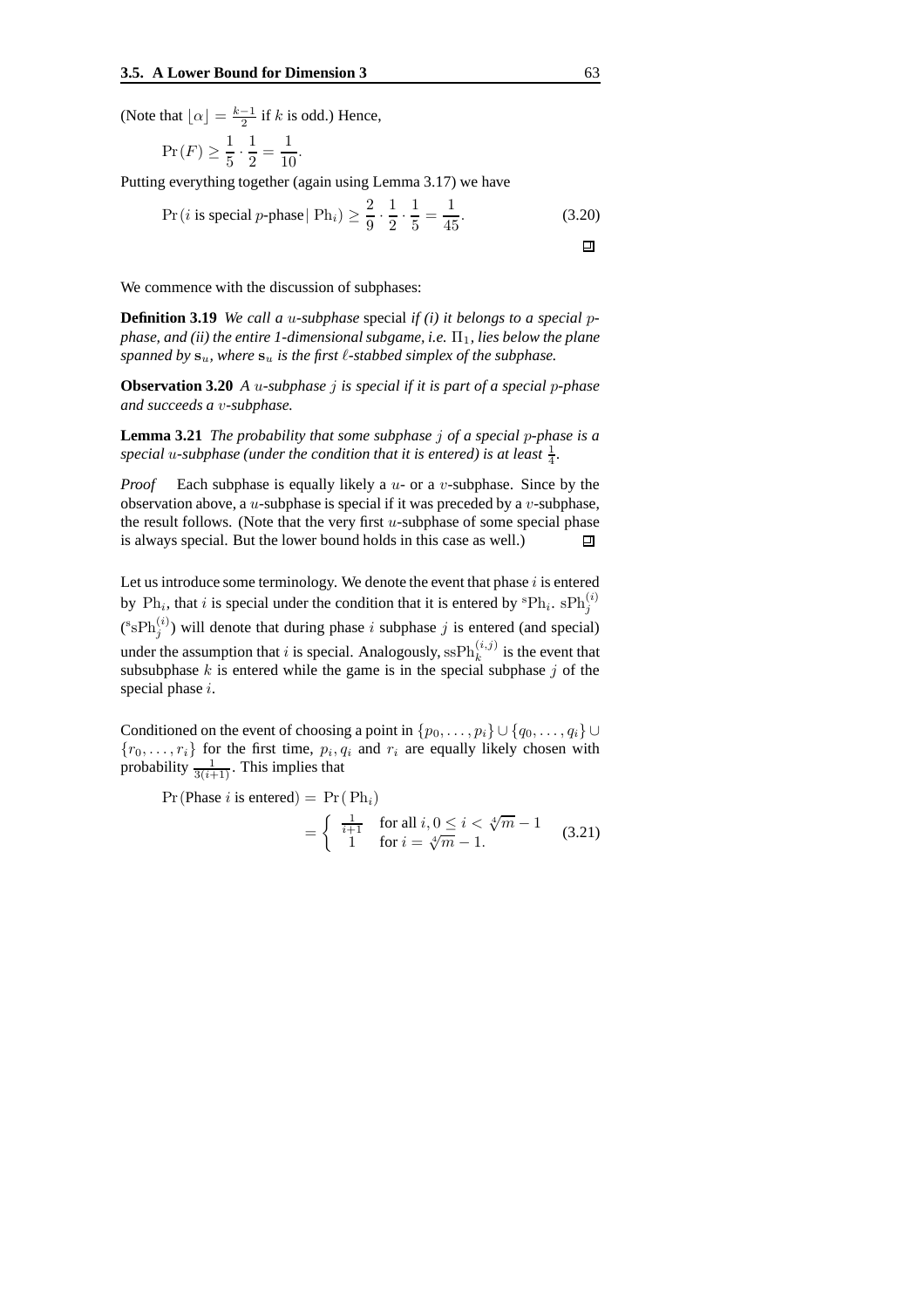Assume that we are currently in the special phase  $i$ . Conditioned on the event of choosing the first point in  $\{u_0, \ldots, u_j\} \cup \{v_0, \ldots, v_j\} \cup \{p_0, \ldots, p_{i-1}\} \cup$  ${q_0, \ldots, q_{i-1}} \cup {r_0, \ldots, r_{i-1}}, u_j$  and  $v_j$  are equally likely chosen with probability  $1/(2(j + 1) + 3i)$ . (Note that a replacement of  $r_k$  by some  $w_l$ during the special phase keeps the set  $\{u_0, \ldots, u_j\} \cup \{v_0, \ldots, v_j\}$  below the plane spanned by the current simplex, *cf.* Figure 3.13.) This implies that

$$
\Pr\left(\mathrm{sPh}_j^{(i)}\right) = \frac{2}{2(j+1)+3i} \ge \frac{2}{2(j+1)+3\sqrt[4]{m}}.\tag{3.22}
$$

Analogously, being in the special subphase j of the special phase i,  $w_k$  is chosen with probability  $1/((k+1)+2j+3i)$  as the first point in  $\{w_0, \ldots, w_k\}$ { $u_0, \ldots, u_{j-1}$ } ∪ { $v_0, \ldots, v_{j-1}$ } ∪ { $p_0, \ldots, p_{i-1}$ } ∪ { $q_0, \ldots, q_{i-1}$ }∪  ${r_0, \ldots, r_{i-1}}$ . We have

$$
\Pr\left(\text{ssPh}_k^{(i,j)}\right) = \frac{1}{(k+1) + 2j + 3i} \geq \frac{1}{(k+1) + 2\sqrt{m} + 3\sqrt[4]{m}}.
$$
\n(3.23)

We also recall the Lemmas 3.18 and 3.21 that gave us a lower bound for the probability that some phase  $i$  is a special  $p$ -phase under the condition that it is entered and that some subphase  $j$  is a special  $u$ -subphase under the condition that it is entered and belongs to a special  $i$ -phase.

A sibling of Lemma 3.17 is the following lemma, whose proof is very similar and will, therefore, be omitted:

**Lemma** 3.22 *For any events*  $A, B, C$ *,* 

$$
E(A) = E(A|B) Pr(B) + E(A|Bc) Pr(Bc)
$$
  
\n
$$
\geq E(A|B) Pr(B),
$$

*and*

$$
E(A|C) = E(A|C \cap B)Pr(B) + E(A|C \cap B^c)Pr(B^c)
$$
  
\n
$$
\geq E(A|C \cap B)Pr(B).
$$

We are now ready to find a lower bound estimate for the expected number of pivots given that the starting  $\ell$ -stabbed simplex is  $\{p_{m''}, q_{m''}, r_{m''}\}, E(G)$ .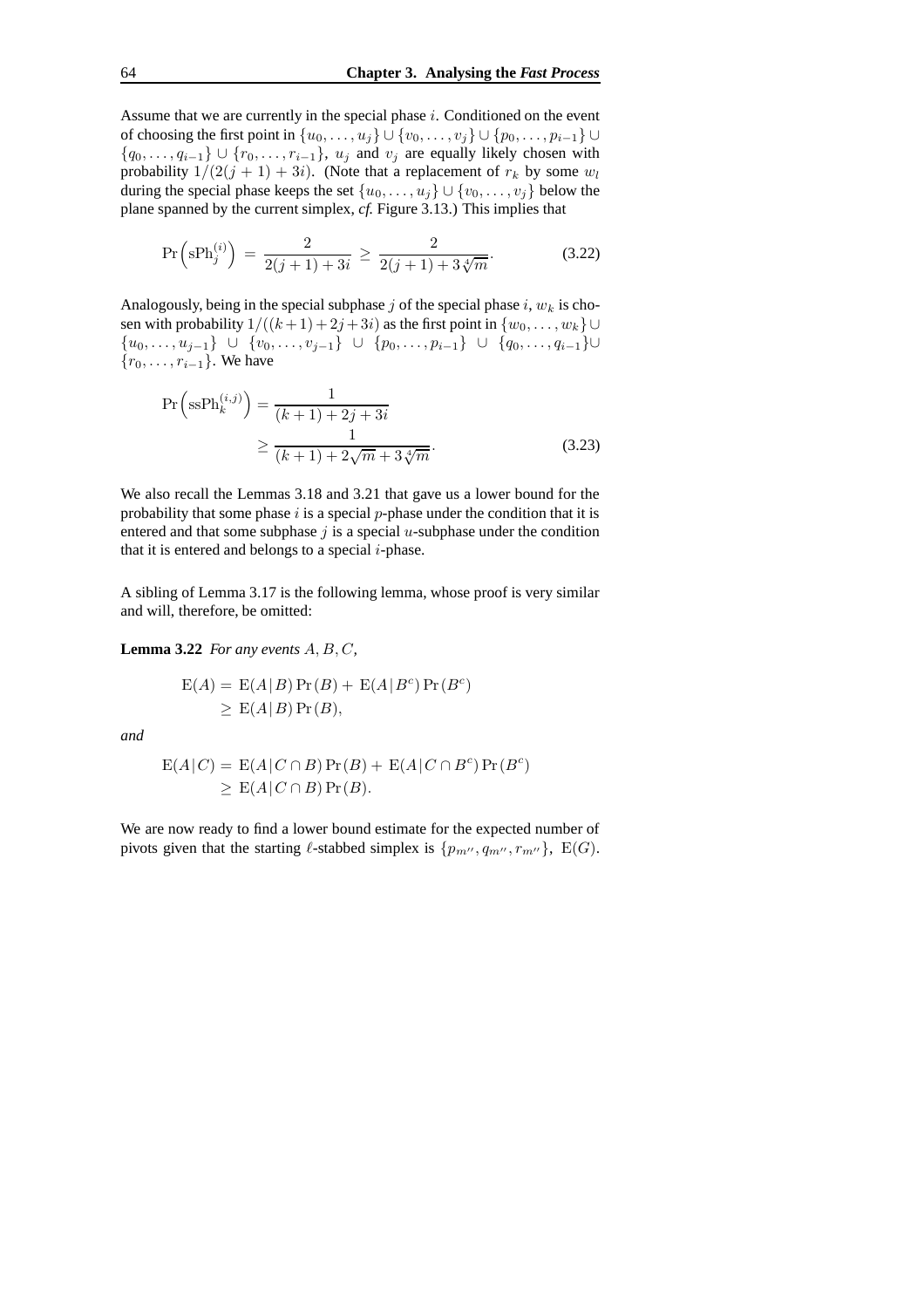Recall that we chose m such that  $m = (2\tilde{m})^4$  for some  $\tilde{m} \in \mathbb{N}$ , and that we denoted the number of pivots during phase *i* by  $Z_i$ .

$$
E(G) = \sum_{i=0}^{\sqrt[4]{m}-2} E(Z_i) \ge \sum_{i=0}^{\sqrt[4]{m}-2} E(Z_i \mid {}^{s}Ph_i) Pr({}^{s}Ph_i)
$$
  
\n
$$
\ge \sum_{i=0}^{\sqrt[4]{m}-2} E(Z_i \mid {}^{s}Ph_i) \overline{Pr(i \text{ is special} \mid Ph_i)} Pr(Ph_i)
$$
  
\n
$$
\stackrel{(3.21)}{=} \frac{1}{45} \sum_{i=0}^{\sqrt[4]{m}-2} \frac{E(Z_i \mid {}^{s}Ph_i)}{i+1}.
$$

We bound the length of each special phase by the length of some of its (long) subphases:

$$
\begin{array}{lcl} \mathbf{E}(G) & \geq & \frac{1}{45} \, \displaystyle \sum_{i=0}^{\sqrt[4]{m}-2} \frac{1}{i+1} \sum_{j=0}^{\sqrt{m}} \, \mathbf{E}\Big(Y_{j}^{(i)}\big|^s \mathrm{sPh}_{j}^{(i)}\Big) \, \mathrm{Pr}\Big(\,^{s}\mathrm{sPh}_{j}^{(i)}\Big) \\ \\ & \geq & \frac{1}{45} \, \displaystyle \sum_{i=0}^{\sqrt[4]{m}-2} \frac{1}{i+1} \sum_{j=0}^{\sqrt{m}} \Big( \, \mathbf{E}\Big(Y_{j}^{(i)}\big|^s \mathrm{sPh}_{j}^{(i)}\Big) \\ & & \frac{\geq \frac{1}{4}}{\mathrm{Pr}\Big(j \text{ is special} \big|\mathrm{sPh}_{j}^{(i)}\Big)} \, \mathrm{Pr}\Big(\mathrm{sPh}_{j}^{(i)}\Big) \Bigg) \\ \\ & & \geq & \frac{1}{180} \, \displaystyle \sum_{i=0}^{\sqrt[4]{m}-2} \frac{1}{i+1} \, \displaystyle \sum_{j=0}^{\sqrt{m}-1} \Bigg( \frac{\mathrm{E}\Big(Y_{j}^{(i)}\big|^s \mathrm{sPh}_{j}^{(i)}\Big)}{(j+1)+\frac{3}{2}\sqrt[4]{m}} \Bigg) \, . \end{array}
$$

The final step involves the splitting of the subphases into subsubphases. Their length of just one step is known, so, we can do the adding-up:

$$
\begin{array}{rcl} \mathrm{E}(G) & \geq & \frac{1}{180} \sum_{i=0}^{\sqrt[4]{m}-2} \frac{1}{i+1} \sum_{j=0}^{\sqrt{m}-1} \left( \frac{1}{(j+1) + \frac{3}{2} \sqrt[4]{m}} \right. \\ & \left. \sum_{k=0}^{m-1} \mathrm{E} \left( X_k^{(i,j)} \mid \mathrm{sSPh}_k^{(i,j)} \right) \mathrm{Pr} \left( \mathrm{sSPh}_k^{(i,j)} \right) \right) \end{array}
$$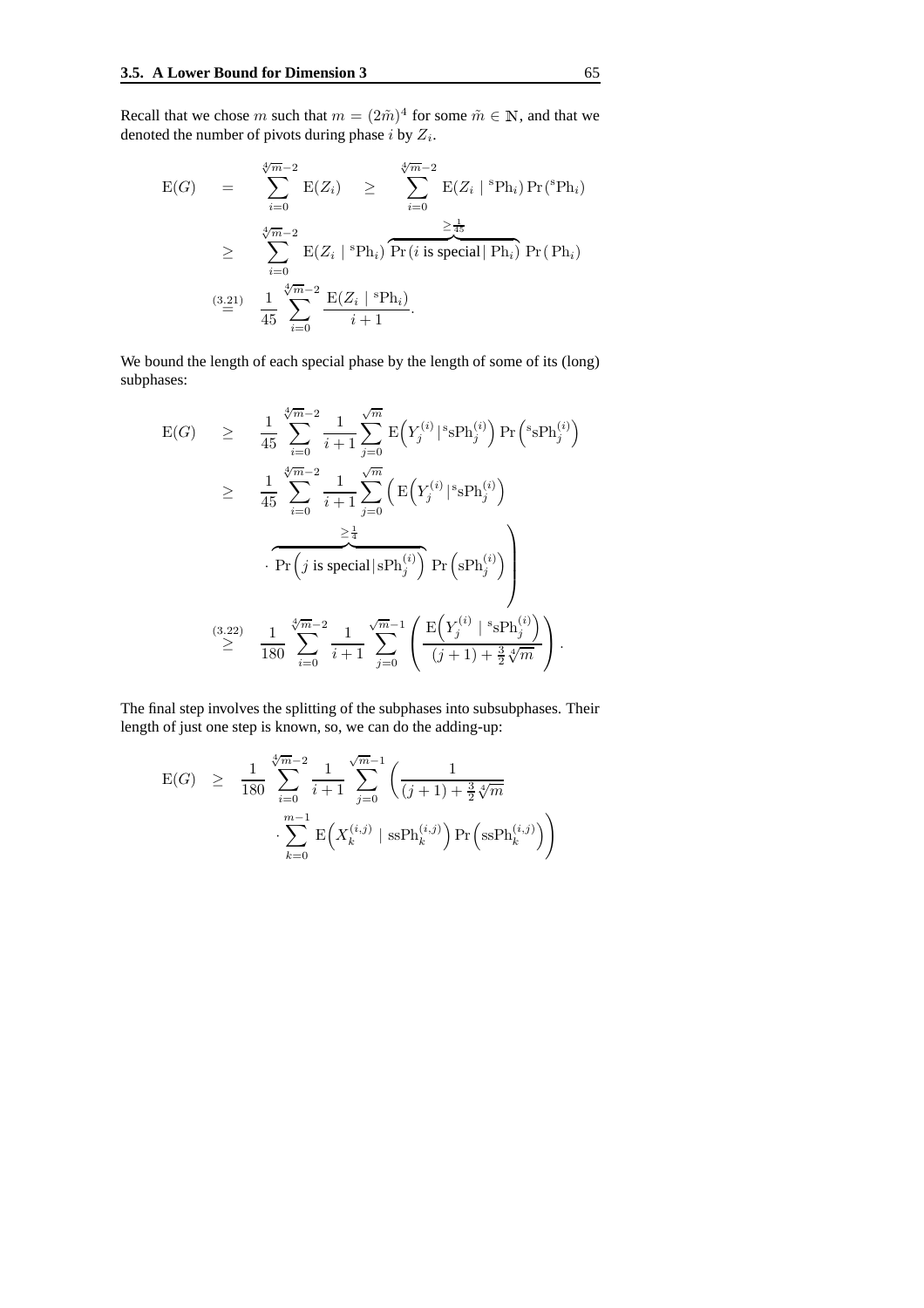$$
\begin{array}{cccc}\n\text{E}(G) & \stackrel{(3.23,3.19)}{\geq} & \frac{1}{180} \sum_{i=0}^{\sqrt[4]{m}-2} \frac{1}{i+1} \sum_{j=0}^{\sqrt{m}-1} \left( \frac{1}{(j+1)+\frac{3}{2}\sqrt[4]{m}} \right. \\
& & \sum_{k=0}^{m-1} \frac{1}{(k+1)+2\sqrt{m}+3\sqrt[4]{m}} \right) \\
& & \geq & \frac{1}{180} \operatorname{H}_{\sqrt[4]{m}-1} \cdot (\operatorname{H}_{\sqrt{m}+\frac{3}{2}\sqrt[4]{m}} - \operatorname{H}_{\frac{3}{2}\sqrt[4]{m}}) \\
& & \cdot (\operatorname{H}_{m+2\sqrt{m}+3\sqrt[4]{m}} - \operatorname{H}_{2\sqrt{m}+3\sqrt[4]{m}}).\n\end{array}
$$

Using Equation (3.8) (ln  $n < H_n < \ln n + 1$ , for  $n > 1$ ), this gives us

$$
E(G) \geq \frac{1}{180} \ln \left( \sqrt[4]{m} - 1 \right) \cdot \left( \ln \left( \sqrt{m} + \frac{3}{2} \sqrt[4]{m} \right) - \ln \left( \frac{3}{2} \sqrt[4]{m} \right) - 1 \right) \n\cdot \left( \ln \left( m + 2\sqrt{m} + 3\sqrt[4]{m} \right) - \ln \left( 2\sqrt{m} + 3\sqrt[4]{m} \right) - 1 \right) \n\geq \frac{1}{180} \ln \left( \sqrt[4]{m} - 1 \right) \cdot \left( \ln \left( \frac{2}{3} \sqrt[4]{m} + 1 \right) - 1 \right) \n\cdot \left( \ln \left( \frac{1}{2} \sqrt{m} - \frac{3}{4} \sqrt[4]{m} + \frac{17}{8} + \frac{\frac{75}{8} \sqrt[4]{m}}{2\sqrt{m} + 3\sqrt[4]{m}} \right) - 1 \right) \n\geq \frac{1}{180} \ln \left( \sqrt[4]{m} \left( 1 - \frac{1}{\sqrt[4]{m}} \right) \right) \cdot \left( \frac{1}{4} \ln m + \ln 2 - \ln 3 - 1 \right) \n\cdot \left( \ln \left( \sqrt{m} \left( \frac{1}{2} - \frac{3}{4 \sqrt[4]{m}} \right) \right) - 1 \right) \n\geq \frac{1}{5760} \ln^3 m + O(\ln^2 m).
$$

Recalling that  $n = m + 2\sqrt{m} + 3\sqrt[4]{m}$  we get our theorem:

**Theorem 3.23** *There exist instances of one line and* n *points in general posi* $t$  *tion in*  $\mathbb{R}^3$  *such that the expected number*  $G$  *of pivot steps for the <code>Fast Process</code> described as Algorithm 2.4 satisfies the following bound:*

$$
E(G) \ge \frac{1}{5760} \ln^3 n + O(\log^2 n).
$$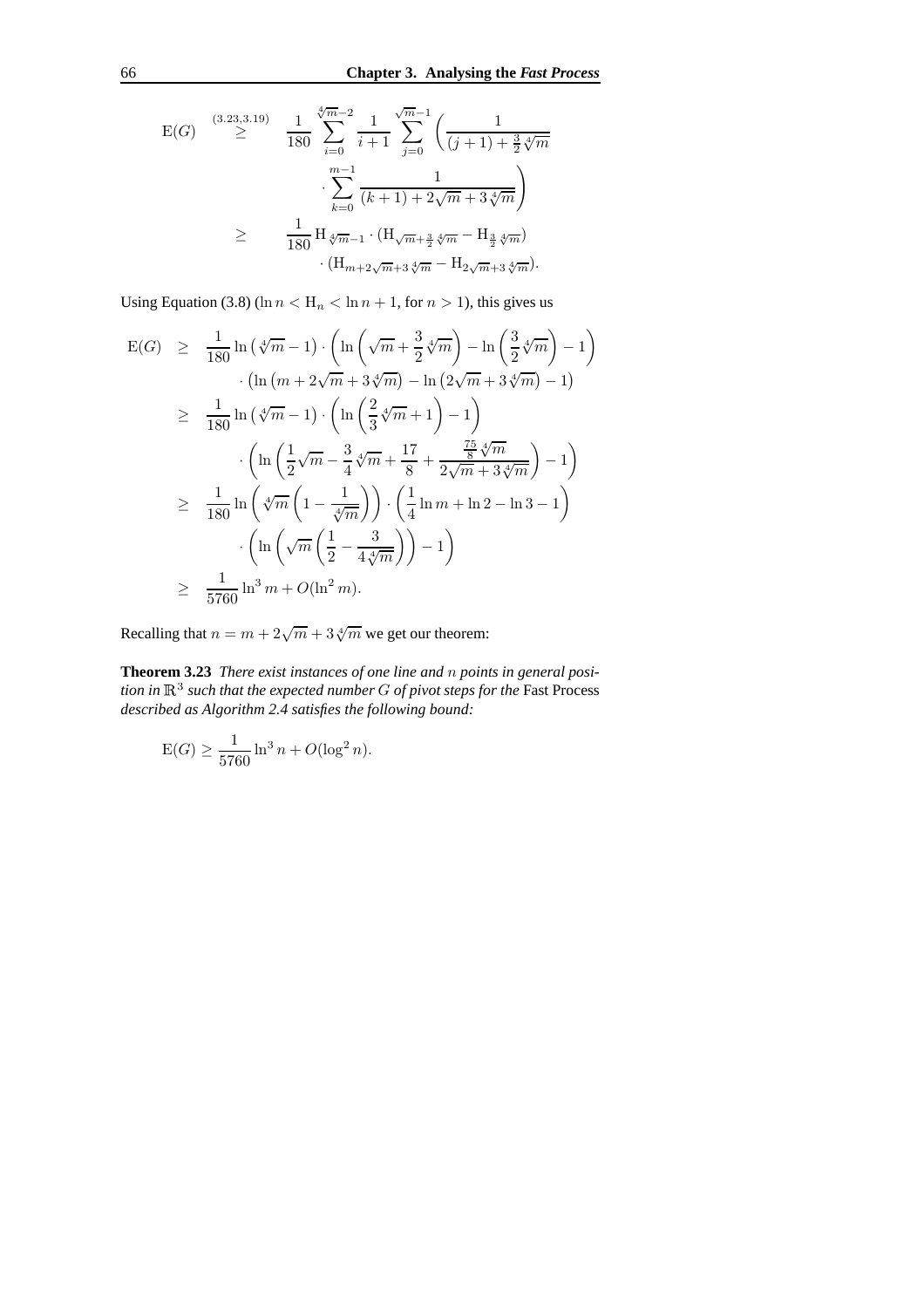## **Chapter 4**

# **Admissible Grid Orientations**

## **4.1 Notation and Terminology**

Talking about oriented graphs is bound to be a technical affair. To clarify the discussion, we therefore introduce several notions which will help us to identify and use properties of the graph.

Let  $G$  be an admissible grid orientation with  $L$  rows and  $R$  columns, w.l.o.g.  $L \geq R$ , say. We use capital letters to denote the nodes. Each node can be further identified by its coordinates, that is a pair  $(u, v)$ ,  $0 \le u \le L$ ,  $0 \le v \le R$ , where u is the number of the row and v is the number of the column the node  $P = (u, v)$  belongs to.

Two nodes  $P, Q$  in the same row or column are connected by an edge. We write  $P^{\dagger}Q$  to indicate that this edge is oriented from P to Q. We say that there is a *path* (of length  $k - 1$ ) from P to Q, ( $P \rightarrow Q$ ), if there is a sequence of k vertices  $P = P_1, P_2, \dots, P_k = Q$ , such that  $P_i^{\dagger} P_{i+1}$  for all  $i = 1, \dots, k - 1$ . The length of the shortest path between P and Q is called the *distance* of P and Q, denoted by  $|P \rightarrow Q|$ . Note that not all pairs of points are actually linked by a path.

67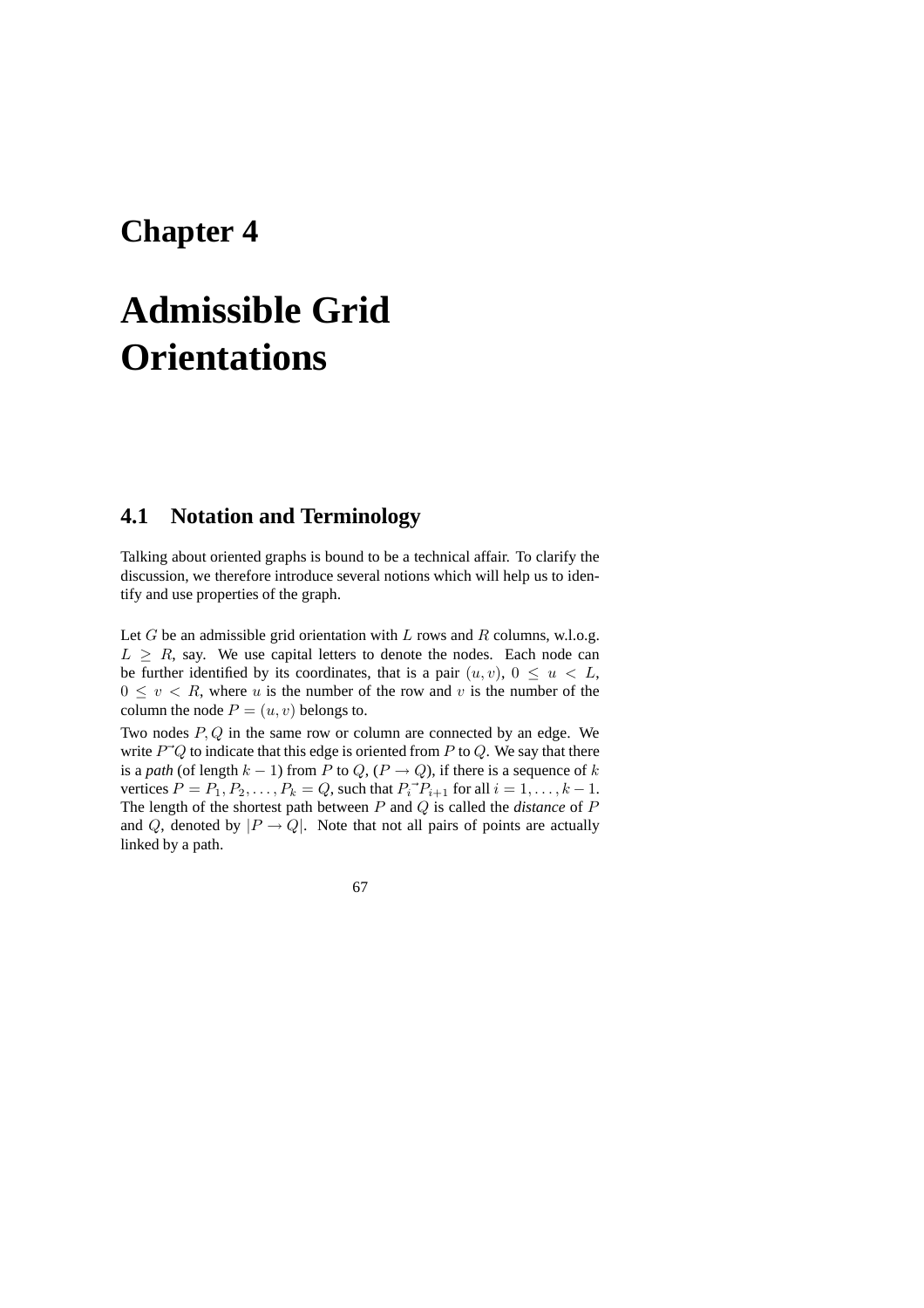We define the set

 $reach(P) = \{Q \mid P \rightarrow Q\}$ 

which comprises all nodes  $Q$  that are accessible from  $P$  by some path. To indicate that some node  $Q \notin \text{reach}(P)$ , we write  $P \nrightarrow Q$ . Note that there might be nodes P, Q such that  $P \nrightarrow Q$  and  $Q \nrightarrow P$ . Clearly,  $P^{\dagger}Q \implies$  $P \to Q$  and, for P and Q in the same row or column,  $P \to Q \implies P^{\dagger}Q$ . Furthermore, let  $\langle P, Q \rangle$  denote the smallest subgrid spanned by P and Q. (So, with  $P = (u, v)$  and  $Q = (r, s)$ ,  $\langle P, Q \rangle$  consists of the nodes  $(u, v)$ ,  $(u, s)$ ,  $(r, v)$  and  $(r, s)$ , and their connecting edges.) Analogously, let  $\langle P, Q, R \rangle$  denote the smallest subgrid spanned by P, Q and R.

The remaining terminology we need for Section 4.3 exclusively.

For each node  $P = (u, v)$  we define the set of rows

 $R\text{-}below(P) := \{u' \mid (u, v) \vec{\ } (u', v)\}.$ 

Analogously, we define the set

C-below
$$
(P) := \{v' \mid (u, v)^{(u, v')}\},
$$

comprising of all columns accessible directly from the node  $P$ . Finally, we call a node Q *below* P, if there is an edge from P taking us into the same row or in the same column as  $Q$ . We define the set below $(P)$  accordingly:

below
$$
(P) := \{(u', v') \mid (u' \in \text{R-below}(P)) \lor (v' \in \text{C-below}(P))\}.
$$

Note that a node below  $P$  is not necessarily in the reach of  $P!$ 

By this definition, each node  $Q \in \text{below}(P)$  has a row in R-below(P) or a column in C-below(P), possibly both. Accordingly, we call  $Q$ 's row or column *witness for being below* P.



**Figure 4.1:**  $P, Q \in \text{below}(S)$ : *with*  $P = (u, v)$  *and*  $Q = (r, s)$ *, we have*  $u \in R$ -below(S) and  $s \in C$ -below(S), respectively. u is P's witness, s is Q's *witness for being below* S*.*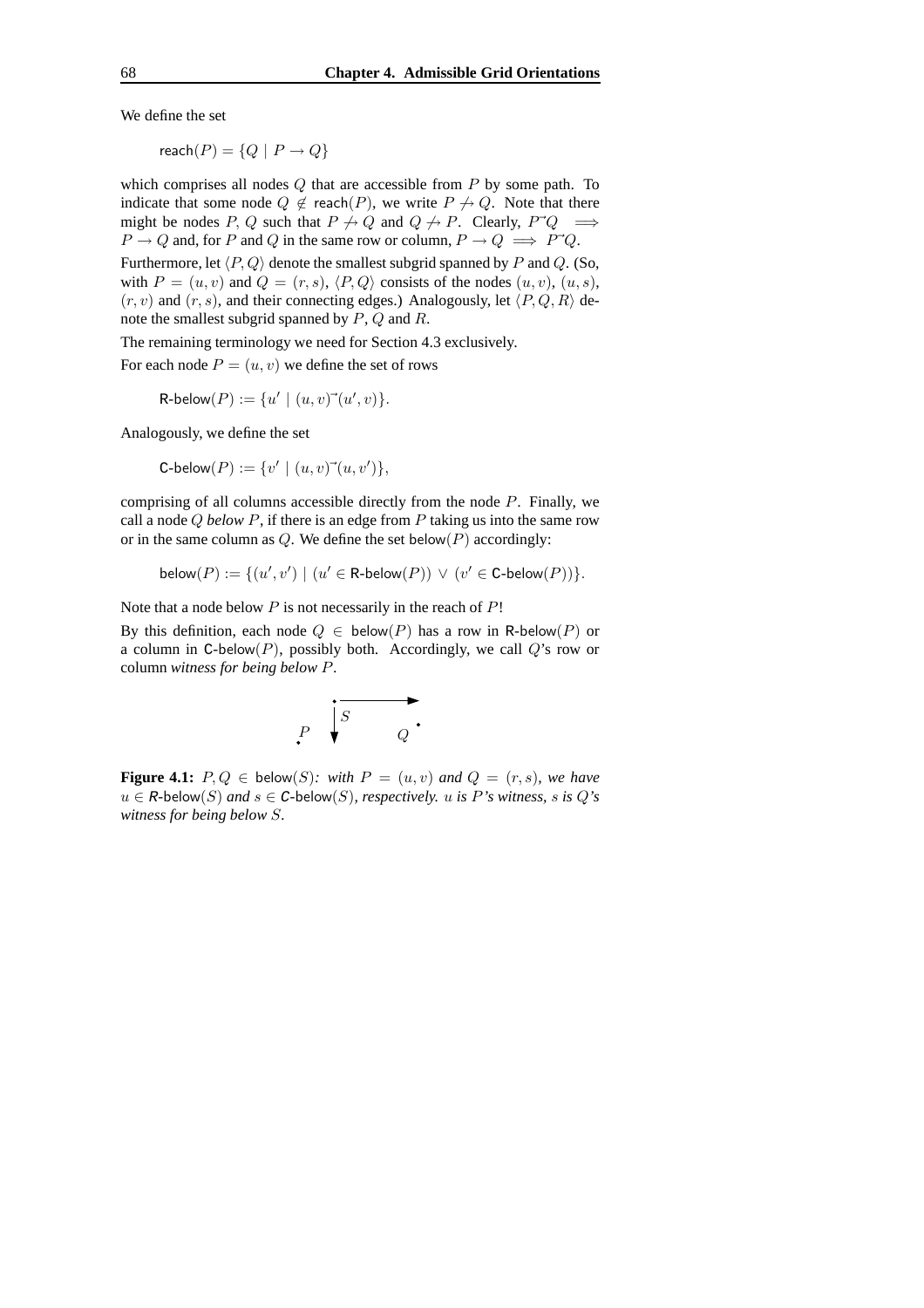## **4.2 The Path Condition**

**Lemma 4.1** *Given some grid orientation G of size*  $L \times R$ *, there are*  $L + R - 2$ *vertex-disjoint paths from source to sink if no subgrid is isomorphic to the 'forbidden subgrid' depicted in Figure 2.5(b).*

*Proof* Let P be the source and Q be the sink of the oriented graph G. If P and Q share the same column then, just by the unique sink property, there are  $R + L - 2$  vertex-disjoint paths from P to Q:  $R - 1$  along the column of P and  $Q$ , and exactly one path along each of the  $L - 1$  remaining columns, see Figure 4.2(a). Of course, the same is true if  $P$  and  $Q$  lie in the same row.

So, suppose that  $P$  and  $Q$  do not share the same row or column of  $G$  and there are less than  $L + R - 2$  vertex-disjoint paths from source P to sink Q.

Then P and Q span a  $2 \times 2$ -grid  $PP'QQ'$ . As we assumed that the path condition is not fulfilled, there must be vertices A and B such that  $P^{\dagger}A$  and  $B^{\dagger}Q$ but  $B^{\dagger}A$ , *cf.* Figure 4.2(b). W.l.o.g. we may assume that A (B, respectively) shares the row with P and  $P' (Q \text{ and } Q', \text{ respectively})$ . The unique sink property forces  $A^{\dagger}P'$  and  $Q^{\dagger}B$ , hence the presence of the forbidden subgraph.



**Figure 4.2:** *In a unique sink grid orientation, the path condition is equivalent to the nonexistence of the forbidden subgrid.*

**Theorem 4.2** *A grid orientation satisfying the unique sink condition is acyclic whenever it satisfies the path condition.*

The proof of the theorem is easy once we have established the Claims 1–3:

**Claim 1** *A unique sink grid orientation cannot contain a cycle as in Figure 4.3 below.*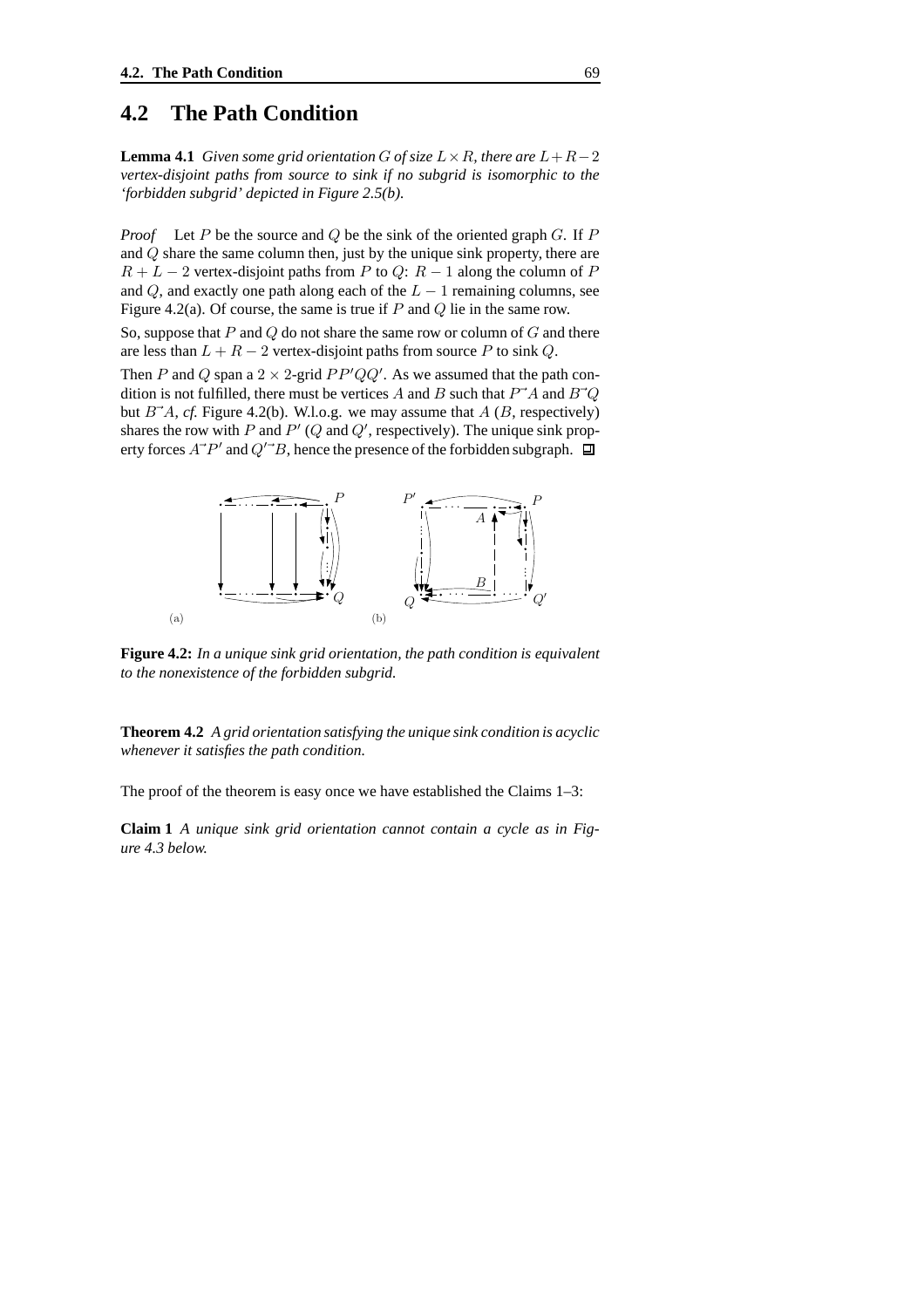

**Figure 4.3:** *No unique sink grid orientation contains this cycle.*

*Proof Claim 1* To have a unique sink in the face  $A, P_4, P_5$ , we need the edge  $P_4^{\dagger}A$ . But this leaves no way to orient the edge connecting A with  $P_2$ . Either the unique sink property is violated in face  $A, P_1, P_2$  or in  $A, P_2, P_3, P_4$ .  $\Box$ 

**Claim 2** *A unique sink grid orientation cannot contain a cycle as in Figure 4.4 below.*



**Figure 4.4:** *No unique sink grid orientation contains this cycle.*

*Proof Claim 2* This one is a little bit trickier.

**Suppose**  $P_5$ <sup> $\sim$ </sup> $C$ . By the unique sink property of the various suborientations, this implies  $P_3^{\rightharpoonup}C$ ,  $P_2^{\rightharpoonup}C$ ,  $P_6^{\rightharpoonup}C$ , which means that C is, in this case, the unique sink. Assuming  $P_3^{\dagger}B$  gives a contradiction as it implies  $P_1^{\dagger}B$  leaving no choice for  $B^{\dagger}P_6$ . (Either there would be no sink on the face  $P_1$ ,  $P_6$ , B or two sinks on  $C, B, P_3, P_6$ .) So, we must have  $B^{\dagger}P_3$ , leading to  $B^{\dagger}P_4$ ,  $B^{\dagger}P_6$ and  $B^{-}P_1$ ; see Figure 4.5 for the current state of affairs.

We still have all options for the edges incident to A. But  $P_1^{\dagger}A$  implies  $P_5^{\dagger}A$ , hence  $P_4^{\dagger}A$  and  $P_2^{\dagger}A$ , a contradiction to having the unique sink at C already. So, we must have  $A^{\dagger}P_1$ . This, in turn, implies  $P_4^{\dagger}A$ . No matter how we now orient the edge connecting  $A$  and  $P_2$ , we will always get a subgraph not satisfying the unique sink property.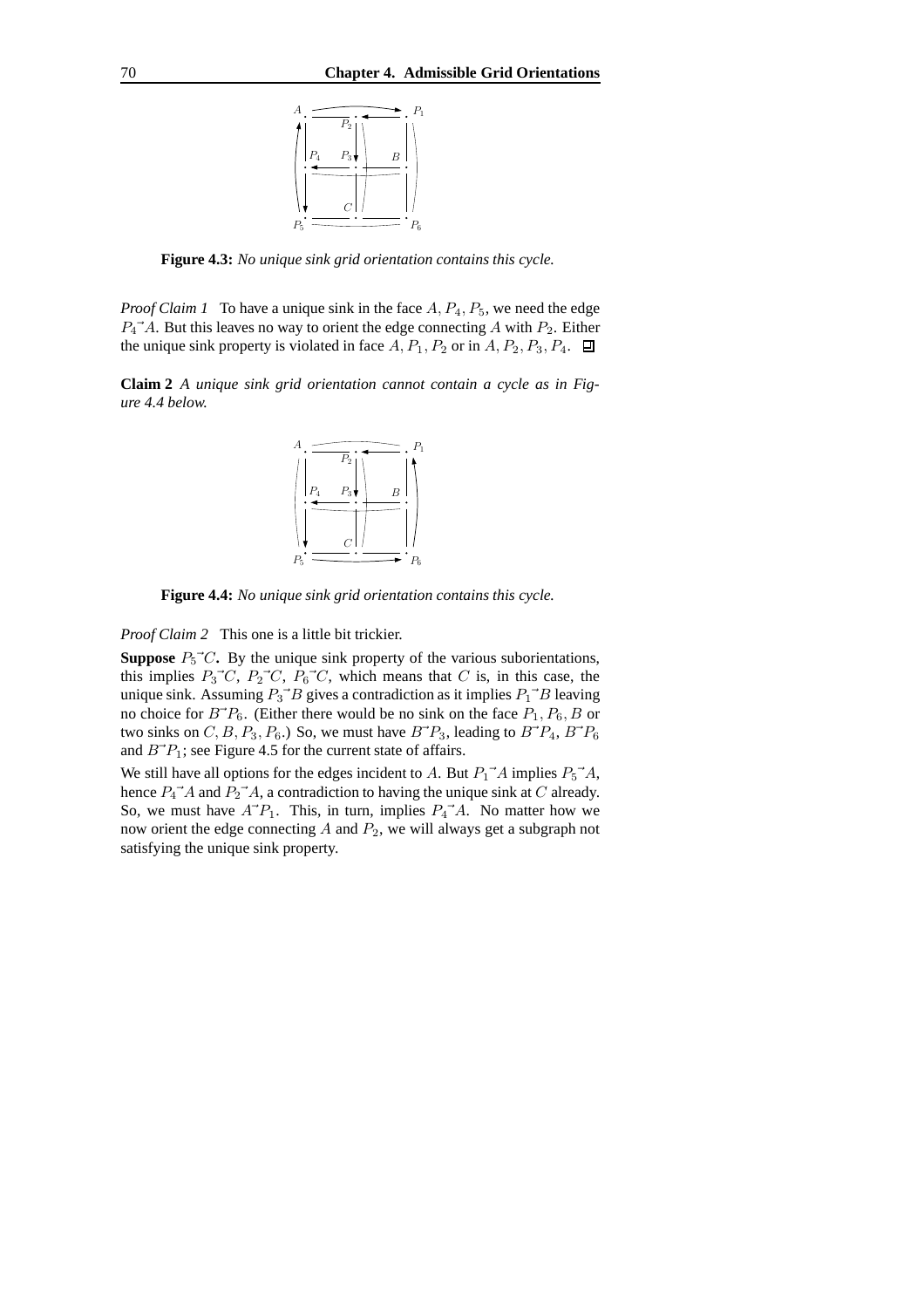

**Figure 4.5:** Assuming  $P_5^{\dagger}C$ .

So  $P_5^{\dagger}C$  leads to a contradiction.

**Therefore, suppose**  $C^{\dagger}P_5$ . Then, we must have  $C^{\dagger}P_6$ ,  $C^{\dagger}P_2$  and  $C^{\dagger}P_3$ . Since  $B^{\dagger}P_3$  makes it impossible to orient the edge between B and  $P_6$ , we may assume  $P_3$ <sup>- $B$ </sup>. Therefore,  $P_1$ <sup>- $B$ </sup>,  $P_6$ <sup>- $B$ </sup> and  $P_4$ <sup>- $B$ </sup>, leading us to an orientation as in Figure 4.6:  $C$  is the source,  $B$  the unique sink.



**Figure 4.6:** Assuming  $C^2P_5$ .

Now,  $P_5^{\dagger}A$  will lead to  $P_4^{\dagger}A$ ,  $P_2^{\dagger}A$  and  $P_1^{\dagger}A$ , making A another sink which is impossible. Hence, we must have  $A^{\dagger}P_5$ . But this would imply  $P_2^{\dagger}A$ , leaving no way to orient the edge connecting  $A$  with  $P_1$  without causing a violation of the unique sink condition – giving us the contradiction which establishes the claim. 回

**Claim** 3 *Given a grid orientation satisfying the unique sink property<sup>1</sup> as well as the path condition. For any pair of vertices* P*,* Q*, connected by some path*  $P \rightarrow Q$ *, we have*  $|P \rightarrow Q| \leq 3$ *.* 

*Proof Claim* 3 Suppose we have found two vertices P and Q with  $|P \to Q| \ge$ 4, we may assume  $|P \rightarrow Q| = 4$ . As we could replace two consecutive edges

<sup>&</sup>lt;sup>1</sup>By Lemma 2.13, such an orientation has also a unique source.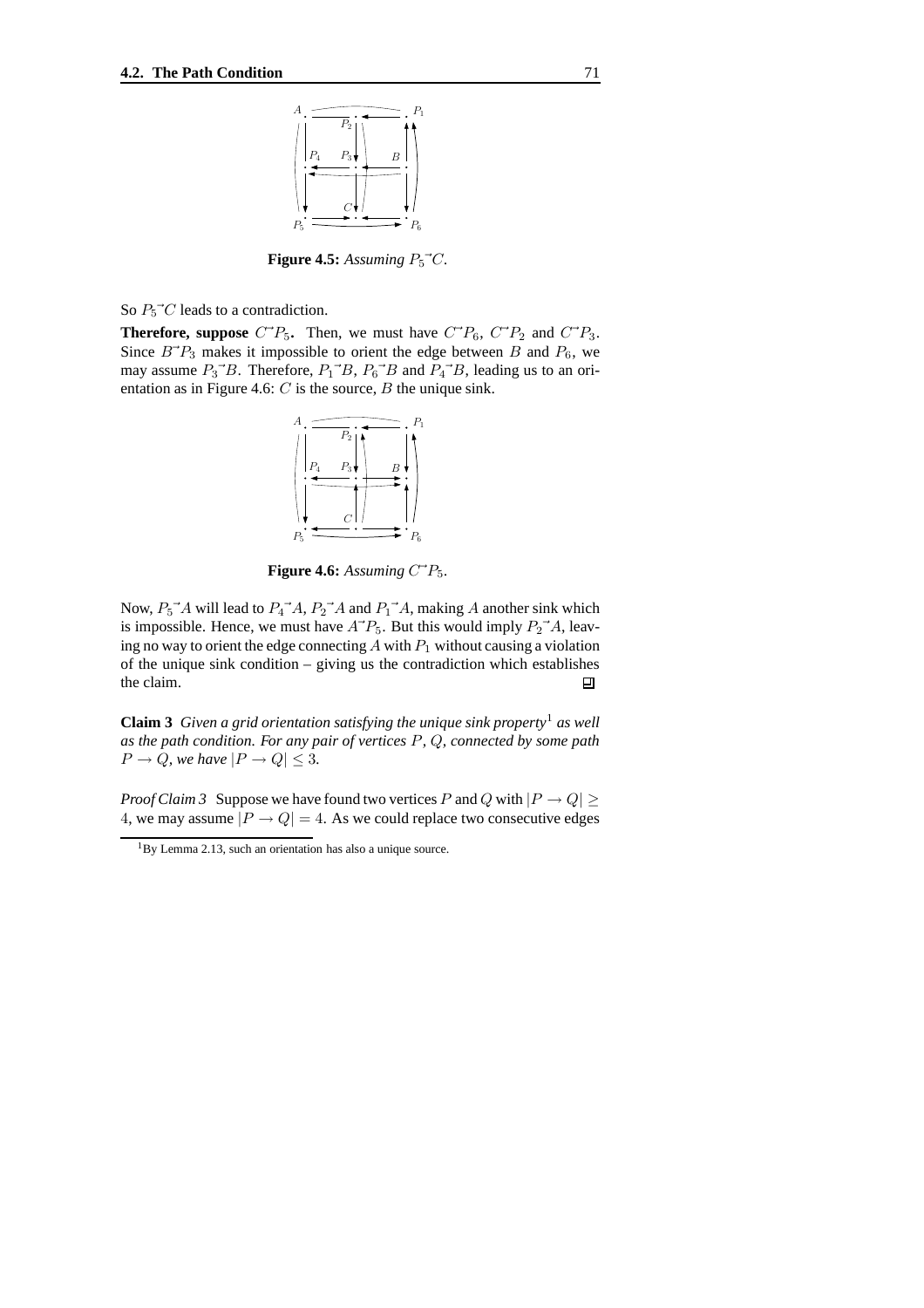along the same row/column by one edge, the shortest path will be zig-zagging and of the form as in Figure 4.7 below; there we only consider the  $3 \times 3$ subgraph spanned by this path. Denote this subgraph by  $G_{PQ}$ . Note that by Claims 1 and 2 there cannot be a path  $Q \to P$  in  $G_{PQ}$ . (Of course, these two claims do not cover all possible options. But the others are easily observed.)



**Figure 4.7:** A shortest connecting path  $P \rightarrow Q$  of length 4.

Neither P nor Q can be the source or the sink of  $G_{PQ}$  as otherwise we would either have a shorter path  $P \to Q$  or some path  $Q \to P$ , something we have already ruled out.

So, for the  $3\times 3$  subgraph induced by P and Q we have essentially two options, as drawn in Figure 4.8 below. We see that  $A$  has to be either the unique sink or the unique source.



**Figure 4.8:** *A shortest connecting path*  $P \rightarrow Q$  *of length* 4*.* 

**Case 1:** A **is unique source.**  $C^{\dagger}Q$  would imply  $P_2^{\dagger}C$  leading to a path of length 3 connecting  $P$  and  $Q$ , in contradiction to our assumption. So, we have  $Q^{\dagger}C$ , which implies  $P_3^{\dagger}C$  and hence  $P_2^{\dagger}C$ , nonetheless. But now we have a violation of the path condition, as it creates the forbidden subgraph of Figure 2.5(b).

**Case 2:** A **is unique sink.**  $P^{\dagger}B$  would imply  $B^{\dagger}P_4$  leading again to a path of length 3, this time connecting  $P$  and  $Q$ , in contradiction to our assumption. But  $B^{\dagger}P$  implies  $B^{\dagger}P_3$  and  $B^{\dagger}P_4$ , creating the forbidden subgraph of Figure 2.5(b), thus, violating the path condition.回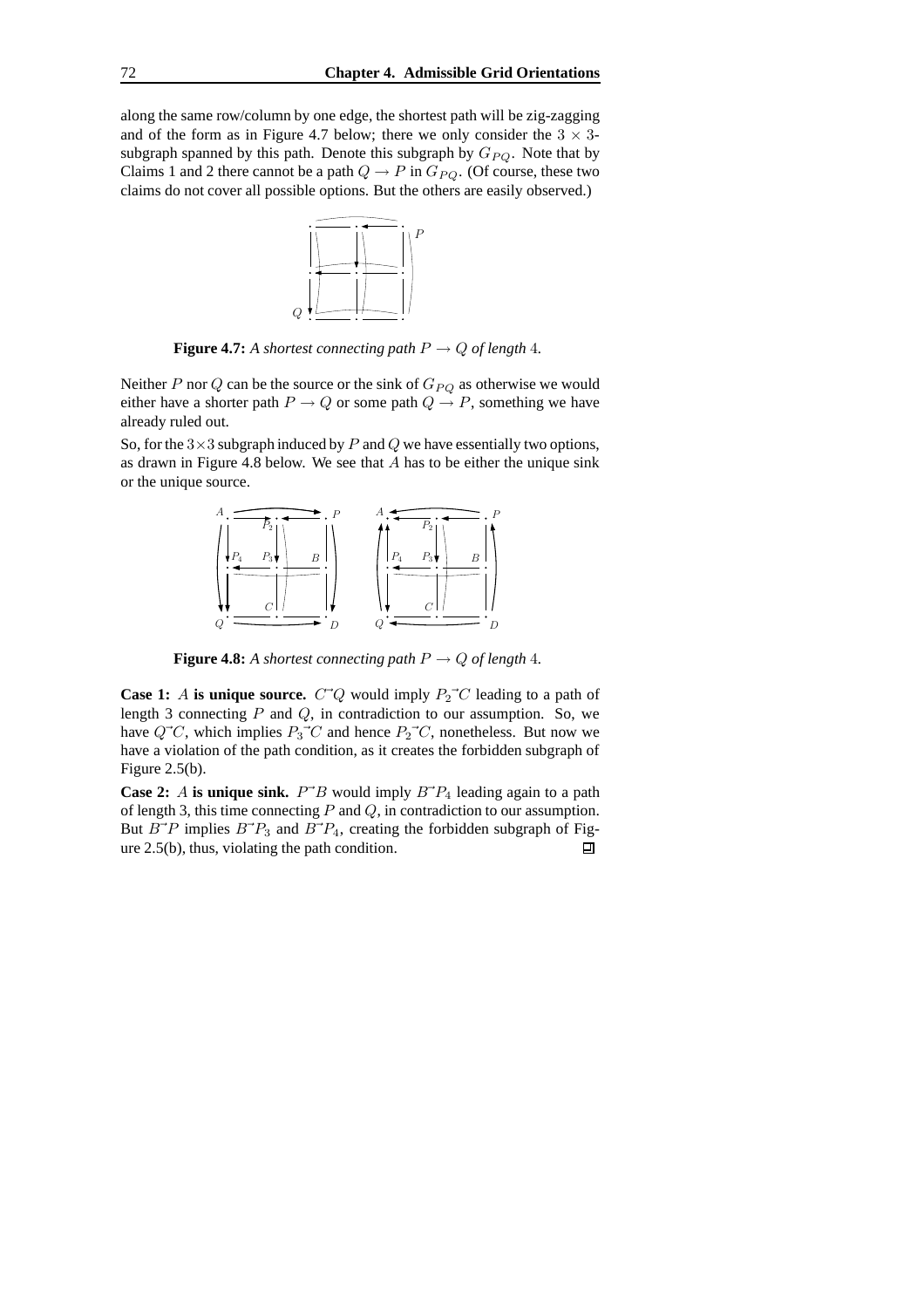*Proof Theorem 4.2* Claim 3 above tells us that the maximal length of the shortest cycle is 4 as there is an obvious path from each point to any other point on the same cycle. So, this cycle must form a  $2 \times 2$ -subgrid, which is a contradiction. contradiction.

Claim 3 established the fact, that the maximal length of the shortest path between two vertices  $P, Q$  in an admissible grid orientation is at most 3. For the proof, the validity of the path condition was crucial. In fact, dropping the path condition, we may construct a unique sink orientation of size  $L \times R$  with a shortest path as long as  $2(m-1)$ ,  $m := min\{L+R\}$ , see Figure 4.9.



**Figure 4.9:** *A shortest connecting path*  $P \rightarrow Q$  *of length 6 in a* 4 × 4-*grid.* 

In general, the grid orientation is defined as follows. Given the rows  $\{p_1, \ldots, p_L\}$  and columns  $\{q_1, \ldots, q_R\}$  which define the vertices  $(p_i, q_j)$ ,  $1 \le i \le L$ ,  $1 \le j \le R$ , we have the edges

 $(p_i, q_{j1})^{\text{-}} (p_i, q_{j2}), \quad \text{for all } 1 \le i \le m, 1 \le j_1 < j_2 \le m$ (horizontal edges)  $(p_i, q_{i+1})^-(p_{i+1}, q_{i+1}),$  for all  $i, 1 \le i \le m-1$ (vertical edges on the path)  $(p_{i_1}, q_j)$ <sup>-</sup> $(p_{i_2}, q_j)$ , for all  $1 \le j \le m, 1 \le i_2 < i_1 \le m$ , whenever  $i_1 \neq i_2 + 1$  or  $j \neq i_1$ . (remaining vertical edges)

It is not hard to see that this defines a unique sink orientation.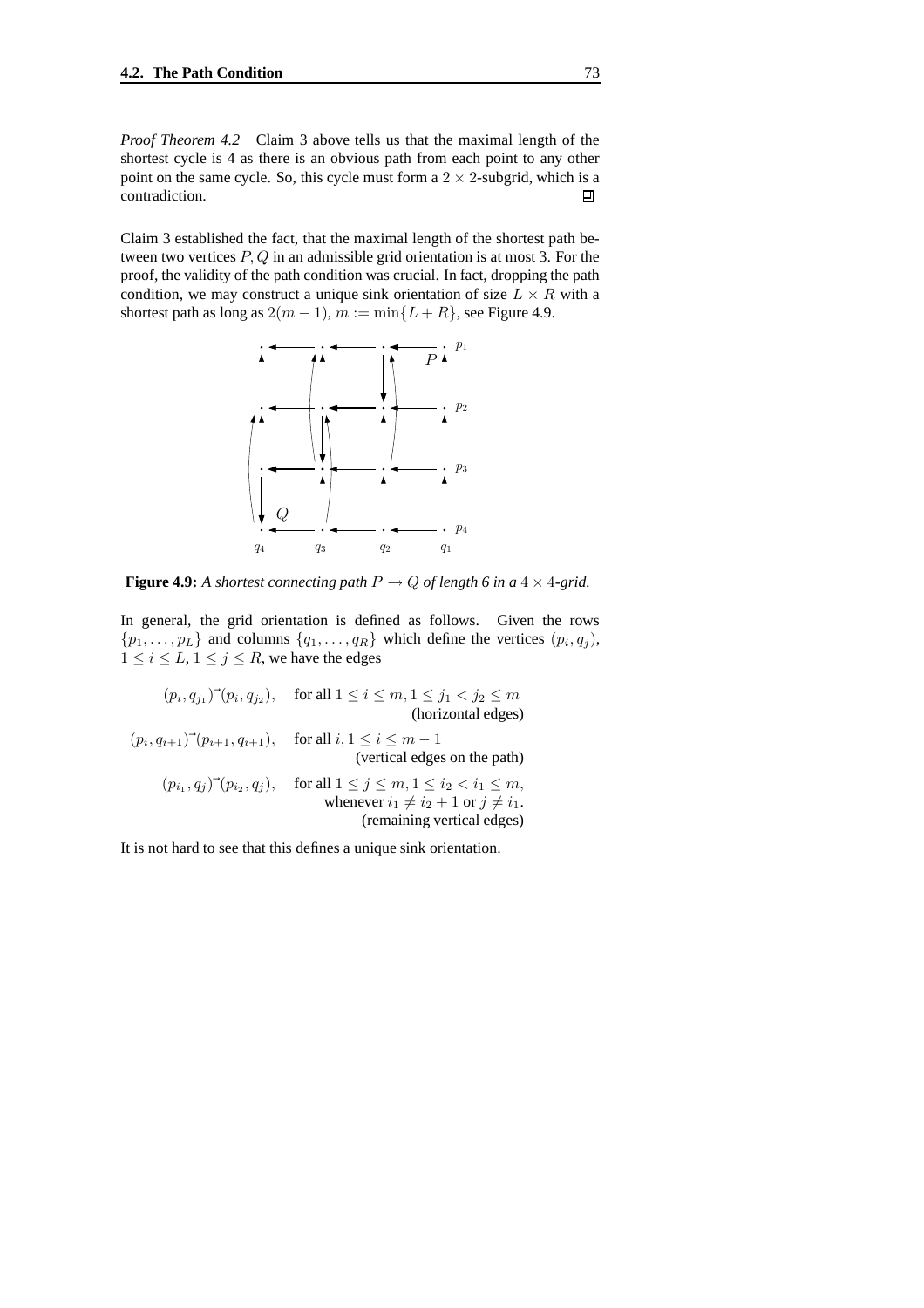We claim that the shortest path from  $P = (p_1, q_1)$  to  $Q = (p_m, q_m)$  has length  $2(m-1)$ . Observe that only  $m-1$  column-edges lead from some row  $p_i$  to row  $p_j$  with  $i < j$ . In fact, in all  $m-1$  cases, we have  $j = i+1$ . Furthermore, no two of them lie in the same column. So, in order to get from  $P$  (in row  $p_1$ ) to Q (in row  $p_m$ ) we need to make use of all of them plus the  $m-1$  row-edges  $(p_i, q_i)$ <sup>-</sup> $(p_i, q_i)$  that take us from the end of one possible column edge to the starting point of the next. Hence,  $|P \rightarrow Q| = 2(m - 1)$ , as claimed.

Observe, that for the acyclic case this is best possible: For a shortest path we may use only one edge from each row or column.

## **4.3 A Random Walk on Admissible Grid Orientations**

Our successful analysis of RANDOM EDGE on  $(d, d + 2)$ -polytopes in Chapter 3 relied on the ability to model its behaviour as a random process on a planar configuration of one line and  $n$  points.

In this section we will see that one can analyse RANDOM EDGE directly, that is, as a *Random Walk* on an admissible grid orientation.

With the terminology introduced at the end of Section 4.1, we define this random walk formally as Algorithm 4.3.

|                 | Algorithm 4.3                                       | <b>RANDOM WALK</b><br>on an admissible grid orientation $G$ |
|-----------------|-----------------------------------------------------|-------------------------------------------------------------|
|                 | $1 \quad P \leftarrow$ arbitrary node of G;         |                                                             |
|                 | 2 $\mathcal{N} \leftarrow \{Q \mid P^{\dagger}Q\};$ |                                                             |
|                 | 3 while $\mathcal{N} \neq \emptyset$                |                                                             |
| 4               | do                                                  |                                                             |
| $5\overline{)}$ | $P \leftarrow_{\text{random}} \mathcal{N};$         |                                                             |
| 6               |                                                     | $\mathcal{N} \leftarrow \{Q \mid P^{\dagger}Q\};$           |
|                 | return <i>P</i> .                                   |                                                             |

We will prove the following theorem:

7 **return** P.

**Theorem 4.4** *Starting at an arbitrary node of an*  $L \times R$  *admissible grid orientation, the expected number of steps needed to reach the sink by means of a random walk on the graph is at most*

 $O((\log n)(1 + \log m)) = O(\log^2 n),$ *where*  $n = L + R$  *and*  $m = \min\{L, R\}$ *.*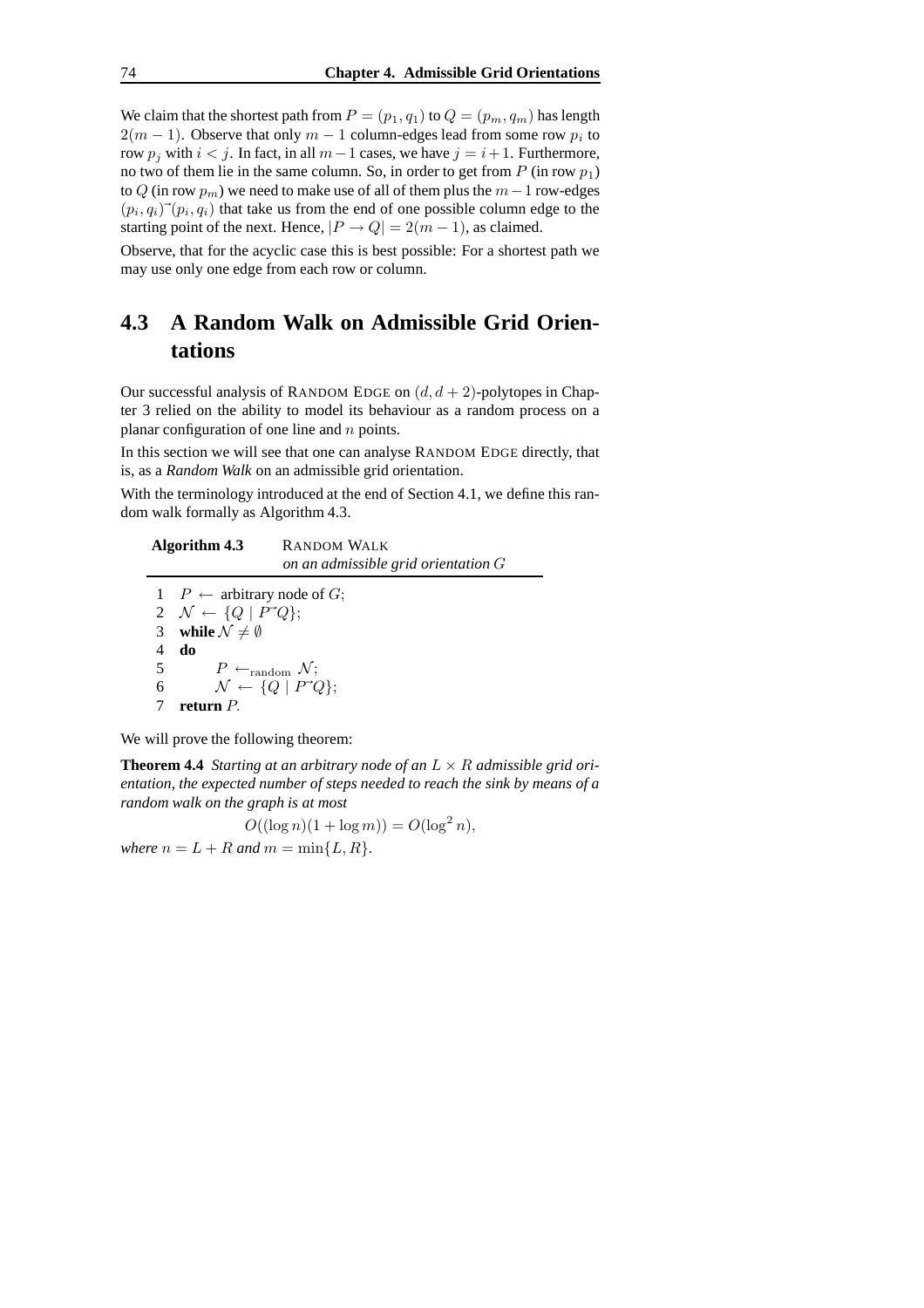Note the similarity to Theorem 3.2. In the light of Observation 2.11 this is no coincidence. In fact, the analysis of Algorithm 4.3 can be based on the Analysis of the *Fast Process* in Section 3.2. The challenge lies in extracting and translating the decisive geometric properties there into properties of an admissible graph orientation here. Most interestingly, the analysis will depend crucially on the validity of the path condition. Practical experiments suggest that the upper bound of Theorem 4.4 holds for *any* unique sink orientations (not necessarily fulfilling the path condition). From our discussion below it becomes clear that in order to prove this conjecture an entirely different approach would be needed.

#### **4.3.1 The Refined Index**

There are  $L - 1$  row-edges and  $R - 1$  column-edges incident to each node P. We say that P has *refined index*  $[r, s]$  (index  $(P) = [r, s]$ ) if P has r outgoing row-edges and s outgoing column-edges.

**Lemma 4.5** Given some unique sink grid orientation G of size  $L \times R$ , the *function*

 $index: G \to \{[r, s] \mid 0 \le r < L, 0 \le s < R\}$ 

*is a bijection between the coordinates of the vertices and their indices.*

*Proof* We have to show that for each refined index there is exactly one node carrying it. Suppose otherwise. Then there are two nodes  $P = (p_1, p_2)$  and  $Q = (q_1, q_2)$ , both with refined index [r, s]. Clearly, P and Q are neither lying in the same row nor in the same column, i.e.  $p_i \neq q_i$ ,  $i = 1, 2$ . As  $\langle P, Q \rangle$  must be a unique sink orientation we may assume, w.l.o.g.,  $P^{\rightarrow}(q_1, p_2)$ and  $(p_1, q_2)^{\dagger} Q$ , *cf.* Figure 4.10(a). As both P and Q have the same number of outgoing column-edges, there must be some row  $r$ , say, that is only reachable from Q but not from P, i.e.  $Q^{\rightarrow}(r, q_2)$  and  $(r, p_2)^{\rightarrow}P$ . But this implies  $(r, p_2)$ <sup>-</sup> $(q_1, p_2)$ , and the edges in the rows  $p_1, q_1$  and r that link the columns  $p_2$  and  $q_2$  must all have the same orientation, *cf.* Figure 4.10(a).

**Case 1:**  $(x, q_2)$ <sup> $\rightarrow$ </sup> $(x, p_2)$  for  $x = p_1, q_1, r$ .

As  $P$  and  $Q$  have the same column index, there must be a column  $c$ , say, such that  $P^{\rightarrow}(p_1, c)$  and  $(q_1, c)^{\rightarrow}Q$ . Figure 4.10(b) demonstrates the situation. Observe, that this results in a cycle isomorphic to the one in Figure 4.4. With Claim 2 in Section 4.2 we have proven that this is in contradiction to the unique sink property.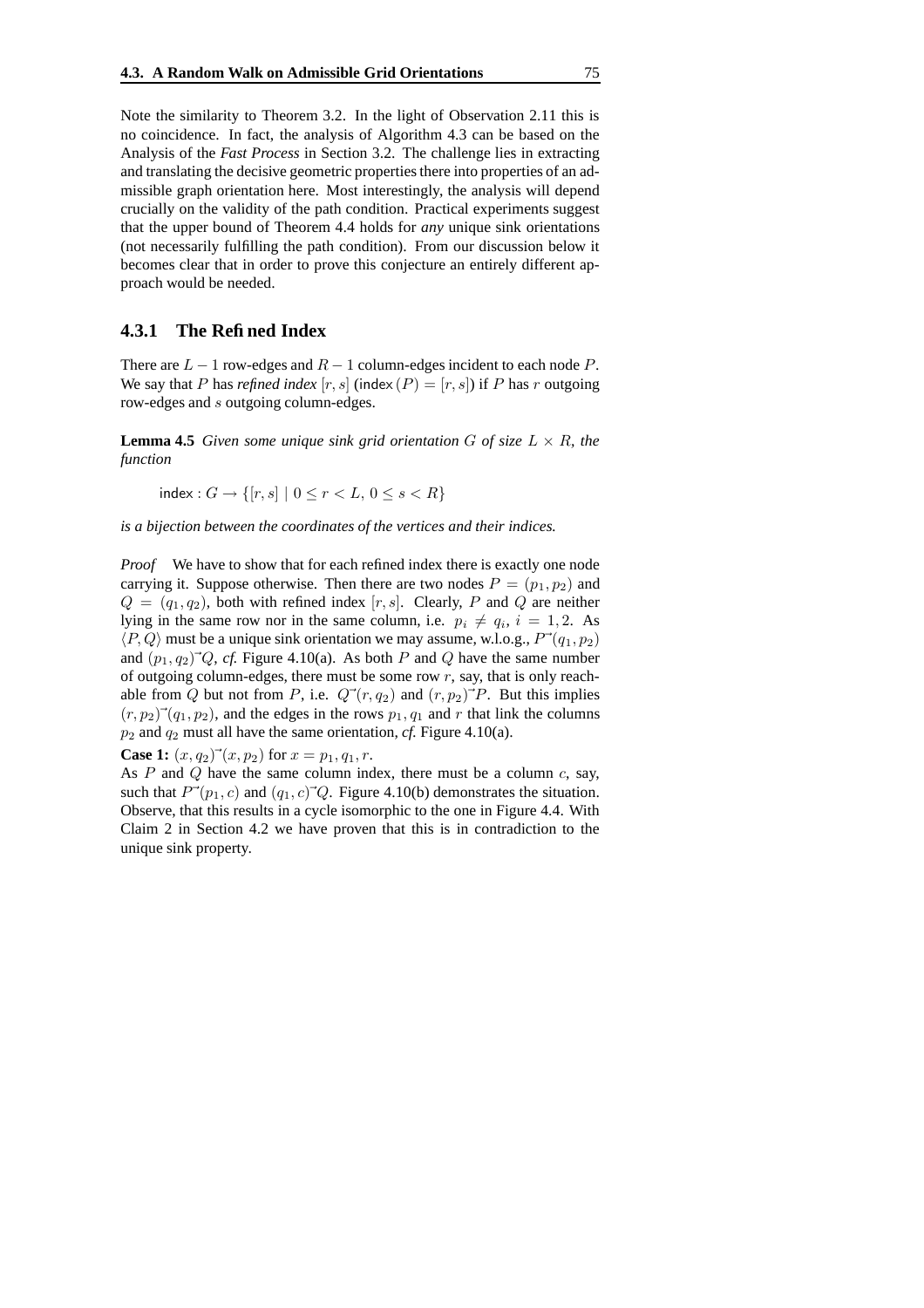

**Figure 4.10:** *Suppose, there are nodes* P *and* Q *with equal refined index.*

**Case 2:**  $(x, p_2)$ <sup>-</sup> $(x, q_2)$  for  $x = p_1, q_1, r$ .

Again, there must be a column c, this time such that there are edges  $(p_1, c)^{\dagger}P$ and  $Q^{\rightarrow}(q_1, c)$ . Two edge orientations follow due to the unique sink property:  $(p_1, c)^{\rightarrow}(q_1, c), (p_1, c)^{\rightarrow}(p_1, q_2), cf.$  Figure 4.10(c). Now,  $(q_1, c)^{\rightarrow}(r, c)$  leads to a contradiction as we cannot orient the edge connecting  $(r, c)$  and  $(r, p_2)$  to our satisfaction. Either  $\langle (q_1, p_2), (r, c) \rangle$  or  $\langle P, (r, c) \rangle$  will not have a unique sink. But setting  $(r, c)$ <sup>-</sup> $(q_1, c)$  would imply  $(r, q_2)$ <sup>-</sup> $(r, c)$ , making it impossible to orient the edge connecting  $(r, c)$  and  $(p_1, c)$  without violating the unique sink condition either in  $\langle P,(r, c) \rangle$  or in  $\langle (p_1, q_2), (r, c) \rangle$ . 口

Note that the refined index determines the h-vector ( $cf$ . Lemma 2.13):  $h_k$  is the number of nodes with exactly k incoming (i.e.  $L + R - 2 - k$  outgoing) edges.

A corollary of Lemma 4.5 is, therefore, that the h-vector of unique sink orientations on grid graphs of size  $L \times R$  is a function of L and R only.

#### **4.3.2 Basic Properties**

**Lemma 4.6** For any two nodes  $P = (p_1, p_2), Q = (q_1, q_2)$  in a unique sink *grid orientation* G*, we observe:*

- *(i)*  $q_1 \in (R \text{-}below(P) \cup \{p_1\})$  ∧  $q_2 \in (C \text{-}below(P) \cup \{p_2\}) \implies$  $Q \in \text{reach}(P)$ ,
- *(ii) If G is acyclic then*  $Q \in \text{reach}(P) \implies Q \in \text{below}(P)$
- *(iii)*  $Q \notin \text{below}(P) \implies P \in \text{reach}(Q)$ .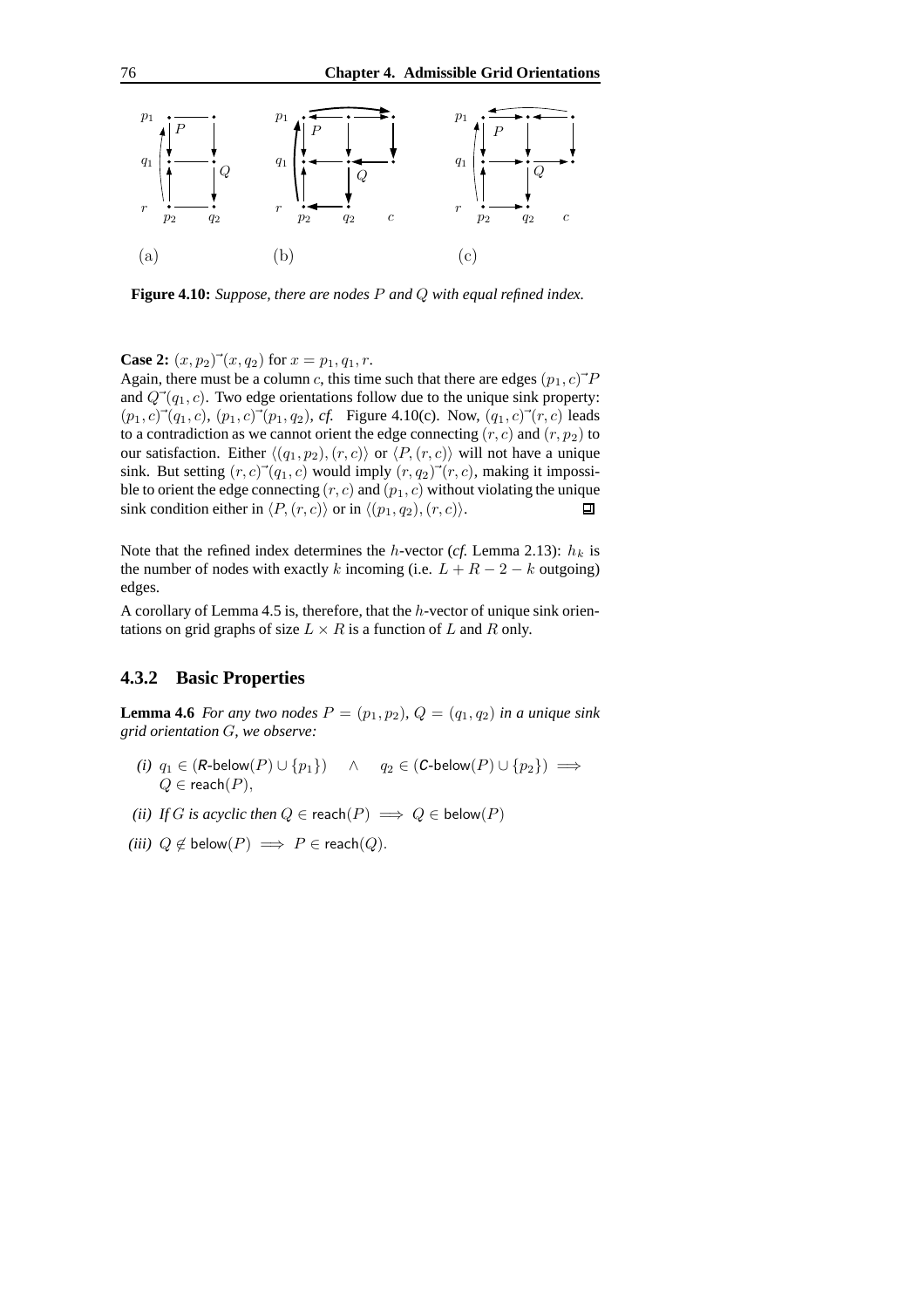*Proof* All three are easy. Here is the proof for (ii): suppose,  $Q \notin \text{below}(P)$ , that is,  $q_1 \notin \text{R-below}(P)$  and  $q_2 \notin \text{C-below}(P)$ . Then P is the sink of  $\langle P, Q \rangle$ . Hence, from any node in  $\langle P, Q \rangle$ , there is a path to P, in particular,  $Q \rightarrow P$ .<br>This implies  $Q \notin$  reach(P) by acyclicity. This implies  $Q \notin$  reach(P) by acyclicity.

**Lemma 4.7** *Given nodes*  $P = (p_1, p_2)$  *and*  $Q = (q_1, q_2)$  *with indices*  $index(P) = [r, s]$ ,  $index(Q) = [x, y]$  *where*  $r \ge x$ ,  $s \ge y$ *. Then*  $Q \not\rightarrow P$ *.* 

*Proof* Suppose  $q_1 \in (R\text{-}below(P) \cup \{p_1\})$  and  $q_2 \in (C\text{-}below(P) \cup \{p_2\})$ . By Lemma 4.6(i), then  $P \to Q$  and the claim holds thanks to acyclicity.

Therefore, we may assume that  $P$  and  $Q$  neither share the same row nor the same column and that, w.l.o.g.,  $q_2 \notin C$ -below $(P)$ , i.e.  $(p_1, q_2)^{\rightarrow} P$ .

We distinguish between two cases:

**Case 1:**  $p_2 \notin C$ -below(*Q*), *cf.* Figure 4.11(a) with the thick edges determined. Either  $P \to Q$  and the claim holds. Or we have edges  $(q_1, p_2)^{\dagger} P$  and  $Q^{\rightarrow}(p_1, q_2)$ . Since P has at least as many outgoing edges to other rows as Q, there is a row  $r_1$  with  $P^{\rightarrow}(r_1, p_2)$  and  $(r_1, q_2)^{\rightarrow} Q$ . In this row,  $(r_1, q_2)^{\rightarrow}(r_1, p_2)$ by the unique sink property in the subgrid  $\langle P,(r_1, q_2)\rangle$ . But no matter how we now orient the edge between the nodes  $(r_1, p_2)$  and  $(q_1, p_2)$ , the unique sink property is always violated.

**Case 2:**  $p_2 \in C$ -below(*Q*), *cf.* Figure 4.11(b), the thick edges being given. Since  $P$  has at least as many outgoing edges to other columns as  $Q$ , there must be a column c that is in C-below(P)  $\setminus$  C-below(Q) i.e. we have some c with  $P^{\rightarrow}(p_1, c)$  and  $(q_1, c)^{\rightarrow}Q$ . Either  $P \rightarrow Q$  and the claim holds, or  $(q_1, c)^{\rightarrow}(p_1, c)$ . By the unique sink property we have  $(q_1, p_2)^{\rightarrow} P$ ,  $(p_1, q_2)^{\rightarrow}(p_1, c)$ ,  $Q^{\rightarrow}(p_1, q_2)$ . That is,  $p_1 \in \text{R-below}(Q)$  and  $q_1 \notin \text{R-below}(P)$ . P has at least as many outgoing edges to other rows as Q, there must be (as in case 1) a row  $r_2$  that is in R-below(P) \R-below(Q). But then the  $3 \times 3$ -subgrid  $\langle P, Q, (r_2, c) \rangle$  contains two nodes with refined index  $[1, 1]$ , namely P and Q. Thus, by Lemma 4.5, a contradiction. 口

**Lemma 4.8** *Given nodes*  $P = (p_1, p_2)$  *and*  $Q = (q_1, q_2)$  *with*  $Q \nrightarrow P$ *. Then*  $C$ -below $(Q) \subset C$ -below $(P)$  *or* R-below $(Q) \subset R$ -below $(P)$ .

*Proof* We may assume that P and Q share neither a row nor a column, for otherwise  $Q \nightharpoonup P$  implies  $P \rightarrow Q$  and the lemma clearly holds. Suppose there is a node  $R = (r_1, r_2)$  with  $r_1 \in \text{R-below}(Q) \setminus \text{R-below}(P)$  and  $r_2 \in$ C-below(Q) \ C-below(P).  $Q \nrightarrow P$  implies that we have  $(p_1, r_2)$ <sup>-</sup> $(q_1, r_2)$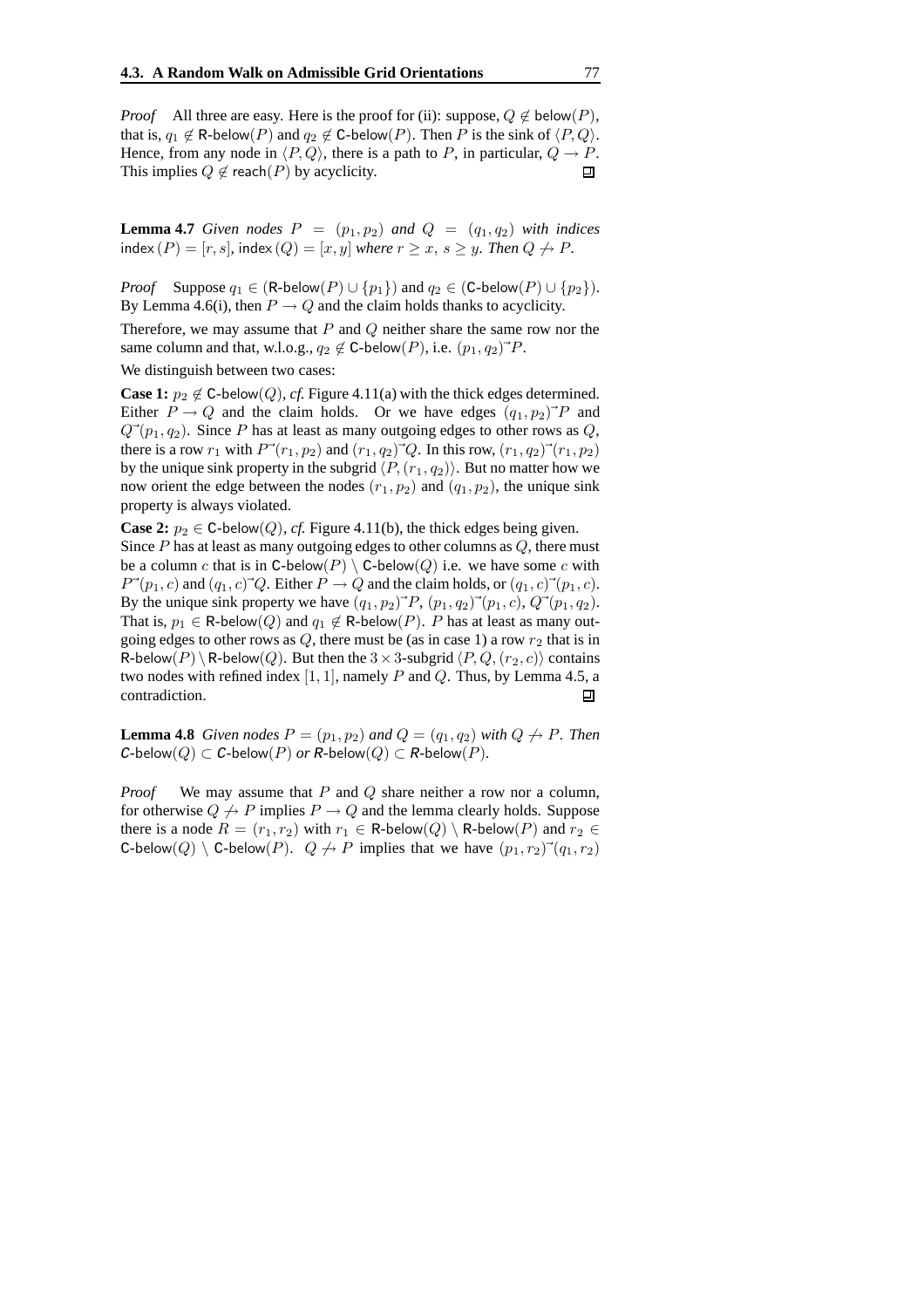

**Figure 4.11:** *Consider nodes*  $P$ , index  $(P) = [r, s]$  *and*  $Q$ , index  $(Q) = [x, y]$ *with*  $r \geq x$ ,  $s \geq y$ .  $Q \rightarrow P$  *leads to a contradiction.* 

and  $(r_1, p_2)$ <sup>-</sup> $(r_1, q_2)$ . Since by Lemma 4.6(i) there is a path from Q to R,  $Q \nightharpoonup P$  further implies that there is no path from R to P. Thus, we have  $(p_1, r_2)$ <sup>-</sup> $(r_1, r_2)$  and  $(r_1, p_2)$ <sup>-</sup> $(r_1, r_2)$ . The resulting configuration is depicted in Figure 4.12. Clearly,  $\langle P, R \rangle$  does not have a unique sink. 回



**Figure 4.12:**  $Q \nightharpoonup P$  *implies*  $C$ -below $(Q) \subset C$ -below $(P)$  *or*  $R$ -below $(Q) \subset R$ -below $(P)$ .

**Corollary 4.9** *Given nodes*  $P = (p_1, p_2)$  *and*  $Q = (q_1, q_2)$  *with*  $Q \nrightarrow P$  *and*  $p_1 \in R$ -below $(Q)$   $(p_2 \in C$ -below $(Q)$ *, respectively). Then*  $C$ -below $(Q) \subset$  $C$ -below( $P$ )  $(R$ -below( $Q$ )  $\subset$   $R$ -below( $P$ )*, respectively*).

**Lemma 4.10** *Given some grid orientation consisting of a single row or column with* k *nodes. Then a random walk (as defined in Algorithm 4.3) starting at an arbitrary node takes at most*  $\log_2 k$  *steps.*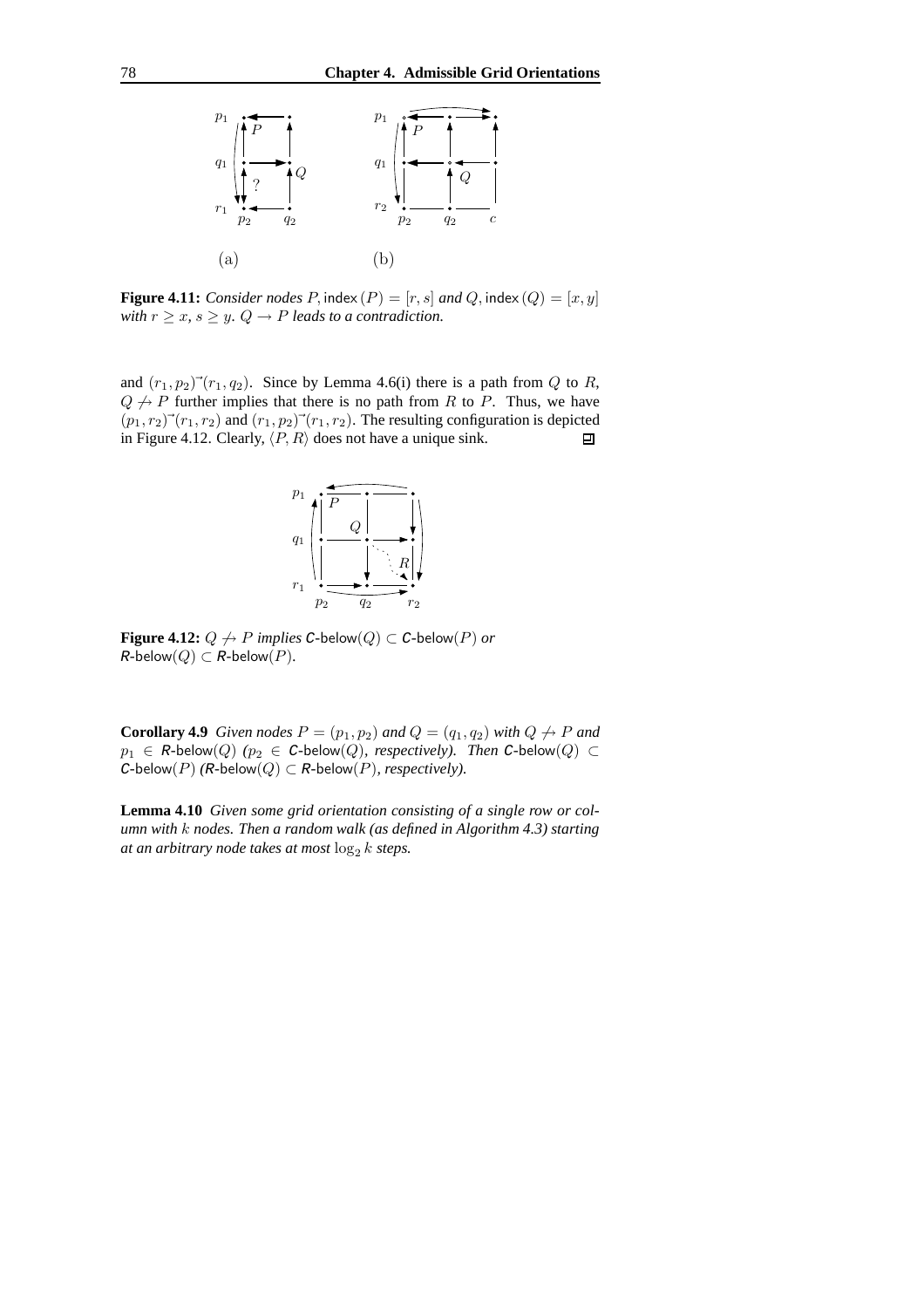Such a grid orientation is the complete graph with  $k$  nodes. We have studied this (trivial) case extensively in Section 3.1. So, there is nothing (left) to prove.

#### **4.3.3 The Analysis**

We follow closely the analysis of the *Fast Process* in Section 3.2, dividing the random walk into phases and estimate their number and their respective duration. Whenever possible, we will also use the same notation as in Section 3.2.

In fact, some of the terminology we have introduced was motivated by the need to describe the (geometric) properties of the planar configuration of one line and  $n$  points as the combinatorial properties of an admissible grid orientation.

Recall Observation 2.11: each  $\ell$ -edge corresponds to a vertex in the graph, there is an edge from one to another vertex if one can pivot directly from one to the other of the corresponding  $\ell$ -edges. So, the rows of the grid can be identified with the points left of  $\ell$ , the columns with the points on the right hand side of  $\ell$ . In this light, the notions of R-below(P) and C-below(P) suddenly make sense: these denote those rows and columns that correspond to points lying below the  $\ell$ -edge that is represented by the node  $P$ .

As before, we assume that G is an admissible grid orientation of size  $L \times R$ ,  $L + R = n$ ; assume further, w.l.o.g., that  $L \geq R$ .

For  $0 < i \leq \lfloor \log_2 R \rfloor$ , let  $\lambda_i = (l_1^{(i)}, l_2^{(i)})$  denote the unique node with refined index  $[2^{i-1}, 2^{i-1}]$ ,  $\lambda_0$  is the sink  $[0, 0]$ .  $\lambda_{\lfloor \log_2 R \rfloor + 1}$  is the source  $[L-1, R-1]$ . (So, if  $R = L$  and equals a power of 2 then  $\lambda_{\lfloor \log_2 R \rfloor + 1} = \lambda_{\lfloor \log_2 R \rfloor}$ .) We say that a node P belongs to *phase i* of the *random* walk if  $\lambda_{i+1} \rightarrow P$  and  $\lambda_j \nrightarrow P$ , for all  $j \leq i$  or if  $\lambda_i = P$ . We define the random variable  $X_i$ ,  $i =$  $[0, ..., |\log_2 R|]$ , as the number of nodes visited during phase i. As  $\lambda_0$  is the sink of the graph, completion of phase 0 entails completion of the whole random walk. Hence,  $Z = \sum_{i=0}^{\lfloor \log_2 R \rfloor} X_i$  is the random variable whose expectation we want to analyse.

We will show that  $E(X_i) = O(\log n)$  for all i and, hence,

$$
E(Z) = O((\log n)(1 + \log R)) = O(\log^2 n).
$$

**Analysis of a Single Phase** Fix some  $i, 0 \le i \le \lfloor \log_2 R \rfloor$ , set  $k = 2^{i-1}$ . We have node  $\lambda_{i+1}$  or some node in reach $(\lambda_{i+1}) \setminus \text{reach}(\lambda_i)$  and the phase starts. The phase ends whenever we reach the node  $\lambda_i$  or some node which is in the reach of  $\lambda_i$ ,  $j \leq i$ .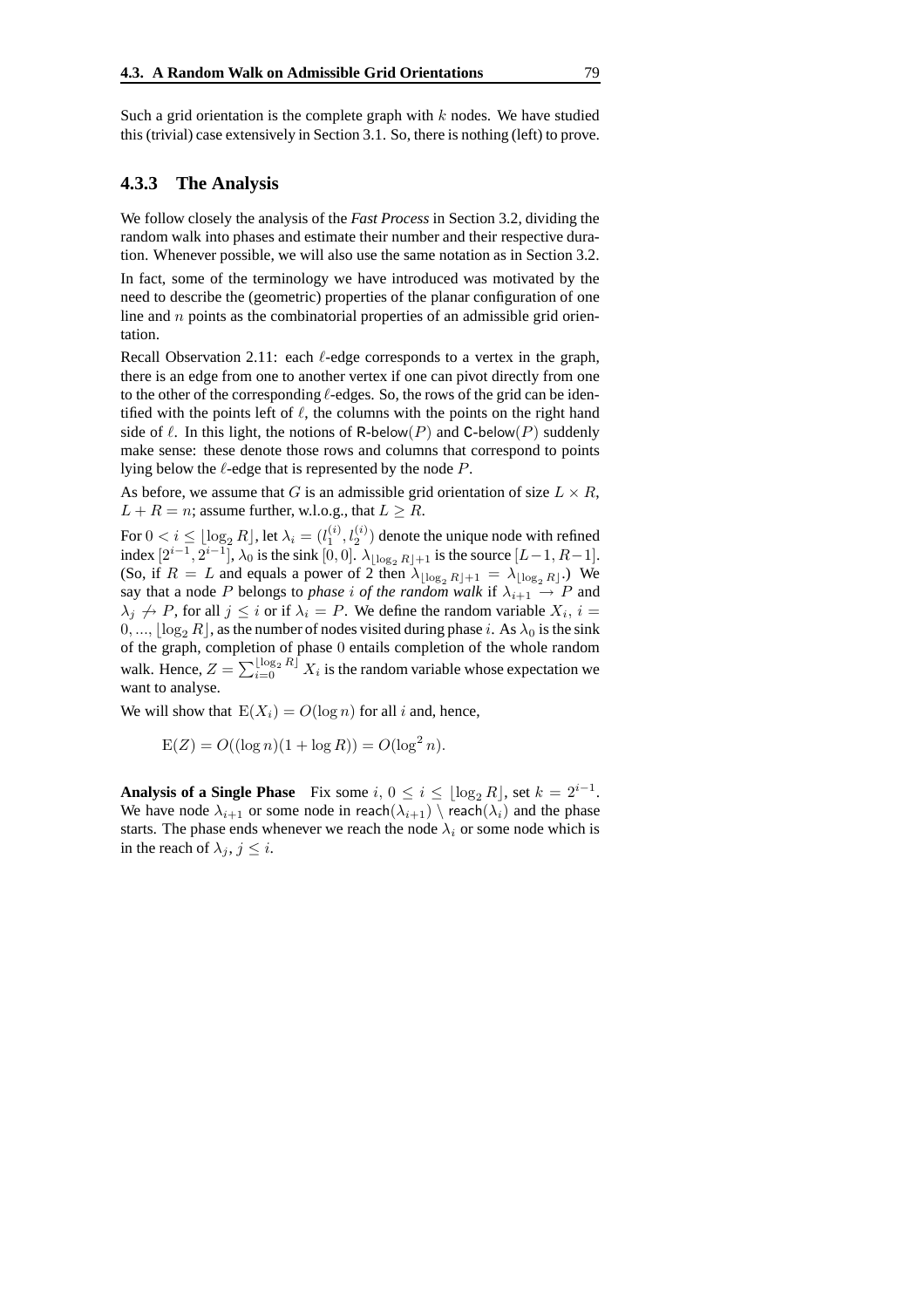Recalling Lemma 4.6 we see that for any node  $P = (p_1, p_2)$  in phase i we have  $(p_1, p_2) \in \mathsf{below}(\lambda_{i+1})$  while  $p_1 \notin \mathsf{R}\text{-below}(\lambda_i)$  or  $p_2 \notin \mathsf{C}\text{-below}(\lambda_i)$ . (For otherwise it would already belong to a lower phase.)

We further split phase *i* into *strokes*. A stroke starts after we have sampled a node with a new witness for being below  $\lambda_i$  or  $\lambda_{i+1}$ , or at the beginning of a new phase. The start of a new stroke also terminates the previous one.

In other words, a new stroke starts whenever we have moved *along a row* to a column in C-below $(\lambda_i) \cup C$ -below $(\lambda_{i+1})$  or *along a column* to a row in R-below( $\lambda_i$ ) ∪ R-below( $\lambda_{i+1}$ ) (or at the beginning of a phase).

If N is the number of strokes, then we can write  $X := X_i$  as

$$
X = Y_1 + Y_2 + \cdots + Y_N
$$

where  $Y_j$  is the number of nodes visited during the jth stroke. Note that N itself is again a random variable. (For  $j > N$  we set  $Y_j = 0$ .)

We will show that

- (i)  $E(Y_j | j \leq N) = O(\log n)$  for all j, and
- (ii)  $E(N) = O(1)$ .

It follows that  $E(X) = O(\log n)$ :

$$
E(X) = \sum_{j=1}^{\infty} \overbrace{E(Y_j | j \le N)}^{O(\log n)} Pr(j \le N)
$$
  
=  $O(\log n) \sum_{j=1}^{\infty} Pr(j \le N)$   
=  $O(\log n) E(N)$ . (4.1)

The nodes starting a new stroke can be grouped into different 'categories', depending on the associated witness. We will see that with a certain probability we move to a new category and come closer to our goal: to escape the current phase.

We argue as follows: *At any point of phase* i*,* the following four claims hold:

**Claim 1** *The expected number of nodes visited until we reach either a new* 2 *row in* R-below( $\lambda_{i+1}$ ) *or a new column in* C-below( $\lambda_{i+1}$ ) *is at most*  $\log_2 n$ .

<sup>2</sup>We use 'new' as 'new with respect to the current node'. With each pivot we either enter a new row or a new column — while either staying in the current column or in the current row.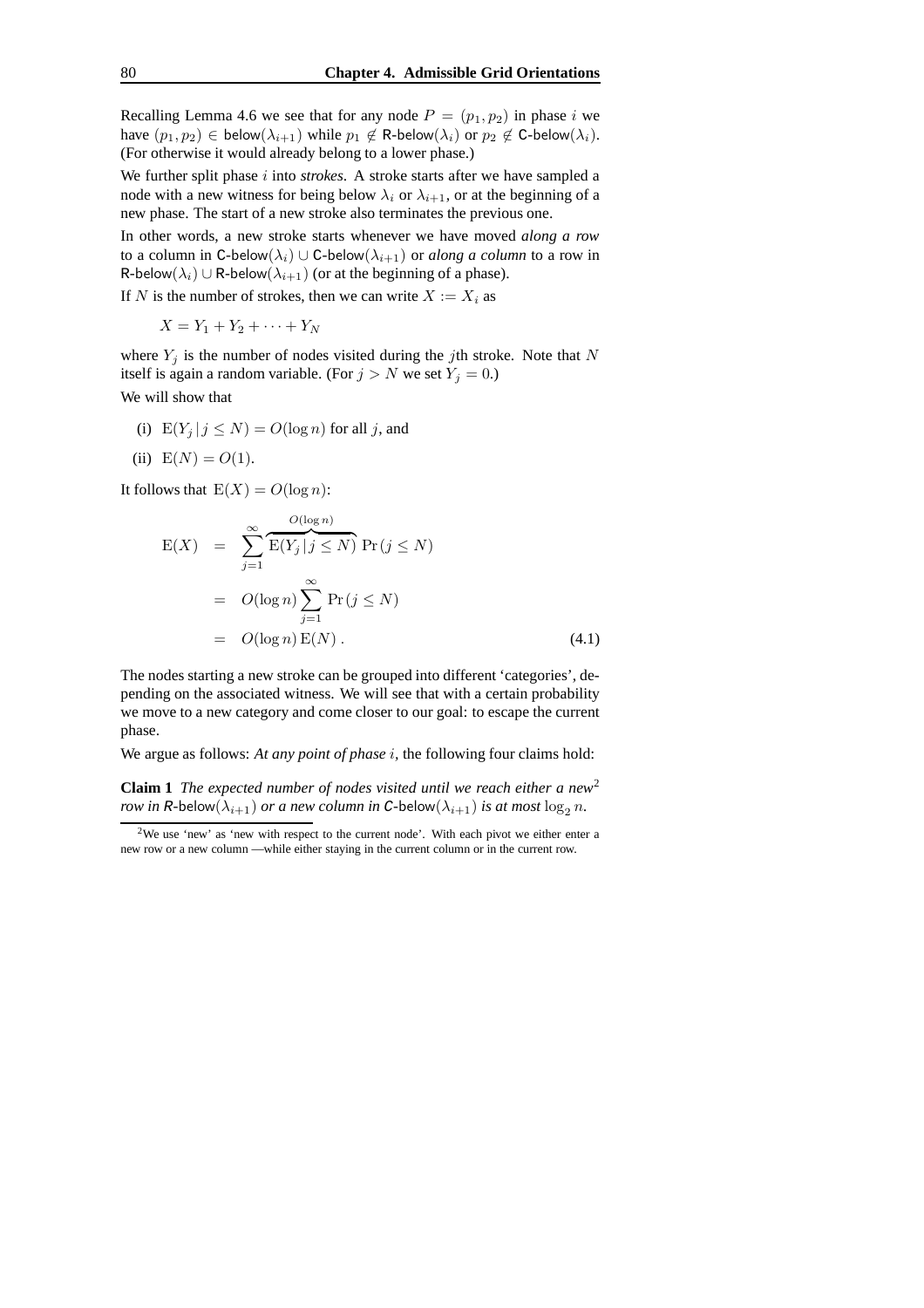*Proof* The current node  $P = (p_1, p_2)$  is in reach $(\lambda_{i+1})$ . By Lemma 4.6 we have  $p_1 \in \text{R-below}(\lambda_{i+1})$  or  $p_2 \in \text{C-below}(\lambda_{i+1})$ . All nodes reachable from P must also be in reach( $\lambda_{i+1}$ ). W.l.o.g. assume, that we pivot to a point Q in the same row as  $P, Q = (p_1, q_2)$ . Then either  $q_2 \in C$ -below $(\lambda_{i+1})$  and we are done. Or we will reach a node with the desired property as soon as we have left the current row  $p_1$ .

How long can we stay in  $p_1$ ? If we have reached its local sink we have no alternative to choosing one of the outgoing column-edges. So the situation is almost like in the analysis of the graph with dimension  $(1 \times n)$ , see Lemma 4.10. In fact, there are two differences which can only improve our expectations: We terminate not only in the local sink but also when we reach a column which is in C-below( $\lambda_{i+1}$ ). Furthermore, in each step we choose out of all outgoing edges one at random, including the ones which take us away from the current row. Hence, the expected number of visited nodes is at most  $\log n$ . 回

Since any node sampled that has a new witness for being in below( $\lambda_i$ ) starts a new stroke, this also establishes (i) from above: the expected number of iterations during a stroke is  $O(\log n)$ .

**Claim 2** *Conditioned on the event that we sample a node in*

below $(\lambda_{i+1})$  ∪ below $(\lambda_i)$ , *the node will have a witness for being in* below $(\lambda_i)$ 

with probability at least  $\frac{1}{5}$ .

*Proof* Suppose we are currently at node  $P = (p_1, p_2)$  in phase i. We have  $\lambda_i \nrightarrow P$ . By Lemma 4.8 and w.l.o.g, C-below $(\lambda_i) \subset C$ -below $(P)$ . Therefore, *exactly*  $k = 2^{i-1}$  columns of those belonging to C-below(P) are also in C-below( $\lambda_i$ ). On the other hand, the sets R-below(P) ∩ (R-below( $\lambda_{i+1}$ ) ∪ R-below $(\lambda_i)$ ) and C-below $(P) \cap (C$ -below $(\lambda_{i+1}) \cup C$ -below $(\lambda_i)$ ) have combined *at most* 5k elements. Again, this holds by Lemma 4.8: since  $\lambda_i \nrightarrow \lambda_{i+1}$ by Lemma 4.7, we have R-below $(\lambda_i)$   $\subset$  R-below $(\lambda_{i+1})$  or C-below $(\lambda_i)$   $\subset$ C-below $(\lambda_{i+1})$ . In addition, recall that  $|\mathbb{R}\text{-below}(\lambda_{i+1})| = |\mathbb{C}\text{-below}(\lambda_{i+1})| = 2k$  and  $|\mathbb{C}\text{-below}(\lambda_i)| = |\mathbb{R}\text{-below}(\lambda_i)| = k$ . 2k and  $|C\text{-below}(\lambda_i)| = |R\text{-below}(\lambda_i)| = k$ .

Claims 1 and 2 combined assure that we reach a node below  $\lambda_i$  within an expected number of at most  $10 \log_2 n$  steps.

So what happens after we see such a node  $Q \in \text{below}(\lambda_i)$ ?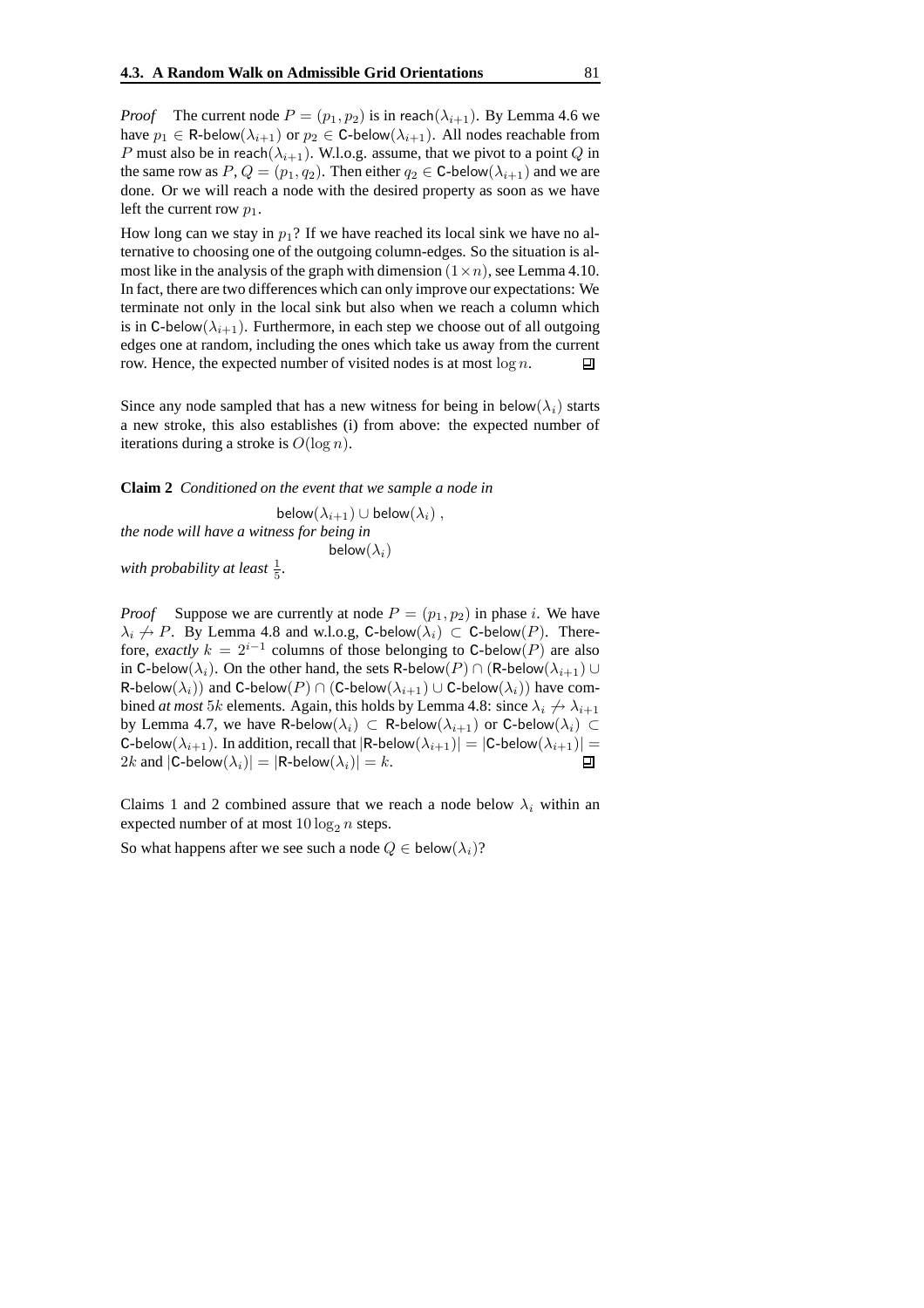Two cases have to be distinguished, depending on whether Q's witness for being below  $\lambda_i$  is also a witness for being below  $\lambda_{i+1}$  or not. First, we deal with the latter case:

**Claim 3** *If*  $Q = (q_1, q_2)$  *is the current node and* 

*either*  $q_1 \in R$ -below $(\lambda_i) \setminus R$ -below $(\lambda_{i+1}), q_2 \in C$ -below $(\lambda_{i+1})$ <br>*or*  $q_2 \in C$ -below $(\lambda_i) \setminus C$ -below $(\lambda_{i+1}), q_1 \in R$ -below $(\lambda_{i+1})$  $q_2 \in C$ -below $(\lambda_i) \setminus C$ -below $(\lambda_{i+1}), q_1 \in R$ -below $(\lambda_{i+1}),$ 

*then the next node sampled which terminates the stroke will have a witness for being in*

below $(\lambda_{i+1}) \cap$  below $(\lambda_i)$ 

with probability at least  $\frac{1}{5}$ .

*Proof* Assume  $q_1 \in \text{R-below}(\lambda_i) \setminus \text{R-below}(\lambda_{i+1})$ ; the other case can be discussed analogously. Since  $\lambda_i \nrightarrow Q$  we have C-below $(\lambda_i) \subset C$ -below $(Q)$ (by Corollary 4.9).

Furthermore, we must have C-below( $Q$ )  $\subset$  C-below( $\lambda_{i+1}$ ). For, suppose otherwise. Then there is a column c such that  $Q^{\rightarrow}(q_1, c)$  and  $(l_1^{(i+1)}, c)^{\rightarrow} \lambda_{i+1}$ , implying the thick arrows in Figure 4.13.

Now  $\lambda_{i+1} \to Q$  implies  $Q \not\to \lambda_{i+1}$  and we must have  $(l_1^{(i+1)}, c) \check{\;} (q_1, c)$ . By the unique sink orientation in various subgrids, this further implies  $(l_1^{(i+1)}, c)$ <sup>-</sup> $(l_1^{(i+1)}, q_2)$ ,  $(l_1^{(i+1)}, q_2)$ <sup>-</sup> $Q$  and  $(q_1, l_2^{(i+1)})$ <sup>-</sup> $\lambda_{i+1}$  gives a contradiction to the unique sink property in the subgrid  $\langle \lambda_{i+1},(q_1, c) \rangle$ , see Figure 4.13.



**Figure 4.13:** C-below $(Q) \subset C$ -below $(\lambda_{i+1})$ .

So, we have shown that C-below $(\lambda_i) \subset C$ -below $(Q) \subset C$ -below $(\lambda_{i+1})$ .

When we sample the first node of a new stroke the current node must still be of the form  $(x, q_2)$  with  $x \in \text{R-below}(\lambda_i) \setminus \text{R-below}(\lambda_{i+1})$ . (Recall that we are in reach $(\lambda_{i+1})$ . Staying in a row which is not in R-below $(\lambda_{i+1})$  we can only pivot towards columns in C-below $(\lambda_{i+1})$ .)

Hence all columns in C-below( $\lambda_i$ ) are at our disposal. The claim follows.  $\Box$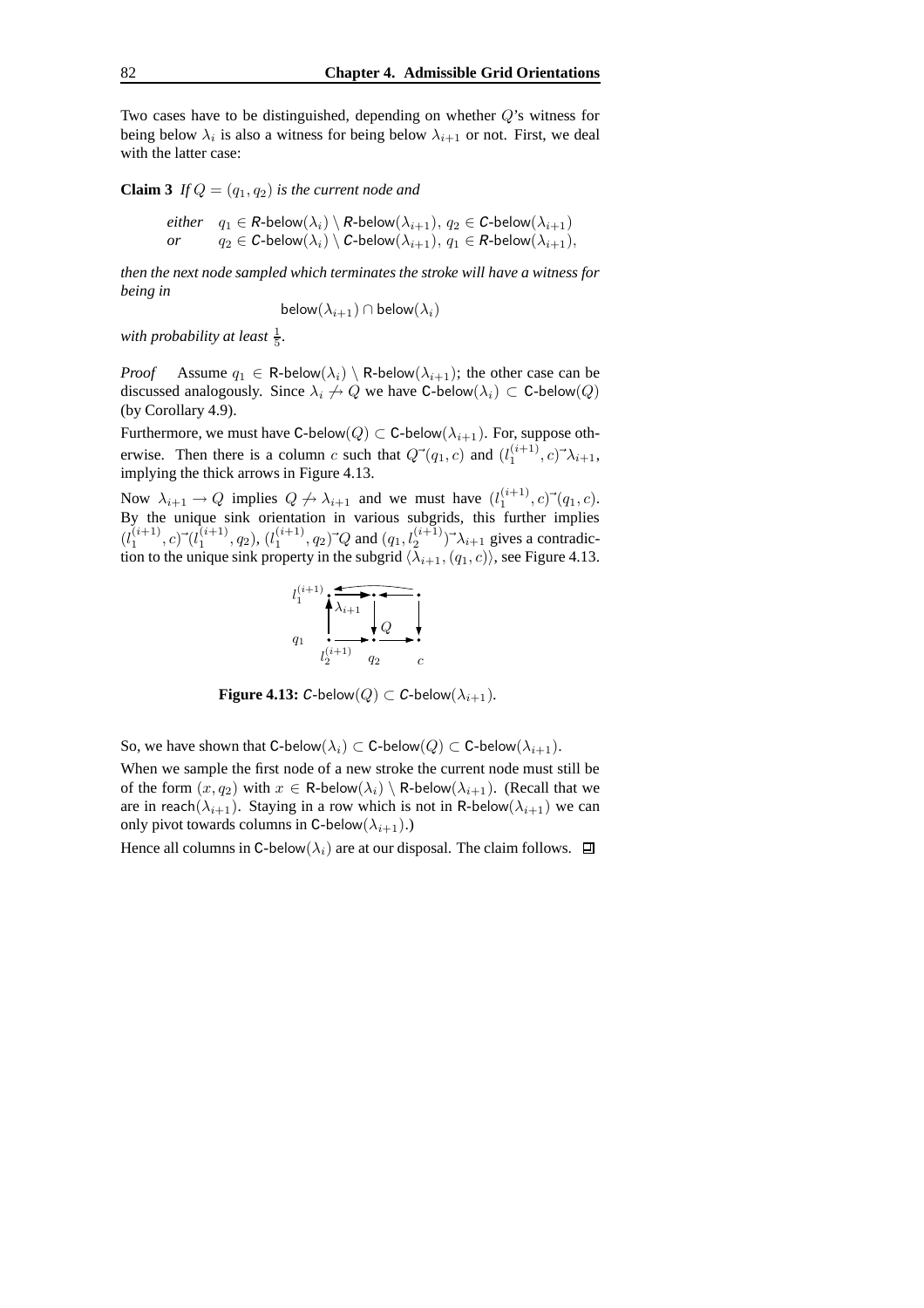**Claim 4** *If*  $Q = (q_1, q_2)$  *is the current node and* 

 $either \quad q_1 \in R\text{-below}(\lambda_i) \cap R\text{-below}(\lambda_{i+1}),$  $or \t q_2 \in C\text{-below}(\lambda_i) \cap C\text{-below}(\lambda_{i+1}),$ 

*then the next node sampled which terminatesthe stroke will have a new witness for being in*

below $(\lambda_i)$ 

(*that* is, finish the phase) with probability at least  $\frac{1}{5}$ .

*Proof* W.l.o.g. assume  $q_1 \in \text{R-below}(\lambda_i) \cap \text{R-below}(\lambda_{i+1})$ . So, in particular,  $q_1 \in \text{R-below}(\lambda_i)$  and R-below $(\lambda_i) \not\subset \text{R-below}(Q)$ . Since  $\lambda_i \not\to Q$  we may deduce C-below $(\lambda_i) \subset C$ -below $(Q)$  by Lemma 4.8.

Suppose, there is some row r such that  $Q^{\rightarrow}(r, q_2)$  with  $r \notin \mathbb{R}$ -below $(\lambda_i) \cup$ R-below $(\lambda_{i+1})$ . Since  $Q$  belongs to phase i there is neither a path from  $\lambda_i$  to Q nor from Q to  $\lambda_{i+1}$ , and we must have the situation as drawn in Figure 4.14. Consider the subgrid  $\left\langle Q, (r, l_2^{(i)}), (r, l_2^{(i+1)}) \right\rangle$ : it is isomorphic to the forbid-

den subgraph from Figure 2.5(b) – a violation of Property 3 on page  $25<sup>3</sup>$ Hence, we may deduce that R-below( $Q$ ) ∈ R-below( $\lambda_i$ ) ∪ R-below( $\lambda_{i+1}$ ).



**Figure 4.14:** R-below $(Q) \setminus (R$ -below $(\lambda_i) \cup R$ -below $(\lambda_{i+1}) = \emptyset$ 

So, the first time we reach a new node that has a new witness for being below( $\lambda_{i+1}$ ) or below( $\lambda_i$ ) the preceding node must still have been in row  $q_1$ .

 $3$ Note that this is the only time where this property is used in the entire analysis!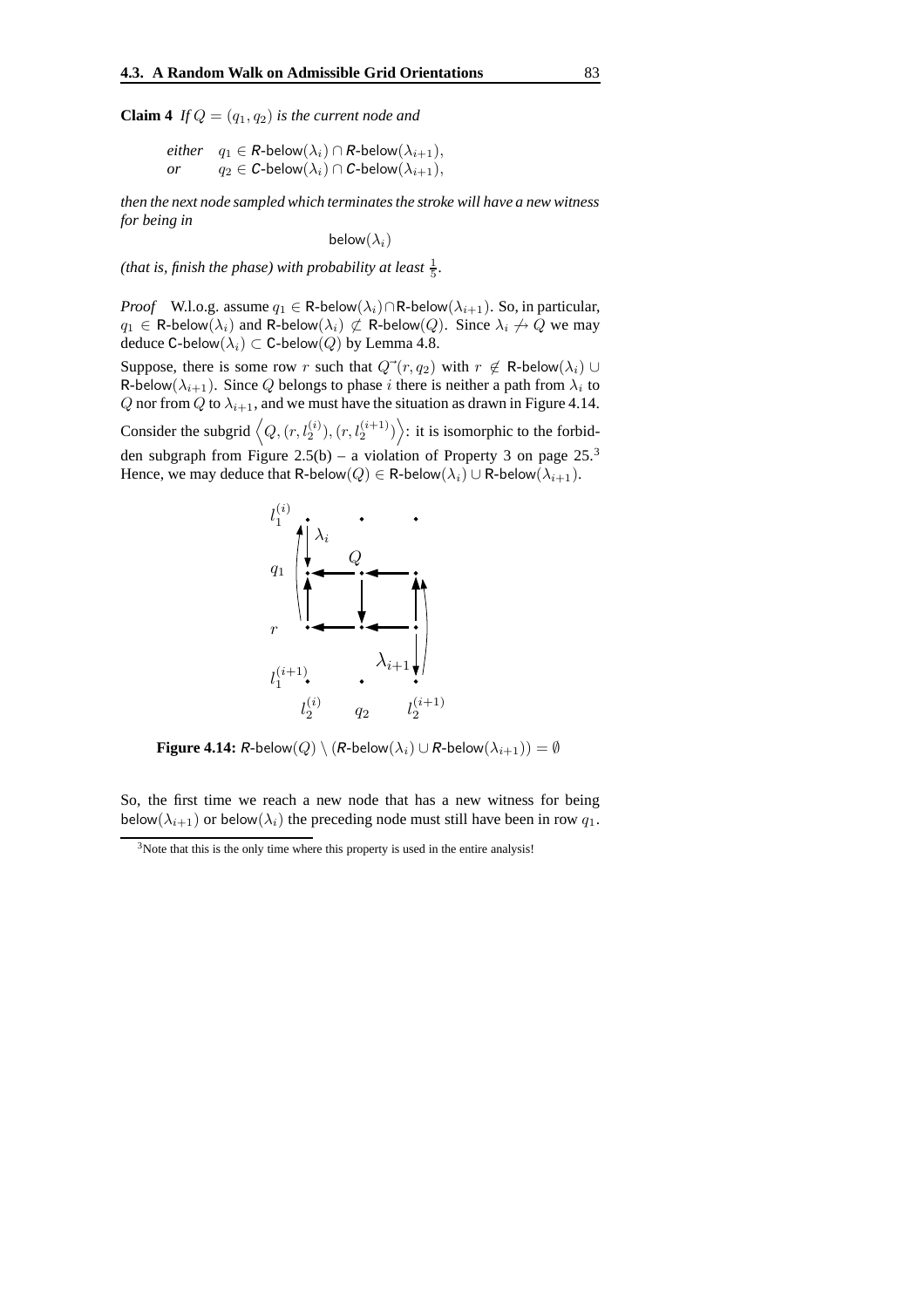Since C-below( $\lambda_i$ ) ⊂ C-below( $Q$ ) this implies that out of at most 5k choices of nodes that terminate the stroke we have at least  $k$  good ones that actually terminate the phase. 口

Claim 4 entails that once we have chosen a node with one witness for being below  $\lambda_i$  *and*  $\lambda_{i+1}$ , then – with probability at least  $\frac{1}{5}$  – the next node that has (another) witness for being below  $\lambda_i$  or  $\lambda_{i+1}$  will terminate the phase.

This completes the argument as the remaining part is identical to the final part of the analysis of the *Fast Process* in Section 3.2 — apart from only slight differences that are irrelevant for the analysis: whenever we speak of sampling a new point there, we are referring to choosing the next node here. Furthermore, the nodes are classified depending on whether the new witness for being below  $\lambda_i$  or below  $\lambda_{i+1}$  lies in

Class 0: R-below $(\lambda_{i+1}) \setminus R$ -below $(\lambda_i)$  or C-below $(\lambda_{i+1}) \setminus C$ -below $(\lambda_i)$ , Class 1: R-below $(\lambda_i) \setminus R$ -below $(\lambda_{i+1})$  or C-below $(\lambda_i) \setminus C$ -below $(\lambda_{i+1}),$ Class 2: R-below $(\lambda_i) \cap$ R-below $(\lambda_{i+1})$  or C-below $(\lambda_i) \cap$ C-below $(\lambda_{i+1})$ .

Hence, we have shown that the expected number of pivots in a single phase is bounded by  $310 \log_2 n$ , and the theorem follows. Theorem 4.4  $\Box$ 

## **4.4 Pseudo Realizability of Admissible Grid Orientations**

A *uniform pseudoconfiguration of points* of rank 3 is a pair (A, S) where S is a planar point set of size *n*, and *A* is an arrangement of  $\binom{n}{2}$  pseudolines  $\lambda_{ss'}$  through all pairs of points  $s, s' \in S$ . Uniform means that no three points in S lie on the same pseudoline. Let  $\ell$  be a vertical line which is disjoint from S and from all intersections of pseudolines. We refer to such a planar pseudoconfiguration as the configuration  $(A, S, \ell)$ .

Obviously, this is a generalization<sup>4</sup> of the scenario *One line and n points* which was discussed in Section 2.2. We will, therefore, reuse the notation introduced there. Each configuration  $(A, S, \ell)$  still induces an admissible grid orientation, *cf.* Figure 4.15. (Recall Observation 2.11 and Section 2.5.) The orientation is determined by the relative order of pseudolines  $\lambda_{pq}$  along the vertical line  $\ell$ .

We call an admissible grid orientation *pseudo realizable* whenever it is induced by some configuration  $(A, S, \ell)$ .

<sup>4</sup>Section 4.5 is dedicated to the proof, that it is a *proper* generalization.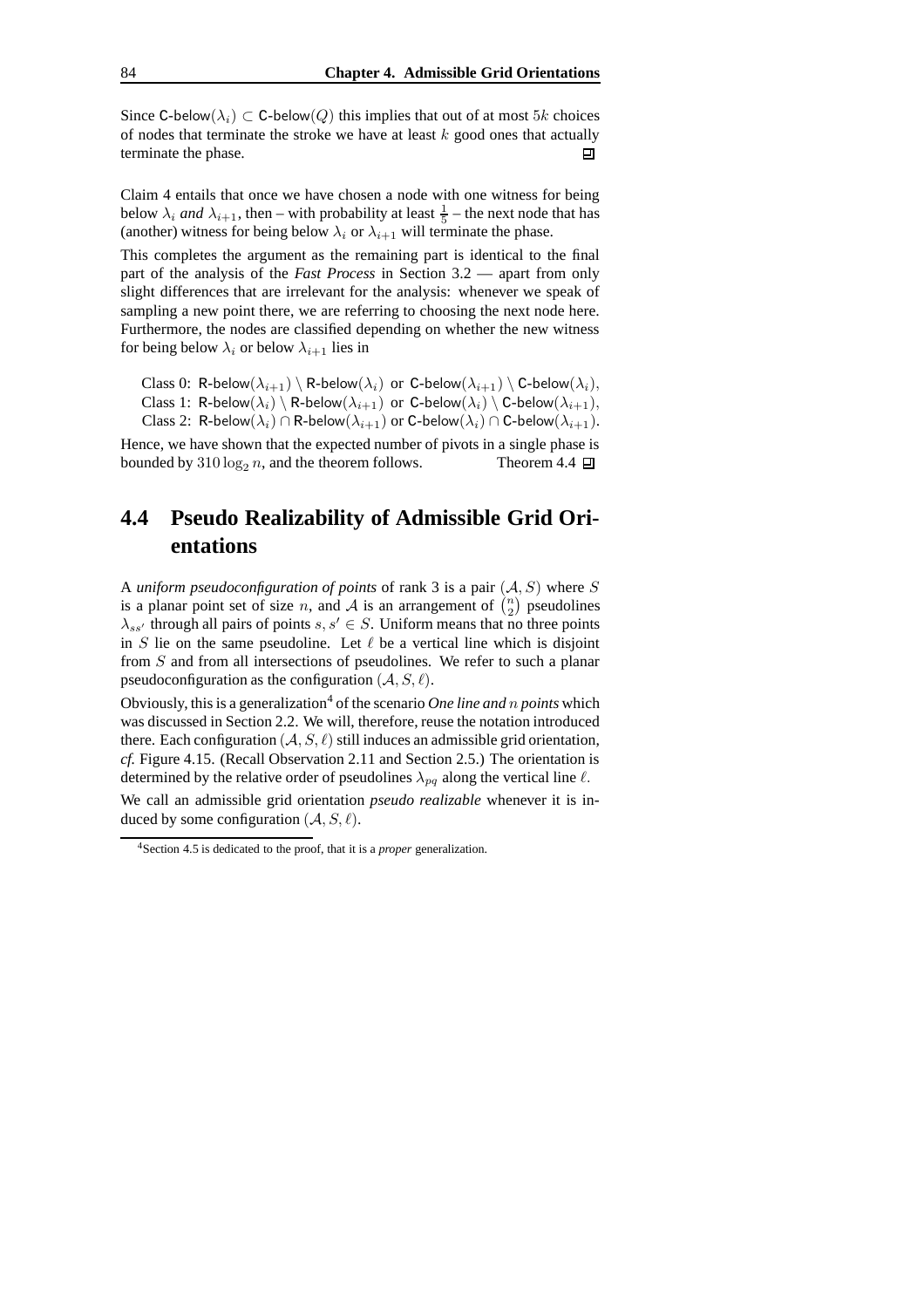

**Figure 4.15:** *One line and a pseudoconfiguration of* n *points induces an admissible grid orientation.*

**Theorem 4.11** *Every admissible grid orientation is* pseudo realizable*, i.e. induced by a line* `*,* n *points, and pseudolines through the pairs of points whose relative orders along* ` *determine the orientation.*

The proof of this theorem needs some preparation. We will not construct a configuration  $(A, S, \ell)$  directly; rather, we define so-called hyperline sequences, from which we can deduce the existence of suitable  $S$ ,  $A$  and  $\ell$  by using a connection between hyperline sequences and oriented matroids via abstract determinant functions.

**Hyperline sequences** Let S be a set of n distinct points in general position, indexed by  $E_n = \{1, \ldots, n\}$ . Adding to  $E_n$  the new elements  $\{\bar{i}|i \in E_n\}$ , we get the *signed index set*  $\overline{E}_n$  (with  $\overline{\overline{s}} = s, \forall s \in \overline{E}_n$ ). conv S shall denote the convex hull of S.

Rotating an oriented line in counterclockwise order around  $s_i$ ,  $i \in E_n$ , and looking at the successive positions where it coincides with lines defined by pairs of points  $(s_i, s_j)$  defines the *hyperline sequence*  $\pi_i$  over  $\bar{E}_n$ , *cf.* [BMS01]. If a point  $s_j$  is encountered by the rotating line in positive direction from  $s_i$ , it will be recorded as a positive index j, otherwise as a negative index  $\overline{j}$ . The whole sequence is recorded in the order induced by the rotating line, and an arbitrary half-period is chosen to represent it, *cf.*Figure 4.16 for a simple example.

Note that the hyperline sequence of a point which belongs to the convex hull of the point configuration has a half-period consisting only of positive indices. In other words, it is represented by some permutation of the other points.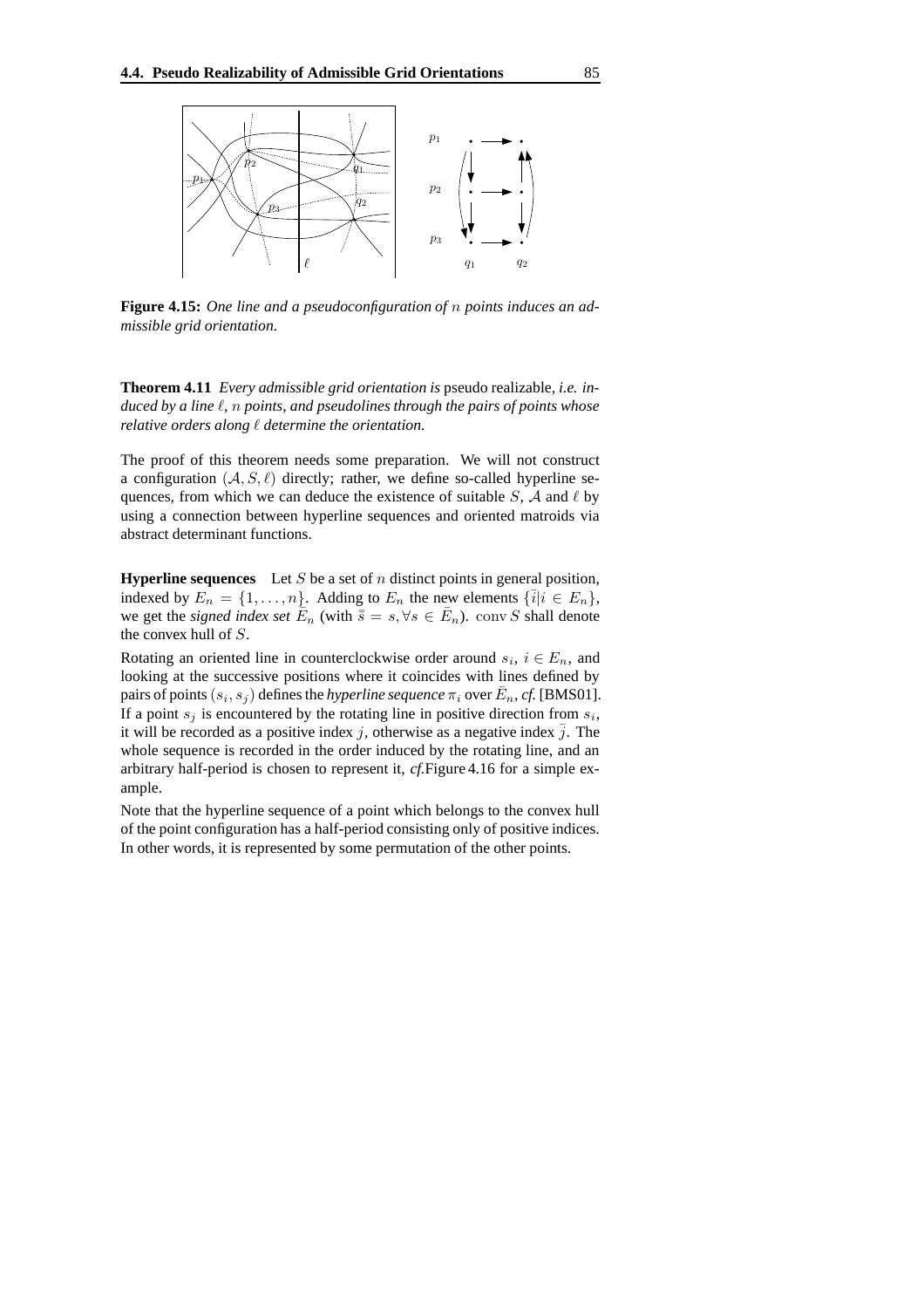Similarly, we can define for any additional point  $s'$  the hyperline sequence of s' with respect to S. If s' is outside conv S, and not on any of the lines defined by two points of S, this sequence is represented by a permutation  $\sigma \in S_n$ .



**Figure 4.16:**  $\pi_1 = 23\overline{4}5$ .

The rule to create a set of hyperline sequences for a point set can be carried over to pseudoconfiguration of points: The hyperline sequence  $\pi_i$  for a point  $s_i, i \in E_n$  describes the order in which we encounter the pseudolines passing through  $s_i$  and some other point  $s_j$  in counterclockwise order around  $s_i$ .

**Abstract determinant functions** Given an abstract set of hyperline sequences (not necessarily coming from a point configuration with pseudolines), we want to deduce orientations for triples  $\alpha, \beta, \gamma$ . For this, we define  $\gamma$ :  $\binom{E_n}{3}$   $\rightarrow$   $\{-1,1\}$  (partially) by setting  $\chi(\alpha,\beta,\gamma) := 1$  if  $\beta$  and  $\gamma$  occur in this order in  $\pi_{\alpha}$ , and  $\chi(\alpha, \beta, \gamma) := -1$  if  $\beta$  and  $\gamma$  occur in reverse order in  $\pi_{\alpha}$ . We can write this as

$$
\chi(\alpha, \beta, \gamma) := \begin{cases} 1, & \text{if } \alpha \in \beta, \gamma, \\ -1, & \text{if } \alpha \in \beta, \gamma, \beta, \dots \end{cases}
$$

We also define  $\chi(\alpha, \gamma, \beta) = -\chi(\alpha, \beta, \gamma)$ . obtaining values  $\chi(\alpha, \beta, \gamma)$  for all distinct  $\alpha, \beta, \gamma \in E_n$ . We call  $\chi$  consistent if  $\chi(\alpha, \beta, \gamma) = \chi(\sigma(\alpha)\sigma(\beta)\sigma(\gamma))$ exactly for the even permutations  $\sigma \in S_3$ . In this case, we call  $\chi$  an *abstract determinant function* [BMS01], and we say that the hyperline sequence admits an abstract determinant function.

*Proof Theorem 4.11* It has been shown in [BMS01] that an abstract determinant function fulfills the axioms of a *rank-3-chirotope*. Oriented matroid theory  $[BLW^+93]$  then guarantees that this chirotope has a representation as a pseudoconfiguration of points which is consistent with the chirotope information (and hence with the hyperline sequence). This is, that there are points  $S = \{s_\alpha, s_\beta, s_\gamma, \dots\}$  and oriented pseudolines A through pairs of points such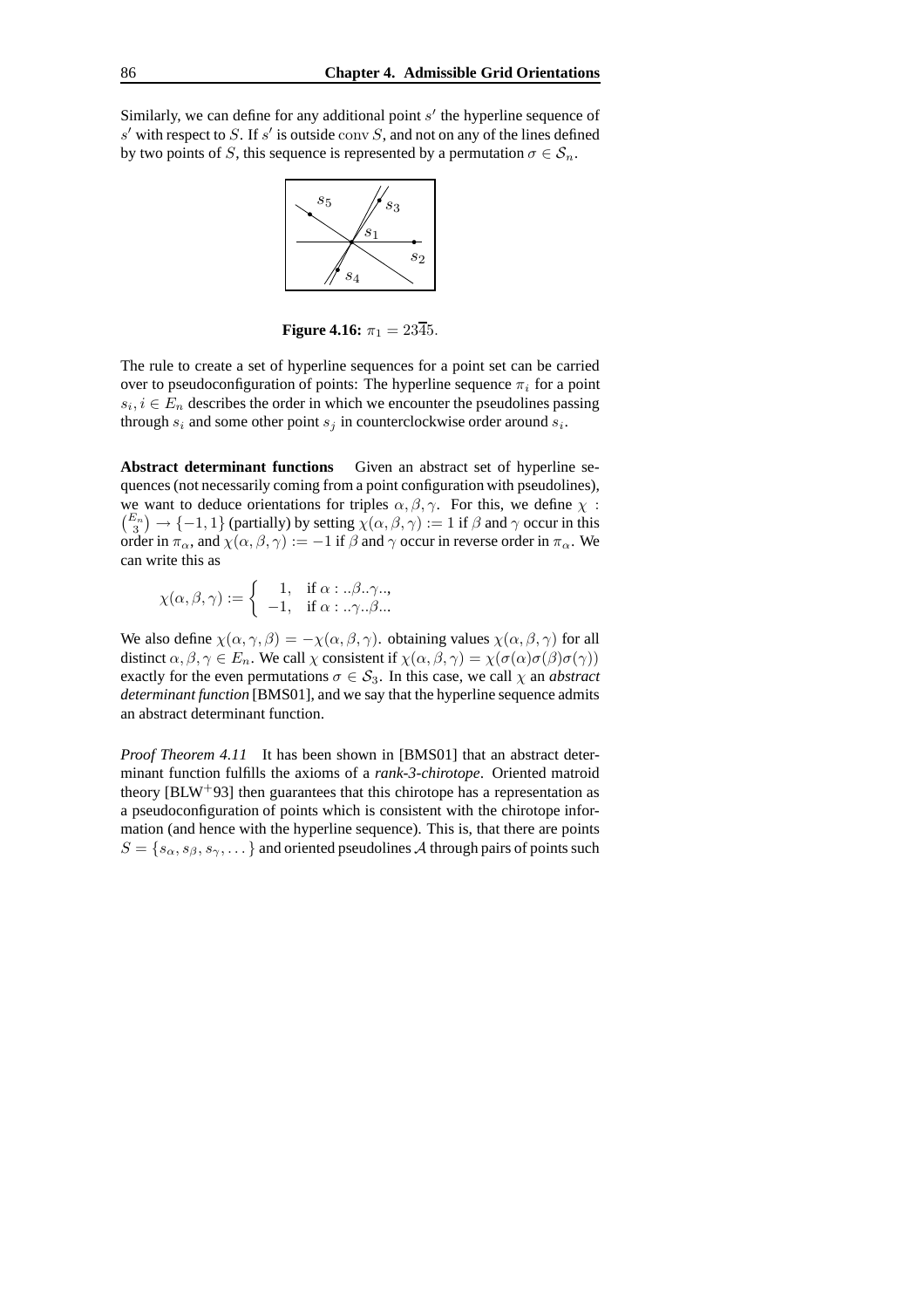that  $\chi(\alpha, \beta, \gamma)$  is positive (negative) if and only if  $s_{\gamma}$  is to the left (to the right) of the pseudoline through  $s_\alpha$  and  $s_\beta$ .

The challenge lies in defining an abstract determinant function for a given grid orientation G.

To simplify notation, we will assume that the grid graph has  $L$  rows, associated with indices  $\mathcal{L} = \{i, j, k, \ldots\}$ , and R columns, indexed with capital letters  $\mathcal{R} = \{I, J, K, \ldots\}$ . We use Greek letters  $\alpha, \beta, \gamma, \ldots$  for any other indices. Thus, nodes correspond to pairs  $(i, I)$ , and we write  $v \to w$  to indicate the fact that there is a directed edge from node  $v$  to node  $w$ .

We shall construct point sets  $S_L = \{p_i, p_j, p_k, ...\}$  and  $S_R = \{q_I, q_J, q_K, ...\}$  $(S_L \cup S_R = S$  of sizes L and R  $(L + R = n)$ , respectively, separated by a vertical line  $\ell$ . Along with this we will have an arrangement  $\mathcal A$  of  $\binom{n}{2}$  oriented pseudolines  $\lambda_{ss'}$  through all pairs of points  $s, s' \in S$ .

But first, we derive a set of hyperline sequences. Those will then define an abstract determinant function whose values on 'mixed' triples are consistent with  $G$ , meaning that

$$
(i, I) \rightarrow (i, J) \iff \chi(i, J, I) > 0
$$
  

$$
\iff q_J \text{ is to the right of } \lambda_{p_i, q_I},
$$
 (4.2)

$$
(i, I) \rightarrow (j, I) \iff \chi(I, i, j) > 0
$$
  

$$
\iff p_j \text{ is to the right of } \lambda_{p_i, q_I}.
$$
 (4.3)

This gives us the desired relation between the original grid orientation and the pair  $(S, \mathcal{A})$  constructed from the chirotope  $\chi$  on  $S$ .

The requirements (4.2) and (4.3) already determine the order in which the indices of  $R$  must appear in the sequences  $\pi_i, i \in \mathcal{L}$  (and vice versa).

Namely, for every index  $i \in \mathcal{L}$ , the graph gives us an ordering  $I_1, \ldots, I_t$  of  $\mathcal R$ such that

$$
(i, I_1) \to (i, I_2) \to \cdots \to (i, I_R).
$$

Restricted to  $\mathcal{R}$ , the sequence  $\pi_i$  must then be representable by the following half-period:

$$
i: I_R I_{R-1} \ldots I_1.
$$

Similarly, for an index  $I \in \mathcal{R}$  such that

$$
(i_1, I) \rightarrow (i_2, I) \rightarrow \cdots \rightarrow (i_L, I),
$$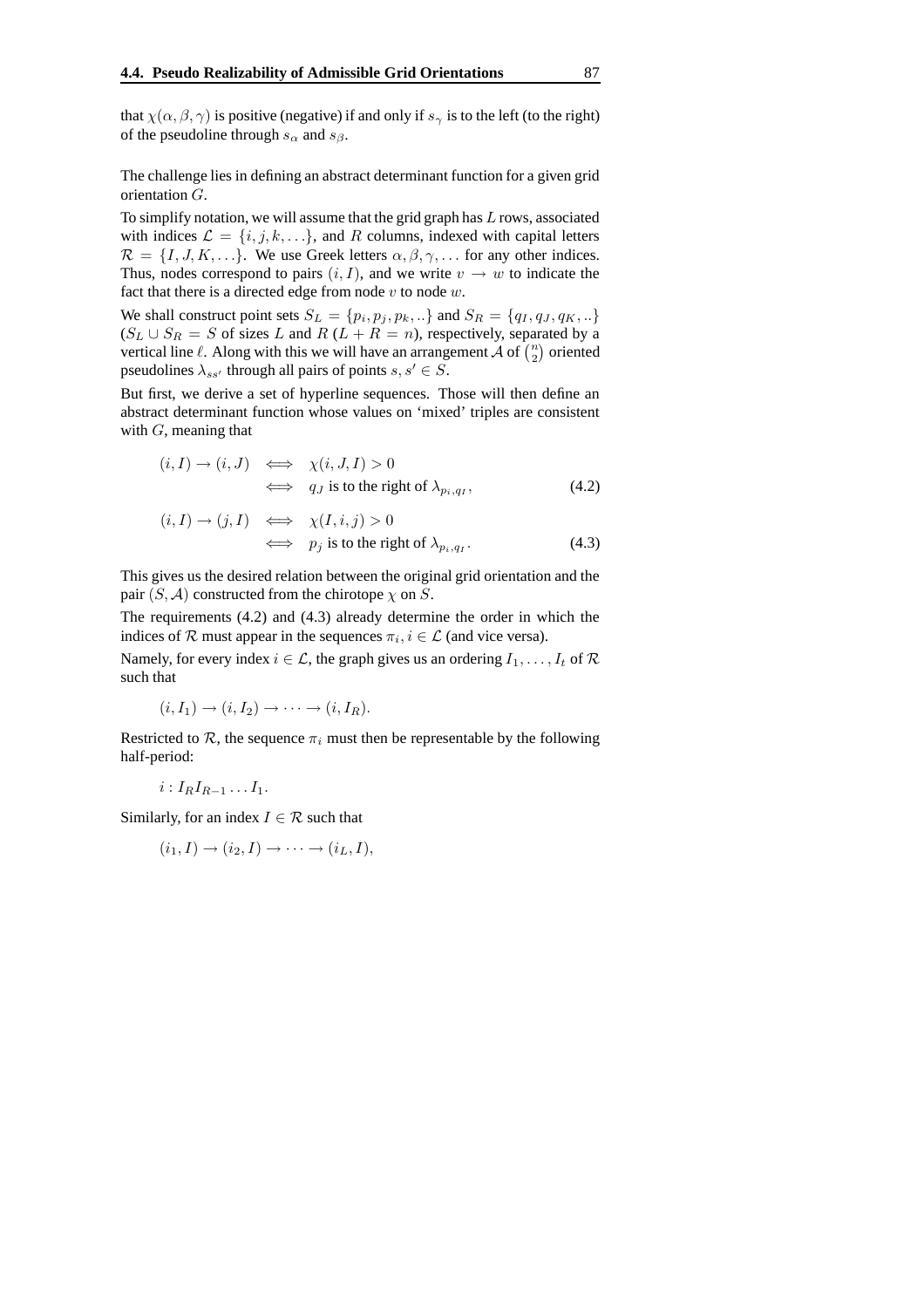we obtain the restriction

 $I : i_1 i_2 \ldots i_L$ .

It remains to insert the residual indices into the sequences in a consistent way. We describe how to do this for sequences  $\pi_i, i \in \mathcal{L}$ ; the other case is symmetric.

**Lemma 4.12** Assume that  $i: I_R I_{R-1} \ldots I_1$  is the partial list for i, and for *some*  $j \in \mathcal{L}, j \neq i$  *we have*  $(i, I_R) \rightarrow (j, I_R)$ *. Then there is a unique index*  $\tau_{ij} \in \{1, \ldots, R\}$  *such that* 

$$
(i, I_t) \rightarrow (j, I_t), \t t \geq \tau_{ij},
$$
  

$$
(i, I_t) \leftarrow (j, I_t), \t t < \tau_{ij}.
$$

*Similarly, if*  $(i, I_R) \leftarrow (j, I_R)$ *, there is a unique index*  $\tau_{ij} \in \{1, \ldots, R\}$  *such that* 

$$
(i, I_t) \leftarrow (j, I_t), \t t \geq \tau_{ij},
$$
  

$$
(i, I_t) \rightarrow (j, I_t), \t t < \tau_{ij}.
$$

The lemma easily follows from the fact that no forbidden subgrid (as described in Figure 2.5(b)) exists and all  $2 \times 2$  subgrids have unique sinks. This implies that the orientation of the edge connecting  $(i, I_t)$  and  $(j, I_t)$  can change at most once as we let t decrease from  $R$  to 1.

The lemma points out a canonical way to insert  $j$  into  $\pi_i$ : in the first case (i.e.  $(i, I_R) \rightarrow (j, I_R)$ , we get

$$
i: I_R \ldots I_{\tau} \overline{j} I_{\tau-1} \ldots I_1,
$$

in the second case we obtain

$$
i: I_R \dots I_{\tau} j I_{\tau-1} \dots I_1.
$$

Doing this for all j, we obtain the half-period  $h(\pi_i)$  representing the hyperline sequence  $\pi_i$  which is complete and unique up to the order of elements j, k that give rise to the same value of  $\tau = \tau_{ij} = \tau_{ik}$  in the lemma.

From now on, we will always refer to the half-period  $h(\pi_i)$  even though we frequently just speak of 'the half-period' (of element  $i$ ).

Recall that  $\chi(i, j, k)$  can be read off from the order of the elements j, k in the sequence  $\pi_i$ . To prove that the partial map  $\chi$  is extendible to an abstract determinant function we therefore need to establish the following claims: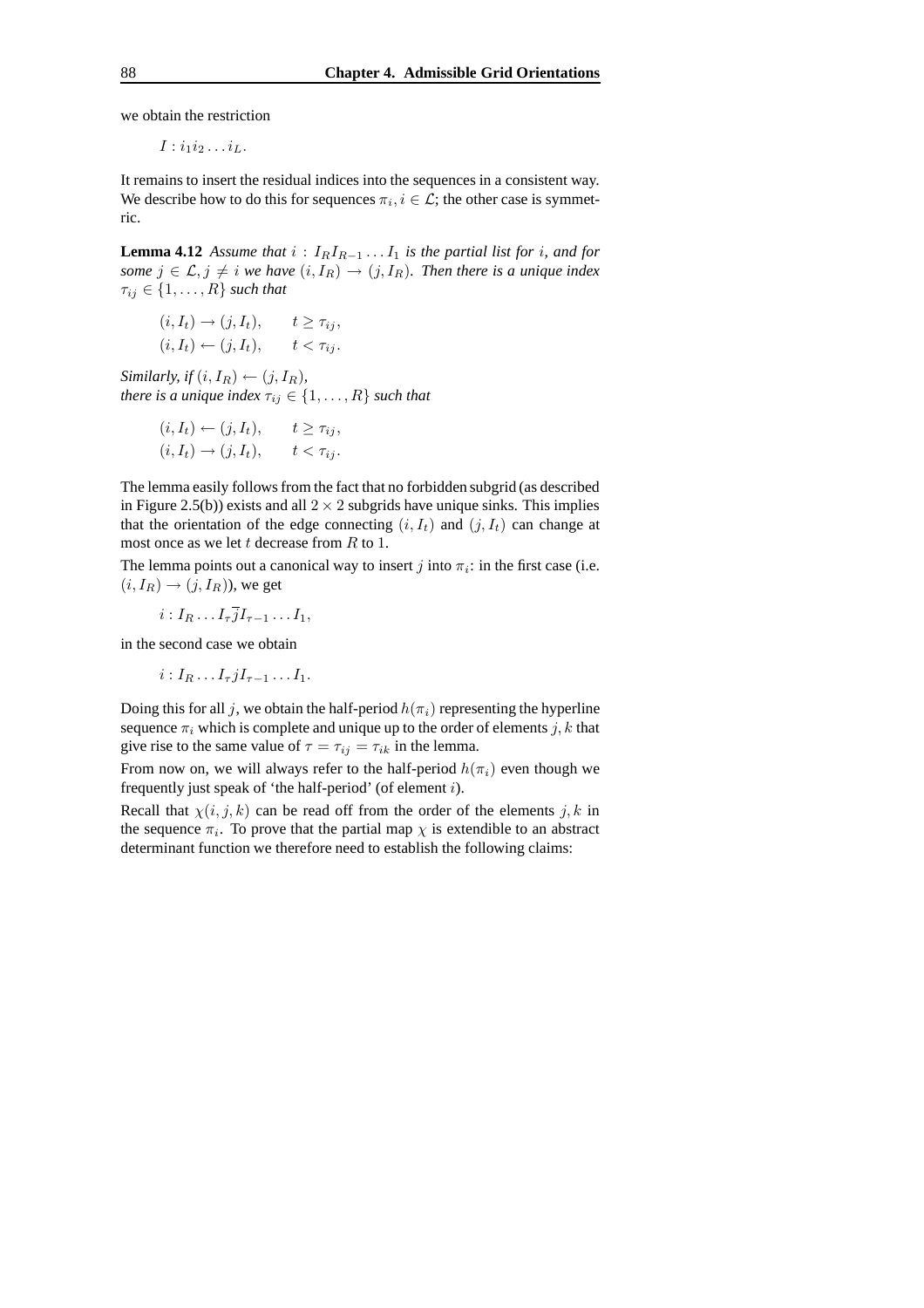**Claim 1** *Whenever the values are determined by the construction above, the orders of elements*  $j, k$  *in*  $\pi_i$ *, i<sub></sub>, k in*  $\pi_j$ *, and*  $i, j$  *in*  $\pi_k$  *are consistent.* 

**Claim 2** Whenever elements j, k give rise to the same value of  $\tau$ ,  $\tau = \tau_{ij}$  $\tau_{ik}$ *, their order in*  $\pi_i$  *can be determined in a consistent way.* 

Observe that  $\tau_{ij} = \tau_{ji}, \forall i, j$ . Furthermore, whenever an element j is included into the half-period of some element i as  $\overline{j}$ , the half-period of j will contain i and vice versa. More precisely,  $j$  is represented by a positive index in  $i$ 's halfperiod if and only if the sink of the  $2 \times R$  subgrid consisting of the two rows  $i$  and  $j$  lies in row  $i$ . Extending this argument, we can deduce the following lemma:

**Lemma 4.13** *Consider the half-periods representing the hyperline sequences of the indices in* L. For any  $\alpha, 0 \leq \alpha < |\mathcal{L}|$ , there exists a unique index  $i = i(\alpha) \in \mathcal{L}$  *whose half-period contains exactly*  $\alpha$  *positive indices of*  $\mathcal{L}$ *. (The analog property holds for the sequences of the indices* R*.)*

*Proof* Consider the global sink of the graph. All edges point to it, in particular, the ones connecting it to the nodes of the same column. Thus, the other indices in  $\mathcal L$  are represented by positive indices in the sink row's half-period. Deleting this row, we get an induced subgraph which again has a global sink. In the half-period of the index representing the according row, we find all the other indices of  $\mathcal L$  represented by positive indices – with the exception of the one corresponding to the original global sink. Reapplying this argument the lemma becomes obvious. П

*Proof Claim 1* Without loss of generality, we may assume that j and k are represented by positive indices in the half-period representing the hyperline sequence of i and that k appears as positive index in  $h(\pi_i)$ . (So, negative indices represent i and j in the half-periods of k and k in j's half-period.) Furthermore, as the other case can be dealt with in very much the same way, we assume  $\tau_{ii} > \tau_{ik}$ , i.e.  $\chi(i, j, k) = 1$ . The half-period for i is then of the form:  $i : A_i j B_i k C_i$ , where

$$
\begin{cases}\nA_i = \{I \in S_R | (j, I) \to (i, I), (k, I) \to (i, I)\}, \\
B_i = \{I \in S_R | (k, I) \to (i, I) \to (j, I)\}, \\
C_i = \{I \in S_R | (i, I) \to (j, I), (i, I) \to (k, I)\},\n\end{cases}
$$
\n(4.4)

and  $S_R = A_i \cup B_i \cup C_i$ . By our assumption,  $B_i$  cannot be empty. So let *J* be an index in  $B_i$ . We will show that whenever the order of i, k in  $\pi_j$  and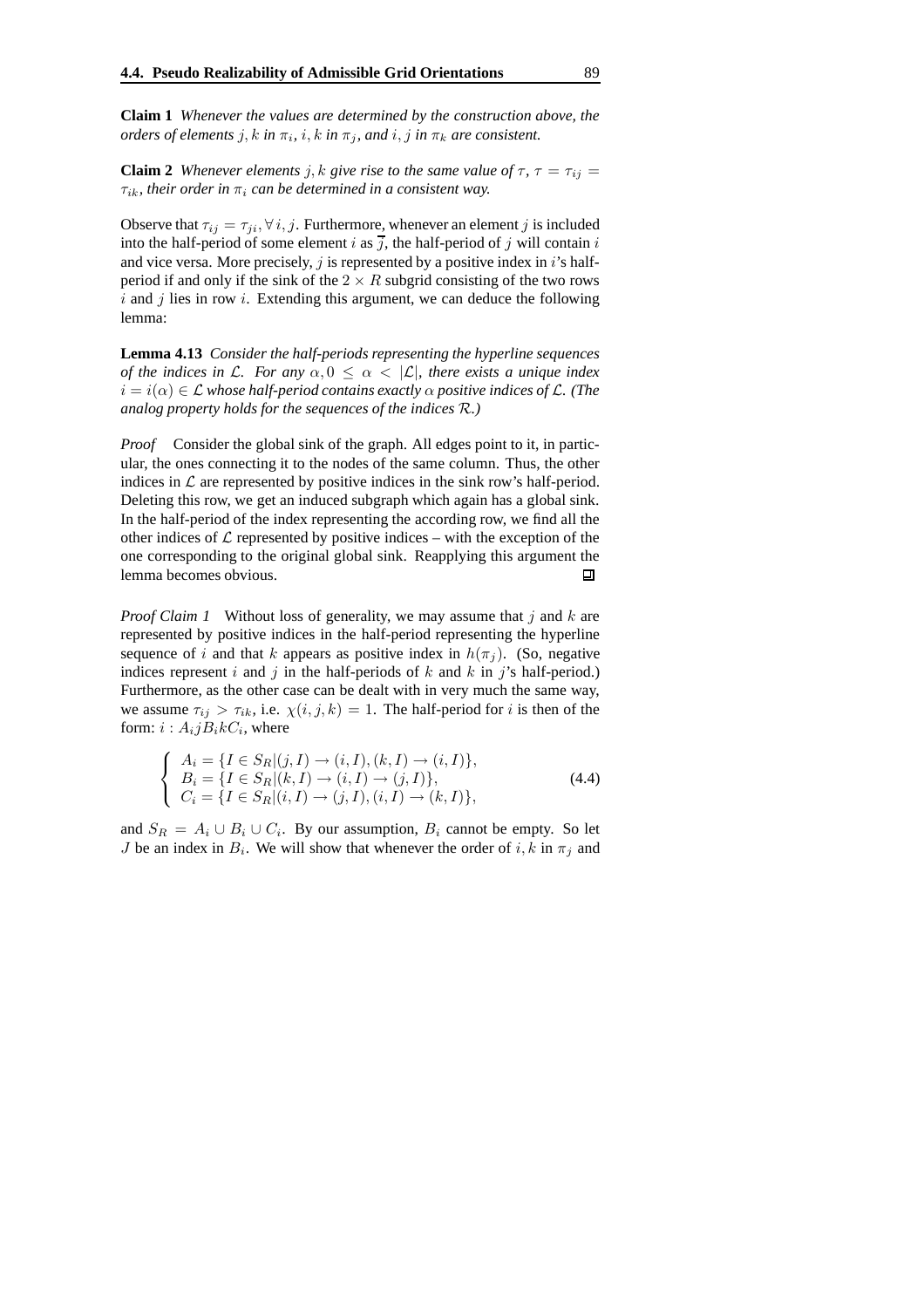$i, j$  in  $\pi_k$  is given, it is consistent with the order of  $j, k$  in  $\pi_i$ . This means  $\chi(j, i, k) \neq 1, \chi(k, j, i) \neq 1.$ 

So, assume for a contradiction  $\chi(j, i, k) = 1$ ,  $j : A_j k B_j i C_j$ , and  $S_R =$  $A_j \cup B_j \cup C_j$ . Hence, index J from above must be in one of the sets  $A_j, B_j$ or  $C_j$ . Since for any index  $I \in A_j \cup B_j$   $(j, I) \rightarrow (i, I)$  (implying  $I \in A_i$ ), and for any index  $I \in C_j$   $(j, I) \to (k, I)$  (implying  $I \notin B_i$ ) must hold, this gives a contradiction to  $B_i$  being non-empty.



**Figure 4.17:** *The case*  $\chi(k, j, i) = 1$ .

Assuming  $\chi(k, j, i) = 1$  also leads us to a contradiction: The half-period for k would be of the form  $k : A_k \overline{j} B_k \overline{i} C_k$ .  $S_R = A_k \cup B_k \cup C_k$  and

$$
\begin{cases}\nA_k = \{I \in S_R | (k, I) \to (i, I), (k, I) \to (j, I)\}, \\
B_k = \{I \in S_R | (j, I) \to (k, I) \to (i, I)\}, \\
C_k = \{I \in S_R | (i, I) \to (k, I), (j, I) \to (k, I)\}.\n\end{cases}
$$

Considering Equation 4.4, we see that  $A_i \supseteq B_k = \{I \mid (j, I) \rightarrow (k, I) \rightarrow$  $(i, I)$  and  $A_k \supseteq B_i = \{I \mid (k, I) \rightarrow (i, I) \rightarrow (j, I)\}$ . Taking a representative from each set, J from  $B_k \subseteq A_i$  and K from  $B_i \subseteq A_k$  say, we see – as shown in Figure 4.17 – that however the edge  $(j, J) - (j, K)$  is directed, we always have a subgraph which does not have a unique sink. Hence, a contradiction. Claim 1  $\Box$ 

For the proof of Claim 2 we need yet another lemma:

**Lemma 4.14** *Whenever elements j, k give rise to the same value of*  $\tau$ ,  $\tau_{ii}$  =  $\tau_{ik}$ *, then in both sequences*  $\pi_j$  *and*  $\pi_k$  *the respective order of i*, *k and i*, *j is either undetermined or determined. Moreover, in the latter case, the indices* j *and* k *are either both positive or both negative in the half-period of* i*.*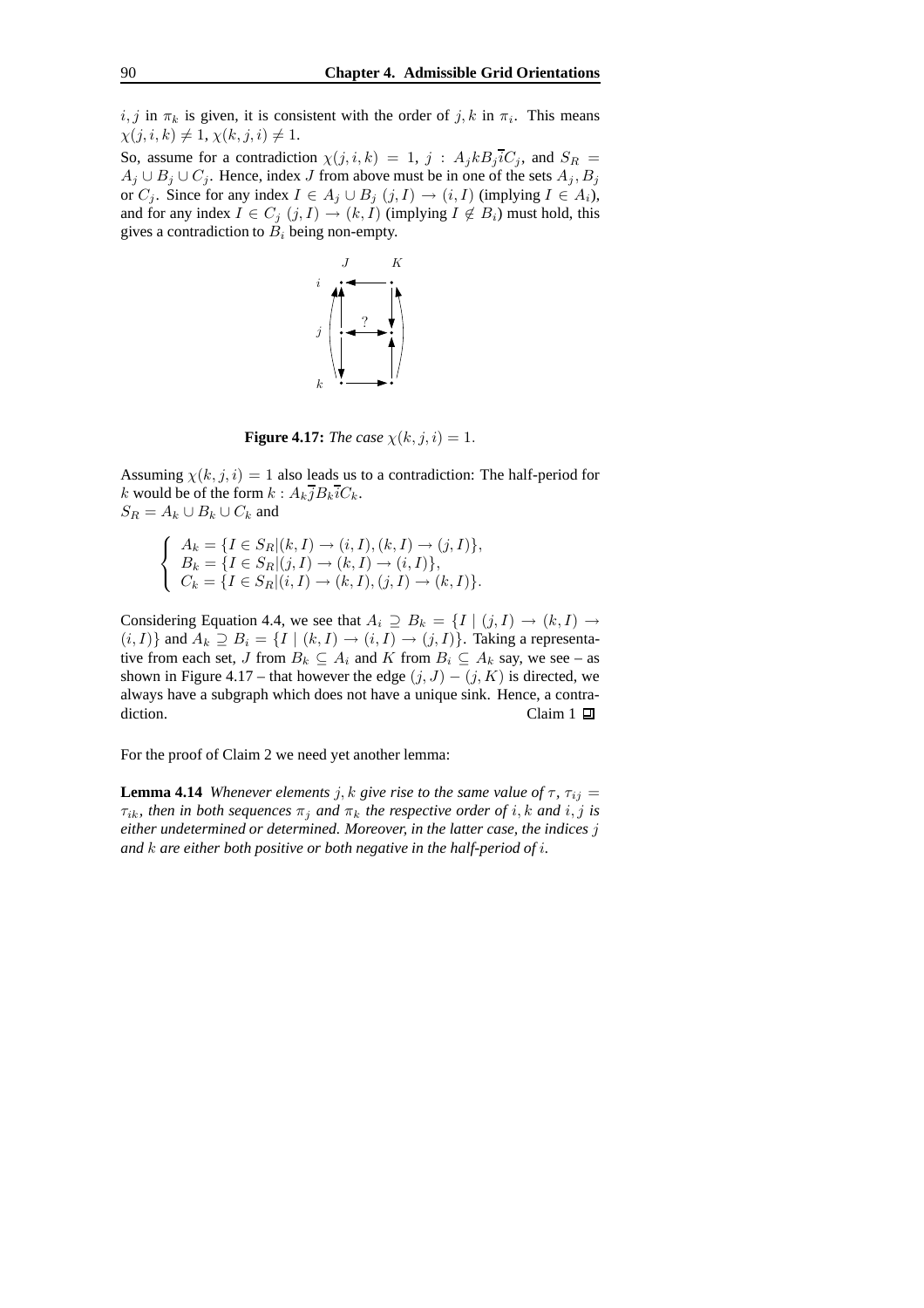*Proof* If in all three sequences  $\pi_i$ ,  $\pi_j$  and  $\pi_k$  the relative order of j, k, i, k and  $j, k$  is not determined there is nothing to prove.

So consider the case, where those values  $\chi(i, j, k)$ ,  $\chi(j, k, i)$ ,  $\chi(k, i, j)$  that are determined all equal  $+1$ . (The discussion of the other case runs analogously.) Renaming  $i, j$  and  $k$ , if necessary, we may assume that their half-periods are of the form  $i : A_i j B_i k C_i$ ,  $j : A_j \overline{i} B_j k C_j$  and  $k : A_k \overline{i} B_k \overline{j} C_k$ . The statement of the lemma can then be restated as:  $B_i$  is nonempty if and only if  $B_i$  or  $B_k$ is nonempty.

Suppose, there is some  $I \in B_j$ . Then either  $(i, I) \rightarrow (k, I) \rightarrow (j, I)$  (implying  $I \in B_k$ ) or  $(k, I) \to (i, I) \to (j, I)$  (implying  $I \in B_i$ ). The other direction is equally simple to see, as  $B_i \subset B_i$  and  $B_k \subset B_i$ . direction is equally simple to see, as  $B_i \subset B_j$  and  $B_k \subset B_j$ .

*Proof Claim 2* As Lemma 4.14 tells us, we need to distinguish between two cases. Either, in all three hyperline sequences  $\pi_i$ ,  $\pi_j$  and  $\pi_k$  the respective order of  $j, k, i, k$ , and  $i, j$  is not determined. (This case will be discussed later.) Or two such orders are induced by the according hyperline sequences but not the third. This latter sequence can only be one in which the indices concerned are either both positive or both negative, i.e.  $\pi_i$  or  $\pi_k$ .

We may assume that  $\pi_i$  is the sequence with  $\tau_{ij} = \tau_{jk}$  and  $j, k$  are both positive. (By flipping all column edges we may change the sign of all rowindices L.) We would like to impose the order of j and k in  $\pi_i$  (and thus to define the value  $\chi(i, j, k)$ ) such that it is consistent with the values  $\chi(j, k, i)$  =  $\chi(k, i, j)$  given by  $\pi_i$  and  $\pi_k$ .

If only two indices  $j, k$  are involved, this is certainly possible. However, in case three or more indices in  $\pi_i$  have the same  $\tau$  we need to exclude the possibility that a cycle is induced.

Suppose that for the half-period  $h(\pi_i)$  of the index i the elements  $k_0, \ldots, k_{n-1}$ give rise to the same value of  $\tau$ ,  $\tau = \tau_{ik_0} = \tau_{ik_1} = \cdots = \tau_{ik_{n-1}}$  while the hyperline sequences of the other elements determine the values  $\chi(k_0, k_1, i)$ ,  $\chi(k_1, k_2, i), \ldots, \chi(k_{n-1}, k_0, i)$ . Then, by Lemma 4.14, we may assume that  $k_0, \ldots, k_{n-1}$  are all positive in  $h(\pi_i)$ .

The values  $\chi(k_j, k_{j+1}, i)$  determine an order on the pairs  $k_i, k_j$  in  $h(\pi_i)$ . We claim that this is a partial order whose extension we can use to define the values  $\chi(i, k_j, k_{j+1})$  consistently.

Assume for a contradiction, that

 $\chi(k_0, k_1, i) = \chi(k_1, k_2, i) = \cdots = \chi(k_{n-1}, k_0, i) = +1,$ thus inducing the subsequences:  $i : ...k_0k_1 \cdots k_{n-1}$ . and  $i : ...k_{n-1}k_0$ . that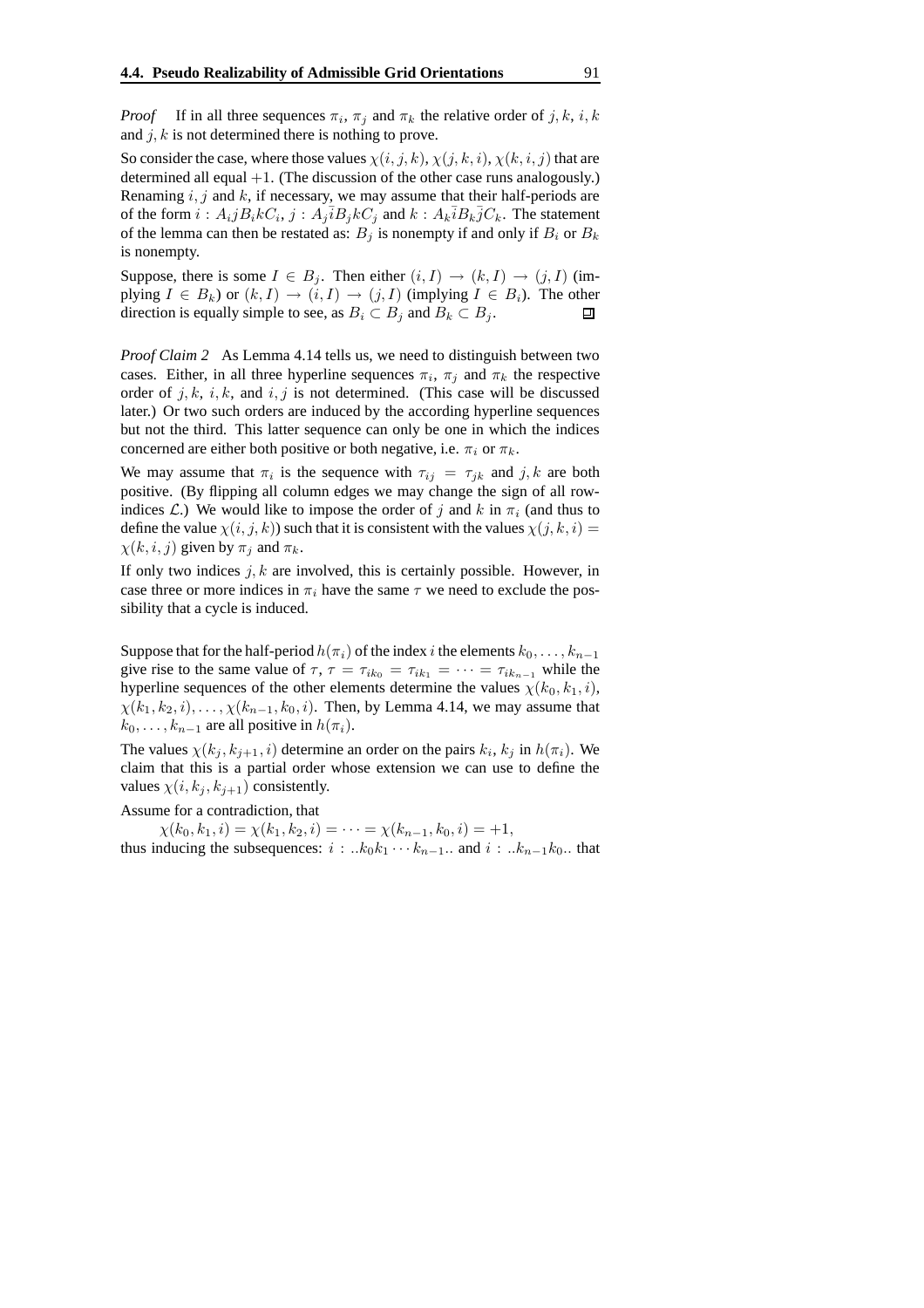exclude each other. Furthermore assume that  $n$  is smallest possible. (Note that  $n \geq 3$ , by Claim 1.)

Then the set  $S_R$  can be partitioned into  $S_R = A_i \cup C_i$  where

$$
\begin{cases}\nA_i = \{I \in S_R \mid (k_j, I) \rightarrow (i, I) \,\forall j\}, \\
C_i = \{I \in S_R \mid (i, I) \rightarrow (k_j, I) \,\forall j\}.\n\end{cases}
$$
\n
$$
(4.5)
$$

This means that the vertices in row  $i$  are either the source or the sink with respect to the column they belong to.

By Lemma 4.13, index *i* is negative in all half-periods  $h(\pi_{k_j}), j = 0, ..., n-1$ . To define the aforementioned values  $\chi(k_j, k_{j+1}, i) = +1$ ,  $h(\pi_{k_j})$  is therefore either of the form  $k_j : ... \overline{i}.k_{j+1}...$  or  $k_j : ... \overline{k}_{j+1}... \overline{i}...$  We say that  $h(\pi_{k_j})$  is of type T⊕ or T $_{\oplus}$ , respectively.<sup>5</sup>

Suppose first that we have hyperline sequences of both types. Then there must be a j, such that  $h(\pi_{k_j})$  is of type  $T_{\oplus}$  and  $h(\pi_{k_{j+1}})$  is of type  $T_{\ominus}$ . More specifically, there is a j such that  $k_j$ :  $A_{k_j} \overline{i} B_{k_j} k_{j+1} C_{k_j}$  and  $k_{j+1}$ :  $A_{k_{j+1}}\overline{\hat{k}_{j+2}}B_{k_{j+1}}\overline{i}C_{k_{j+1}}$ , where

$$
\begin{cases}\nA_{k_j} = \{I \in S_R | (k_{j+1}, I) \to (k_j, I) \to (i, I) \}, \\
B_{k_j} = \{I \in S_R | (i, I) \to (k_{j+1}, I) \to (k_j, I) \}, \\
C_{k_j} = \{I \in S_R | (i, I) \to (k_j, I) \to (k_{j+1}, I) \},\n\end{cases} \tag{4.6}
$$

$$
\begin{cases}\nA_{k_{j+1}} = \{I \in S_R | (k_{j+1}, I) \to (k_{j+2}, I) \to (i, I) \}, \\
B_{k_{j+1}} = \{I \in S_R | (k_{j+2}, I) \to (k_{j+1}, I) \to (i, I) \}, \\
C_{k_{j+1}} = \{I \in S_R | (i, I) \to (k_{j+2}, I) \to (k_{j+1}, I) \},\n\end{cases} (4.7)
$$

and  $S_R = A_{k_j} \cup B_{k_j} \cup C_{k_j} = A_{k_{j+1}} \cup B_{k_{j+1}} \cup C_{k_{j+1}}$ . Note that we already used the implications of Equations 4.5.

Equations 4.6 and 4.7 imply that  $A_{k_j} = A_{k_{j+1}} \cup B_{k_{j+1}}$  and  $B_{k_j} \cup C_{k_j} =$  $C_{k_{j+1}}$ . By our assumption,  $B_{k_j}$  and  $B_{k_{j+1}}$  cannot be empty. So, there exist indices  $J, K \in S_R$  with

$$
J \in B_{k_{j+1}} \subset A_{k_j} \text{ and } (k_{j+2}, J) \to (k_{j+1}, J) \to (k_j, J) \to (i, J),
$$
\n(4.8)  
\n
$$
K \in B_{k_j} \subset C_{k_{j+1}} \text{ and } (i, K) \to (k_{j+2}, K) \to (k_{j+1}, K) \to (k_j, K).
$$
\n(4.9)

In the half-period of the hyperline sequence  $\pi_{k_j}$ , where would we find the index  $k_{j+2}$ ? Requirement 4.9 implies that  $k_{j+2}$  comes after K whenever it is

<sup>&</sup>lt;sup>5</sup>We compute the indices of  $k$  modulo  $n$ .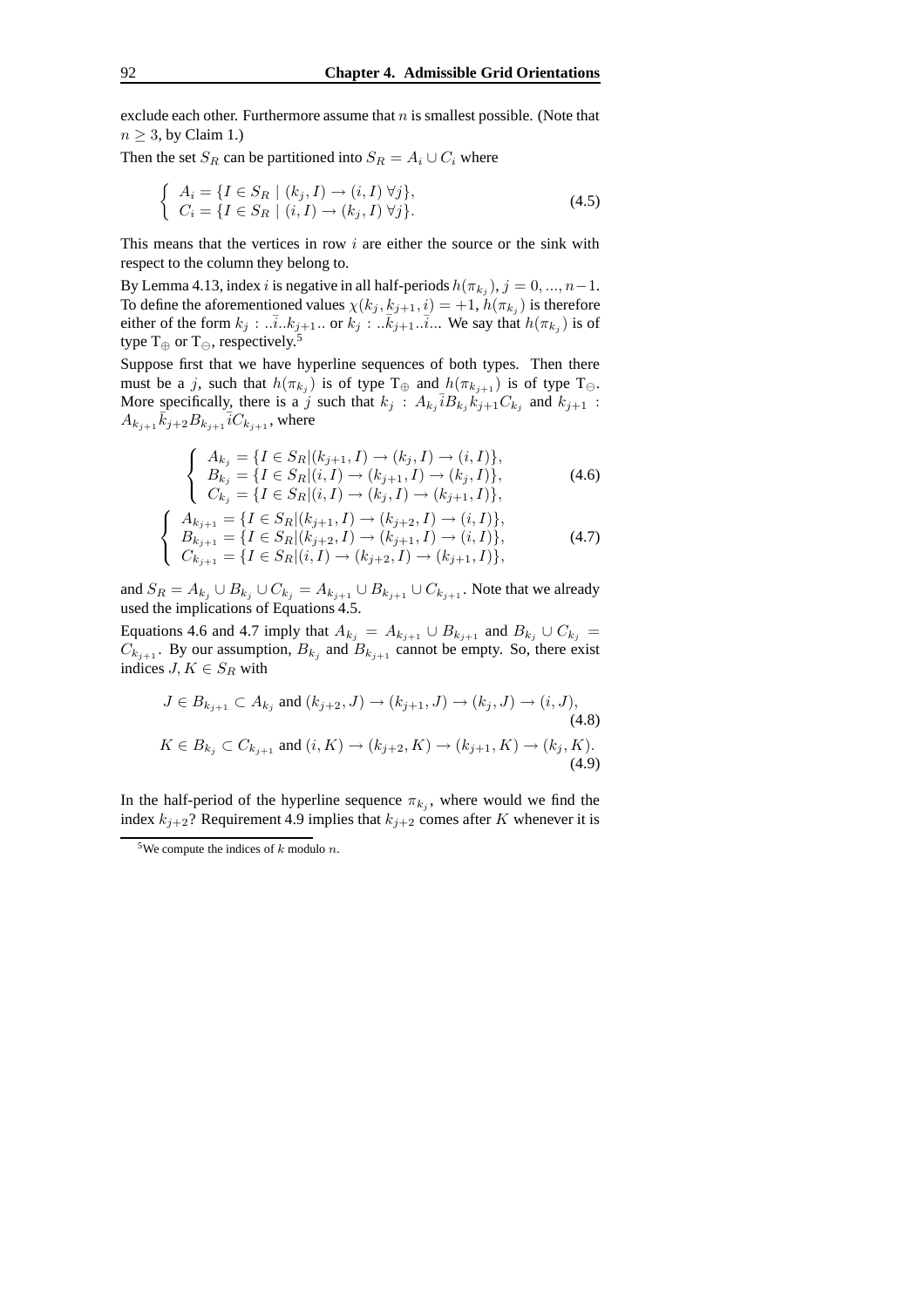represented by a positive index. For Requirement 4.8 to hold,  $k_{i+2}$  needs to come before J whenever it is negative. This tells us that  $h(\pi_{k_j})$  is either of the form  $k_j : ... \bar{k}_{j+2} ... J ... \bar{i} ... K ... k_{j+1} ...$ , or of the form  $k_j : ... J ... \bar{i} ... K ... \{k_{j+1}k_{j+2}\} ...$ (where the relative order of  $k_{j+1}$  and  $k_{j+2}$  is still undefined). In either case,  $\chi(k_j, k_{j+2}, i) = 1$ . Therefore, we may delete column  $k_{j+1}$  and the hyperline sequences  $\pi_{k_0}, \ldots, \pi_{k_j}, \pi_{k_{j+2}}, \ldots, \pi_{k_{n-1}}$  still induce a cycle on the order of the elements  $k_0, \ldots, k_j, k_{j+2}, \ldots, k_{n-1}$  in  $\pi_i$ . As we chose *n* to be smallest possible, this implies that we must have had  $n = 3$ . So there are  $j := k_{j_1}$  and  $k := k_{j_2}$  with  $\chi(j, k, i) = -\chi(k, i, j)$ . A contradiction to Claim 1.

So we may assume that *all* half-periods  $h(\pi_{k_0}), \ldots, h(\pi_{k_{n-1}})$  are of the same type. Suppose they are of type  $T_{\oplus}$ , i.e.  $k_j$ :  $A_{k_j} \overline{i} B_{k_j} k_{j+1} C_{k_j}$  with  $S_R$  =  $A_{k_j}$  ∪  $B_{k_j}$  ∪  $C_{k_j}$ . Equations 4.6 hold *for all j*. Therefore, all sets  $A_{k_j}$  are identical, let  $A := A_{k_j}, \forall j$ .

Recall that the representing half-periods were defined in such a way that the sets  $A_{k_j}$  are nonempty, *cf.* Lemma 4.12. So, there is an index  $J \in A$  for which Equations 4.6 hold  $\forall j$ , that is,  $(k_{n-1}, J) \rightarrow (k_{n-2}, J) \rightarrow \cdots \rightarrow (k_1, J) \rightarrow$  $(k_0, J) \rightarrow (k_{n-1}, J)$ . But this is a cycle in row  $J$  — in contradiction to acyclicity of admissible grid orientations.

Analogously, the assumption that all half-periods are of type  $T_{\ominus}$  can be lead to a contradiction.

So we showed that if at least two of the values  $\chi(i, j, k), \chi(j, k, i), \chi(k, i, j)$ are defined, the remaining one can be imposed such that they are all equal.

Finally, consider all triples  $i, j, k$  for which no constraint for the order of j and  $k$  in  $\pi_i$  is given. There, we impose the generic order. Claim 2

We have extended the partial chirotope defined by the admissible grid orientation G to the rank-3-chirotope  $\chi$  on S. Thus, it has a representation as a pseudoconfiguration of points  $(A, S)$ , and S is of the form  $S = S_L \dot{\cup} S_R$ where the points in  $S_L$  and in  $S_R$  represent the rows  $\mathcal L$  and the columns  $\mathcal R$  of G, respectively.

What remains to be shown is the existence of a vertical line  $\ell$  separating  $S_L$ and  $S_R$ . For this, we view  $(A, S)$  as the oriented matroid M making us the standard machinery for oriented matroids available. In terminology and notation we follow [BLW+93]. Then a separating pseudoline, say  $\ell'$ , exists if there is a covector  $Y = (\{i, j, k, \dots\}, \{I, J, K, \dots\})$ . By applying a suitable homeomorphic transformation we can map  $\mathcal{A} \cup \{\ell'\}$  to an isomorphic arrangement  $A' \cup \{\ell\}$  where  $\ell$  is a vertical line.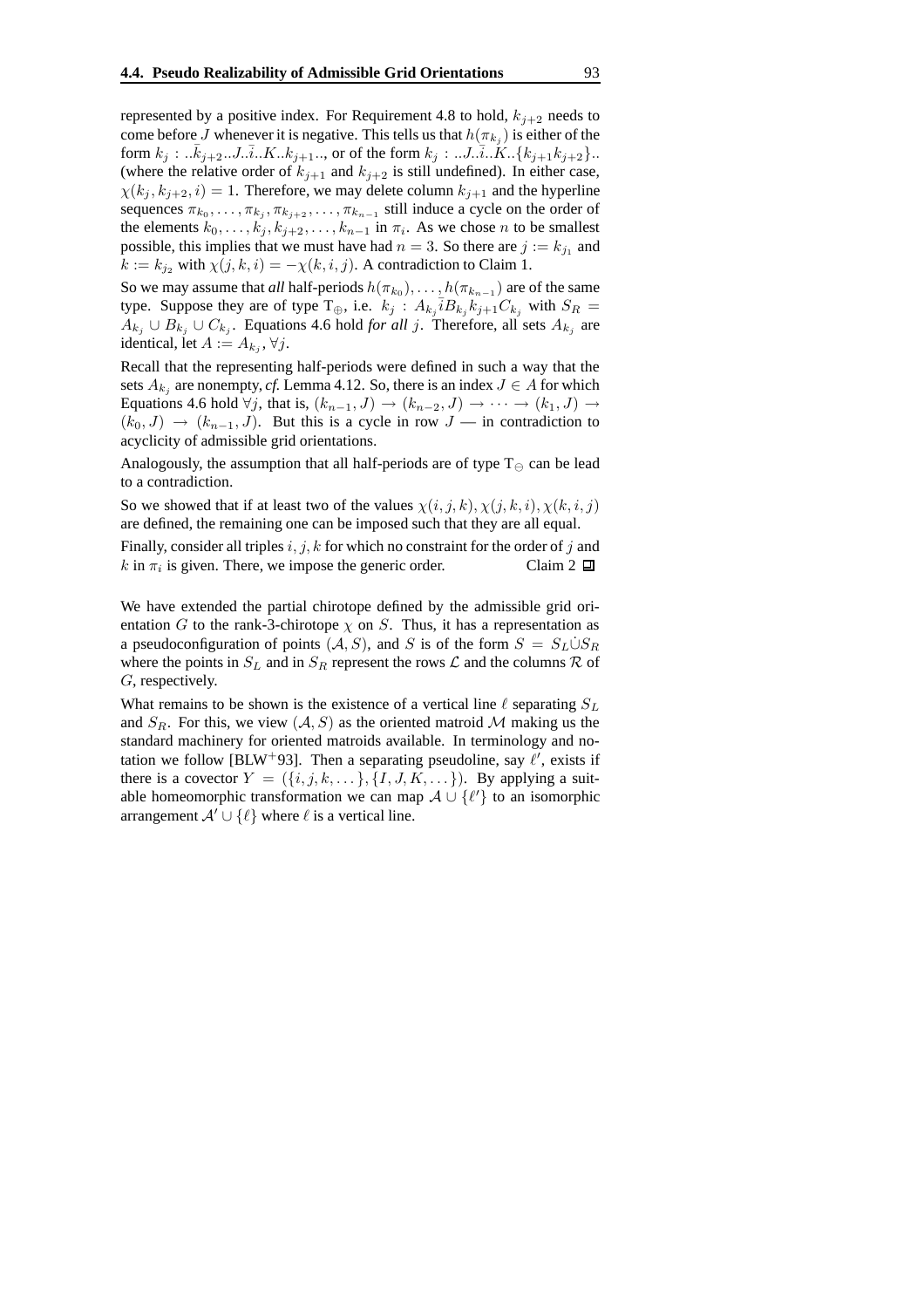Let *i* be the unique element for which all other elements  $k \in \mathcal{L}$ , are represented by negative indices in the half-period  $h(\pi_i)$ . Let j be the first of those indices in  $h(\pi_i)$ .<sup>6</sup> Let *I* and *J* be the analog indices in  $\mathcal{R}$ .

Then we have  $\chi(i, j, k) = +$  for all  $k \in \mathcal{L} \setminus \{i, j\}$  and  $\chi(i, j, K) = -$  for all  $K \in \mathcal{R}$ , giving us the cocircuit  $X_{ij} = (\{k, l, \dots\}, \{I, J, K, L, \dots\})$ . Similarly, we may deduce  $X_{IJ} = (\{i, j, k, l, \dots\}, \{K, L, \dots\})$ . The composition of  $X_{ij}$  and  $X_{IJ}$  is the covector  $X_{ij} \circ X_{IJ} = (\{i, j, k, \dots\}, \{I, J, K, \dots\}),$ which is just the covector  $Y$  from above.

Thus, we have proved that there exists a representation  $(A, S, \ell)$  for the chirotope  $\chi$  on S where  $\chi$  is the extension of the partial chirotope induced by some admissible grid orientation  $G$ . Theorem 4.11  $\Box$ 

**Remark:** With hindsight we see that the partial function  $\chi$  as defined directly by the admissible grid orientation constituted a partial chirotope. Note that one can check this easily directly: We only need to verify the Grassmann-Plücker-Relations (Axiom 2 in Definition 2.14), as the other axioms are obviously fulfilled.

But if there are indices  $\alpha$ ,  $\beta$ ,  $\gamma$ ,  $\delta$  and  $\epsilon$  such that

$$
\{\chi(\alpha,\beta,\gamma)\chi(\alpha,\delta,\epsilon), -\chi(\alpha,\beta,\delta)\chi(\alpha,\gamma,\epsilon), \chi(\alpha,\beta,\epsilon)\chi(\alpha,\gamma,\delta)\}\
$$
  
= -{-1, +1}

then there exists a forbidden subgrid in  $G$  (or the unique sink property is violated), see Figure 4.18.

Equally, we see that if there is a forbidden subgrid, w.l.o.g. induced by rows  $i, j, k$  and columns  $J, K$ , then the Grassmann-Plücker-Relations for the elements  $i, j, k, I, J$  are not fulfilled.



**Figure 4.18:**  $\chi(\alpha, \beta, \gamma) = \chi(\alpha, \delta, \epsilon) = -\chi(\alpha, \beta, \delta) = \chi(\alpha, \gamma, \epsilon) = \chi(\alpha, \beta, \epsilon)$  $= \chi(\alpha, \gamma, \delta)$  *implies the existence of the forbidden subgrid.* 

<sup>&</sup>lt;sup>6</sup>Note that, by Lemma 4.12, index i must exist and j will be very first index in  $h(\pi_i)$ .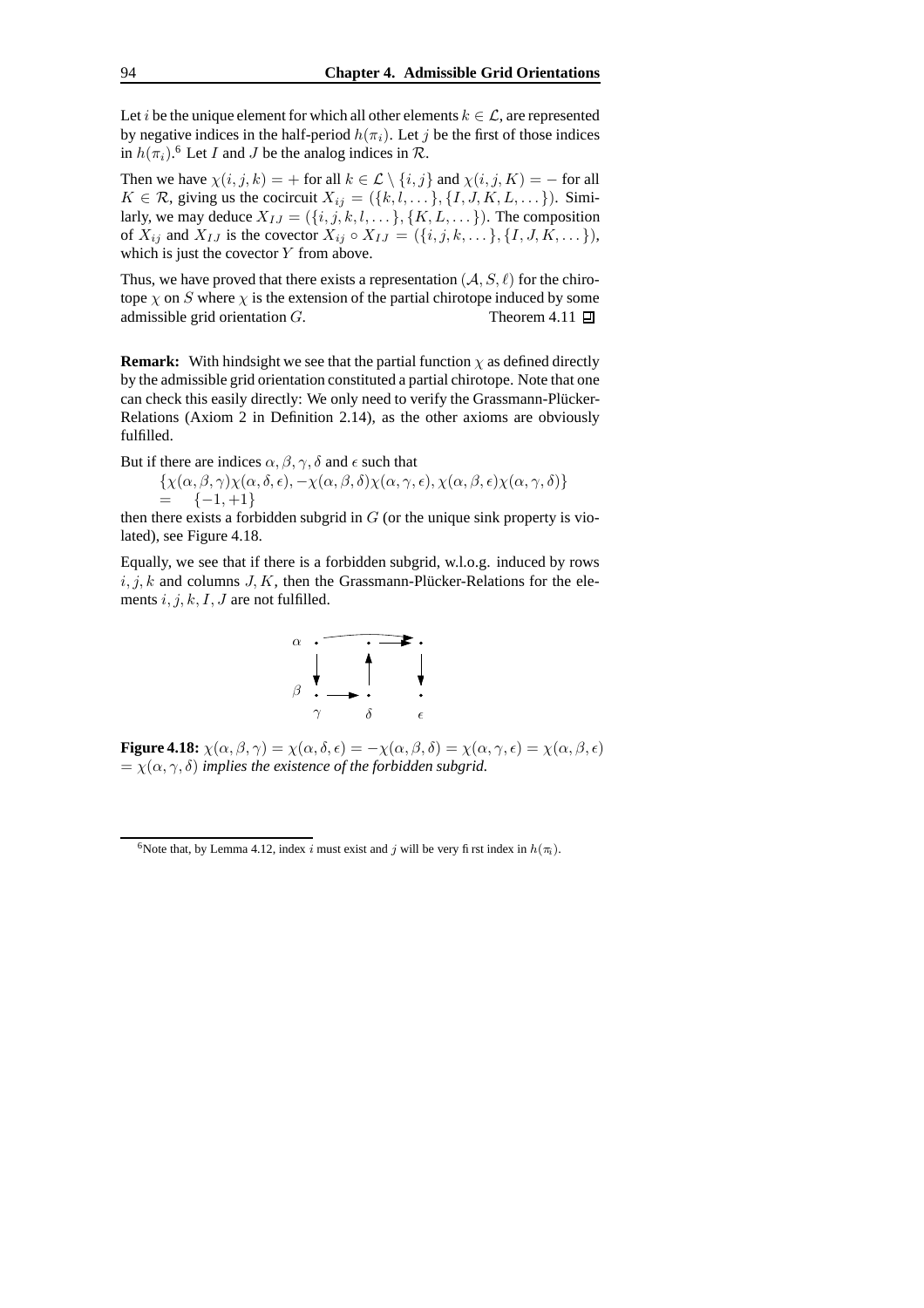### **4.5 What about 'Proper' Realizability?**

Not all admissible grid orientations are 'properly' realizable. We will see below that only the structure of  $2 \times m$  gridgraphs, where m is an arbitrary positive number, is simple enough to guarantee realizability.

**Deriving a nonrealizable admissible grid orientation.** It is a well-known fact that every oriented matroid consisting of less than 9 elements is realizable, *cf.* [BLW<sup>+</sup>93]. Having just 9 elements, the example we are about to present is, therefore, smallest possible.<sup>7</sup>



**Figure 4.19:** *The*  $6 \times 3$  *grid orientation G is admissible.* 

Consider the  $6 \times 3$  grid orientation G of Figure 4.19(a).<sup>8</sup> Obviously, it is an acyclic unique sink orientation. We only have to convince ourselves that it does not contain the forbidden subgrid. Clearly, it could only 'hide' in a  $2 \times 3$ subgrid. But having examined all pairs of rows  $p_i, p_j$  in Figure 4.19(b) we know that this is not the case. So,  $G$  is admissible, hence pseudo realizable (by Theorem 4.11).

So assume further that it can be realized by a point configuration  $S$ ,  $S =$  $\{p_1, \ldots, p_6, q_1, q_2, q_3\}$  and a vertical line  $\ell$  separating each pair  $p_i$ ,  $q_j$  such that  $(S, \ell)$  induces G. Denote  $p_1, \ldots, p_6$  and  $q_1, q_2, q_3$  by  $S_L$  and  $S_R$ , respectively, such that  $S = S_L \dot{\cup} S_R$ .

The following hyperline sequences are witnessed:  $\pi_{q_1}$ :  $p_5p_6p_1p_4p_3p_2$ ,  $\pi_{q_2}$ :  $p_4p_5p_6p_3p_2p_1$  and  $\pi_{q_3}$ :  $p_3p_4p_5p_2p_1p_6$ . Points  $p_1, \ldots, p_6$  all witness the sequence  $q_3q_2q_1$ .

<sup>&</sup>lt;sup>7</sup>We are defining a variant of the non-Pappus matroid, *cf.* [Rin56], [BLW<sup>+</sup>93, Section 8.3]. <sup>8</sup>For better visibility, we omitted all directed edges whose direction is non-ambiguous.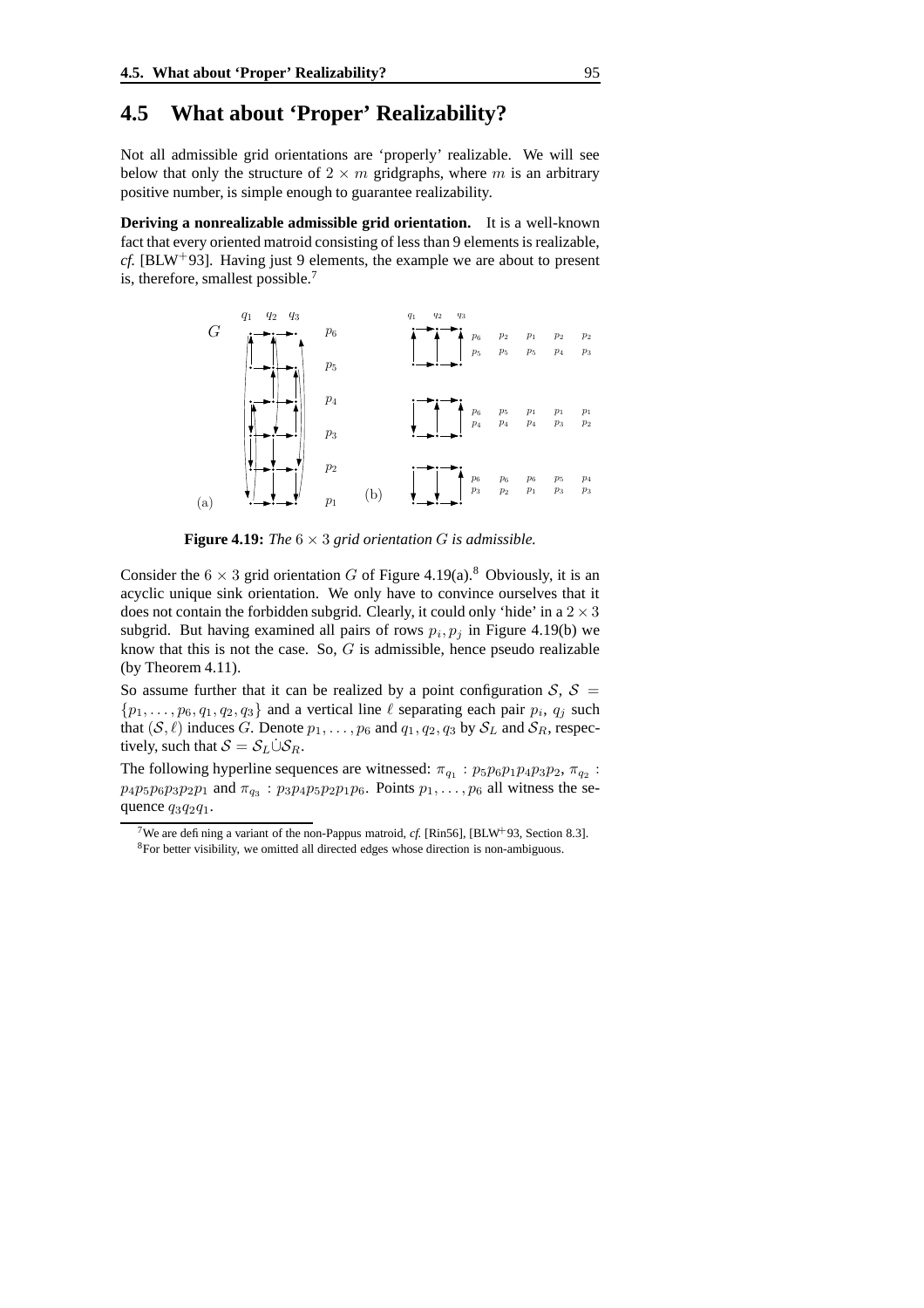Using the construction derived from Lemma 4.12, we can complete these sequences by including the points belonging to the same set as the observing point. We have:

| $\pi_{p_1}: q_3\overline{p}_6q_2p_2p_3p_4q_1p_5,$                                             | $\pi_{p_2}: q_3\overline{p}_6q_2\overline{p}_1q_1p_3p_4p_5,$                       |
|-----------------------------------------------------------------------------------------------|------------------------------------------------------------------------------------|
| $\pi_{p_3}: q_3\overline{p}_4\overline{p}_5\overline{p}_6q_2\overline{p}_1q_1\overline{p}_2,$ | $\pi_{p_4}: q_3p_3q_2\overline{p}_5\overline{p}_6\overline{p}_1q_1\overline{p}_2,$ |
| $\pi_{p_5}: q_3p_3q_2p_4q_1\overline{p}_6\overline{p}_1\overline{p}_2,$                       | $\pi_{p_6}: q_3p_1p_2p_3q_2p_4q_1p_5.$                                             |

Focusing our attention on  $S_L$ , we are interested in the hyperline sequences for each point  $p_i$  with respect to  $S_L$ . We get:

$$
\begin{aligned} \pi'_{p_1} &: p_2p_3p_4p_5p_6, & \pi'_{p_2} &: p_3p_4p_5p_6p_1, & \pi'_{p_3} &: p_4p_5p_6p_1p_2, \\ \pi'_{p_4} &: p_5p_6p_1p_2p_3, & \pi'_{p_5} &: p_6p_1p_2p_3p_4, & \pi'_{p_6} &: p_1p_2p_3p_4p_5. \end{aligned}
$$

Note that we were able to choose for each sequence a half-period consisting only of positive indices. This tells us, that the six points actually lie in convex position.  $S_L$  is the hexagon  $p_1p_2p_3p_4p_5p_6$ , listing the vertices counterclockwise.

Now we want to deduce the location of  $q_1$ ,  $q_2$  and  $q_3$  with respect to  $S_L$ . For this, suppose that each point  $p_i$  is given in normalized homogeneous coordinates, i.e. in the form  $p_i = (x_i y_i 1)^T$ . We use the bracket notation  $[p_i p_j p_k]$ as shorthand for the orientation determinant det  $|p_i p_j p_k|$  which equals the (oriented) area of the triangle spanned by the three points. Its sign indicates the orientation of the triple: It is positive if and only if the points appear in counterclockwise order. (This holds whenever the homogenizing coordinates of all three points are positive.)

Then  $\pi_{q_1} : ... p_i ... p_j$ ... implies  $[q_1 p_i p_j] > 0$  and we say  $q_1$  lies *left* of the line  $p_i p_j$ . Accordingly,  $q_1$  lies *right* of the line  $p_i p_j$  whenever  $\pi_{q_1} : . . p_j . . p_i ...$ , and the orientation determinant  $[q_1 p_1 p_j]$  is negative.

Specifically,  $\pi_{q_1}$ :  $p_5p_6p_1p_4p_3p_2$  implies (among other relations) that  $q_1$  lies left of  $p_1p_4$ , right of  $p_2p_3$  and right of  $p_3p_4$ . This implies that the point of intersection of  $p_2p_3$  and  $p_1p_4$ , call it M, must lie right of  $p_3p_4$  as well, *cf.* Figure 4.20.

 $q_2$  lies right of  $p_1p_2$ , left of  $p_6p_3$ , and right of  $p_2p_3$ . So  $p_6p_3$  and  $p_1p_2$  intersect right of  $p_2p_3$  in the point N, say. Finally, we deduce that  $q_3$  lies right of  $p_6p_1$ , left of  $p_5p_2$ , and right of  $p_1p_2$  which implies that point of intersection of  $p_6p_1$ and  $p_5p_2$  lies right of  $p_1p_2$ .

The combinatorial structure of the point configuration is, therefore, as in Figure 4.21.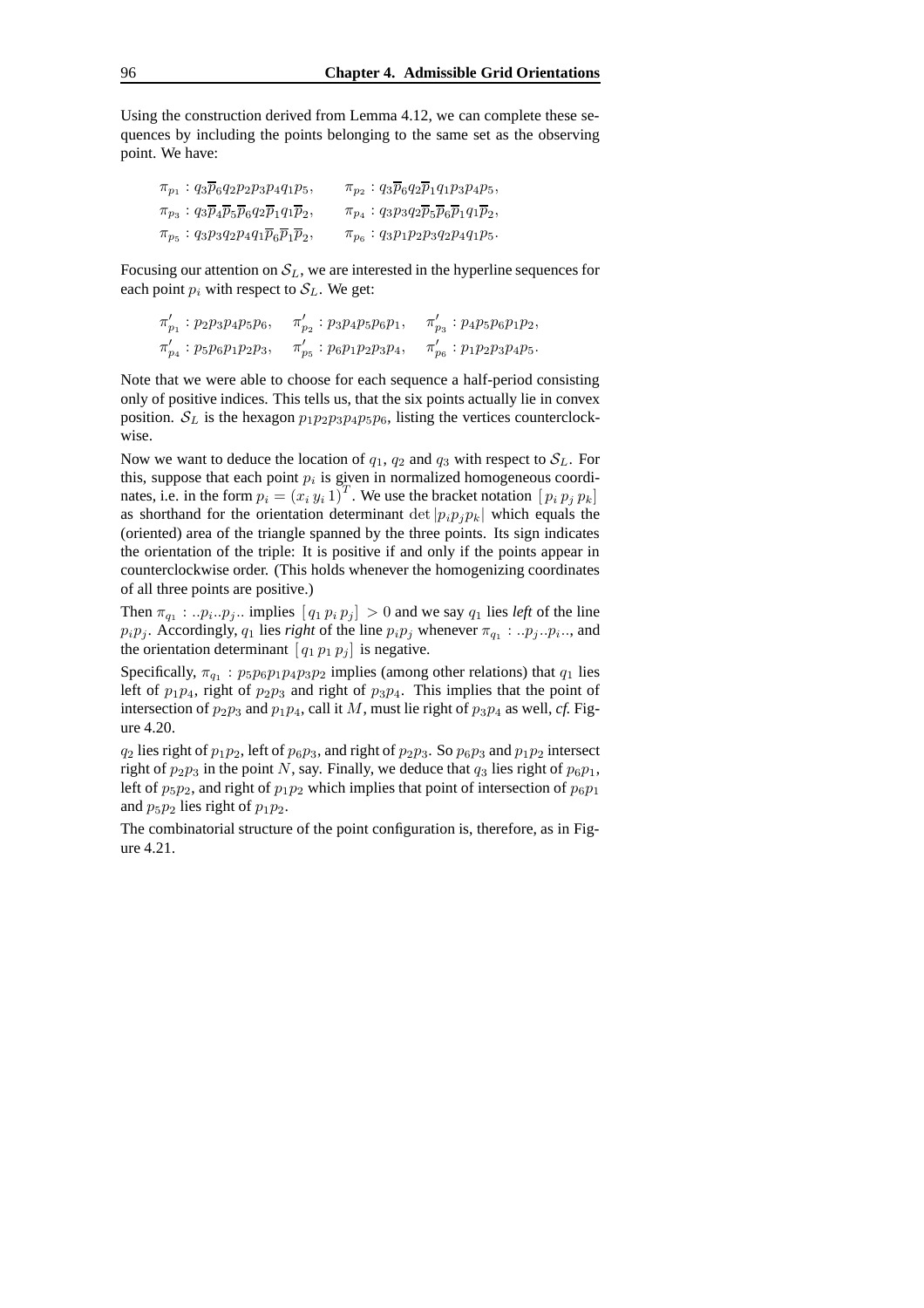

**Figure 4.20:** *The 'right' point* q<sup>1</sup> *must lie in the shaded sector as determined by the location of the 'left' points*  $p_1, \ldots, p_6$ *.* 

We want to argue that it is impossible to draw this picture with straight lines connecting the points.

M can be expressed as:

$$
M = [p_2 p_3 p_1] p_4 - [p_2 p_3 p_4] p_1,
$$

since

$$
[p_2, p_3, [p_2 p_3 p_1] p_4 - [p_2 p_3 p_4] p_1]
$$
  
= 
$$
[p_2 p_3 p_1] [p_2 p_3 p_4] - [p_2 p_3 p_4] [p_2 p_3 p_1] = 0
$$

We even know that the homogenizing coordinate of  $M$  is positive in this representation, because  $[p_2 p_3 p_1] > [p_2 p_3 p_4]$ . This follows from the fact that  $p_1, p_4, M$  appear in this order along  $p_1p_4$ . By the same reasoning, the homogenizing coordinates of

$$
N = [p_1 p_2 p_6] p_3 - [p_1 p_2 p_3] p_6
$$
  
and 
$$
P = [p_6 p_1 p_5] p_2 - [p_6 p_1 p_2] p_5
$$

are positive too. As  $q_1$  lies to the right of  $p_6p_5$  so does M; equivalently,  $[M p_5 p_6] > 0$  must hold. This can be rewritten as:

$$
0 < [M p_5 p_6]
$$
  
= 
$$
[([p_2 p_3 p_1] p_4 - [p_2 p_3 p_4] p_1) p_5 p_6]
$$
  
= 
$$
[p_2 p_3 p_1] [p_4 p_5 p_6] - [p_2 p_3 p_4] [p_1 p_5 p_6].
$$
 (4.10)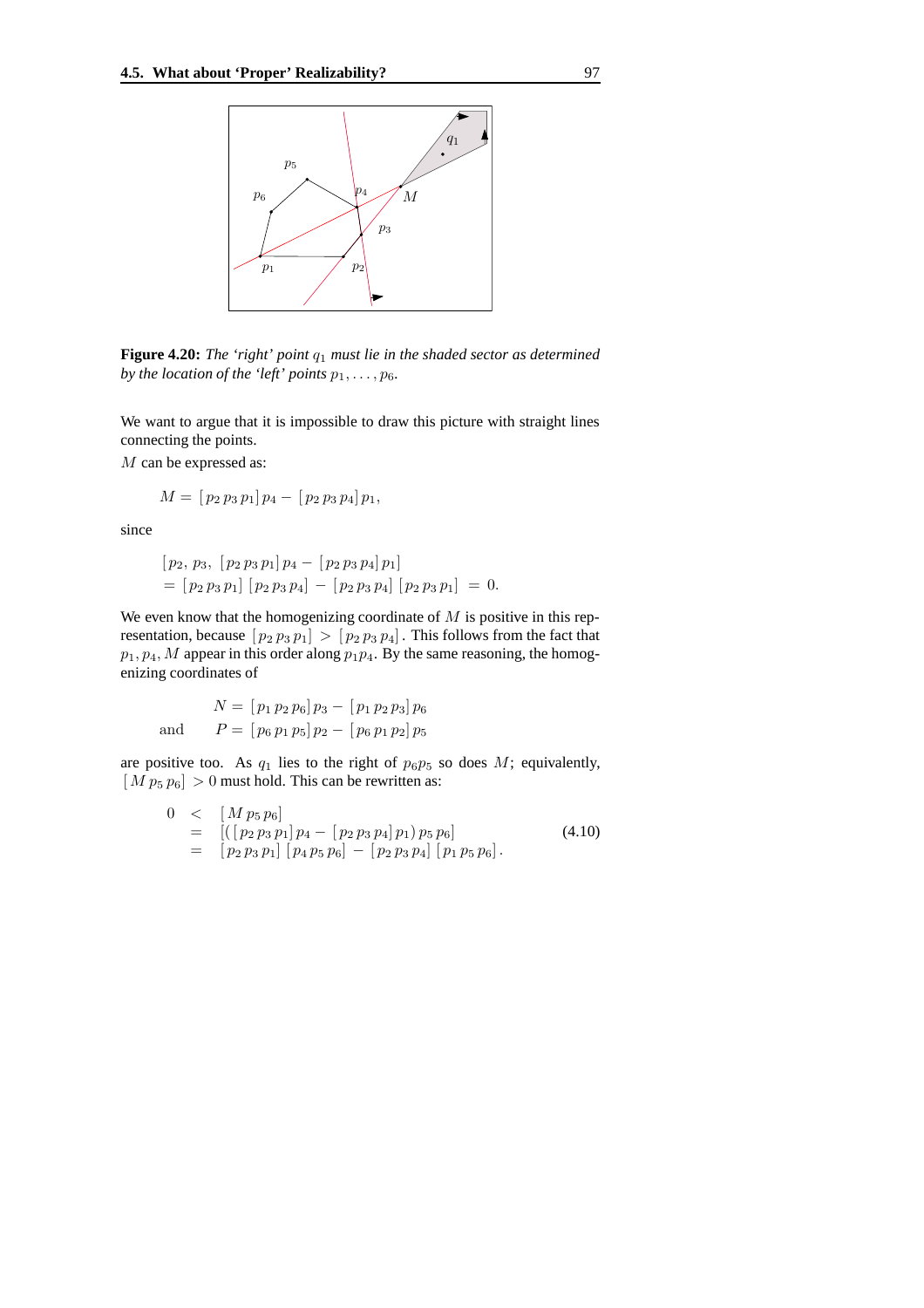

**Figure 4.21:** *Constraints on the location of the 6 points.*

Analogously, we see that  $[N p_4 p_5] > 0$ , which can be rewritten as:

$$
[p_1 p_2 p_6] [p_3 p_4 p_5] - [p_1 p_2 p_3] [p_6 p_4 p_5] > 0,
$$
\n(4.11)

and  $[P p_3 p_4] > 0$ , which yields:

$$
[p_6 p_1 p_5] [p_2 p_3 p_4] - [p_6 p_1 p_2] [p_5 p_3 p_4] > 0. \qquad (4.12)
$$

Adding  $(4.11)$  and  $(4.12)$ , we get

$$
[p_6\,p_1\,p_5]\,[p_2\,p_3\,p_4]\,-\,[p_1\,p_2\,p_3]\,[p_6\,p_4\,p_5] > 0,
$$

a contradiction to (4.10).

**The case**  $2 \times m$ . We are given an admissible grid orientation G of size  $2 \times m$ . We will show that it is induced by a configuration  $(S, \ell)$ . The proof is by construction.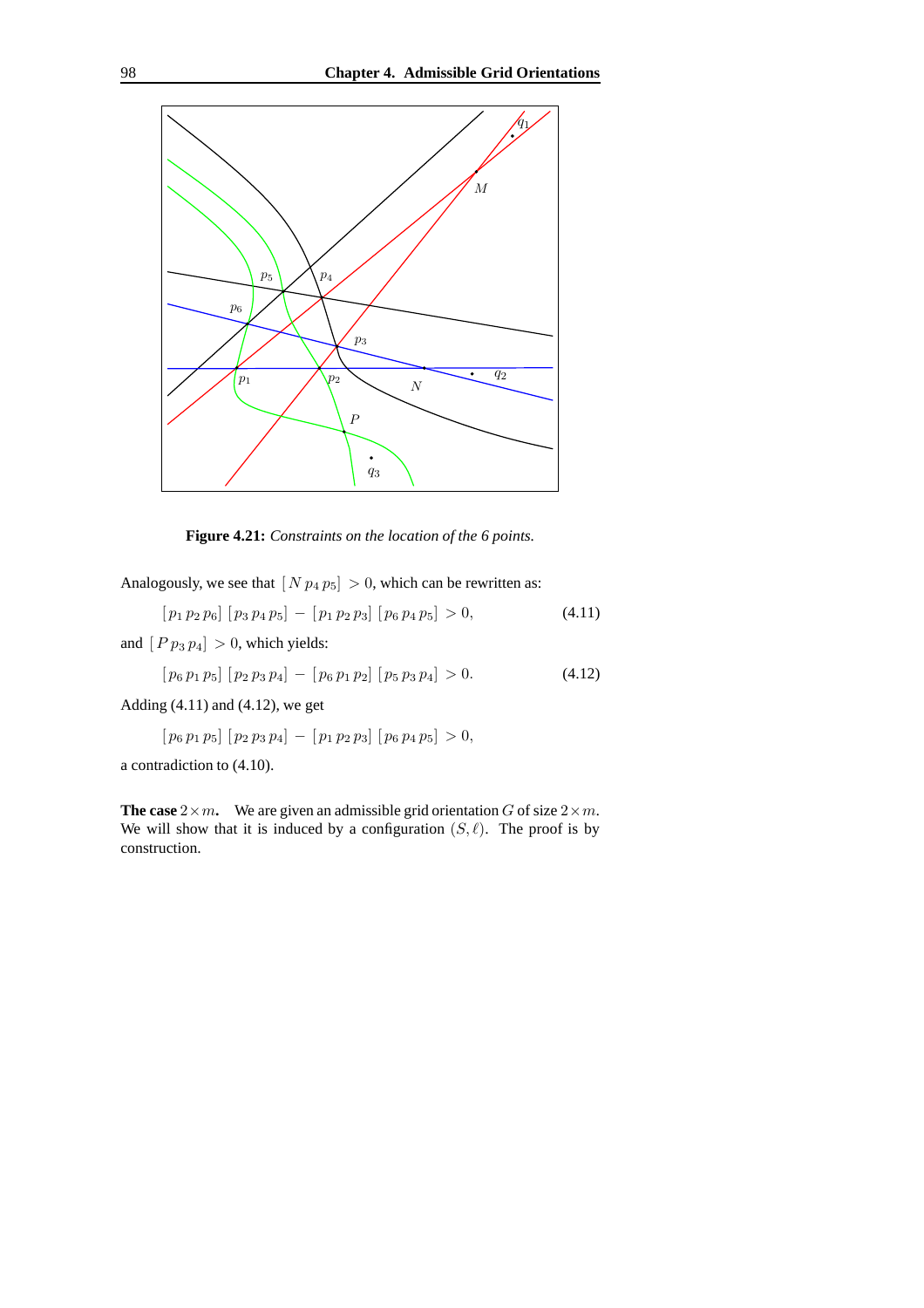As before, we let  $S = S_L \dot{\cup} S_R$ , where  $S_L = \{p_1, p_2\}$  are the two points left of  $\ell$  and  $S_R$  is the set of m right points.

Then we can partition  $S_R$  into two sets, according to the order in which its elements see the points  $p_1$  and  $p_2$ . The crucial observation is that both  $p_1$ and  $p_2$  see first all points which see them in one order, and then all the others which see them in the other order. (For, assuming otherwise, the unique sink property would imply the existence of a forbidden subgraph.)

Therefore, each  $2 \times n$  (sub-)graph is essentially of the form depicted in Figure 4.22.



**Figure 4.22:** The combinatorial structure of a  $2 \times m$  admissible grid orienta*tion.*

Figure 4.23 shall suffice as a demonstration of how a particular example can be realized.



**Figure 4.23:** An admissible  $2 \times m$  orientation and its realization.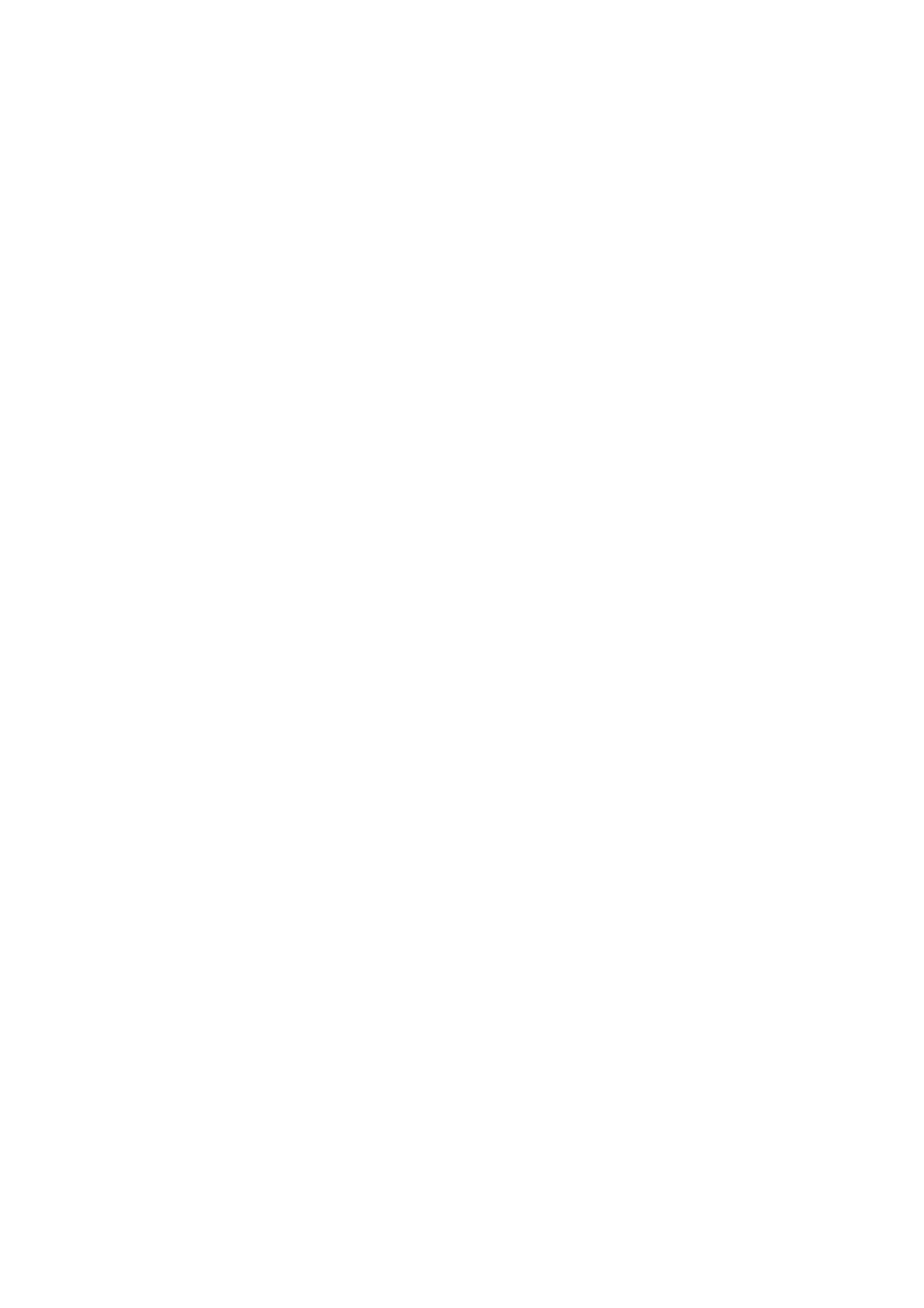### **Chapter 5**

# **On the Completability of Partial Chirotopes**

By the Folkman-Lawrence representation theorem [FL78] every oriented matroid of rank 3 can be represented as an arrangement of oriented pseudolines. (By oriented pseudolines we mean pseudolines in the projective plane which are oriented with respect to a special line at infinity.) Uniformity means that no three pseudolines meet in a common point.

If we are given such a uniform pseudoline arrangement, it is simple to read off the chirotope: Any three pseudolines  $i, j, k$ , say, enclose a pseudotriangle. Denoting by  $r \in \{1, 2, 3\}$  the number of lines whose positive halfplane contains the triangle we define  $\chi(i, j, k)$  by  $(-1)^r$  and  $(-1)^{r+1}$ , respectively, whenever  $i, j, k$  bound the pseudotriangle in clockwise and counterclockwise order, respectively. Figure 5.1 demonstrates how, given two pseudolines  $\ell, \ell',$  the orientation and location of a third pseudoline p affects the value of  $\chi(\ell, \ell', p)$ .<sup>1</sup> It shall serve as an easy reference point for the reader when studying more complicated drawings later.

Thus the problem of completability of uniform partial chirotopes of rank 3, CPC, is equivalent to the following problem:

<sup>&</sup>lt;sup>1</sup>From now on, we will use the bracket notation as abbreviation for  $\chi$ , i.e.  $\chi(i_1, \ldots, i_r)$ becomes  $[i_1 i_2 \ldots i_r]$ . +1 and −1 will also be abbreviated to + and −, respectively.

<sup>101</sup>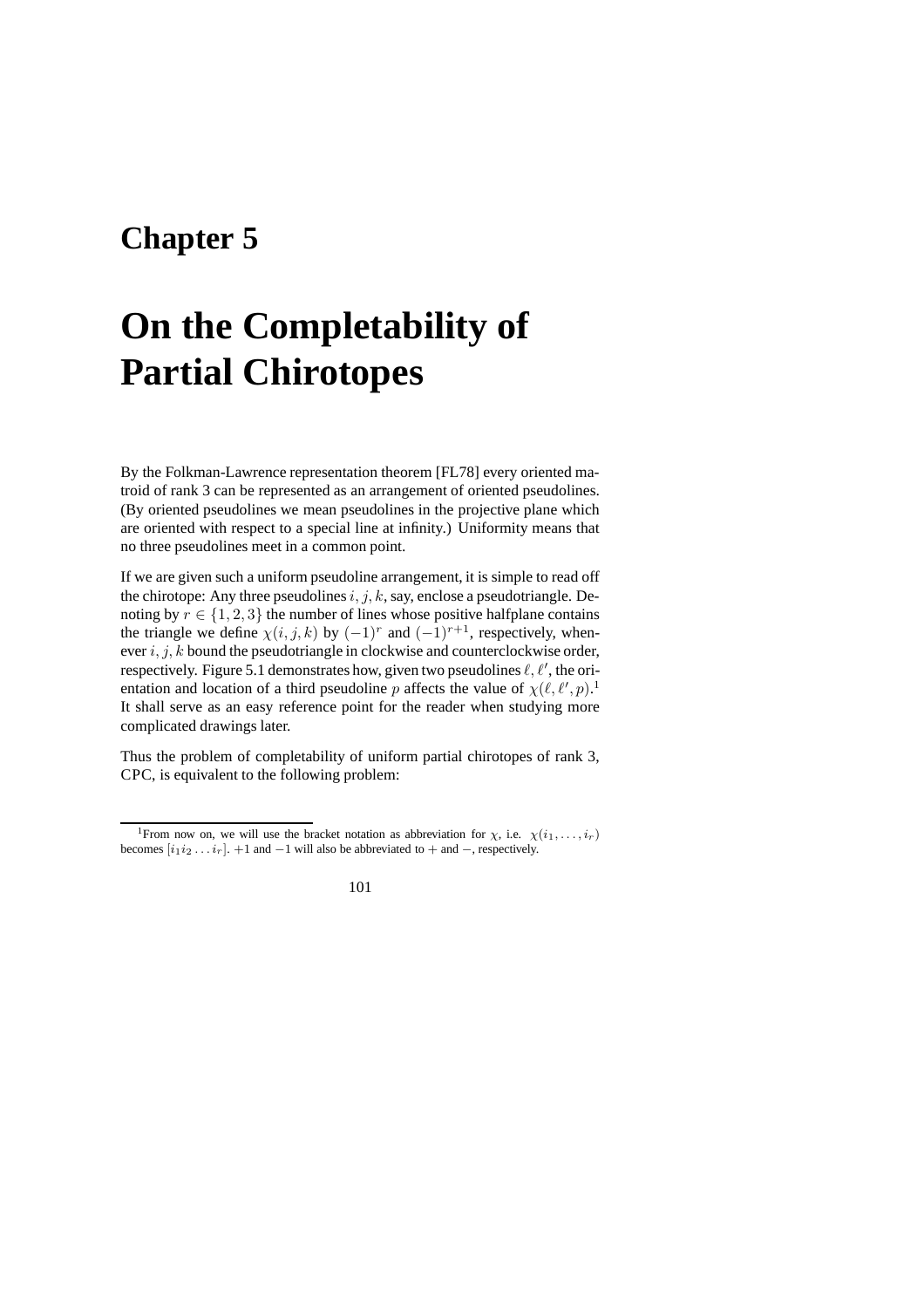| REALIZABILITY OF PARTIAL CHIROTOPES (RPC) |                                                                                                                             |
|-------------------------------------------|-----------------------------------------------------------------------------------------------------------------------------|
| Given:                                    | A partial, uniform chirotope $\chi$ of rank 3 on a set E.                                                                   |
| <b>Question:</b>                          | Is there an arrangement $(p_1, , p_n)$ of oriented pseudo-<br>lines such that $[i j k] = \chi(i, j, k) = +(-)$ whenever the |
|                                           | i, j, k bound the triangle as described above and $\chi(i, j, k)$                                                           |
|                                           | is defined?                                                                                                                 |

Since there exists a polynomial-time test for whether a chirotope satisfies the Grassmann-Plücker relations (Definition 2.14.2) this problem is in NP. Thus NP-hardness implies NP-completeness of RPC – which in turn implies NPcompleteness of CPC.

We will reduce RPC to a variant of 3-SAT. Our construction is inspired by Richter-Gebert's proof [RG99] that the problem of deciding whether a given matroid is orientable is NP-complete. However, having to avoid zeros meant that we required something more elaborate.



**Figure 5.1:** Pseudoline  $p$  added to the arrangement of lines  $\ell$  and  $\ell'$ .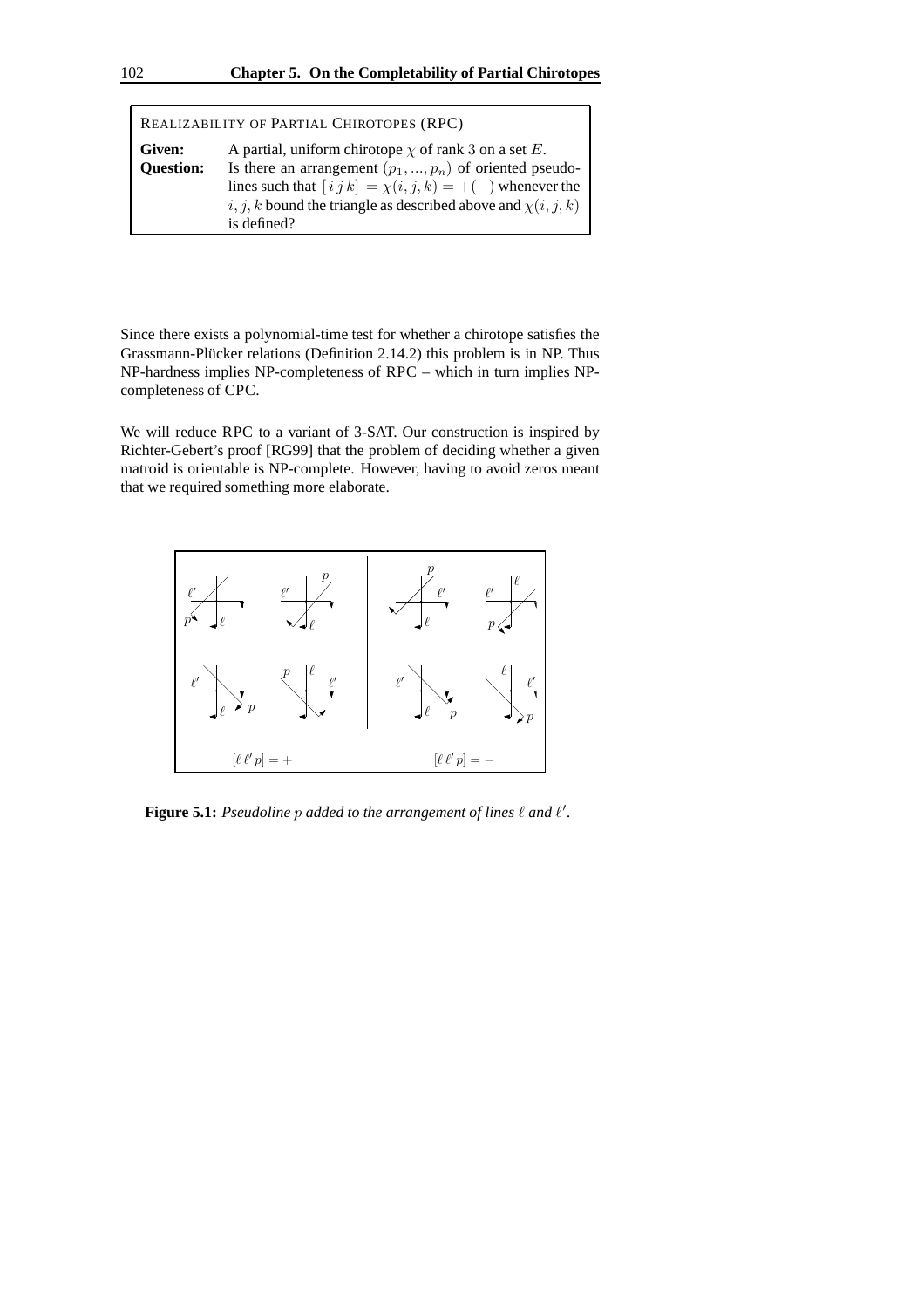#### **5.1 A Variant of 3-SAT**

| NOT-ALTERNATING-3SAT (NA-3SAT) |                                                                                                                                                                                                         |
|--------------------------------|---------------------------------------------------------------------------------------------------------------------------------------------------------------------------------------------------------|
| Given:                         | An ordered set of boolean variables $X = (x_1, \ldots, x_n)$<br>and a set $\mathcal C$ of m three-clauses. partial, uniform chirotope<br>$\chi$ of rank 3 on a set E.                                   |
| <b>Ouestion:</b>               | Is there a truth assignment for the elements of $X$ such<br>that in none of the clauses the truth values of the<br>three literals alternate, i.e. are $(false, true, false)$ or<br>(true, false, true)? |

This problem is known to be NP-complete (*cf.* [RG99], [GJ79]). Note that it is essential to have a total order on the indices of  $X$ , which induces an order on the literals of each clause. In our construction, each clause will correspond to a pair of pseudolines that have at least one crossing for each false/true (or true/false) transition in a clause. Thus, alternating clauses would force this pair of pseudolines to cross twice, something which is forbidden by the definition of pseudolines.

The next sections introduce the necessary configurations. We will later use these building blocks to actually do our construction.

#### **5.2 The Frame of Reference**

The frame of reference into which we embed our construction will be a rectangular grid  $\mathcal{G}_{m,n}$  contained in an oriented matroid  $\mathcal{F}_{m,n}$  as visualized in Figure 5.2: We shall have two ordered sets of lines, *vertical* and *horizontal* ones, and all lines belonging to the same set shall have the same orientation in the grid.

So, let  $\mathcal{F}_{m,n}$  be the oriented matroid with elements  $0,\ldots,m$ , the so-called 'verticals',  $0', \ldots, n'$ , the so-called 'horizontals', and  $\omega$ , the line at infinity. Impose the canonical order on these two sets:  $0 < 1 < \cdots < m$ , and  $0' < 1' < \cdots < n'$ , referring to their elements by using indices  $i, j, k$ ,  $i < j < k$  and  $i', j', k', i' < j' < k'$ , respectively.

The oriented matroid  $\mathcal{F}_{m,n}$  is given by the chirotope

$$
[\omega ij] = [ijk] = [k'j'i'] = [ij'i'] = [\omega ii'] = [\omega j'i'] = [ij'j] = +,
$$

where  $i, j, k$  are any three distinct 'verticals' with  $i < j < k$ , and  $i', j', k'$  are any three distinct 'horizontals' with  $i' < j' < k'$ ;  $\omega$  is the line at infinity.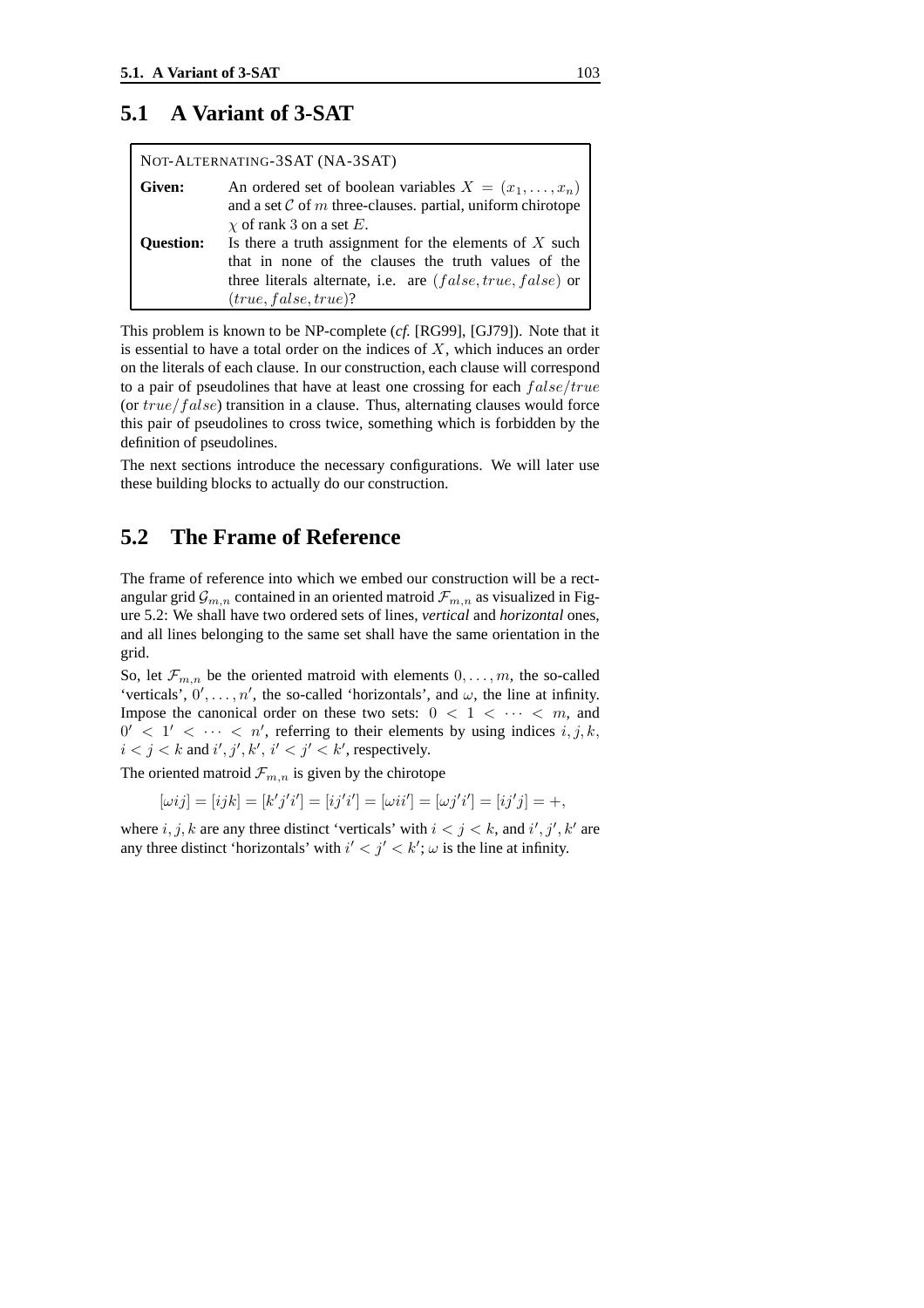

**Figure 5.2:** *Instance of the*  $4 \times 3$  *grid.* 

### **5.3 Adding Pseudolines**

A given oriented matroid can be completed, e.g. by adding one element at a time,  $cf.$  [BLW<sup>+</sup>93]. From the chirotope information for the additional element, one can deduce the location of the corresponding pseudoline in the pseudoline arrangement. Conversely, having drawn an extra pseudoline, one can immediately read off the corresponding chirotope information.

We will now enlarge the oriented matroid defined in the previous section by those elements for which only partial information is given. The location of the corresponding pseudolines is, therefore, constrained, yet possesses a certain degree of freedom.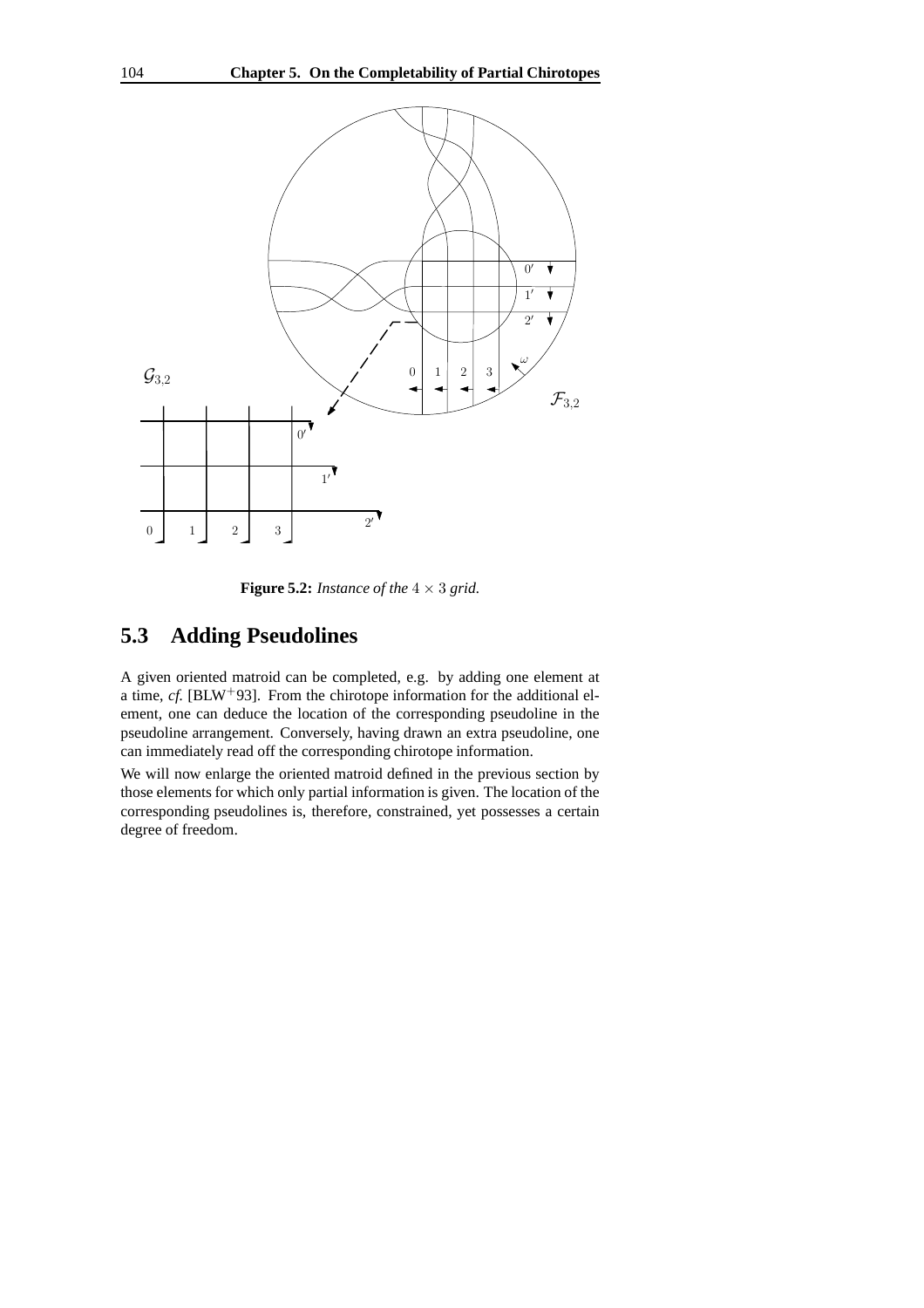Note that each drawing satisfying all given constraints defines, in fact, a possible completion of the partial chirotope.

The crucial fact is that the partial information can be given in such a way that there are only a few (two, preferably) very specific options to place the corresponding pseudoline (i.e. to actually complete the chirotope). Hence, we are able to devise switches representing clauses and possible truth assignments. The feasibility of certain choices will only become clear once a whole clause is defined.

The actual construction will be the best explanation.

To simplify the description, we call the intersection point between a vertical i and a horizontal j' in our rectangular grid  $\mathcal{G}_{m,n}$  *vertex*  $i \wedge j'$  of  $\mathcal{G}_{m,n}$ . We write  $[i', j']_i$  short for the segment from  $i \wedge i'$  to  $i \wedge j'$  on  $i$ ;  $[i, j]_{i'}$  denotes the segment from  $i \wedge i'$  to  $j \wedge i'$  on  $i'$ , see Figure 5.3.



**Figure 5.3:** *Vertices and segments in a rectangular grid.*

The pseudolines  $0, 0'$  and their intersection point  $0 \wedge 0'$  will play a special role in our discussion as we will see shortly. Therefore, from now on, whenever we refer to pseudolines i, j and i', j', we assume  $i, j > 0, i', j' > 0'$ .

**Diagonal lines.** Suppose we add just a single basis orientation for a new line  $p, [i i' p] = -$ , say. In Figure 5.1, we illustrated already the four options we have to draw this new pseudoline in our picture with respect to  $i \wedge i'$ .

Having two conditions for  $p$ ,  $[i i' p] = -$ ,  $[j j' p] = +$ , say, reduces these possibilities to exactly three, see Figure 5.4. In order to get rid of the 'nonrigid' situation drawn in the right picture of Figure 5.4, we impose a third condition,  $[00' p] = +$ . It reduces the options further to two, as shown in Figure 5.5. This is what we will work with.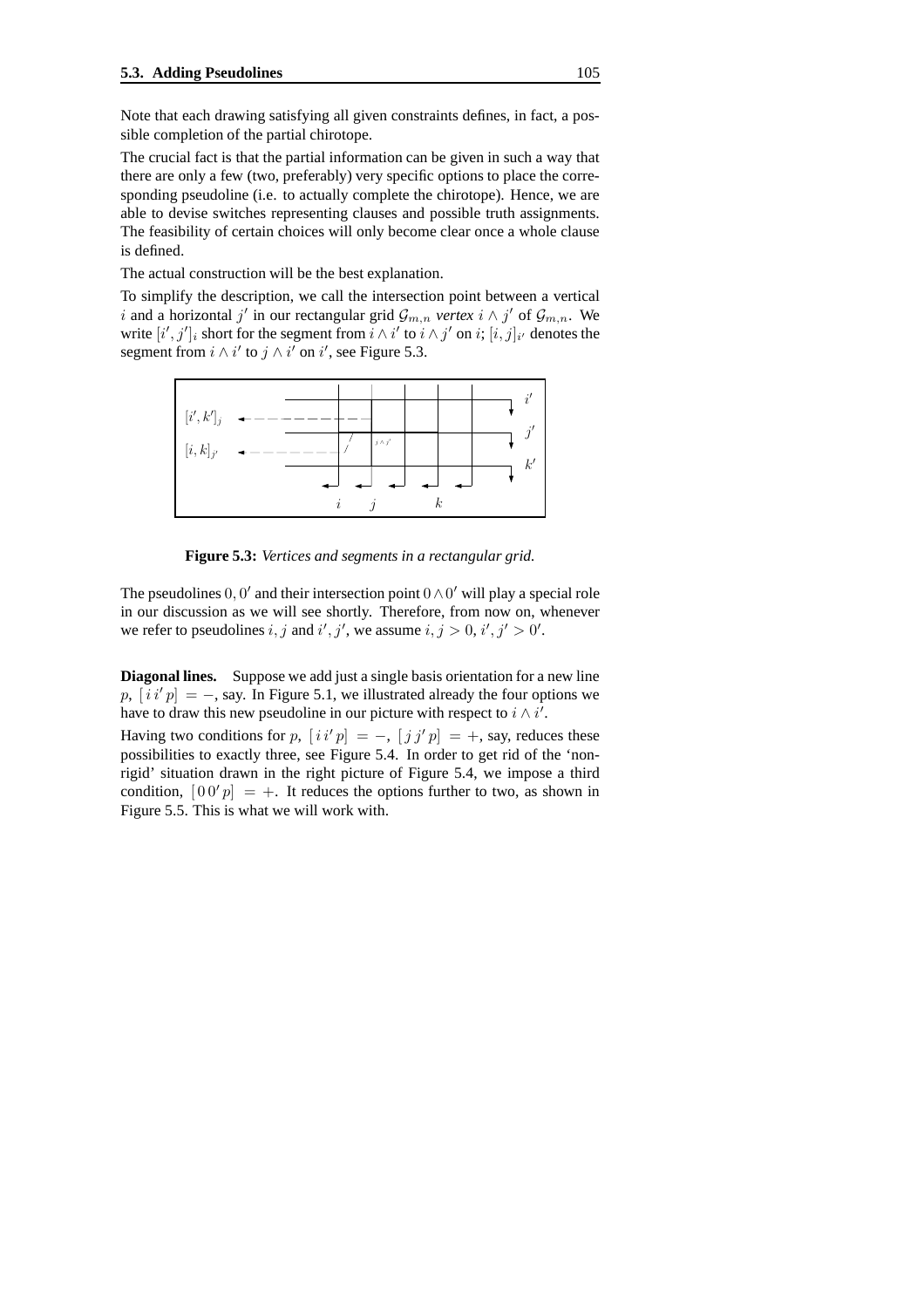

**Figure 5.4:** *Three ways to draw p given*  $i < j$ ,  $i' < j'$  and  $[i i' p] = -$ ,  $[j j' p] = +.$ 



**Figure 5.5:** *Two ways to draw p given*  $0 < i < j$ ,  $0' < i' < j'$  and  $[i i' p] = -, [j j' p] = +, and [0 0' p] = +.$ 

We call the added pseudoline p in Figure 5.5 the *diagonal* p *passing vertices* A and  $B$ . Later we will use this terminology as an abbreviation for ' $p$ , with chirotope information  $[i i' p] = -$ ,  $[j j' p] = [0 0' p] = +$  where  $0 < i < j$ ,  $0' < i' < j'$ , and  $A = i \wedge i'$ ,  $B = j \wedge j'$ .

Parallel lines. We observed that there are essentially two ways to draw an additional pseudoline p which is 'a diagonal passing  $A = i \wedge i'$  and  $B = j \wedge j'$ . Which one is chosen can be determined by defining further values of the chirotope function: Either, we set  $[\omega 0 p] = +$  and get the picture on the right in Figure 5.5, or  $[\omega 0 p] = -$  and p has to lie as shown on the left. (Recall, that  $\omega$  denotes the line at infinity, *cf.* Figure 5.2.) By setting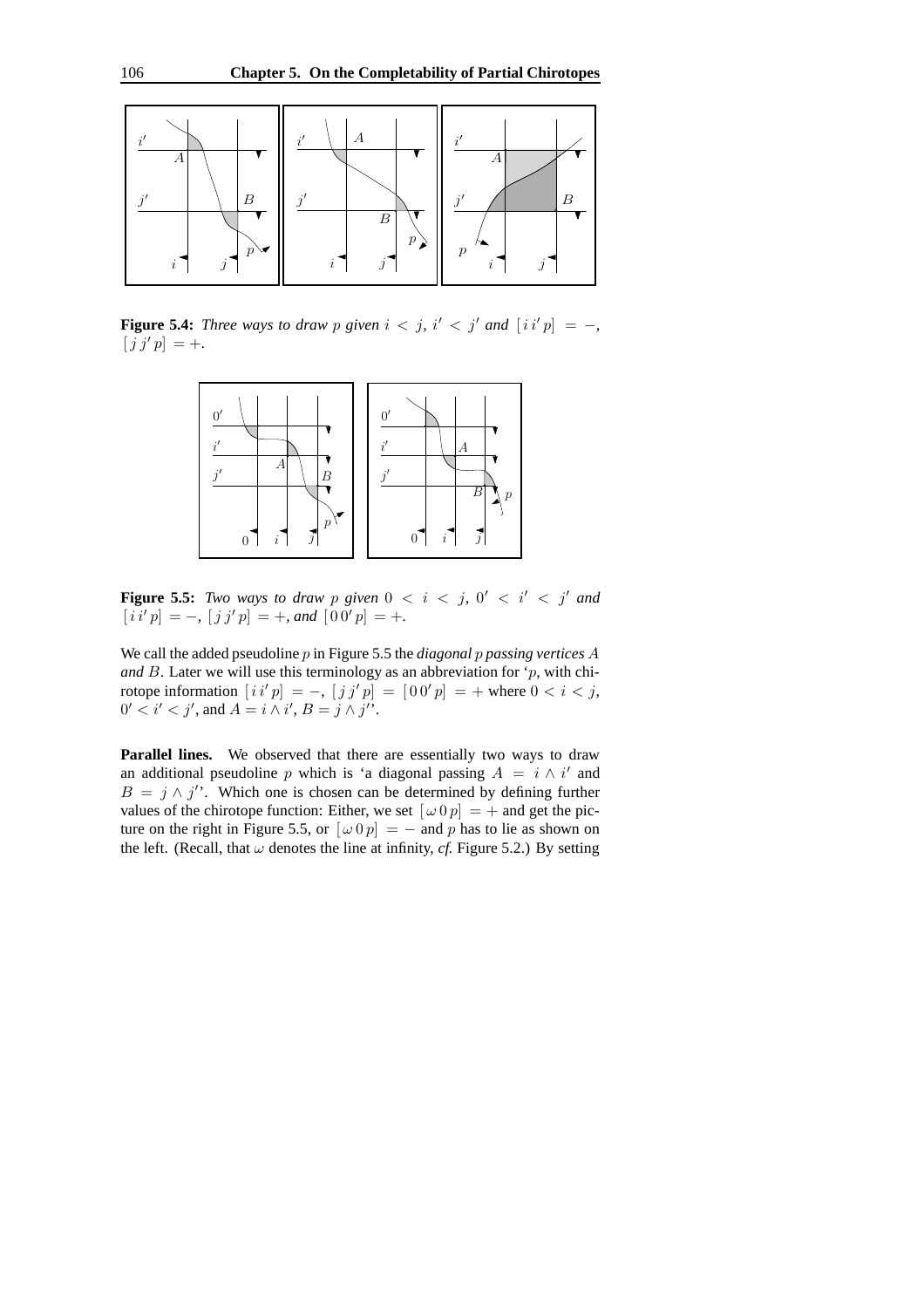just this one bracket value many others will be determined. However, this is of no concern to us – whenever we can draw a pseudoline such that all given chirotope information is correct, there obviously is a completion.

Of course, the location of  $p$  is still far from being non-ambiguous. But note that p either cuts the interior of the segments  $[i, j]_{x}$  (whenever  $[\omega 0 p] = -$ ) or the interior of the segments  $[i',j']_x$  (for  $[\omega \, 0 \, p] = +$ ) for all  $i < x < j$  or  $i' < x' < j'$ , respectively.

In the first case, therefore, we call *p vertical parallel* in  $[i', j']_{[i,j]}$ . Similarly, we call, in the latter case, *p* horizontal parallel in  $[i, j]_{[i', j']}$ , *cf*. Figure 5.6.



**Figure 5.6:**  $p$  as (a) vertical parallel in  $[i, j]_{[i', j']}$  and as (b) horizontal paral*lel in*  $[i', j']_{[i,j]}.$ 

#### **5.4 The Construction**

We are now ready to encode an instance of the problem NA-3SAT into a completability problem. For this we need a switch which sets each variable true or false, and a structure to encode the actual clauses. In a final step, we will get a realization (and hence a full chirotope) if and only if NA-3SAT has an admissible assignment of boolean variables.

Let  $X = (x_1, \ldots, x_n)$  be the sequence of boolean variables, and let  $C_1, \ldots, C_m$  be the set of clauses. The frame  $\mathcal{F} := \mathcal{F}_{3m+3,3n}$  contains the rectangular grid  $\mathcal{G}_{3m+3,3n}$ . This is large enough for our construction: for each variable  $x_i$  from  $X$ , we reserve three consecutive horizontal lines (rows)  $a_i, b_i, c_i$  of  $\mathcal{G}$ . For each clause  $C_j$ , we reserve three vertical lines (columns)  $1_i, 2_i, 3_j$  of G. In addition, we reserve three vertical lines 1, 2, 3 for encoding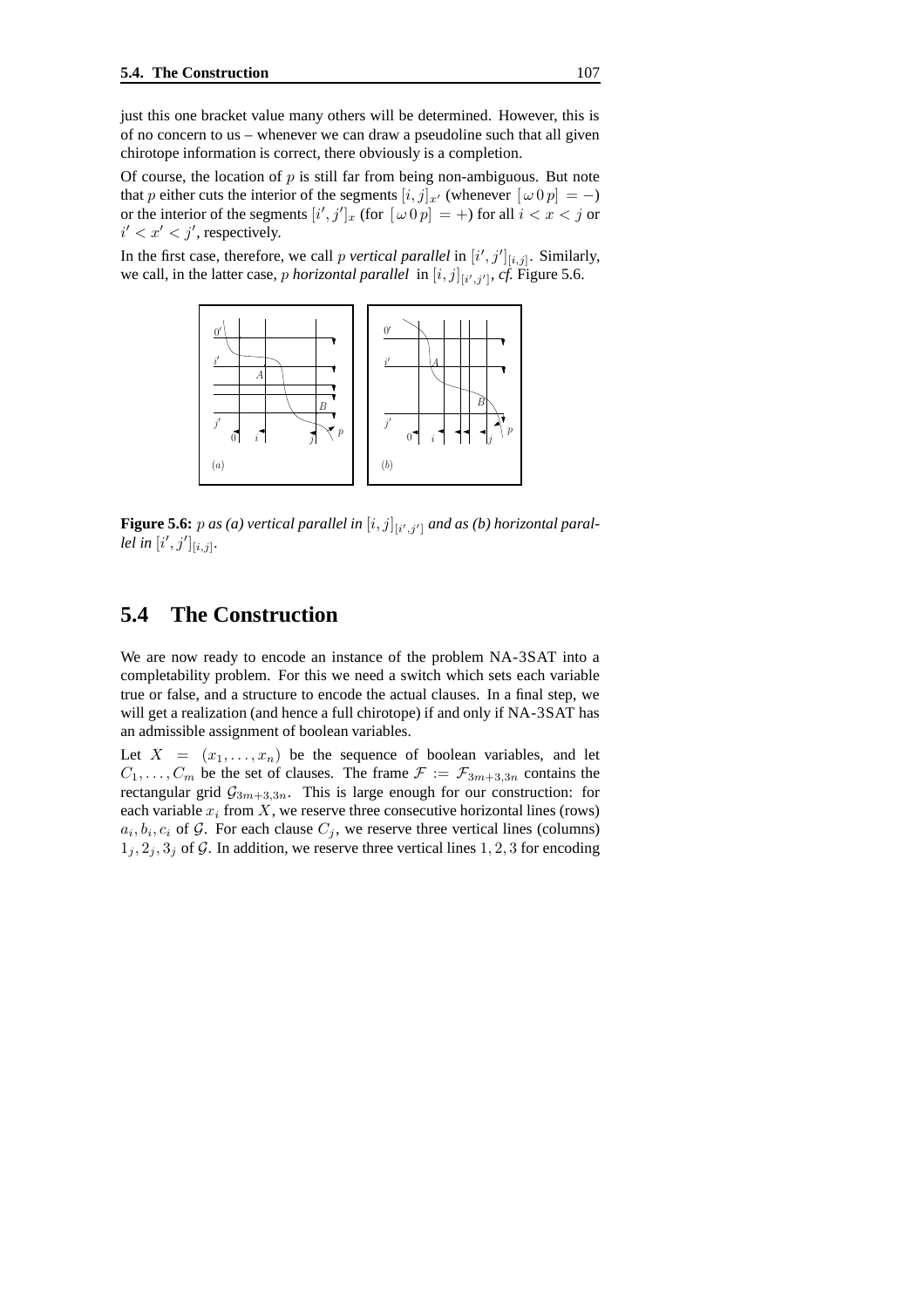the switches to choose between values for the boolean variables. A horizontal line  $0'$  and a vertical line  $0$  will be used as auxiliary pseudolines to define certain diagonals. Figure 5.7 sketches the global situation.



**Figure 5.7:** *The structure to embed the NON-ALTERNATING-3SAT instance.*

**The switch.** The idea is to give partial information such that exactly two well-defined configurations can occur. One will then represent the case ' $x_i$  is true', the other ' $x_i$  is false'. You can follow the construction in Figure 5.8.

For every variable  $x_i$  we do the following:

First, we consider the rows  $a_i, b_i, c_i$  and add elements  $X_i$  and  $X'_i$  as *horizontal parallels* in  $[a_i, c_i]_{[1,3_m]}$ , representing  $x_i$  and  $\neg x_i$ . This alone does not give us any control over the location of the intersections points of  $X_i, X'_i, b_i$  yet—we want them to intersect in the region between 1 and 3.

Secondly, for this very reason, we introduce two new *diagonals*  $U_i$  and  $W_i$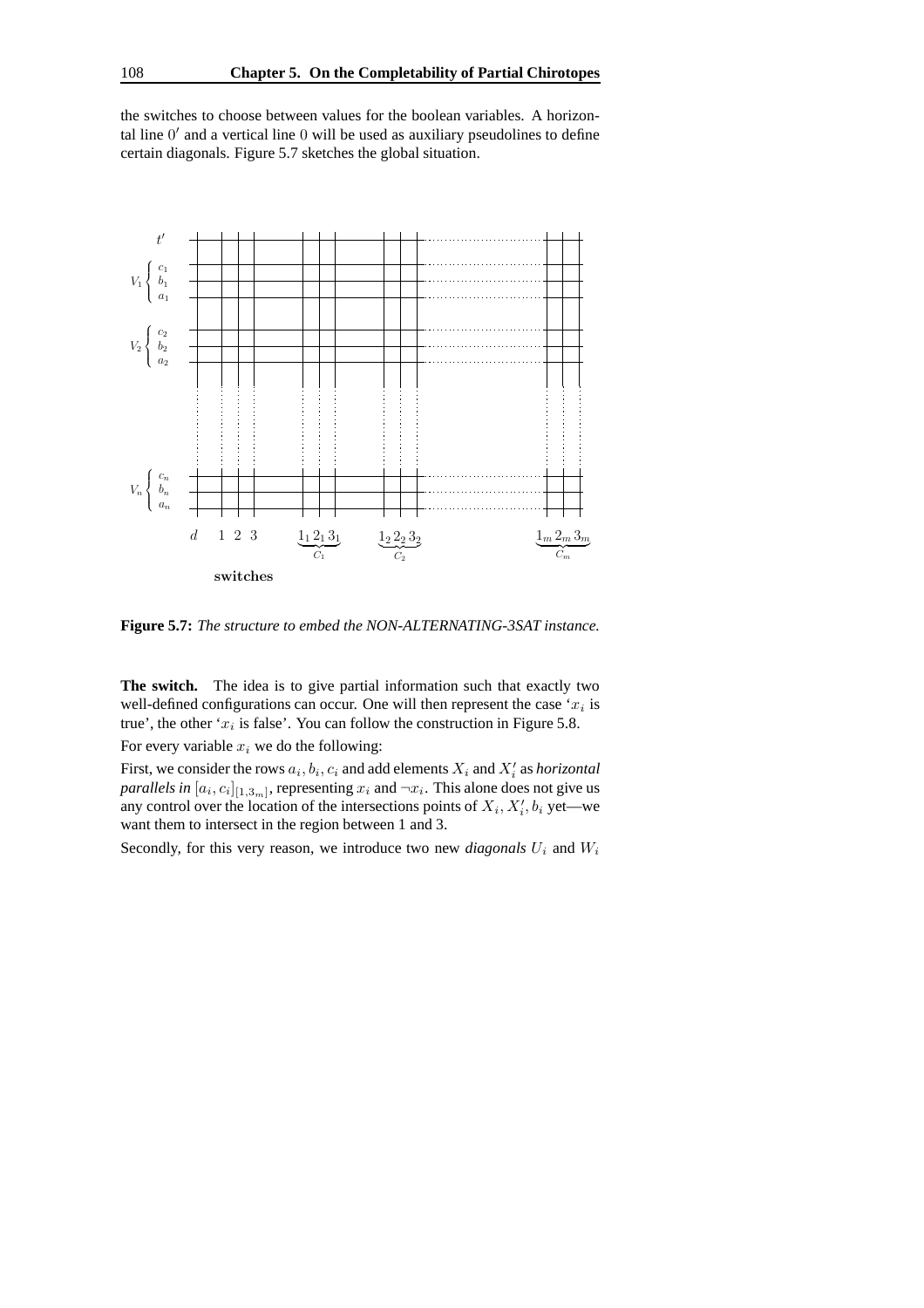passing  $1 \wedge c_i$  and  $2 \wedge a_i$ , and  $2 \wedge c_i$  and  $3 \wedge a_i$ , respectively. The information  $[U_i a_i W_i] = [U_i b_i W_i] = [U_i c_i W_i] = -$  guarantees that they have opposite orientation and do not intersect inside our little gadget.

Finally, we force  $U_i$  and  $W_i$  to meet  $X'_i$ ,  $b_i$ ,  $X_i$  in the same order. Since  $U_i$  and  $W_i$  have opposite orientation, this will imply that  $X'_i$ ,  $b_i$ ,  $X_i$  pairwise intersect between  $U_i$  and  $W_i$  inside the  $3 \times 3$ -grid-gadget. This can be guaranteed by the additional chirotope information  $[U_i b_i X_i] = [W_i b_i X_i] = [U_i X_i' b_i] =$  $[W_i X_i' b_i] = [U_i X_i' X_i] = [W_i X_i' X_i] = -.$ 

Note that these additional conditions also ensure that  $X_i, X'_i$  and  $b$  are pairwise non-identical.

The two possible situations in our realization are shown in Figure 5.8. We associate the situation on the right with  $x_i = false$ , and the situation on the left with  $x_i = true$ . (We omit the drawing of the pseudolines 0, 0' for the sake of lucidity.)



**Figure 5.8:** *The two states of a switch.*

We make the following crucial observation:

**Lemma 5.1** *If* we are in the situation  $x_i = true$ , then for all  $3 \leq k \leq 3m+3$ *the* line  $X_i'$  cuts the interval  $[a_i, b_i]_k$  and the line  $X_i$  cuts the interval  $[b_i, c_i]_k$ . *For*  $x_i$  = *false, the situation is reversed.* 

So, the locally fixed choice in our switches is having an impact on the whole configuration, the information  $x_i = false/true$  is 'present' not only in the switches. Thanks to this key property, the clauses (which we will describe next) can function.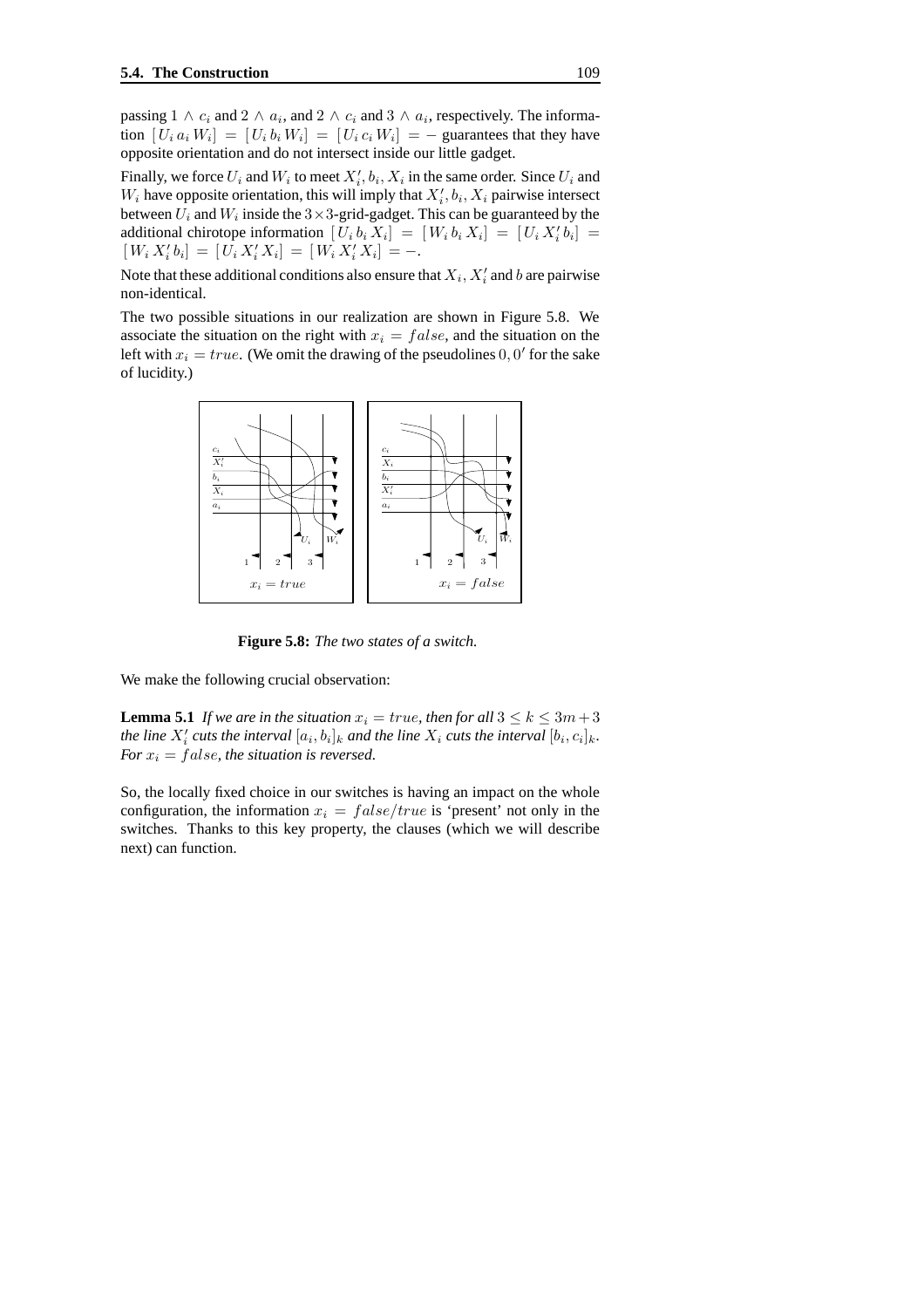#### **The clauses.**

Let  $\ell_i$  denote the  $i^{\text{th}}$  literal, i.e.  $\ell_i = x_i$  or  $\neg x_i$ ; let  $L_i =$  $\int X_i, \quad \ell_i = x_i$  $X'_i, \quad \ell_i = \neg x_i$ Then Lemma 5.1 implies that the truth value of  $\ell_i$  is  $true$  whenever  $L_i$  cuts  $[b_i, c_i]_k$ ,  $\ell_i = false$  whenever  $L_i$  cuts  $[a_i, b_i]_k$ , for all  $k, 3 \le k \le 3m + 3$ . Remember that, for each clause  $C_j$ , we reserved three vertical lines  $1_j, 2_j, 3_j$ . The clause  $C_j$  consists of three literals. For each literal  $\ell_i$  (represented by  $L_i$ ) that appears in the clause  $C_j$ , we enlarge our chirotope with a diagonal  $T_i^j$  passing  $1_j \wedge c_i$ ,  $2_j \wedge L_i$  and  $3_j \wedge a_i$ , and satisfying  $[T_i^j b_i L_i] = -1$ . The latter condition determines which of the two possible drawings for the diagonal  $T_i^j$  is chosen (recall Figure 5.5)—depending on the relative position of  $b_i$  and  $L_i$ . So, in accordance with the state of  $\ell_i$ , we can only have one of the two situations shown in Figure 5.9.



**Figure 5.9:** *Connecting a switch and a clause.*

The proof of the following lemma is again straightforward.

**Lemma 5.2** *If* we are in the situation  $\ell_i = false$ , then the line  $T_i^j$  cuts the  $\int$ *interval*  $[1_j, 2_j]_{b_i}$ *. Otherwise*  $T_i^j$  *cuts the interval*  $[2_j, 3_j]_{b_i}$ *.* 

Before we do the final step, let us look back for a moment at what we have got so far. For a given set of three-clauses over  $n$  boolean variables, we defined a partial chirotope<sup>2</sup> which has *inside the gadget* exactly  $2^n$  possible completions — each one corresponding to a truth assignment.

<sup>&</sup>lt;sup>2</sup>Note that there is no need to review the axioms of Definition 2.6 in order to see that the set of basic orientations given so far constitutes a partial chirotope. Instead, we have shown that we can construct arrangements of oriented pseudolines for which all the given basic orientations are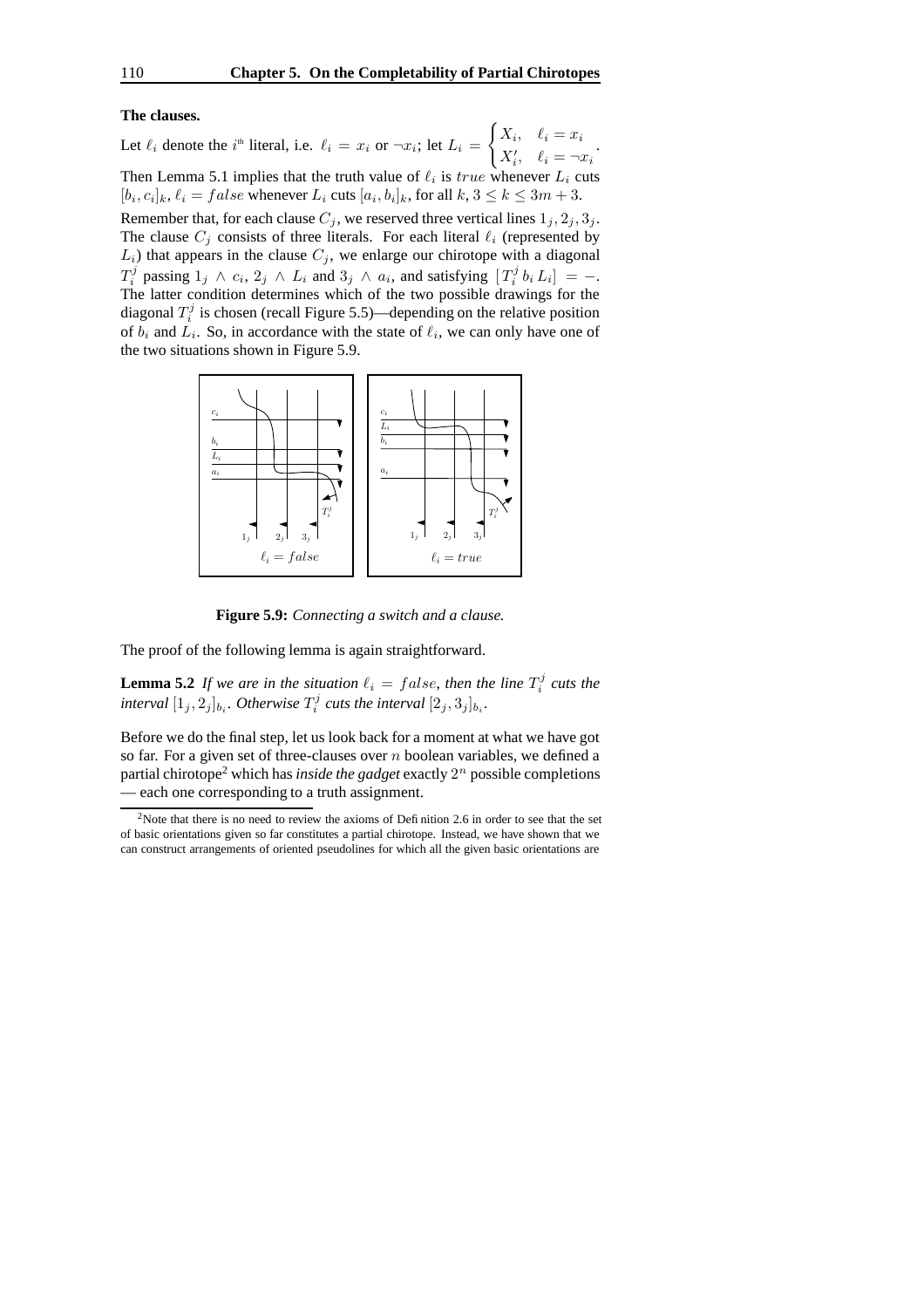Our aim is therefore to add further chirotope information such that only truth assignments without alternating clauses are possible, while still having a partial chirotope.

For each clause  $C_j$ , consisting of literals coming from the variables  $x_{i_1}, x_{i_2}$ and  $x_{i_3}$ , say, we add  $Z_j$ , which is *vertical parallel* in  $[1_j, 3_j]$  and for which  $[T_{i_1}^j b_{i_1} Z_j] = [T_{i_2}^j b_{i_2} Z_j] = [T_{i_3}^j b_{i_3} Z_j] = +$  holds.

These values suffice to force the line  $Z_j$  to pass  $T_{i_1}^j \wedge b_{i_1}, T_{i_2}^j \wedge b_{i_2}$ , and  $T_{i_3}^j \wedge$  $b_{i_3}$  "away from"  $2_j$ . It remains to be checked that they do not violate the chirotope axioms (Definition 2.14). But since we do not specify any further basic orientations involving the new elements  $Z_i$ , this is clearly the case.

Extending our arrangement of pseudolines by such lines  $Z_1, \ldots, Z_m$  (and hence completion of the partial chirotope) is only possible if the corresponding literals in the clauses do not alternate. Alternating literals in clause  $C_i$ would force the line  $Z_j$  to cross the line  $2_j$  twice which is forbidden by the axioms. In all other cases, the pseudolines are insertable. For an example, see Figure 5.10.

This completes the proof of our result: Given an ordered set of boolean variables  $X = (x_1, \ldots, x_n)$  and a set S of m three-clauses, we may define a partial chirotope which is completable if and only if there is a 'non-alternating' truth assignment for the elements of X, *cf.* NA-3SAT. Moreover, we can read off the admissible truth values for the boolean variables from the completion: Using our notation from above, we have

 $x_i = \begin{cases} true \quad whenever \ [1 \ X_i \ X'_i] = + \\ false \quad whenever \ [1 \ Y, Y'] = \end{cases}$ *false* whenever  $[1 X_i X'_i] = -$ .

Conversely, every admissible assignment of truth values for  $C$  corresponds to a chirotope (representable by a pseudoline arrangement) that can be considered as a completion of the partial chirotope induced by the set  $\mathcal C$  as described. Thus we have proved:

**Theorem 5.3** *The problem of testing completability of a partial chirotope is NP-complete.*

valid. Since each such arrangement defines a chirotope this implies that we have defined indeed a partial chirotope, and this partial chirotope is completable.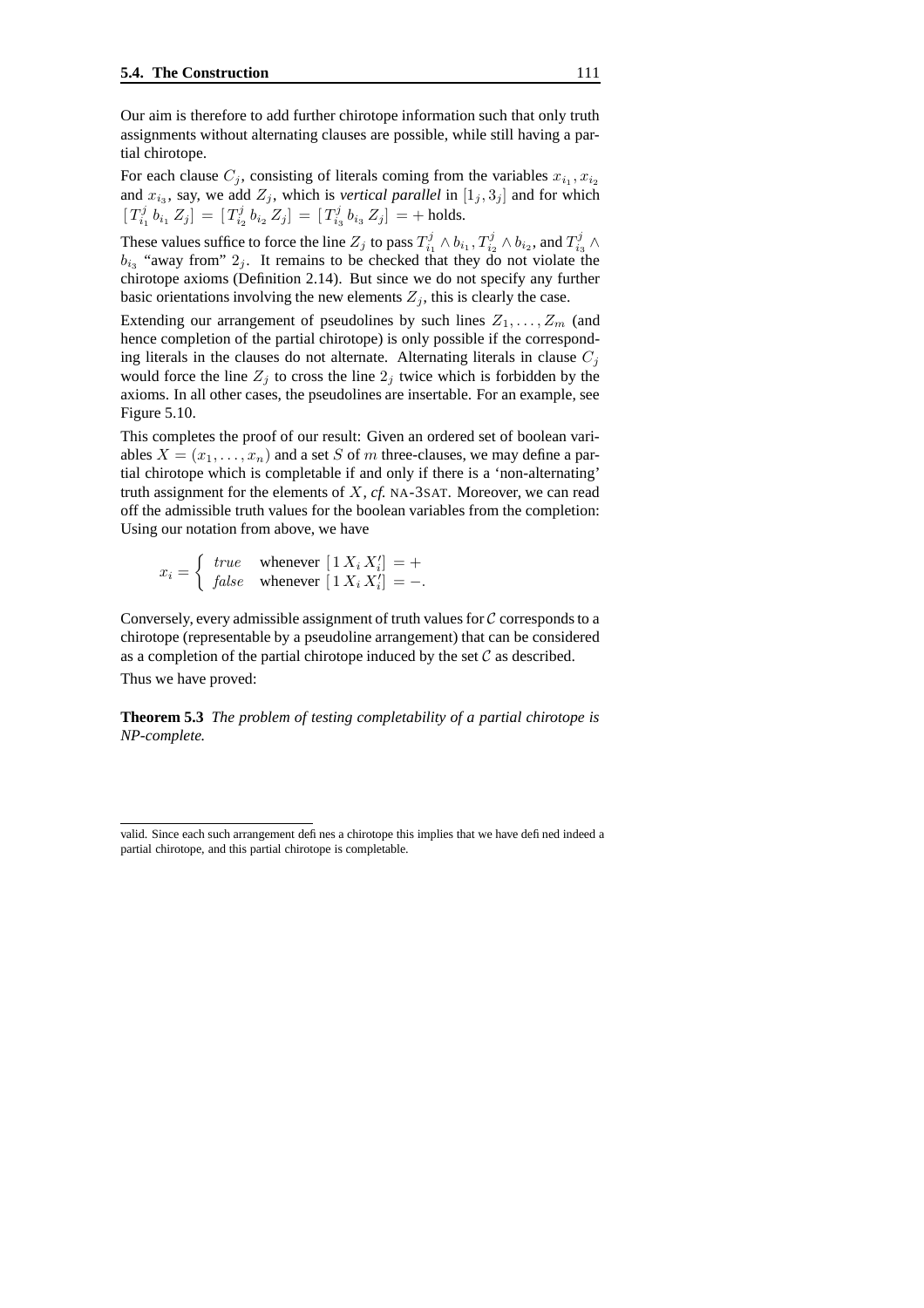

**Figure 5.10:**  $(x_1 \vee x_2 \vee x_3) \wedge (x_1 \vee \neg x_2 \vee x_4) \wedge (x_1 \vee \neg x_3 \vee x_4)$ *, setting*  $x_1 = x_2 = true$  *and*  $x_3 = x_4 = false$ *.*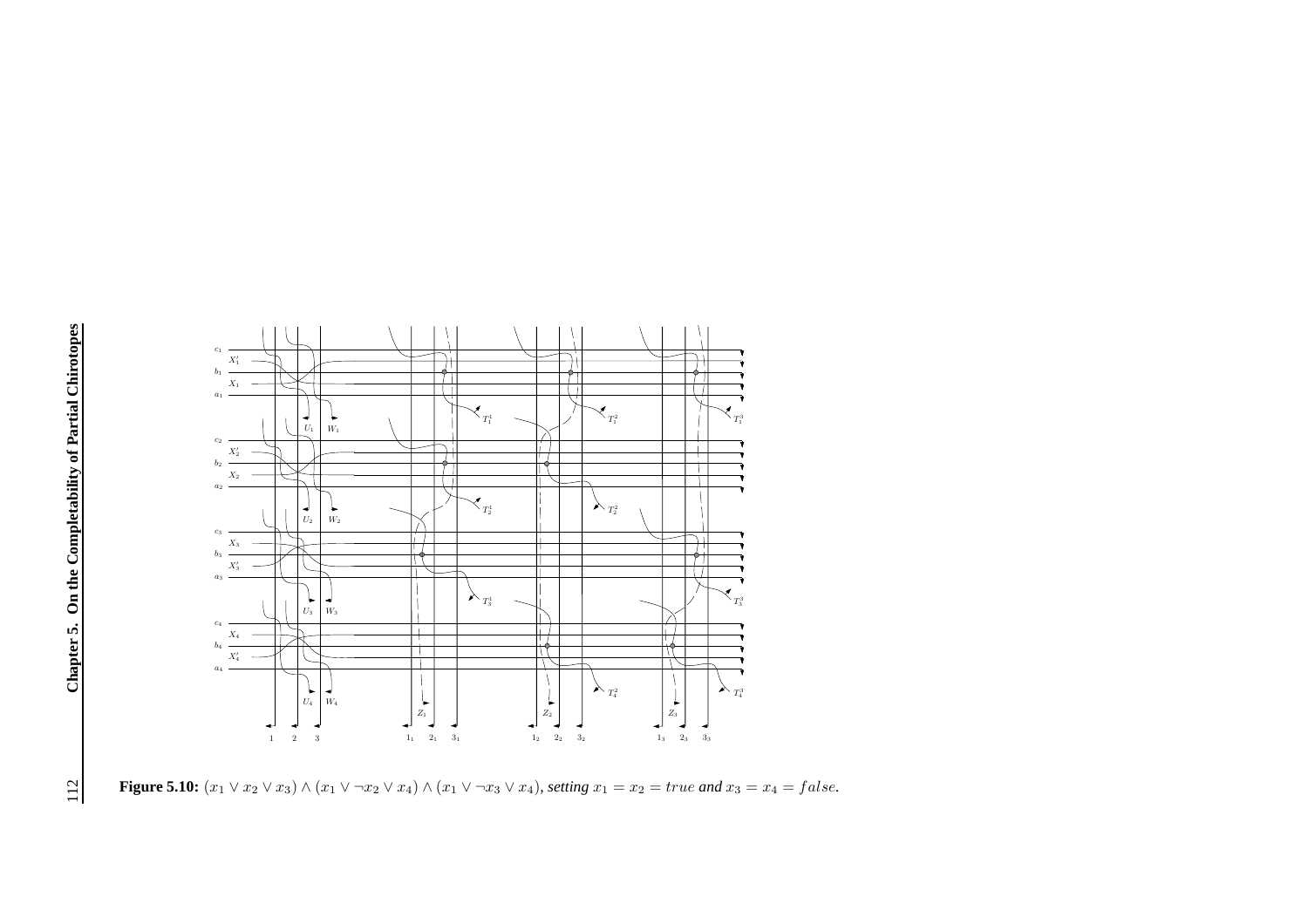## **Bibliography**

- [AZ99] Nina Amenta and Günter M. Ziegler. Deformed products and maximal shadows of polytopes. In J. Chazelle, J.E. Goodman, and R. Pollack, editors, *Advances in Discrete and Computational Geometry*, volume 223 of *Contemporary Mathematics*, pages 57–90. Amer. Math. Soc., 1999.
- [BB80] Gerd Blind and Roswitha Blind. Die primitiven Polytope des  $R^d$ mit  $d + 2$  und mit  $2d - 1$  Facetten. *Journal für die reine und angewandte Mathematik*, 320:127–136, 1980.
- [BDF+95] Andrei Z. Broder, Martin E. Dyer, Alan M. Frieze, Prabhakar Raghavan, and Eli Upfal. The worst-case running time of the random simplex algorithm is exponential in the height. *Information Processing Letters*, 56(2):79–81, 1995.
- [BLW+93] Anders Björner, Michel Las Vergnas, Neil White, Bernd Sturmfels, and Günter M. Ziegler. Oriented Matroids. Cambridge University Press, Cambridge, 1993.
- [BMS01] Jürgen Bokowski, Susanne Mock, and Ileanu Streinu. The Folkman-Lawrence Topological Representation Theorem for Oriented Matroids: an Elementary Proof in Rank 3. *European Journal of Combinatorics*, 22(5):601–615, 2001.
- [Bor87] Karl Heinz Borgwardt. *The Simplex Method: A Probabilistic Analysis*, volume 1 of *Algorithms and Combinatorics*. Springer-Verlag, New York, 1987.
- [Chv83] Vašek Chvátal. *Linear Programming*. W. H. Freeman, New York, NY, 1983.

113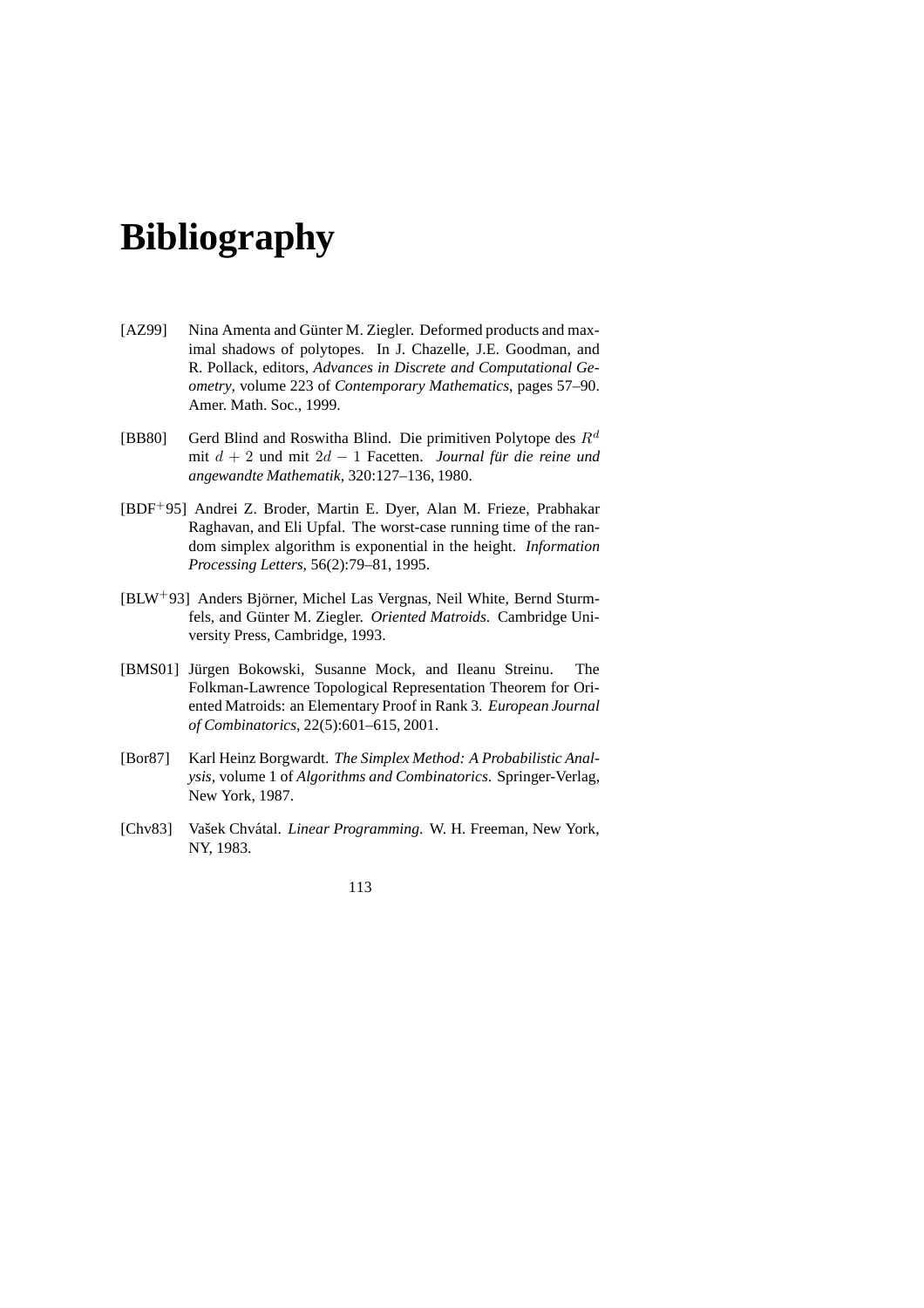- [Dan63] George B. Dantzig. *Linear Programming and Extensions*. Princeton University Press, Princeton, New Jersey, 1963.
- [Dev02] Mike Develin. On LP-orientations of cubes and crosspolytopes. preprint, 2002.
- [FH99] Kerstin Fritzsche and Fred B. Holt. More polytopes meeting the conjectured Hirsch bound. *Discrete Mathematics*, 205:77–84, 1999.
- [FL78] Jon Folkman and Jim Lawrence. Oriented matroids. *Journal of Combinatorial Theory Ser. B*, 25:199–236, 1978.
- [Gal56] David Gale. Neighboring vertices on a convex polyhedron. In *Linear inequalities and related system*, volume 38 of *Annals of Mathematics Studies*, pages 255–263. Princeton University Press, Princeton, NJ, 1956.
- [Gär95] Eernd Gärtner. Randomized Optimization by Simplex-Type Methods. PhD thesis, Institut für Informatik, Freie Universität Berlin, 1995.
- [Gär02] Elernd Gärtner. The random-facet simplex algorithm on combinatorial cubes. *Random Structure and Algorithms*, 20(3):353–381, 2002.
- [GHZ98] Bernd Gärtner, Martin Henk, and Günter M. Ziegler. Randomized simplex algorithms on Klee-Minty cubes. *Combinatorica*, 18:349– 372, 1998.
- [GJ79] Michael R. Garey and Daniel S. Johnson. *Computers and Intractability: A Guide to the Theory of NP-Completeness*. W. H. Freeman, New York, NY, 1979.
- [GKP94] Ronald L. Graham, Donald E. Knuth, and Oren Patashnik. *Concrete Mathematics*. Addison-Wesley, Reading, MA, second edition, 1994.
- [Grü67] Branko Grünbaum. Convex Polytopes. Interscience, London, 1967.
- [GS92] GeoffreyR. Grimmet and David R. Stirzaker. *Probability and Random Processes*. Oxford University Press, New York, NY, second edition, 1992.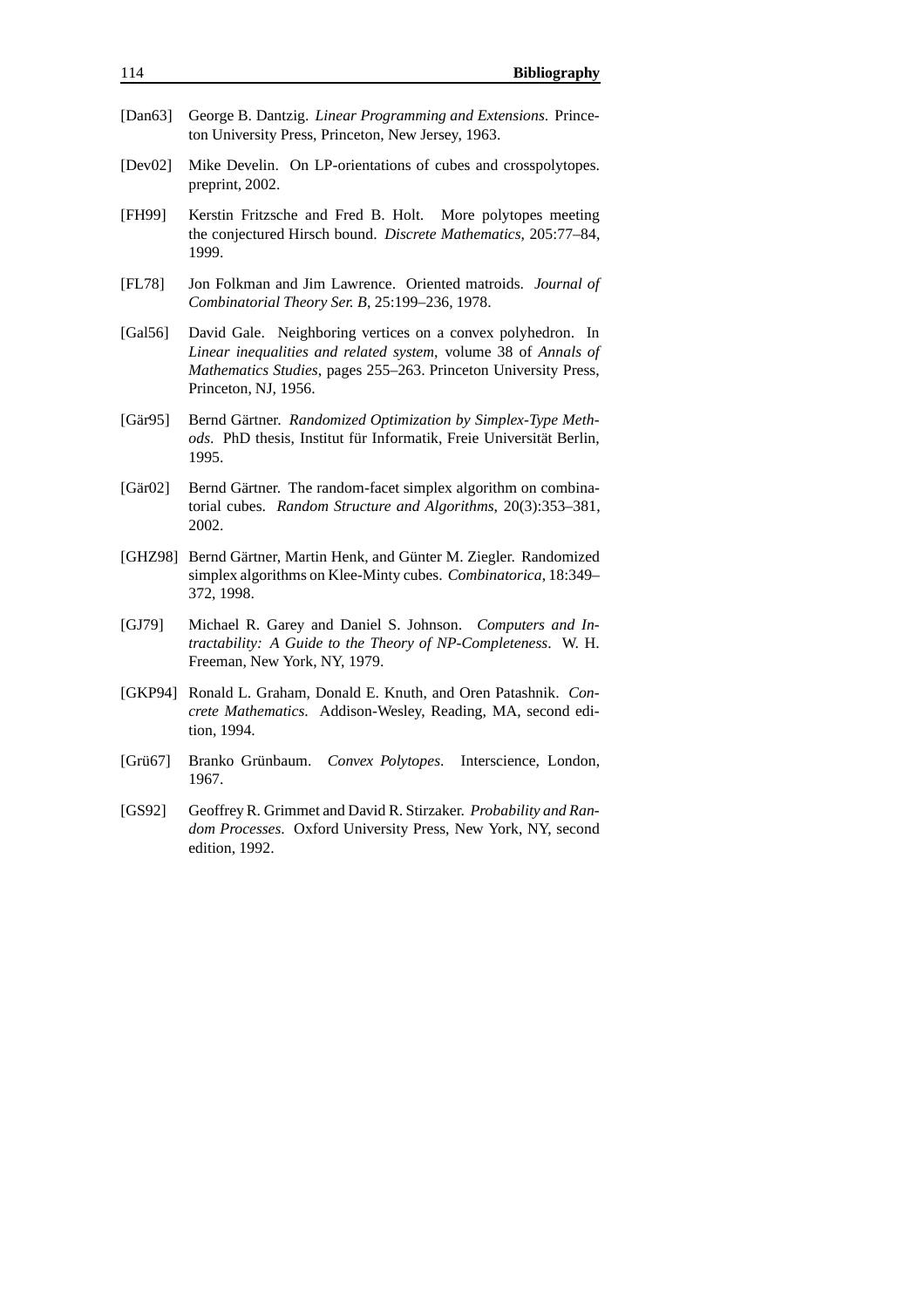- [GST<sup>+</sup>01] Bernd Gärtner, József Solymosi, Falk Tschirschnitz, Pavel Valtr, and Emo Welzl. One line and n points. *Proc. 33rd Ann. ACM Symp. on the Theory of Computing (STOC)*, pages 306–315, 2001.
- [GT03] Bernd Gärtner and Falk Tschirschnitz. Partial chirotopes and the digraph of  $(d, d + 2)$ -polytopes. submitted, 2003.
- [HK98a] Fred B. Holt and Victor Klee. Many polytopes meeting the conjectured hirsch bound. *Discrete & Computational Geometry*, 20:1– 17, 1998.
- [HK98b] Fred B. Holt and Victor Klee. A proof of the strict monotone 4-step conjecture. In J. Chazelle, J.E. Goodman, and R. Pollack, editors, *Advances in Discrete and Computational Geometry*, volume 223 of *Contemporary Mathematics*, pages 201–216. Amer. Math. Soc., 1998.
- [JK99] Michael Joswig and Volker Kaibel. Randomized simplex algorithms and random cubes (extended abstract). Technical report, TU Berlin, 1999.
- [Kal92] Gil Kalai. A subexponential randomized simplex algorithm. In *Proc. 24th Annu. ACM Sympos. Theory Comput.*, pages 475–482, 1992.
- [Kal97] Gil Kalai. Linear programming, the simplex algorithm and simple polytopes. *Mathematical Programming Ser. B*, 79:217–233, 1997.
- [Kar84] Narendra Karmarkar. A new polynomial-time algorithm for linear programming. *Combinatorica*, 4(4):373–395, 1984.
- [Kha80] Leonid G. Khachiyan. Polynomial algorithms in linear programming. *USSR Computational Mathematics and Mathematical*  $Phvisics, 20:53–72, 1980.$  (Russian original in  $Hv$ <sub>DHa</sub> $n$  B<sub>b</sub><sup>q</sup>ucлительной Математики и Математической Физики, 20:51–68).
- [KK92] Gil Kalai and Daniel J. Kleitman. A quasi-polynomial bound for the diameter of graphs of polyhedra. *BAMS: Bulletin of the American Mathematical Society*, 26:315–316, 1992.
- [KM72] Victor Klee and George J. Minty. How good is the simplex algorithm? In O. Shisha, editor, *Inequalities III*, pages 159–175. Academic Press, 1972.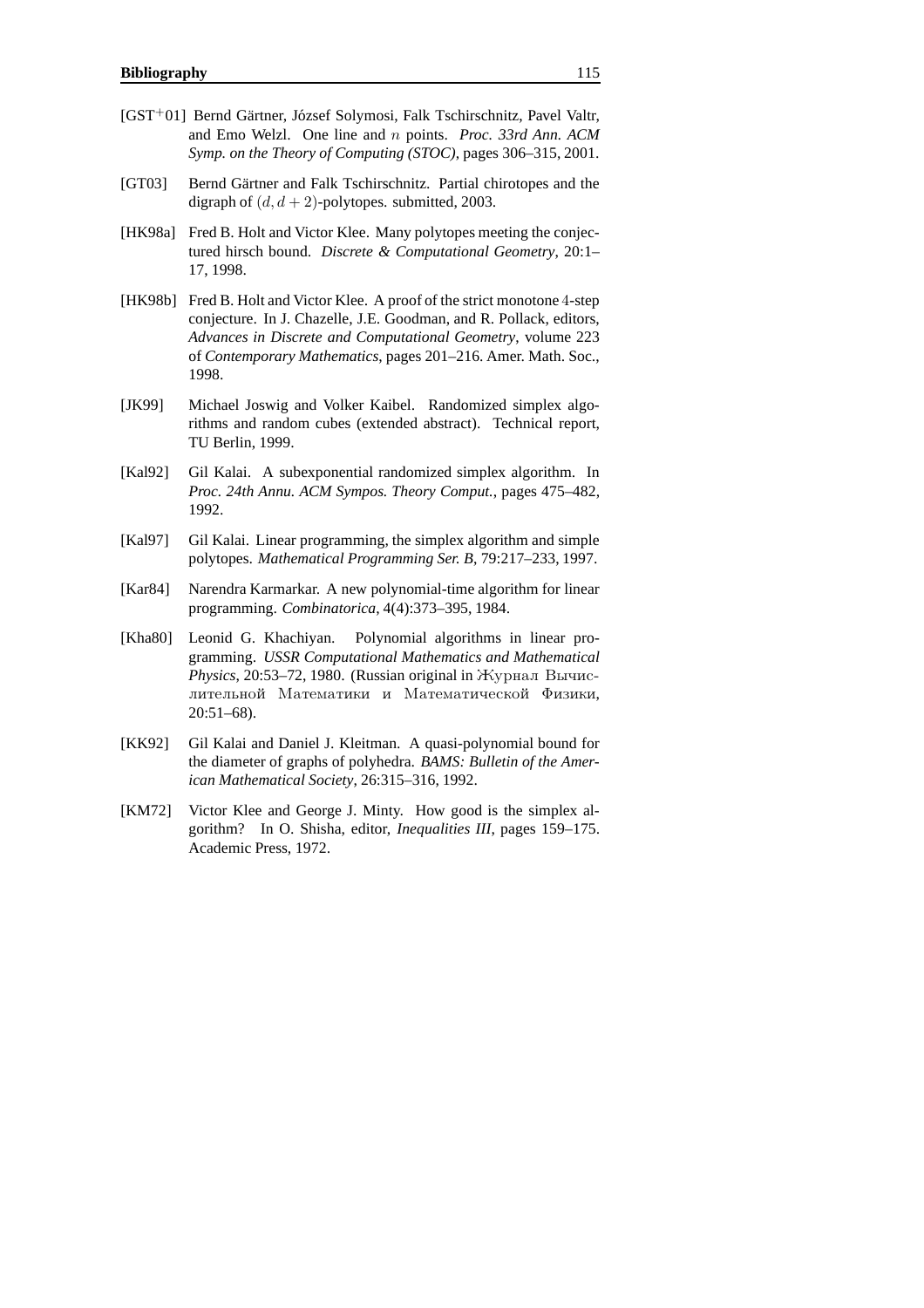- [KMSZ02] Volker Kaibel, Rafael Mechel, Micha Sharir, and Günter M. Ziegler. The RANDOM EDGE rule on three-dimensional linear programs. *preprint*, 2002.
- [Lee97] Jon Lee. Hoffman's circle untangled. *SIAM Review*, 39(1):98–105, March 1997.
- [Loe96] Jesus De Loera. Nonregular triangulations of products of simplices. *Discrete & Computational Geometry*, 15:253–264, 1996.
- [Mat94] Jiří Matoušek. Lower bounds for a subexponential optimization algorithm. *Random Structures & Algorithms*, 5(4):591–607, 1994.
- [Mat02] Jiří Matoušek. *Lectures on Discrete Geometry*, volume 212 of *Graduate Texts in Mathematics*. Springer-Verlag, Heidelberg, 2002.
- [Meg84] Nimrod Megiddo. Linear programming in linear time when the dimension is fixed. *Journal of the ACM*, 31(1):114–127, 1984.
- [MK00] Jed Mihalisin and Victor Klee. Convex and linear orientations of polytopal graphs. *Discrete & Computational Geometry*, 24:421– 435, 2000.
- [Mor02a] Walter D. Morris, Jr. Distinguishing cube orientations arising from linear programs. submitted, 2002.
- [Mor02b] Walter D. Morris, Jr. Randomized principal pivot algorithms for pmatrix linear complementarity problems. *Mathematical Programming Ser. A*, 92:285–296, 2002.
- [MR95] Rajeev Motwani and Prabhakar Raghavan. *Randomized Algorithms*. Cambridge University Press, New York, NY, 1995.
- [MSW92] Jiří Matoušek, Micha Sharir, and Emo Welzl. A subexponential bound for linear programming. In *Proc. Eighth Ann. ACM Symp. on Computational Geometry*, pages 1–8, Berlin, Germany, 1992.
- [Pfe03] Julian Pfeifle. *Extremal Constructions for Polytopes and Spheres*. PhD thesis, Technische Universität Berlin, 2003.
- [RG99] Jürgen Richter-Gebert. Orientability of matroids is NP-complete. *Advances in Applied Mathematics (special issue: "in the honour of Henry Crapo", ed. J. Kung)*, 23:78–90, 1999.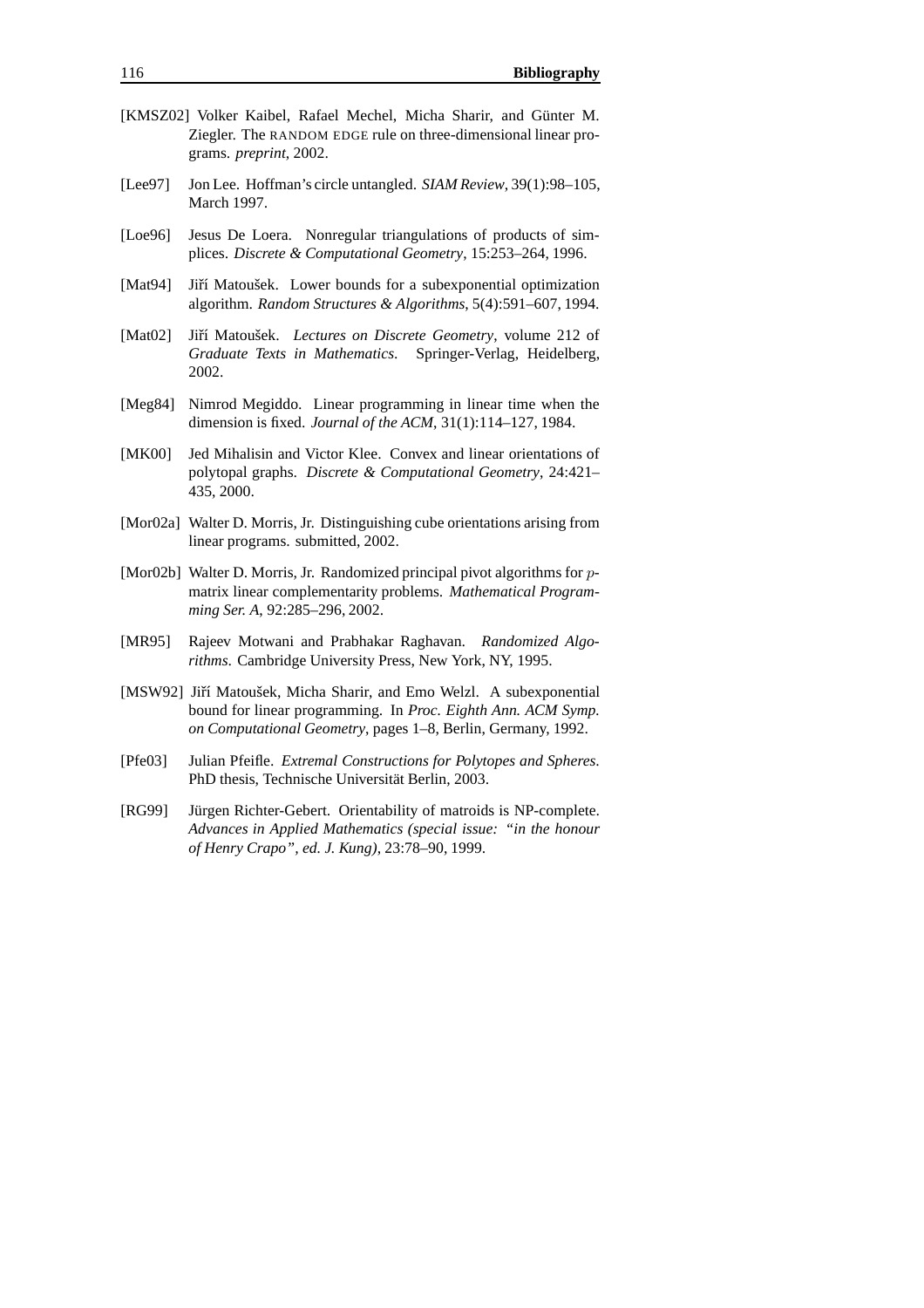- [Rin56] Gerhard Ringel. Teilung der Ebene durch Geraden oder topologische Geraden. *Mathematische Zeitschrift*, Bd. 20:79–102, 1956.
- [ST01] Daniel Spielman and Shang-Hua Teng. Smoothed analysis of algorithms: why the simplex algorithm usually takes polynomial time. In ACM, editor, *Proceedings of the 33rd Annual ACM Symposium on Theory of Computing*, pages 296–305, New York, NY, USA, 2001. ACM Press.
- [SW01] Tibor Szabo and Emo Welzl. Unique sink orientations of cubes. In *42nd IEEE Symposium on Foundations of Computer Science*, pages 547–555. IEEE Computer Society Press, 2001.
- [Tsc02] Falk Tschirschnitz. Deciding the extendibility of partial chirotopes is NP-hard. *Proc. 13th Canadian Conference on Computational Geometry (CCCG)*, pages 165–168, 2002.
- [Wel01] Emo Welzl. Entering and leaving j-facets. *Discrete & Computational Geometry*, 25(3):351–364, 2001.
- [Wil88] Kathy Williamson Hoke. Completely unimodal numberings of a simple polytope. *Discrete Applied Mathematics*, 20:69–81, 1988.
- [Zie94] Günter M. Ziegler. *Lectures on Polytopes*, volume 152 of *Graduate Texts in Mathematics*. Springer-Verlag, Heidelberg, 1994.